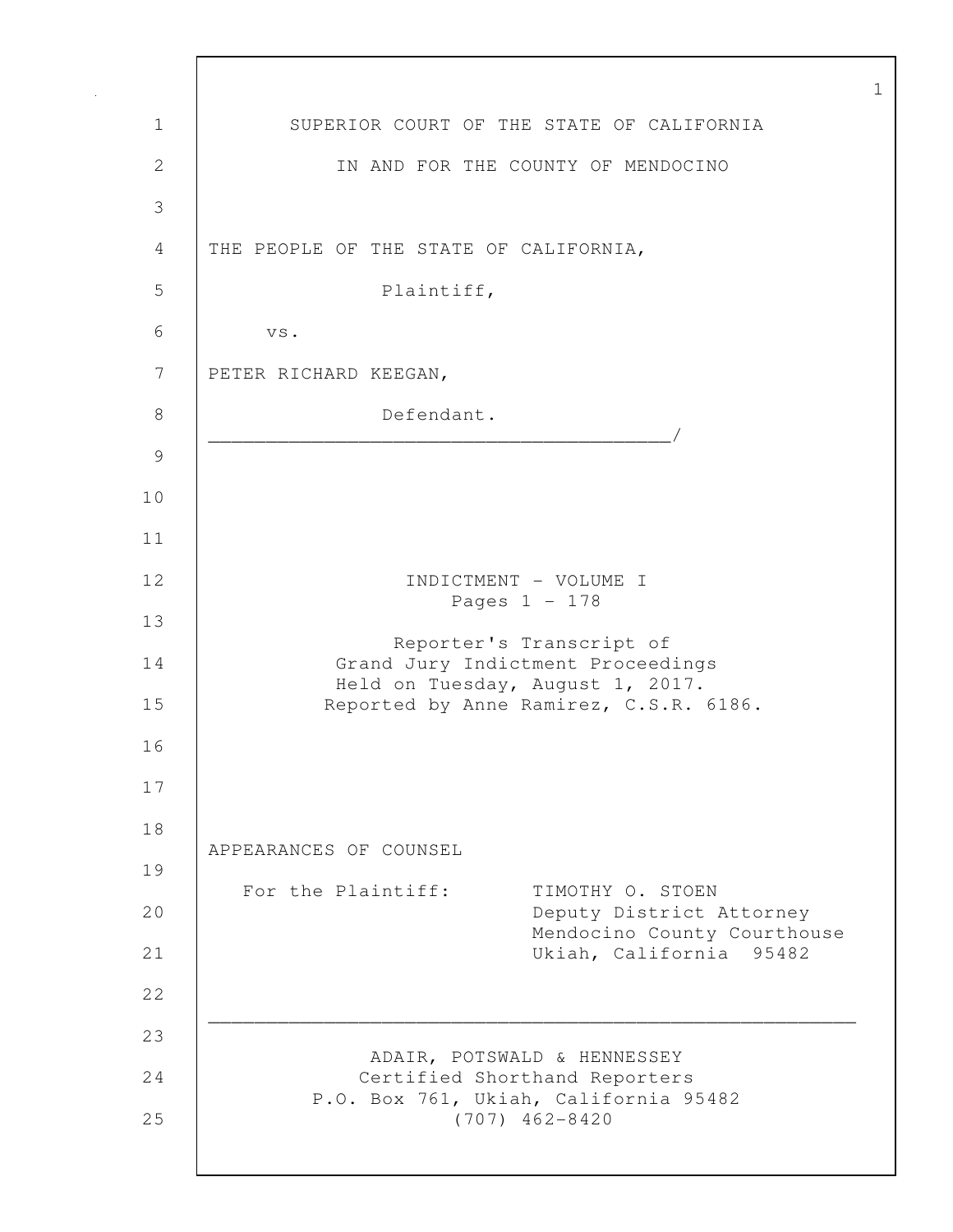| $1\,$            | WITNESS INDEX<br>(Chronological) |                          |
|------------------|----------------------------------|--------------------------|
| $\sqrt{2}$       |                                  |                          |
| $\mathfrak{Z}$   | VOLUME I                         | $\mathop{\mathrm{PAGE}}$ |
| $\overline{4}$   |                                  |                          |
| $\mathsf S$      | JAY BERISTIANOS                  |                          |
| $\sqrt{6}$       | Examination by Mr. Stoen         | 44                       |
| $\boldsymbol{7}$ |                                  |                          |
| $\,8\,$          | JACQUELYN RAINWATER              |                          |
| $\mathcal{G}$    | Examination by Mr. Stoen         | 56                       |
| 10               |                                  |                          |
| 11               | LINDA PULS                       |                          |
| $12$             | Examination by Mr. Stoen         | 117                      |
| 13               |                                  |                          |
| 14               |                                  |                          |
| 15               |                                  |                          |
| 16               |                                  |                          |
| $17\,$           |                                  |                          |
| $1\,8$           |                                  |                          |
| 19               |                                  |                          |
| 20               |                                  |                          |
| 21               |                                  |                          |
| 22               |                                  |                          |
| 23               |                                  |                          |
| 24               |                                  |                          |
| 25               |                                  |                          |
|                  |                                  |                          |

Г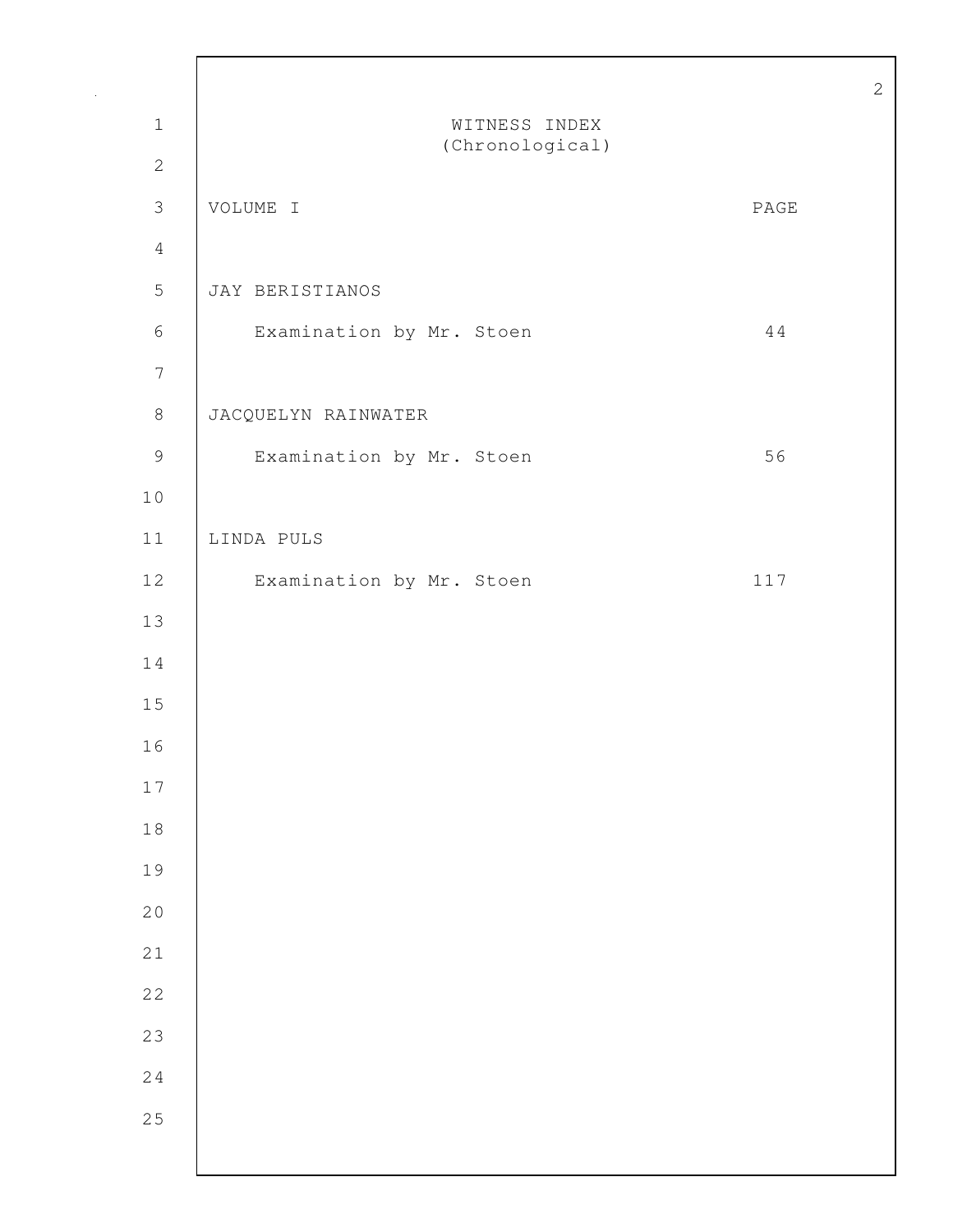| $\mathbf 1$   |                       | GRAND JURY EXHIBITS                                                             |     |          |
|---------------|-----------------------|---------------------------------------------------------------------------------|-----|----------|
| $\mathbf{2}$  |                       |                                                                                 |     |          |
| 3             | VOLUME I              | IDENTIFICATION                                                                  |     | RECEIVED |
| 4             | $\mathbf{1}$          | Grand Jury Packet                                                               | 14  | 14       |
| 5             | $1 - A$               | Amended Grand Jury Packet                                                       | 14  | 14       |
| 6             | $\mathbf{2}^{\prime}$ | DA letter to Grand Jury<br>Foreperson summarizing case                          | 24  | 702      |
| 7<br>$\,8\,$  | 4                     | DMV photo of Peter Keegan                                                       | 47  | 51       |
| $\mathcal{G}$ | 5                     | Beristianos investigation report<br>dated 11/11/10                              | 46  | 51       |
| 10            | 6                     | Photos at Keegan residence<br>120 Whitmore Lane on 11/11/10                     | 89  | 94       |
| 11<br>12      | 7                     | Photos of decedent Susan Keegan<br>at scene on 11/11/10                         | 81  | 103      |
| 13            | 8                     | Photo of Peter Keegan at scene<br>on 11/11/10                                   | 50  | 51       |
| 14<br>15      | 9                     | Autopsy photos of Susan Keegan<br>taken on 11/12/10                             | 109 | 702      |
| 16            | 19                    | CD of Keegan/Puls phone call<br>on 9/17/12                                      | 147 | 147      |
| 17<br>18      | $19 - A$              | Transcript of Keegan/Puls<br>phone call on 9/17/12                              | 147 | 147      |
| 19            | 22                    | Google area maps of Keegan<br>residence at 120 Whitmore Lane                    | 59  | 61       |
| 20<br>21      | 33                    | Linda Puls map of interior of<br>Keegan residence                               | 162 | 702      |
| 22<br>23      | 34                    | Peter Keegan's envelope, letter<br>and toxicology reports sent to<br>Linda Puls | 144 | 702      |
| 24<br>25      | 35                    | Peter Keegan's Facebook photos<br>of bathroom as snapped by<br>Linda Puls       | 136 | 136      |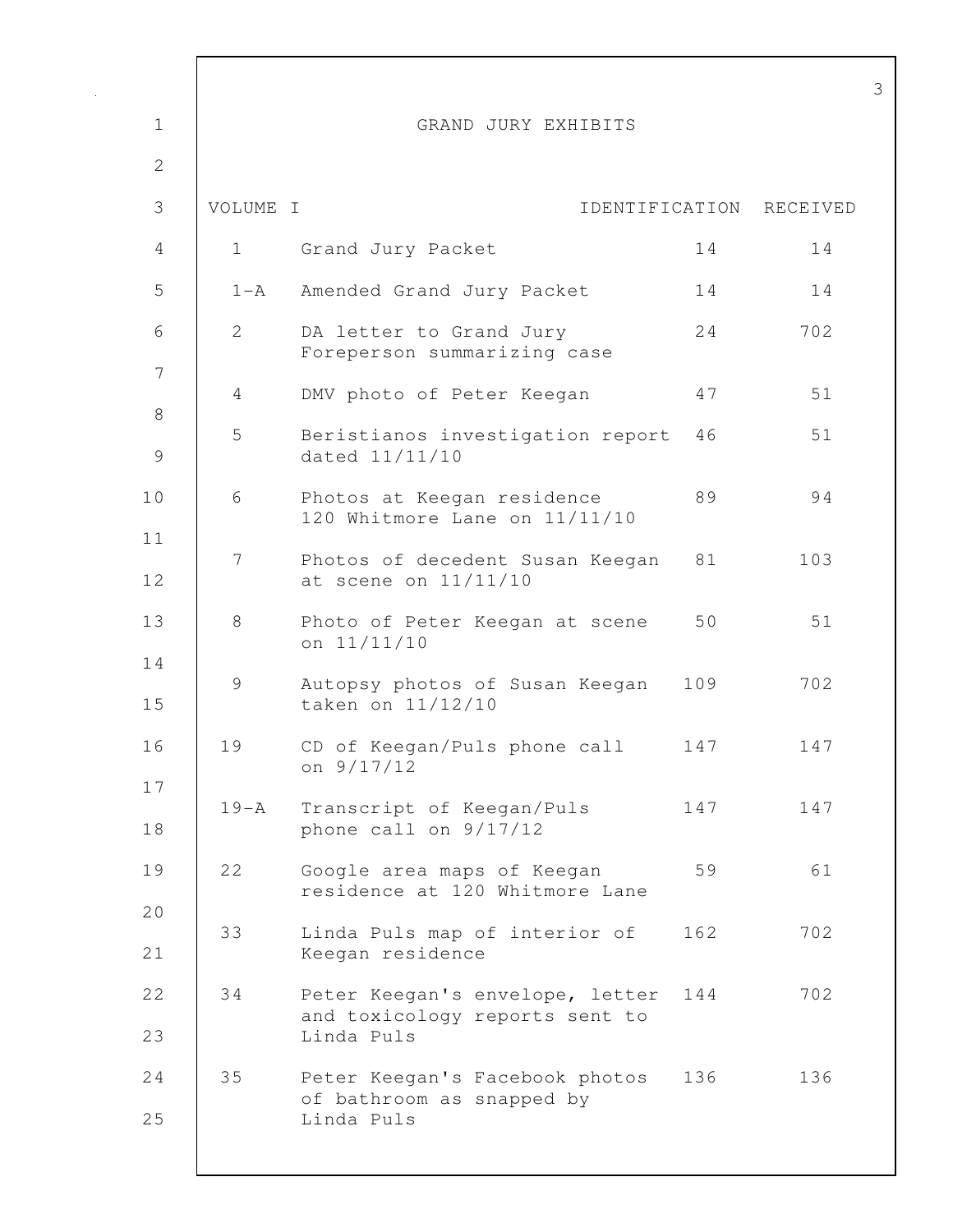1 (Proceedings held on Tuesday, August 1, 2017.) 2  $- - -$ 3 MR. STOEN: Ms. Foreperson, would you please 4 call the grand jury to order by stating this hearing is 5 now in session. 6 GRAND JURY FOREPERSON: This hearing is now in 7 session. 8 MR. STOEN: And, Madam Foreperson, would you 9 please swear the reporter. Use the format that I have 10 previously provided to you.  $11$   $-$ 12 | (Whereupon the court reporter was sworn.)  $13$  - - -14 | MR. STOEN: And, Ms. Madam Foreperson, would 15 you please call the roll by numbers, not names. And 16 every person should respond by saying "present" or 17 "here." 18 | JURY FOREPERSON: 636055. 19 | A JUROR: Here. 20 JURY FOREPERSON: 627585. 21 | A JUROR: Present. 22 JURY FOREPERSON: 616901. 23 | A JUROR: Here. 24 JURY FOREPERSON: 640779. 25 | A JUROR: Present.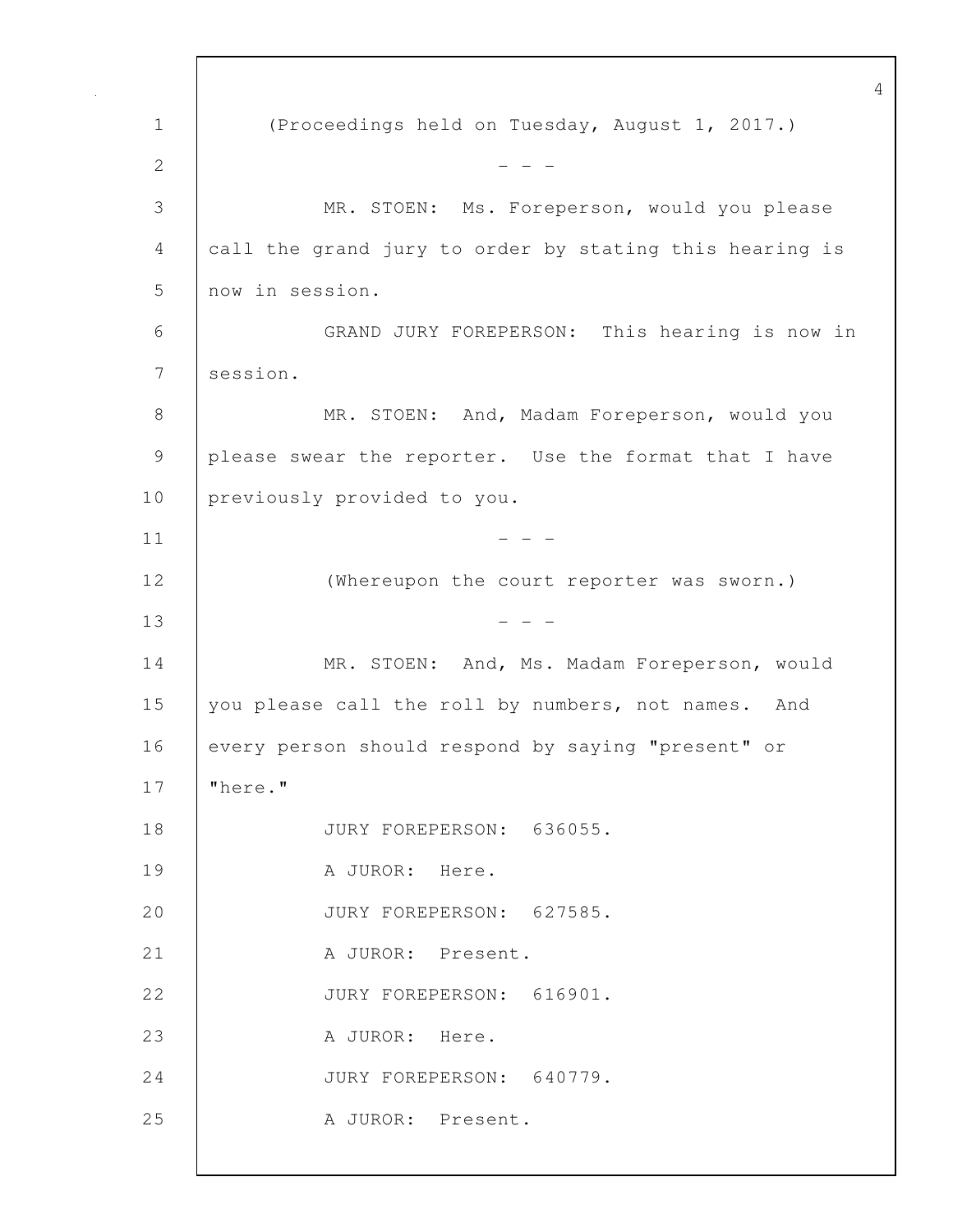| $\mathbf 1$   | JURY FOREPERSON: Do I have to say myself? |
|---------------|-------------------------------------------|
| $\sqrt{2}$    | MR. STOEN: Yes, call yourself.            |
| 3             | JURY FOREPERSON: 626897. Present.         |
| $\sqrt{4}$    | 632221.                                   |
| 5             | A JUROR: Here.                            |
| $\sqrt{6}$    | JURY FOREPERSON: 612941.                  |
| 7             | A JUROR: Here.                            |
| $\,8\,$       | JURY FOREPERSON: 610214.                  |
| $\mathcal{G}$ | A JUROR: Here.                            |
| 10            | JURY FOREPERSON: 633737.                  |
| 11            | He was one of the alternates.             |
| 12            | MR. STOEN: Okay.                          |
| 13            | JURY FOREPERSON: 641677.                  |
| 14            | A JUROR: Here.                            |
| 15            | JURY FOREPERSON: 629643.                  |
| 16            | A JUROR: Here.                            |
| 17            | JURY FOREPERSON: 619185.                  |
| 18            | A JUROR: Here.                            |
| 19            | JURY FOREPERSON: 609424.                  |
| 20            | A JUROR: Here.                            |
| 21            | JURY FOREPERSON: 616861.                  |
| 22            | A JUROR: Here.                            |
| 23            | JURY FOREPERSON: 623205.                  |
| 24            | A JUROR: Here.                            |
| 25            | JURY FOREPERSON: 611538.                  |
|               |                                           |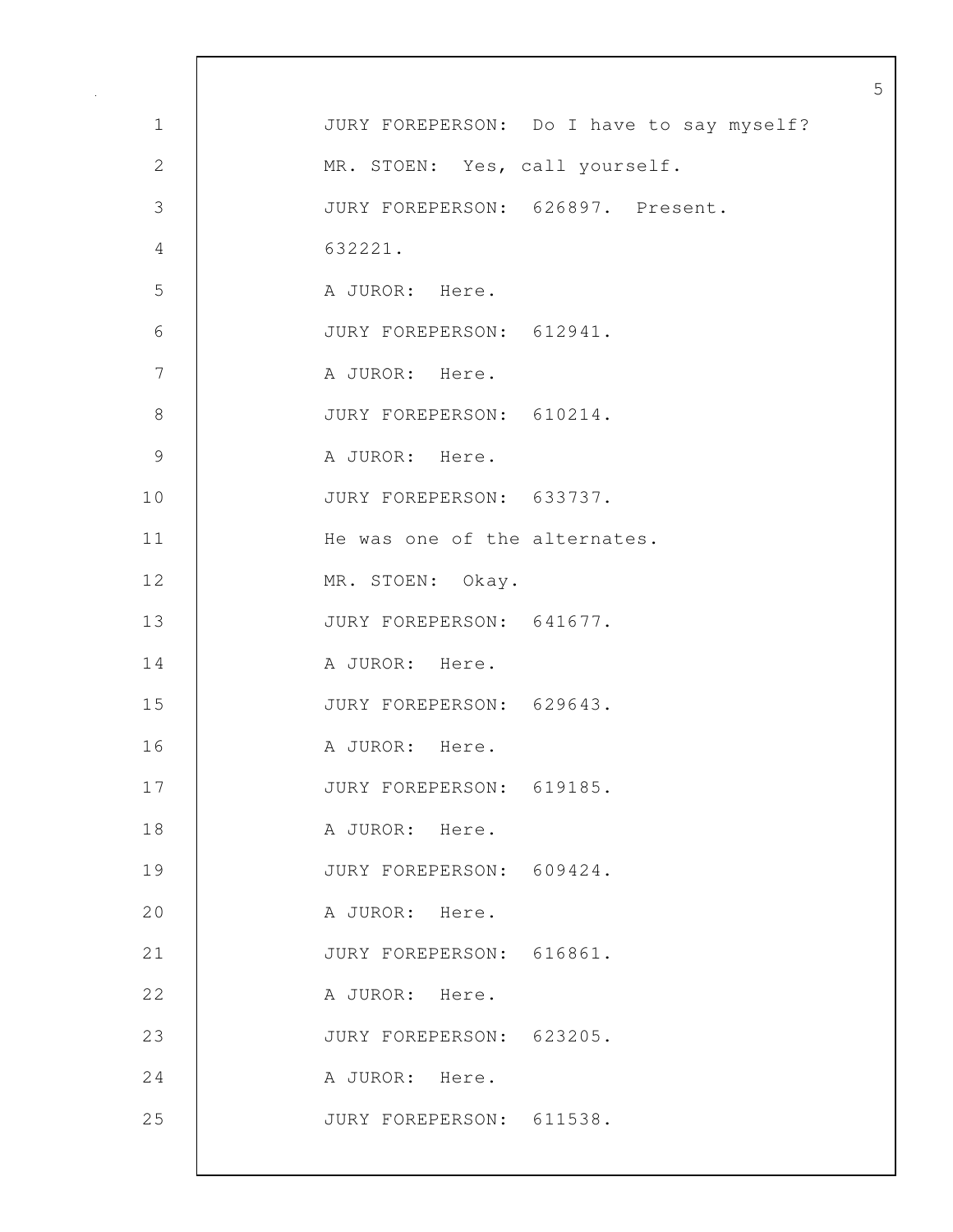1 | A JUROR: Here. 2 JURY FOREPERSON: 617653. 3 A JUROR: Here. 4 JURY FOREPERSON: 641103. 5 A JUROR: Here. 6 JURY FOREPERSON: 620342. 7 | A JUROR: Here. 8 JURY FOREPERSON: 634889. 9 A JUROR: Present. 10 JURY FOREPERSON: 624323. 11 | A JUROR: Here. 12 JURY FOREPERSON: So -- 13 MR. STOEN: Madam Foreperson, may the record 14 | reflect there are 19 grand jurors present and one 15 alternate; is that correct? 16 JURY FOREPERSON: That is correct. 17 MR. STOEN: Thank you. 18 | And, Ms. Madam Foreperson, would you please 19 designate one of the grand jurors by number to act as a 20 clerk in this proceeding. 21 JURY FOREPERSON: Yes, I will. Juror 22 number 636055 has offered to do that. 23 MR. STOEN: And another by number as a 24 Sergeant of Arms to keep order. 25 JURY FOREPERSON: Yes. We have a volunteer,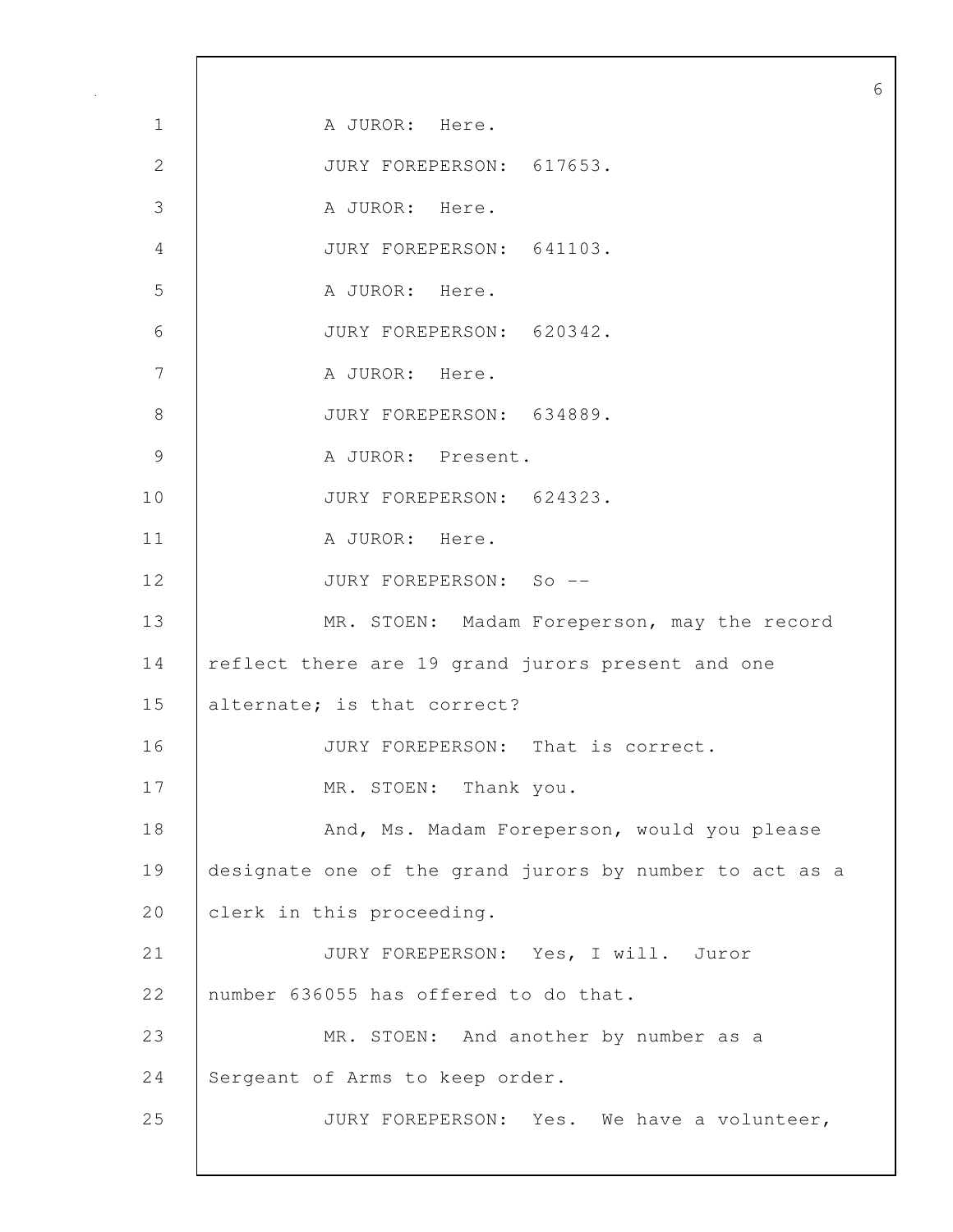1 610214.

2 MR. STOEN: Thank you.

3 Okay. Would you please designate then grand 4 juror number -- that's already been indicated to be the 5 clerk and the grand juror to be the Sergeant of Arms, 6 just designate them officially. 7 JURY FOREPERSON: Okay. Juror number 610214, 8 I designate you to be the Sergeant of Arms. And juror 9 number 636055, I designate you to be the secretary. 10 MR. STOEN: Now, I'm going to request the 11 foreperson to pass out to each grand juror what is 12 called a grand jury packet. 13 A JUROR: May we make notes on the packet? 14 MR. STOEN: Yes, you may make notes on the 15 packet. They will be returned at the end of the case 16 and shredded. 17 (Brief pause.) 18 MR. STOEN: Before we proceed, the schedule in 19 this case is that we're going to be presenting evidence 20 today through witnesses, possibly four, hopefully four, 21 and then tomorrow we'll have three witnesses; then we're 22 going to be dark on Thursday, which means there will be 23 no proceeding at all; and then on Friday we'll resume 24 again, and probably again on Monday, maybe Tuesday. So 25 we hope to finish this case next week. But when you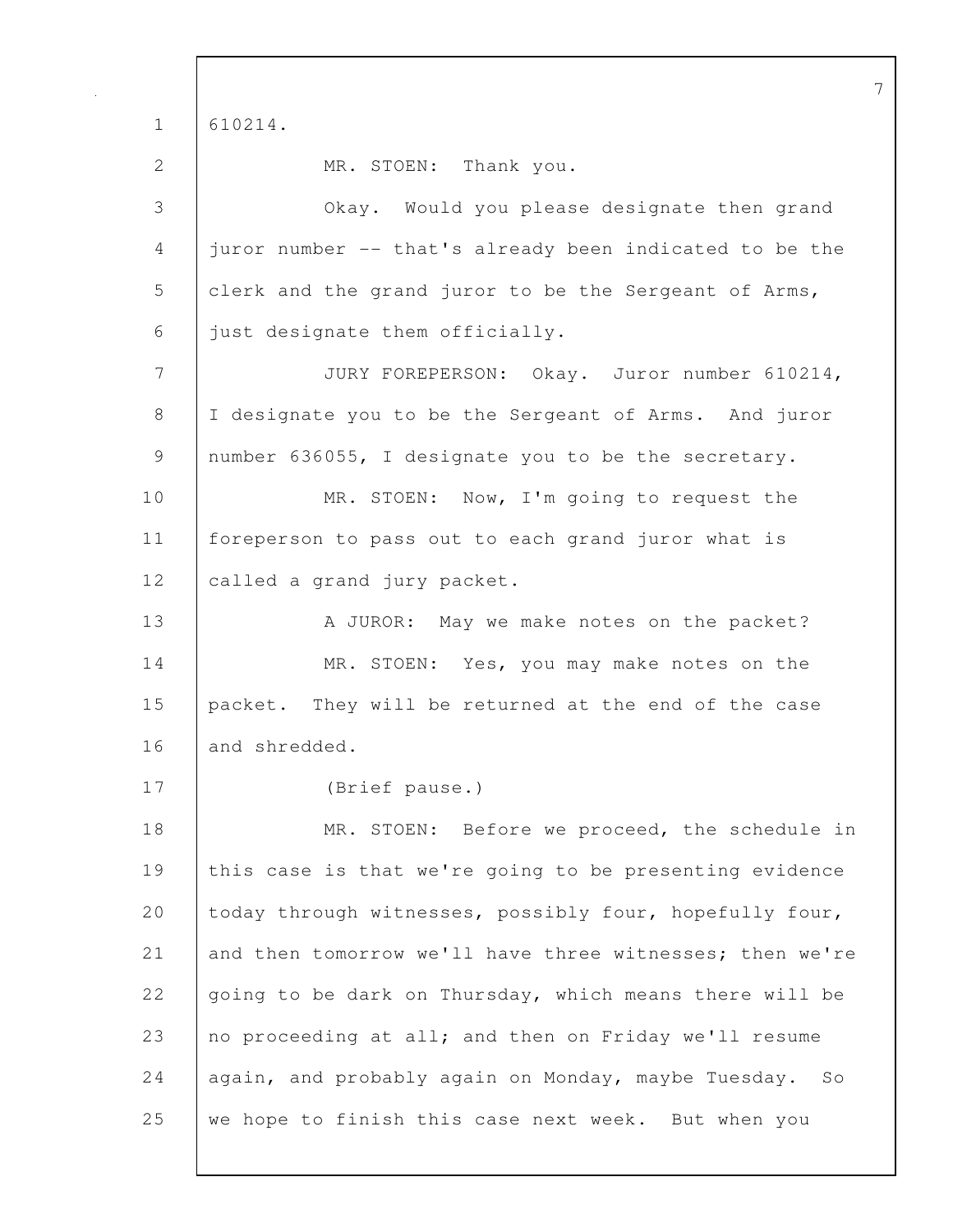1 have 15 witnesses, or maybe more, who have schedules, 2 it's sometimes difficult to be able to bring them in at 3 the right time. So you'll have to just bear with us on 4 that, please. 5 And you should find now in your grand jury 6 packet what's called a proposed indictment; that means 7 an accusation, a list of witnesses, and the jury 8 instructions. And at the last page is a list of -- an 9 initial list of exhibits. And it may be that not all of 10 | them get admitted into evidence, but most of them will 11 probably be admitted into evidence. It's just to give 12 you quidance here. 13 | So, Madam Foreperson, would you please read 14 the statement of proposed charges and the admonition of 15 prejudice, which you have been handed now, to the grand 16 jury. 17 | JURY FOREPERSON: I will. 18 The matter to be presented today involves a 19 possible subject and the possible charges are Richard -- 20 excuse me -- Peter Richard Keegan, Penal Code 187, a 21 | felony of second degree murder. 22 MR. STOEN: And would you please name the 23 witnesses as you understand them to be from the initial 24 list of witnesses. 25 JURY FOREPERSON: Yes, I will.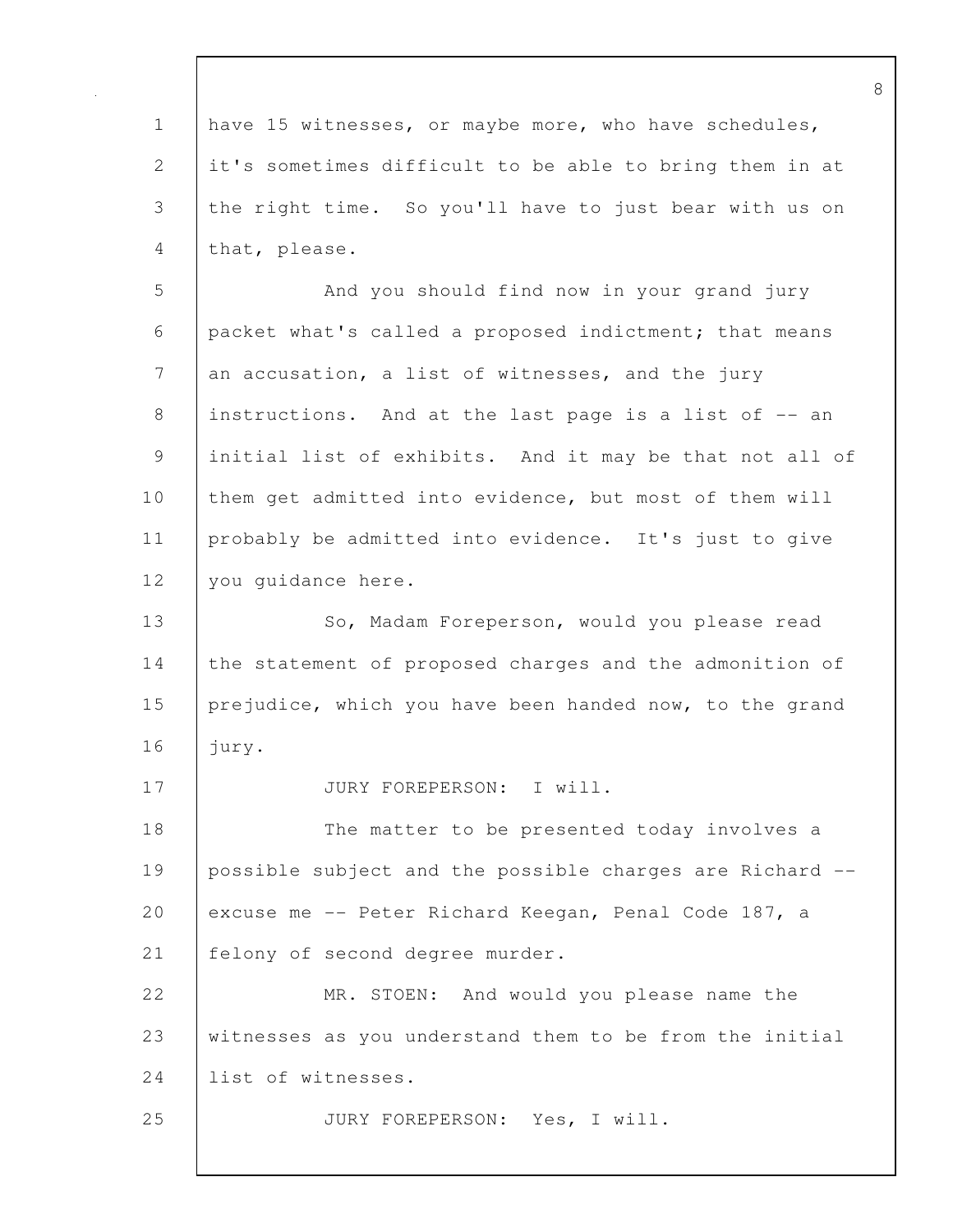1 Potential witnesses are Jay Beristianos, 2 Jacquelyn Rainwater, Linda Puls, Oni LaGioia, Jason K.T. 3 Trent, Michael Ferenc, Andrew Alvarado, Kay Belschner, 4 Karyn Feiden, Kevin Bailey, Mike Hermann, Scott Poma, 5 Norm Rosen, Mary Pierce, and A. Jay Chapman. 6 MR. STOEN: Can you make a note for the record 7 whether any of the jurors have withdrawn having heard 8 | your admonition. 9 JURY FOREPERSON: Would any jurors like to 10 withdraw based on the admonition? 11 | A JUROR: Which admonition is that? 12 MR. STOEN: May the record reflect none of the 13 | jurors have chosen to withdraw. 14 A JUROR: What was the admonition? 15 MR. STOEN: Could you please read the 16 | admonition again, please. 17 JURY FOREPERSON: The admonition statement is: 18 The grand jury is about to consider a request for an 19 | indictment for second degree murder, Penal Code 187, 20 | against Peter Richard Keegan, brought by the District 21 Attorney. I direct any member of the grand jury who has 22  $\vert$  a state of mind in reference to the case or to either 23 party which will prevent him or her from acting 24 impartially and without prejudice to the substantial 25 | rights of either party to retire.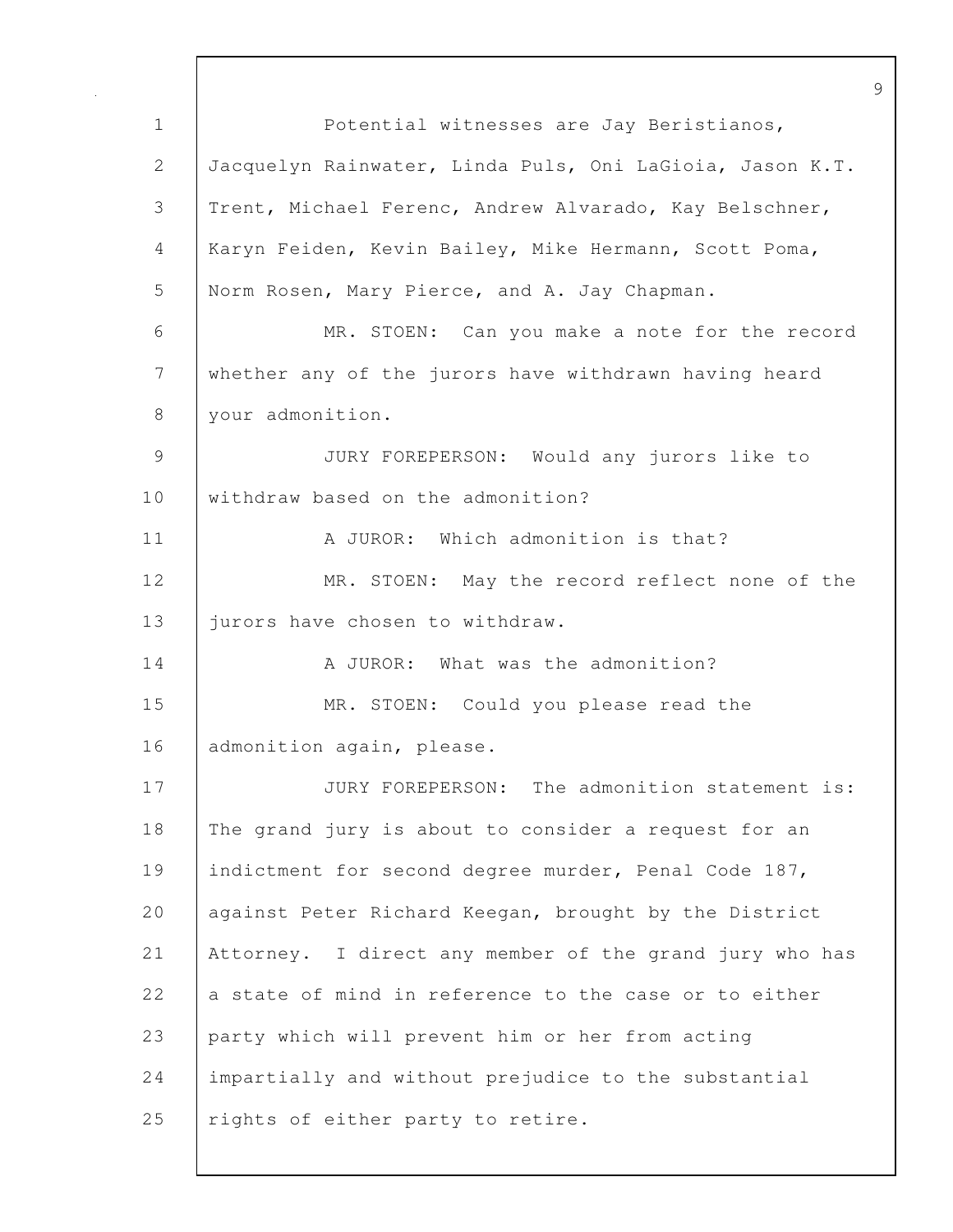10 1 | A JUROR: Thank you. 2 JURY FOREPERSON: And there are no jurors that 3 would like to withdraw. 4 MR. STOEN: Would you please indicate for the 5 record then -- the record should indicate that none of 6 the jurors have withdrawn. 7 JURY FOREPERSON: Let the record indicate that 8 none of the jurors have withdrawn. 9 | You may proceed, Counsel. 10 MR. STOEN: Madam Foreperson, would you remind 11 the grand jury that your statement of the proposed 12 charges and my opening statement are not evidence in 13 this case and are not to be considered as evidence by 14 any member of the grand jury. You may do so by stating 15 the grand jury is so advised. 16 JURY FOREPERSON: The grand jury is so 17 advised. 18 | MR. STOEN: Good morning, ladies and 19 gentlemen. My name is Tim Stoen. I am a Deputy 20 District Attorney for the County of Mendocino and have 21 been assigned to present this case to you. My role in 22 this case is not that which I would have in a jury trial 23 as an advocate. With a grand jury matter, the role of a 24 prosecutor is more of that of a legal advisor. 25 The evidence that supports the charges in this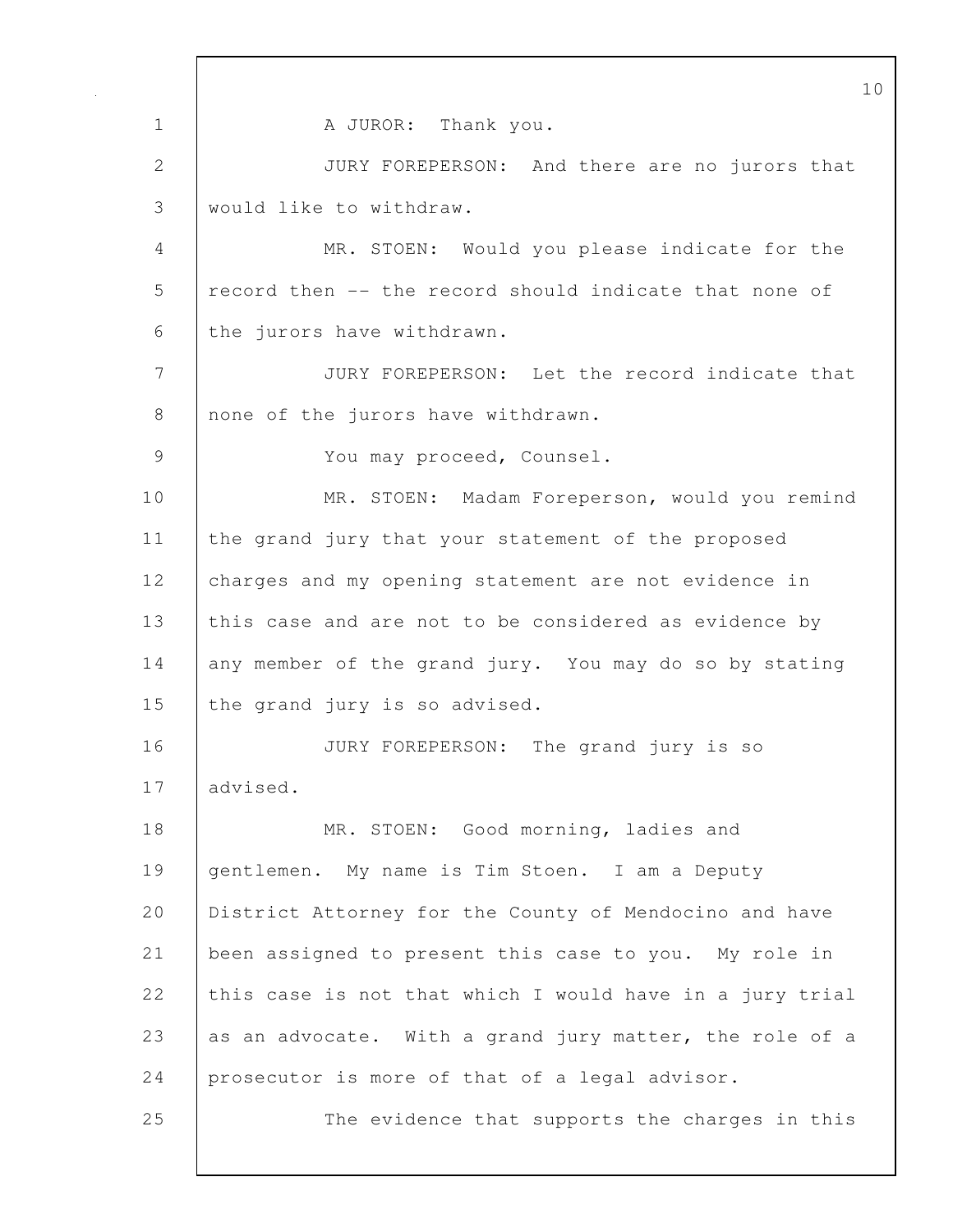1 case is called inculpatory. The Latin root of the word 2 inculpatory means fault and blame. The evidence that 3 explains away the charge is called exculpatory. The 4 Latin root of exculpatory means free from blame. I have 5 a duty to inform you of the nature and existence of all 6 exculpatory evidence that I am aware of. You will, 7 therefore, be hearing both inculpatory and exculpatory 8 evidence.

9 Some of the documents submitted to you, as 10 | well as a voice recording, will have portions removed. 11 This means they are redacted. The reason for redaction 12 is that the redacted material contains material 13 inadmissible -- legally inadmissible under the evidence 14 code.

15 In addition, there will be occasion when a 16 witness or document presents information that is 17 | inadmissible except for a single purpose. When that 18 happens, I am required to do an admonishment. This 19 means I will instruct you that evidence regarding that 20 particular subject matter is admissible only for a 21 specific purpose, which I will name, and may not be 22 considered for any other purpose.

23 After I complete the examination of a witness, 24 I will ask: Does any member of the grand jury have 25 questions for this witness? All questions should be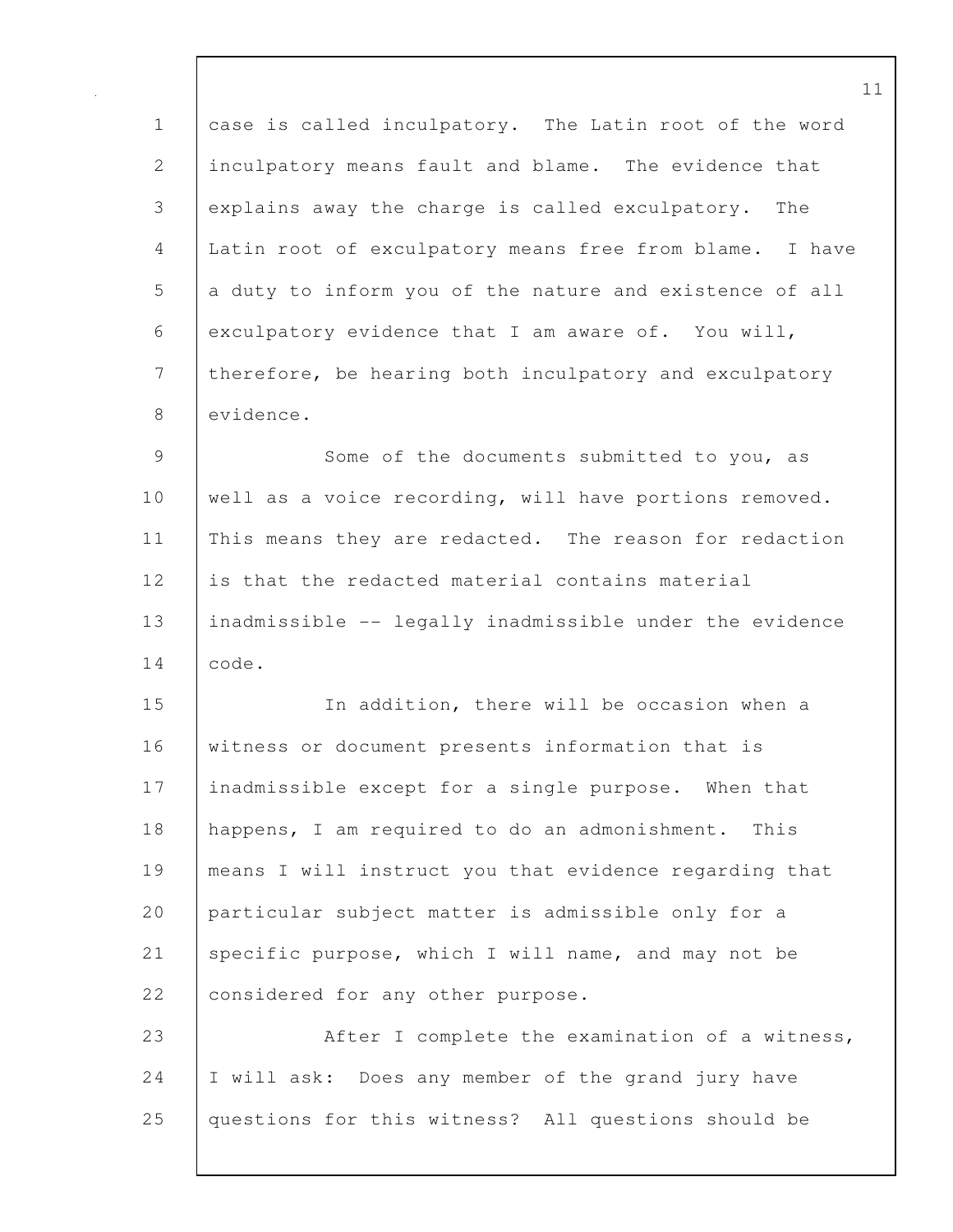1 submitted in writing and must not be addressed verbally 2 to the witness. They will be marked, for example, as 3 question number 1 from grand juror number 3. I will 4 review the questions for relevance and pertinence to the 5 investigation, for admissibility in this indictment 6 proceeding, and to ensure that it is not otherwise 7 improper. If the question is legally appropriate, I 8 will then ask the question of the witness.

9 My obligation in this matter is to keep the 10 questions asked strictly within the rules of the 11 Evidence Code. All of the written questions submitted, 12 whether asked by me or not, will be placed into the 13 record. Those that I am allowed to have asked will be 14 put in an official exhibit marked "Grand juror questions 15 asked of a witness," those that I am not allowed to ask 16 will be put in an official exhibit marked "Grand juror 17 | questions not asked of a witness." Every decision I 18 | make is subject to scrutiny at a higher level if an 19 indictment issues.

20 By way of general explanation, there will be 21 many items of evidence that you may wish to see, for 22 example, newspaper articles, websites and diaries, which 23 cannot be admitted because they contain hearsay. 24 | Hearsay means statements by somebody that -- who cannot 25 be examined on the witness stand. One exception to the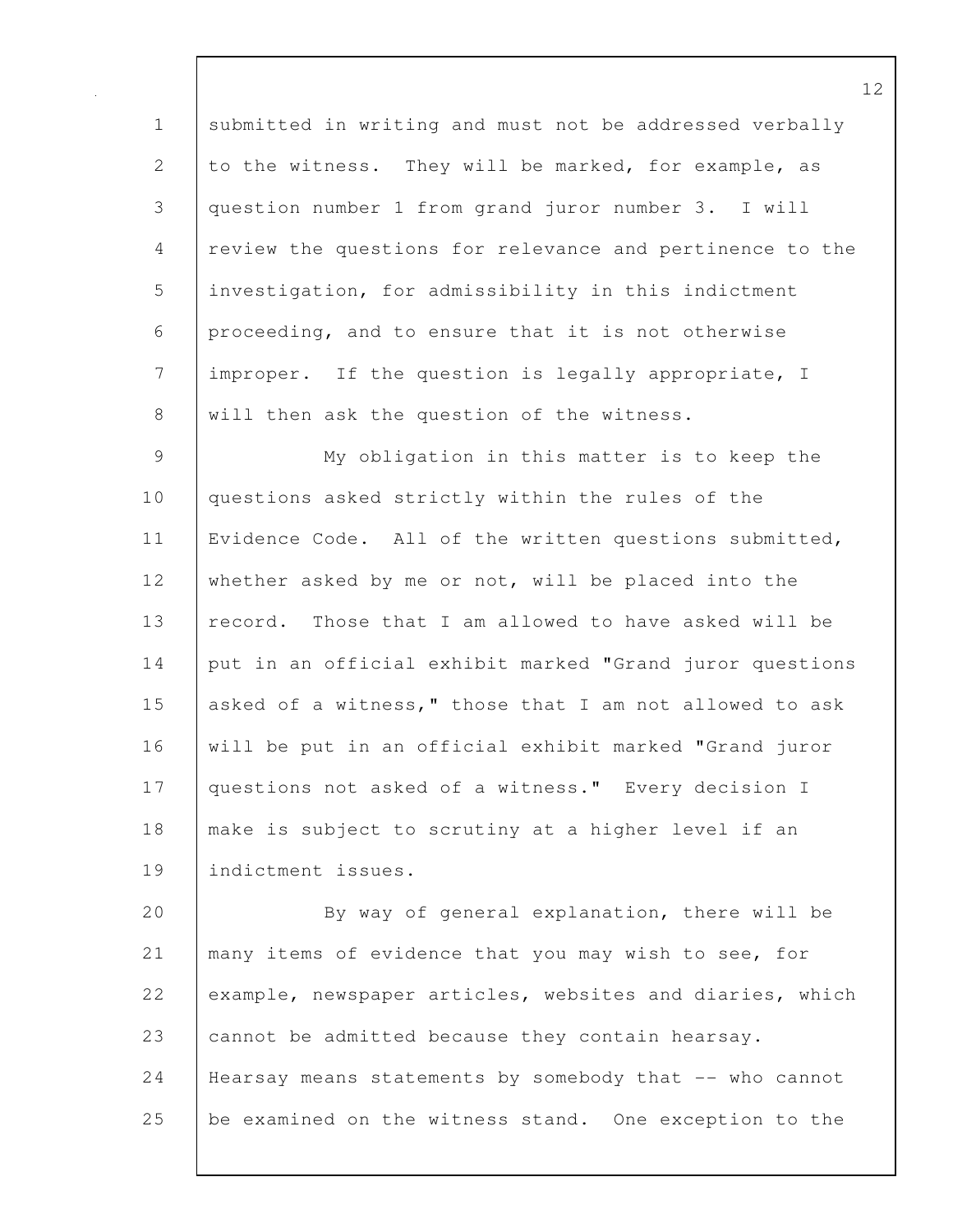1 hearsay rule is called admissions, which means hearsay 2 statements by a party to a proceeding, such as a 3 defendant. So these can be admitted.

4 What I am now presenting to you is an opening 5 statement. It is a summary, a map, if you will, of the 6 expected evidence in this case. Nothing that I say to 7 you in this opening statement is evidence. You can only 8 | make your decision in this case based on evidence, and 9 the only evidence is that which comes to you from the 10 witness stand and from documents admitted into evidence. 11 If in this opening statement I make statements to you 12 that turn out not to be supported by the evidence, you 13 | must totally disregard my statements.

14 To give you some overall structure for 15 understanding this case in conducting your 16 deliberations, there has been presented to you a 17 document called a "Grand Jury Packet." Keep in mind 18 that this grand jury packet is not evidence. Again, you 19 can only make your evidence in this case based on the 20 witnesses on the stand and from documents admitted into 21 evidence.

22 Wadam Clerk, I will ask you now to mark as 23 received into evidence Grand Jury Exhibit Number 1. So  $24$  you can hold onto that or you can put it on the table 25 | right here. Why don't you put it right here after you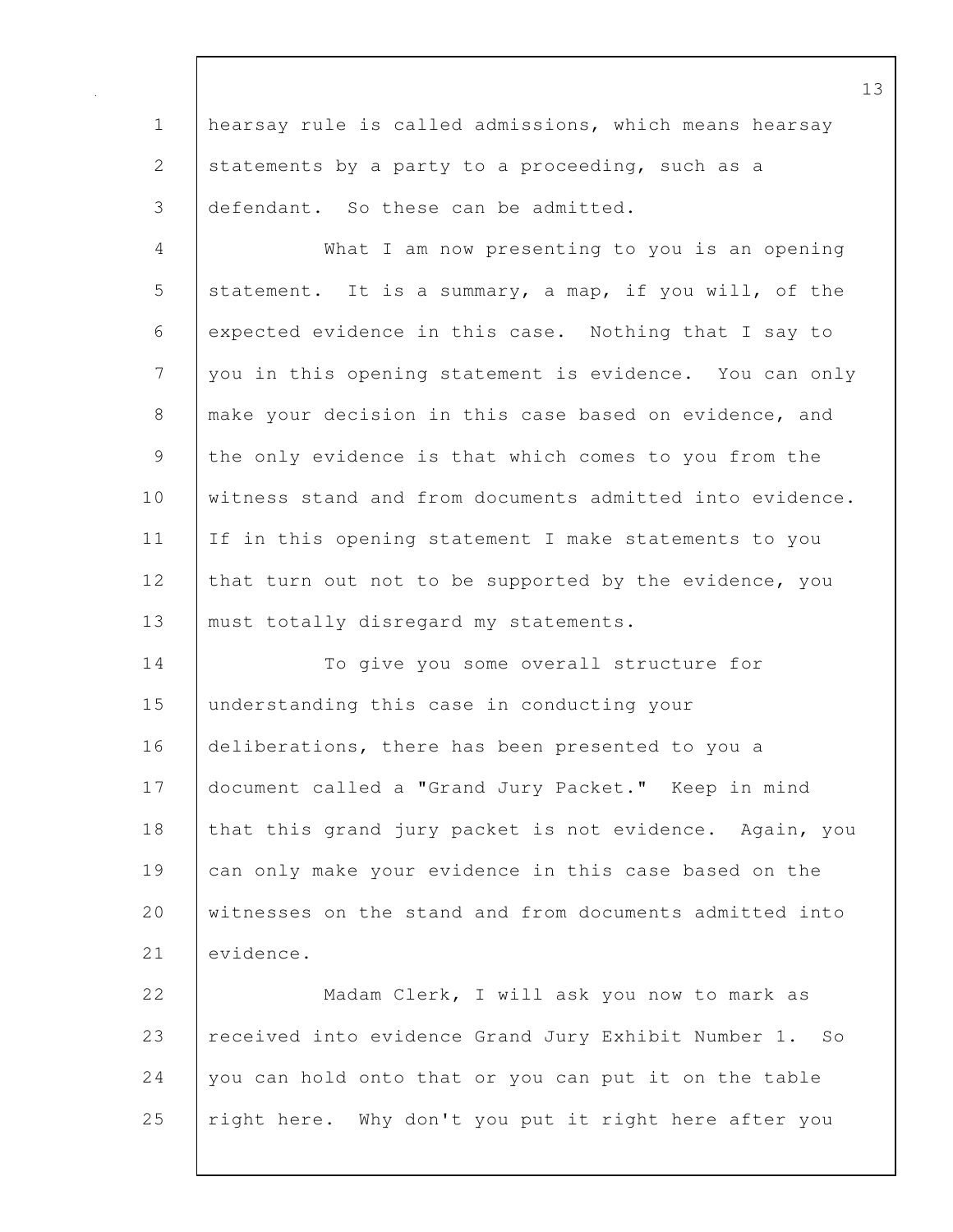1 | receive it. 2 | Now, I am now -- I am now introducing and 3 receiving into evidence the Grand Jury Packet, Exhibit 4 Number 1. 5 (Exhibit 1 was identified and received.) 6 MR. STOEN: This packet has four parts: The 7 proposed indictment, a list of witnesses, the legal 8 instructions, and an initial list of exhibits. I will 9 | now go over each part by placing -- by reading them to 10 you because you have them in your hand. 11 We'll start out with the indictment. There is 12 an indictment presented to you for your deliberation. 13 The word "indictment" comes from Middle English and 14 Anglo-French. It means an accusation with a specific 15 meaning, which means a formal written accusation 16 presented by a grand jury to a court. 17 In your packet you will see a copy of the 18 proposed indictment. It is for murder in the second 19 degree. In Count 1 is set forth the basic charge as 20 follows: 21 **The grand jury of the County of** 22 Mendocino, State of California, hereby accuses 23 Peter Richard Keegan of the crime of murder in 24 the second degree, a felony violation of 25 | Section 187 of the California Penal Code, in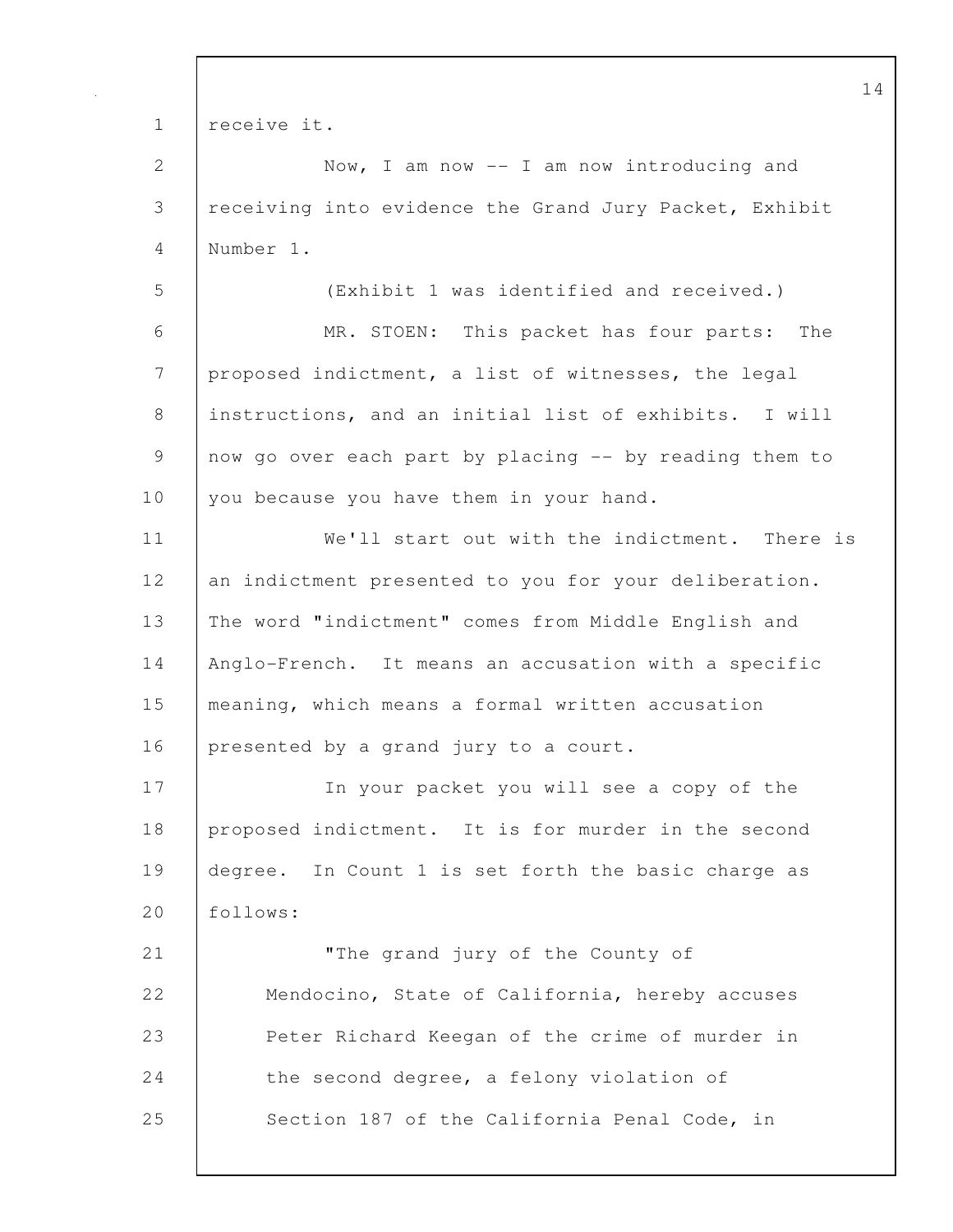1 that between November 10 and 11, 2010, said 2 defendant did willfully and unlawfully, with 3 malice aforethought, kill a human being, to 4 | wit, Susan Ettinger Keegan." 5 Next is the list of witnesses, each of the 6 anticipated witnesses being listed for you in the grand 7 jury packet. And they are: Jay Beristianos, former 8 Ukiah Valley Fire Department Battalion Chief; two, 9 Jacquelyn Rainwater, Deputy Sheriff-Deputy Coroner in 10 | Ukiah who works for the County of Mendocino; Linda Puls, 11 who is a resident of Atlanta; Oni LaGioia, who is a 12 | resident of Ukiah; Jason K.T. Trent, M.D., a resident of 13 Ukiah; Michael Ferenc, M.D., who is a resident of 14 Alameda County; Andrew Alvarado, Supervising District 15 Attorney Investigator; Kay Belschner, Senior Criminalist 16 for the Department of Justice in Eureka; Karyn Feiden, a 17 | resident of New York; Kevin Bailey, Chief District 18 Attorney Investigator; Mike Hermann, a private 19 investigator for Lake County; Scott Poma, a sheriff's 20 sergeant in Ukiah; Norm Rosen, a Ukiah attorney; Mary 21 Pierce, a Santa Rosa resident; and A. Jay Chapman, M.D., 22 a Sonoma County resident. 23 I will now go over the legal instructions. 24 Now, these are the rules that you must follow when you 25 deliberate the case. This occurs after all the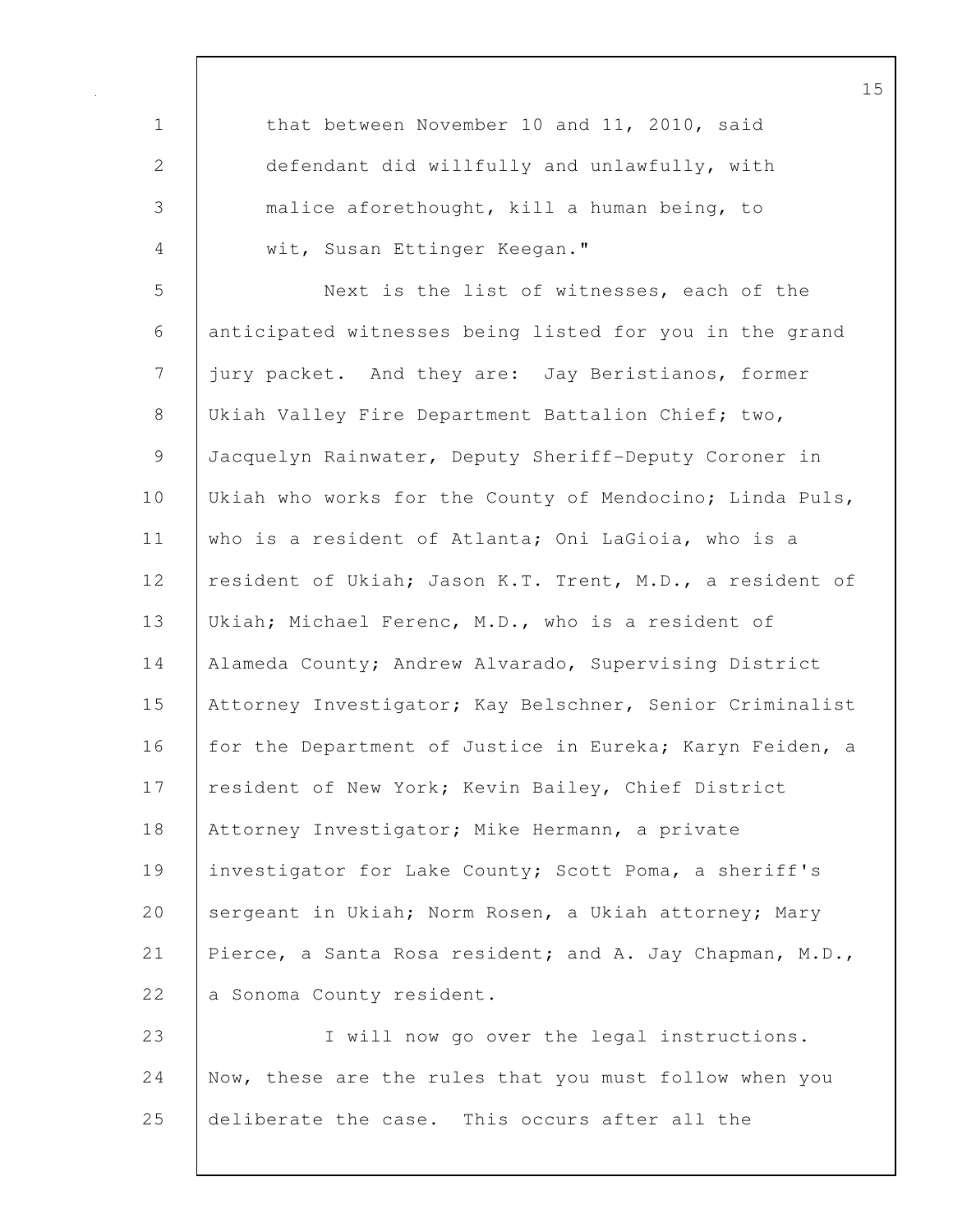| $\mathbf 1$ | witnesses have testified and the case is submitted to    |
|-------------|----------------------------------------------------------|
| 2           | you for a decision on whether to find an indictment.     |
| 3           | The first instruction is a basic one where it            |
| 4           | tells you what your basic standard is in this case, and  |
| 5           | here is what it says:                                    |
| 6           | Grand Jury Instruction Number 1, Grand Jury's            |
| 7           | Burden of Proof, Probable Cause: The grand jury shall    |
| 8           | find an indictment when all the evidence before it,      |
| 9           | taken together, if unexplained or uncontradicted, would, |
| 10          | in its judgment, warrant a conviction by a trial jury.   |
| 11          | The California Supreme Court has explained               |
| 12          | that the standard of proof for returning an indictment   |
| 13          | is, quote, "probable cause," close quote.                |
| 14          | From the California Supreme Court is the                 |
| 15          | following statement: "It is the grand jury's function    |
| 16          | to determine whether probable cause exists to accuse a   |
| 17          | defendant of a particular crime. In other words, the     |
| 18          | grand jury serves as part of the charging process of     |
| 19          | criminal procedure, not the adjudicative process that is |
| 20          | the province of the courts or trial jury."               |
| 21          | "'Probable cause' means such a state of acts             |
| 22          | as would lead a man of ordinary caution or prudence to   |
| 23          | believe, and conscientiously entertain, a strong         |
| 24          | suspicion of the guilt of the accused. 'Reasonable and   |
| 25          | probable cause' may exist although there may be some     |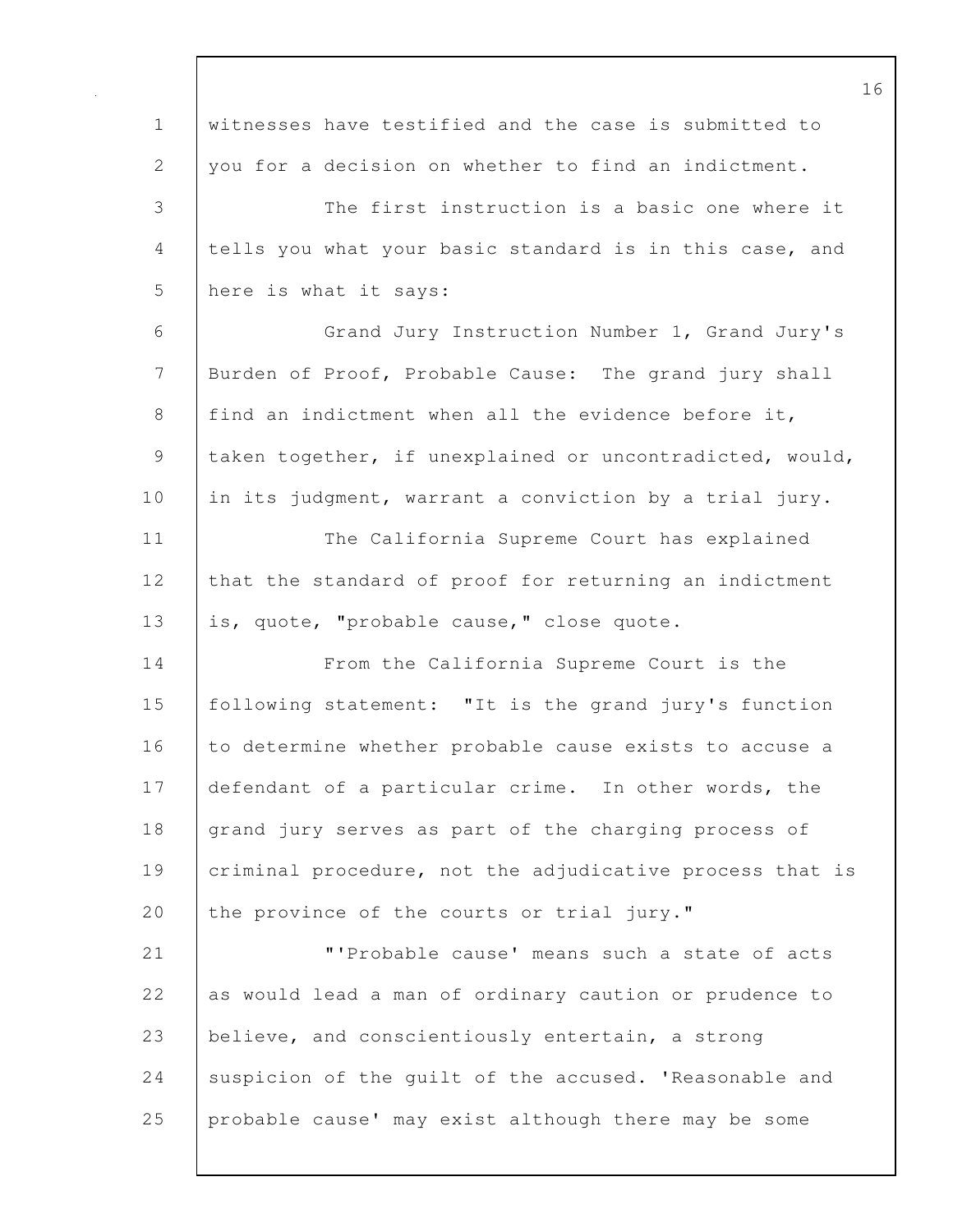1 room for doubt."

| $\overline{2}$ | That should read: "Probable cause means such             |
|----------------|----------------------------------------------------------|
| 3              | a state of mind as would lead a man of ordinary caution  |
| 4              | or prudence to believe and conscientiously entertain a   |
| 5              | strong suspicion of the quilt of the accused.            |
| 6              | 'Reasonable and probable cause' may exist although there |
| $\overline{7}$ | may be some room for doubt."                             |
| 8              | Grand Jury Instruction Number 2 is called the            |
| $\mathsf 9$    | Johnson Rule. The grand jury is not required to hear     |
| 10             | evidence for the defendant, but it shall weigh all the   |
| 11             | evidence submitted to it, and when it has reason to      |
| 12             | believe that other evidence within its reach will        |
| 13             | explain away the charge, it shall order the evidence to  |
| 14             | be produced, and for that purpose may require the        |
| 15             | District Attorney to issue process for the witness.      |
| 16             | Witness Credibility, Grand Jury Instruction              |
| 17             | Number 3: You alone must judge the credibility of the    |
| 18             | witness. In deciding whether testimony is true and       |
| 19             | accurate, use your common sense and experience.<br>The   |
| 20             | testimony of each witness must be judged by the same     |
| 21             | standard. You must set aside any bias or prejudice you   |
| 22             | may have, including any based on the witness' gender,    |
| 23             | race, religion, or national origin. You may believe      |
| 24             | all, part, or none of any witness' testimony. Consider   |
| 25             | the testimony of each witness and decide how much of it  |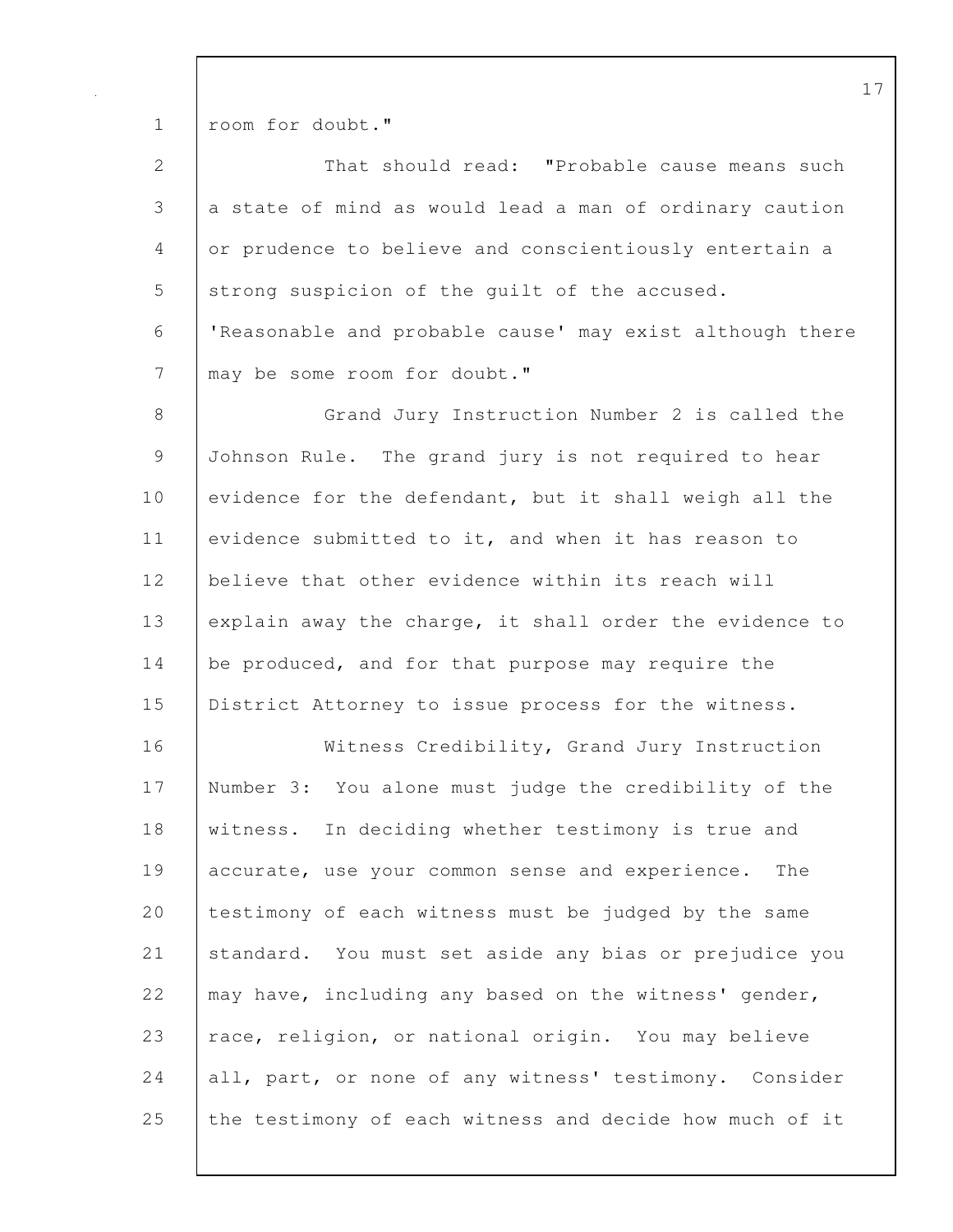18 1 you believe. 2 In evaluating a witness' testimony, you may 3 consider anything that reasonably tends to prove or 4 disprove the truth or accuracy of that testimony. Among 5 the factors that you may consider are: 6 (1) How well could the witness see, hear, or 7 | otherwise perceive the things about which the witness 8 testified? 9 (2) How well was the witness able to remember 10 and describe what happened? 11 (3) What was the witness' behavior while 12 | testifying? 13 (4) Did the witness understand the questions 14 and answer them directly? 15 (5) Was the witness' testimony influenced by a 16 factor such as bias or prejudice, a personal 17 | relationship with someone involved in the case, or a 18 personal interest in how the case is decided? 19 (6) What was the witness' attitude about the 20 case or about testifying? 21 (7) Did the witness make a statement in the 22 past that is consistent or inconsistent with his or her 23 | testimony? 24 (8) How reasonable is the testimony when you 25 consider all the other evidence in the case?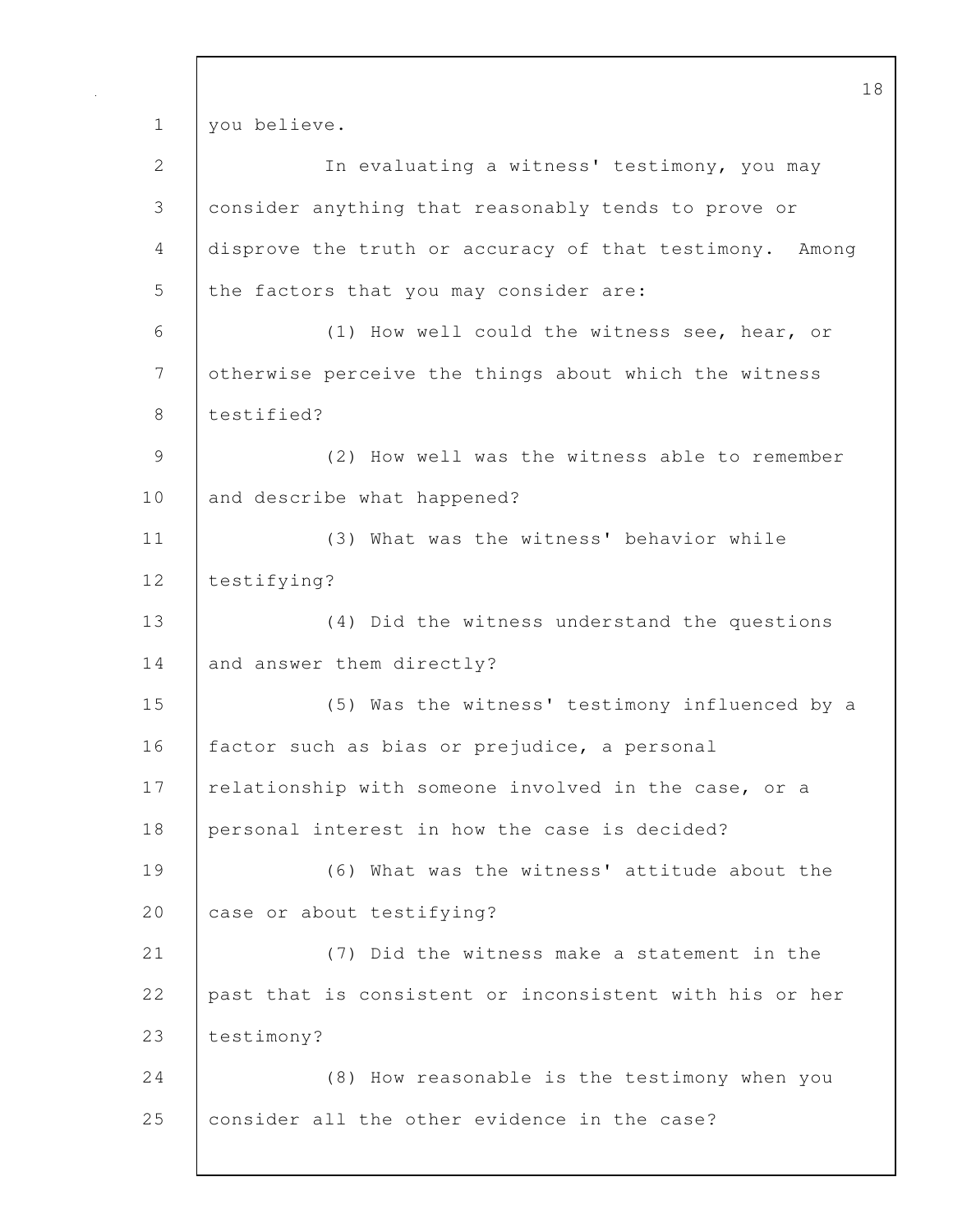| $\mathbf 1$ | (9) Did other evidence prove or disprove any            |
|-------------|---------------------------------------------------------|
| 2           | fact about which the witness testified?                 |
| 3           | (10) Did the witness admit to being                     |
| 4           | untruthful?                                             |
| 5           | (11) What is the witness' character for                 |
| 6           | truthfulness?                                           |
| 7           | (12) Has the witness been convicted of a                |
| 8           | felony?                                                 |
| $\mathsf 9$ | (13) Has the witness engaged in other conduct           |
| 10          | that reflects on his or her believability?              |
| 11          | (14) Was the witness promised immunity or               |
| 12          | leniency in exchange for his or her testimony?          |
| 13          | Do not automatically reject testimony just              |
| 14          | because of inconsistencies or conflicts. Consider       |
| 15          | whether the differences are important or not. People    |
| 16          | sometimes honestly forget things or make mistakes about |
| 17          | what they remember. Also, two people may witness the    |
| 18          | same event yet see it or hear it differently.           |
| 19          | If you do not believe a witness' testimony              |
| 20          | that he or she no longer remembers something, that      |
| 21          | testimony is inconsistent with the witness' earlier     |
| 22          | statement on that subject.                              |
| 23          | If you decide that a witness deliberately lied          |
| 24          | about something significant in this case, you should    |
| 25          | not -- you should consider not believing anything that  |
|             |                                                         |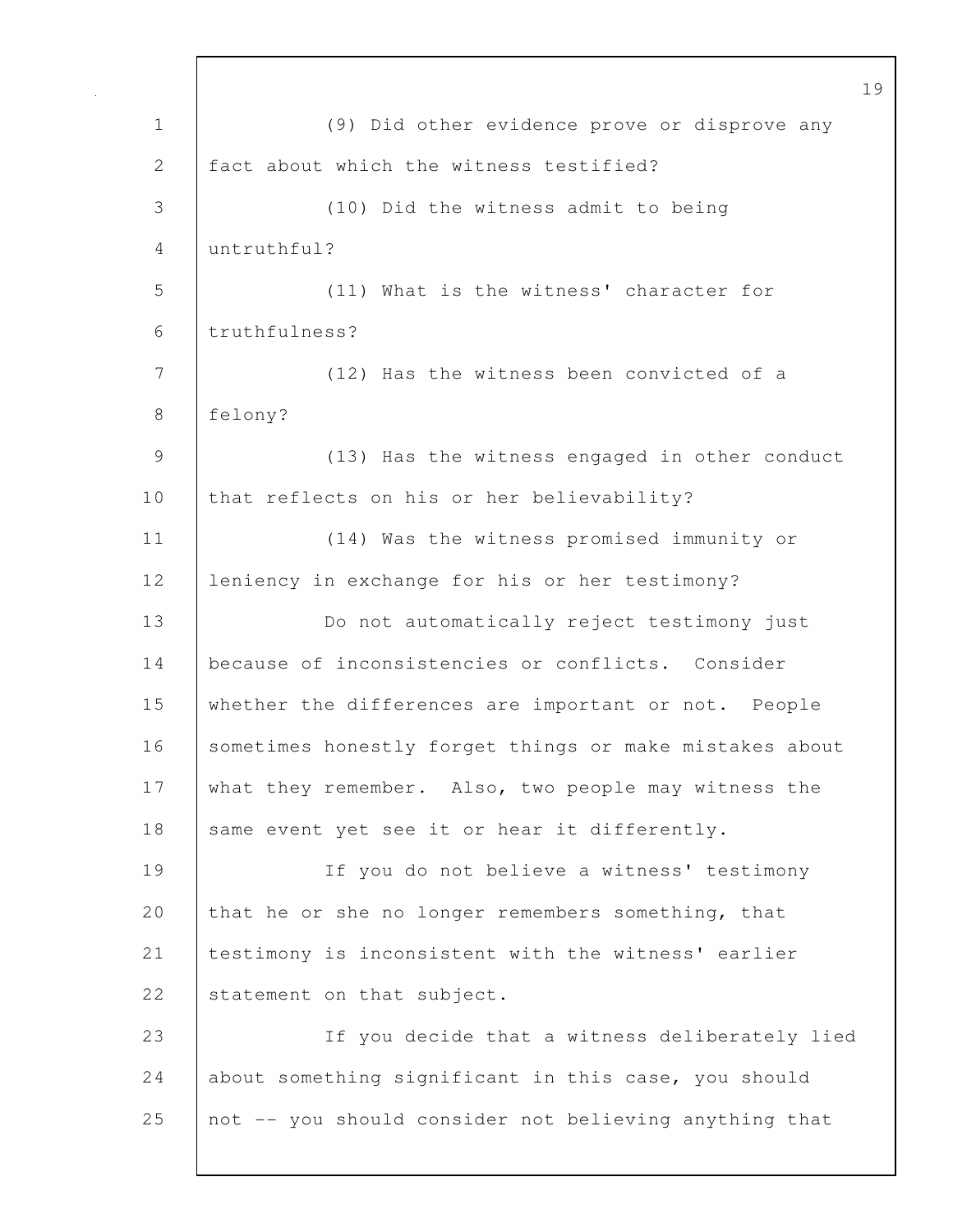20 1 witness says. Or, if you think the witness lied about 2 some things, but told the truth about others, you may 3 simply accept the part that you think is true and ignore 4 the rest. 5 Grand Jury Instruction Number 4, Definition of 6 Evidence: You must decide what the facts are in this 7 case. You must use only the evidence that was presented 8 in this room. Evidence is the sworn testimony of 9 witnesses, the exhibits admitted into evidence, and 10 | anything else I told you to consider as evidence. 11 | Opening statements, questions by the attorney, 12 and closing argument are not evidence. Only the 13 witnesses' answers are evidence. The attorney's 14 questions are significant only if they helped you to 15 understand the witness' answers. 16 You must disregard anything you saw or heard 17 when the hearing was not in session, even if it was done 18 or said by one of the parties or witnesses. 19 The court reporter has made a record of 20 everything that was said during the hearing or will be 21 said in this hearing. If you decide that it is 22 necessary, you may ask that the court reporter's notes 23 be read to you. You must accept the court reporter's 24 notes as accurate. 25 Grand Jury Instruction Number 5, Direct and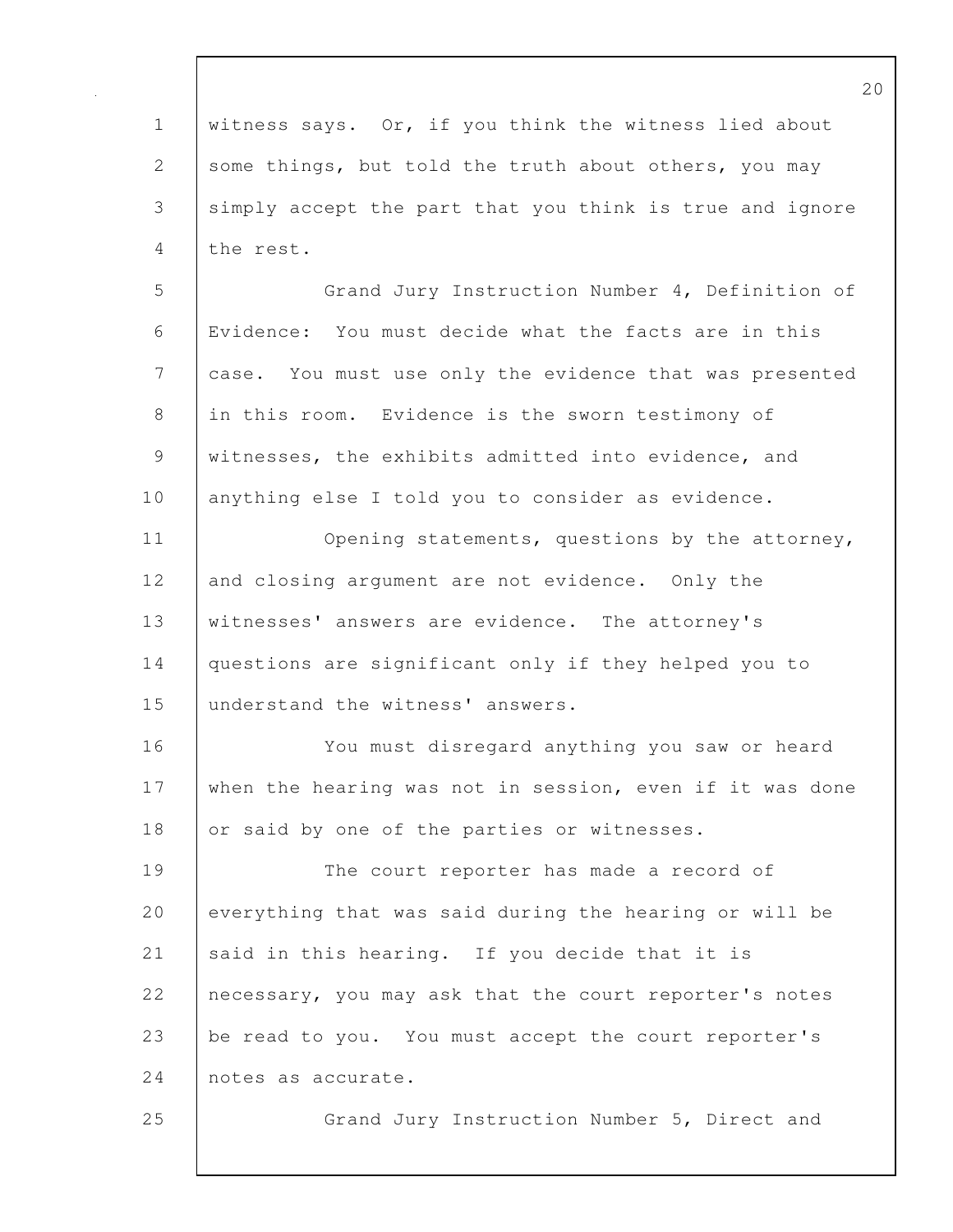1 Circumstantial Evidence: Facts may be proved by direct 2 or circumstantial evidence or by a combination of both. 3 Direct evidence can prove a fact by itself. For 4 example, if a witness testifies he saw it raining 5 outside before he came into the courthouse, that 6 testimony is direct evidence that it was raining. 7 Circumstantial evidence also may be called indirect 8 evidence. Circumstantial evidence does not directly 9 prove the fact to be decided, but is evidence of another 10 fact or group of facts from which you may conclude the 11 | truth of the fact in question. For example, if a 12 witness testifies that he saw someone come inside 13 wearing a raincoat covered with drops of water, that 14 | testimony is circumstantial evidence because it may 15 support a conclusion that it was raining outside. 16 | Both direct and circumstantial evidence are 17 acceptable types of evidence to prove or disprove the 18 elements of a charge, including intent and mental state

19 and acts necessary to a conviction, and neither is 20 | necessarily more reliable than the other. Neither is 21 entitled to any greater weight than the other. You must 22 decide whether a fact in issue has been proved based on 23 all the evidence.

24 | Grand Jury Instruction Number 6, Note-taking: 25 You have been given notebooks and pens. Leave them on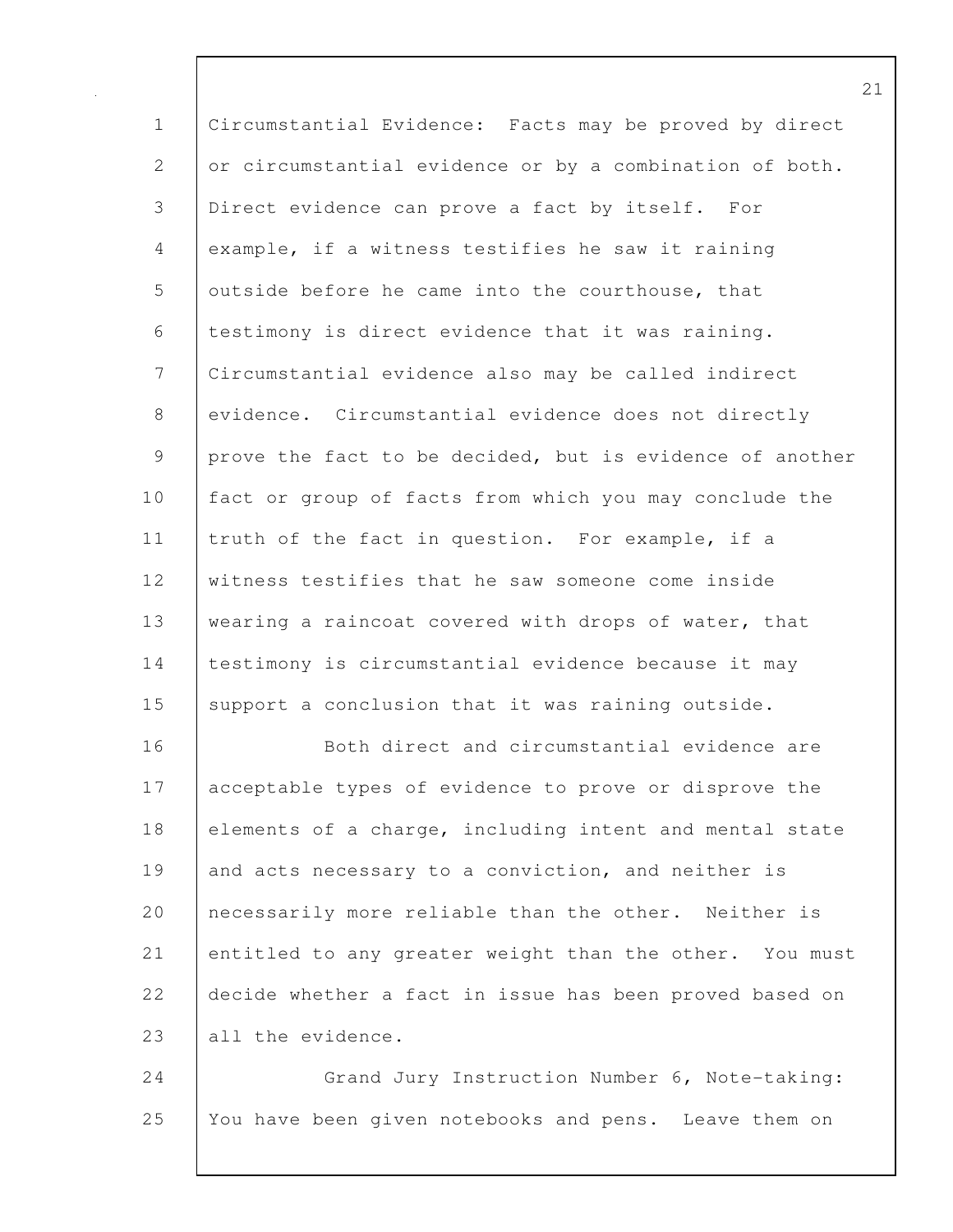|                 | 2                                                        |
|-----------------|----------------------------------------------------------|
| $\mathbf 1$     | your seat in the grand jury room when you leave each day |
| 2               | and at each recess. You will be able to take them --     |
| 3               | you will be able to take them with you when you          |
| 4               | deliberate.                                              |
| 5               | A word of caution: You may take notes;                   |
| 6               | however, you should not permit note-taking to distract   |
| $7\phantom{.0}$ | you from the ongoing proceeding. Remember you are        |
| 8               | judges of the believability of witnesses.                |
| $\mathcal{G}$   | Notes are only an aid to memory and should not           |
| 10              | take precedence over recollection. A juror who does not  |
| 11              | take notes should rely on his or her recollection of the |
| 12              | evidence and not be influenced by the fact that other    |
| 13              | jurors do take notes. Notes are for the note-taker's     |
| 14              | own personal use in refreshing his or her recollection   |
| 15              | of the evidence.                                         |
| 16              | Finally, should any discrepancy exist between            |
| 17              | a juror's recollection of the evidence and a juror's     |
| 18              | notes, or between one juror's recollection and that of   |
| 19              | another, you may request that the reporter read back the |
| 20              | relevant testimony, which must prevail.                  |
| 21              | Grand Jury Instruction Number 7, Independent             |
| 22              | Investigation Prohibited: You must decide all questions  |
| 23              | of fact in this case from the evidence received in this  |
| 24              | proceeding and not from any other source.                |
| 25              | You must not independently investigate the               |
|                 |                                                          |

 $\mathbf l$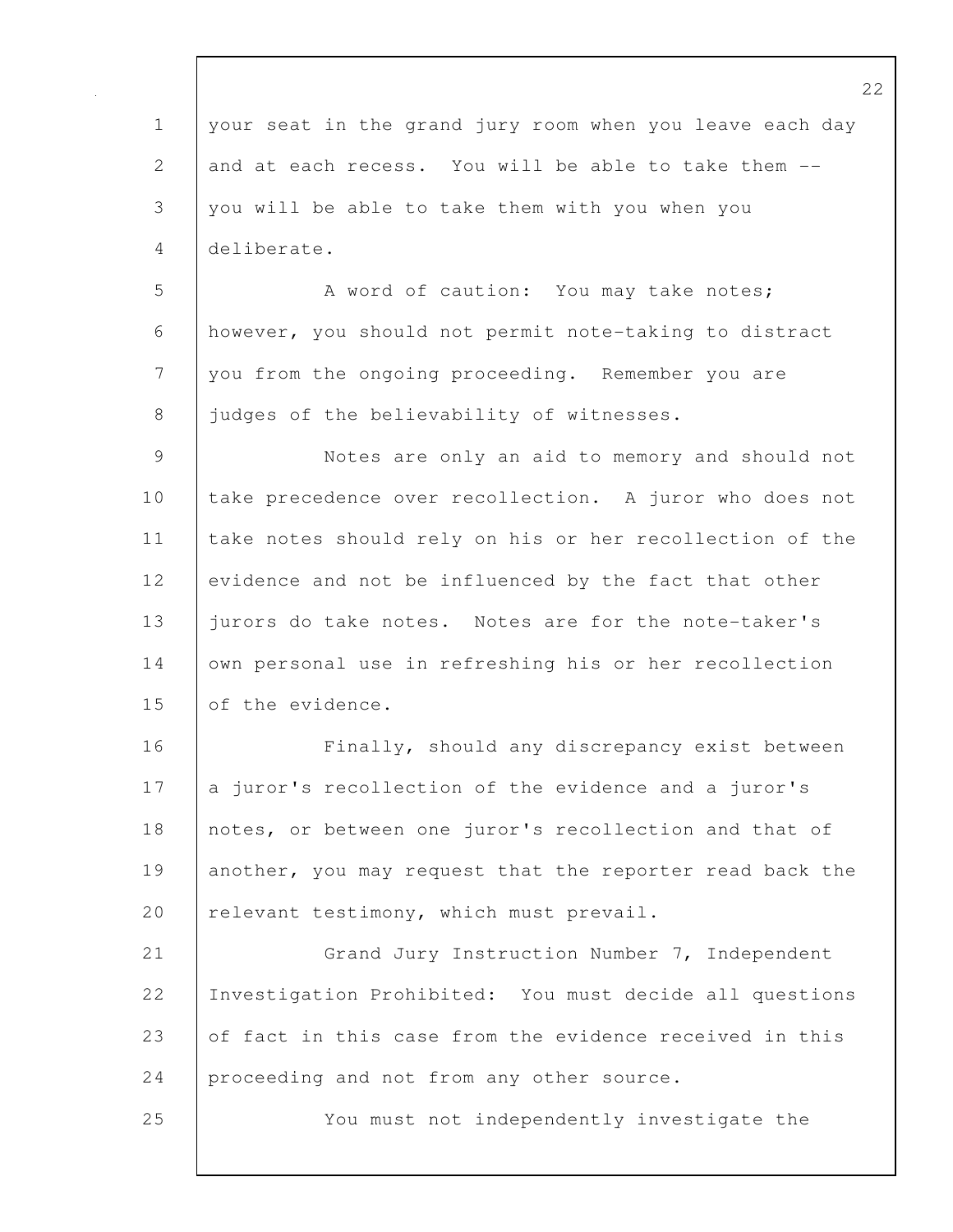1 facts of the law or consider or discuss facts as to 2 which there is no evidence. This means, for example, 3 that you must not on your own visit the scene, conduct 4 experiments, or consult reference works or persons for 5 additional information, and that includes the Internet. 6 You must not discuss this case with any other 7 person except a fellow juror, and then only after the 8 case is submitted to you for your decision and only when 9 all jurors are present in the jury room. 10 Grand Jury Instruction Number 8, Statements 11 and Information by the Court and District Attorney: 12 Statements, comments, instructions, information, or 13 advice made or given to you by the court or district 14 attorney either orally or in writing are not evidence. 15 However, you must follow the legal instructions and 16 apply them to the facts you find to be true. 17 | Grand Jury Instruction Number 9, Evidence to 18 be Considered by the Grand Jury: In the investigation 19 of a charge, the grand jury shall receive no other 20  $\blacksquare$  evidence than what is: 21 (1) Given by witnesses produced and sworn 22 before the grand jury; 23 (2) Furnished by writings, material objects, 24 or other things presented to the senses; or 25 (3) Contained in a deposition that is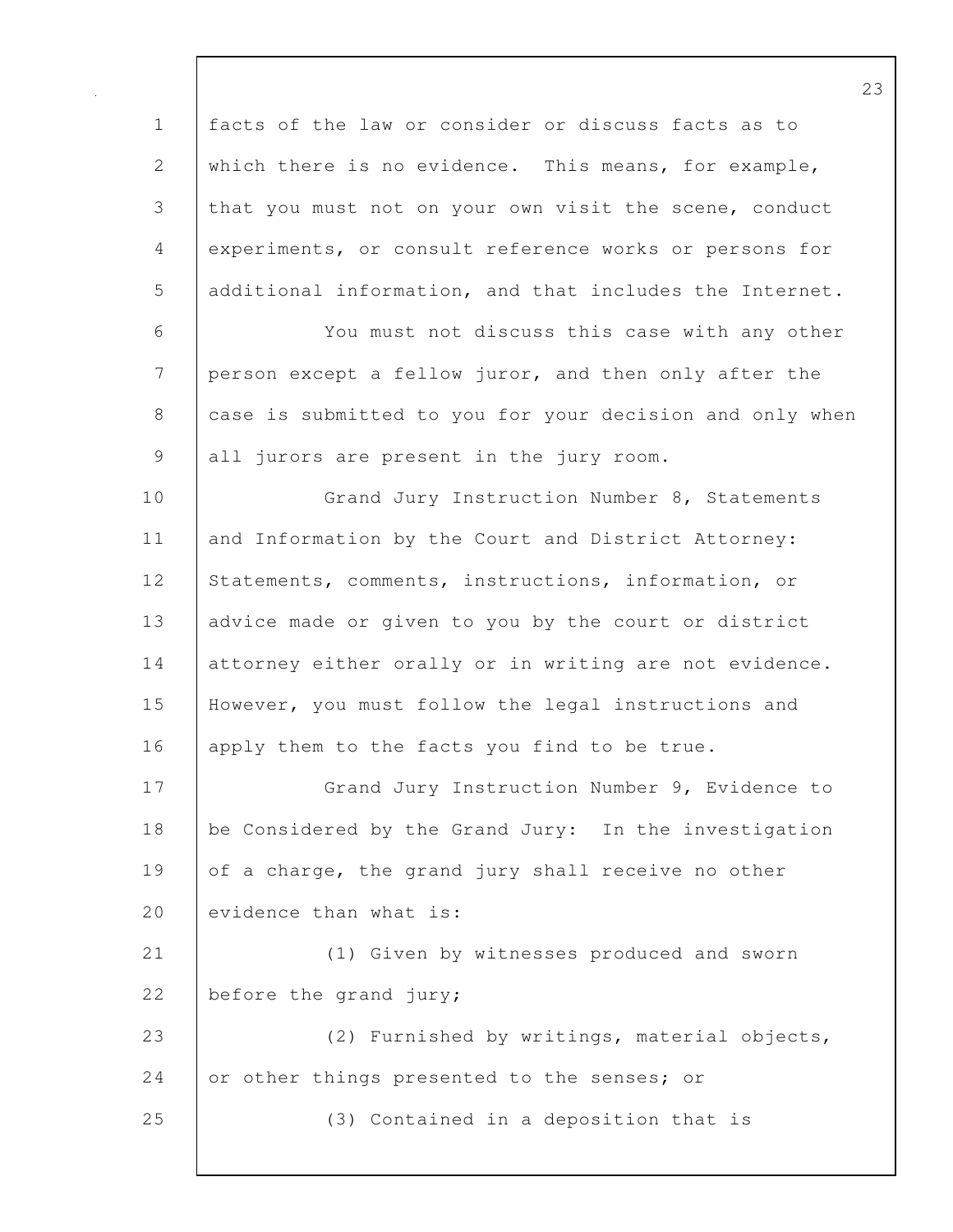24 1 admissible under Penal Code Section 686 Subdivision 3. 2 I am now going to present to you for your 3 reading and personal possession while you are in this 4 grand jury proceeding a document which is a letter to 5 the foreperson, who is [Juror 626897], Grand Jury 6 Foreperson. And I am going to first introduce this 7 document as an exhibit to go into the official record as 8 Exhibit Number 2, which I'm giving to the clerk. 9 (Exhibit 2 was identified.) 10 MR. STOEN: So I would now ask the foreperson 11 to please arrange for the distribution of this letter. 12 A JUROR: Excuse me, there was another jury 13 | instruction. Are you going to be reading that later? 14 There was a number 10. 15 MR. STOEN: Oh, you're right. I overlooked 16 it. Thank you. Appreciate it. That's what happens 17 when you use a binder. 18 Before we proceed, I am going to read Grand 19 Jury Instruction 10. Basically the most important one 20 is the probable cause instruction that you got at the 21 beginning. That's your standard of proof, probable 22 cause. But then the elements that you have to apply 23 that standard to has to do with the elements of the 24 charge in question. 25 So Grand Jury Instruction Number 10 gives you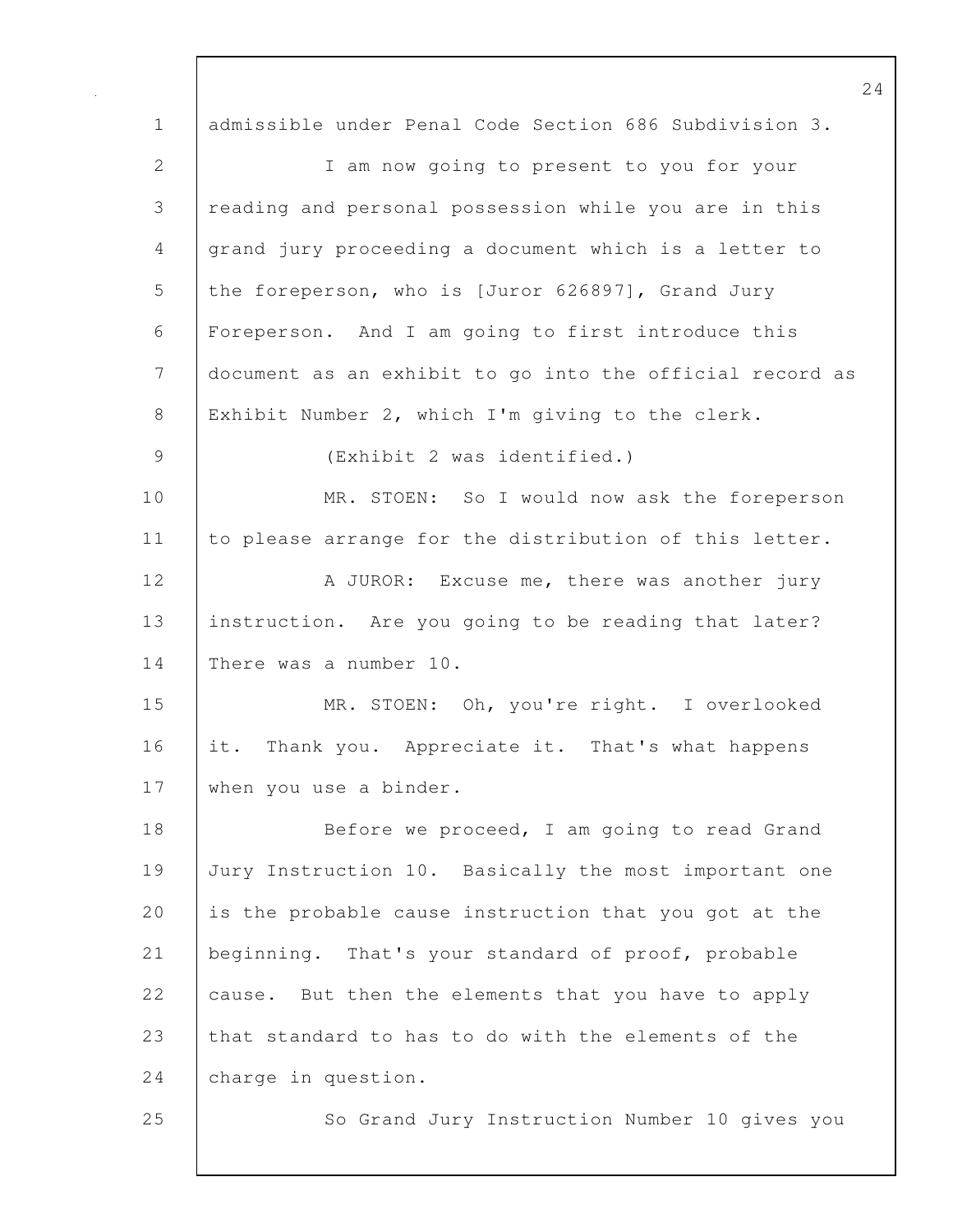1 the elements of the crime of second degree murder with 2 malice aforethought. It's under a document called 3 CalCrim No. 520, that's a set of jury instructions, and 4 it refers to Penal Code Section 187. And this is the 5 standard that you will have to use in applying the 6 principle of probable cause. These are the elements. 7 The subject person in this case is charged in 8 | Count 1 with second degree murder with malice 9 aforethought. To prove by probable cause that this 10 person committed this crime, the People must prove that: 11 (1) This person committed an act that caused 12 the death of another person; and 13 (2) When that person acted, he had a state of 14 | mind called malice aforethought. 15 There are two kinds of malice aforethought, 16 express malice and implied malice. Proof of either is 17 | sufficient to establish the state of mind required for 18 murder. 19 This person acted with express malice if he 20 unlawfully intended to kill. 21 This person acted with implied malice if: 22 (1) He intentionally committed an act; 23 (2) The natural and probable consequences of 24 the act were dangerous to human life; 25 (3) At the time he acted, he knew his act was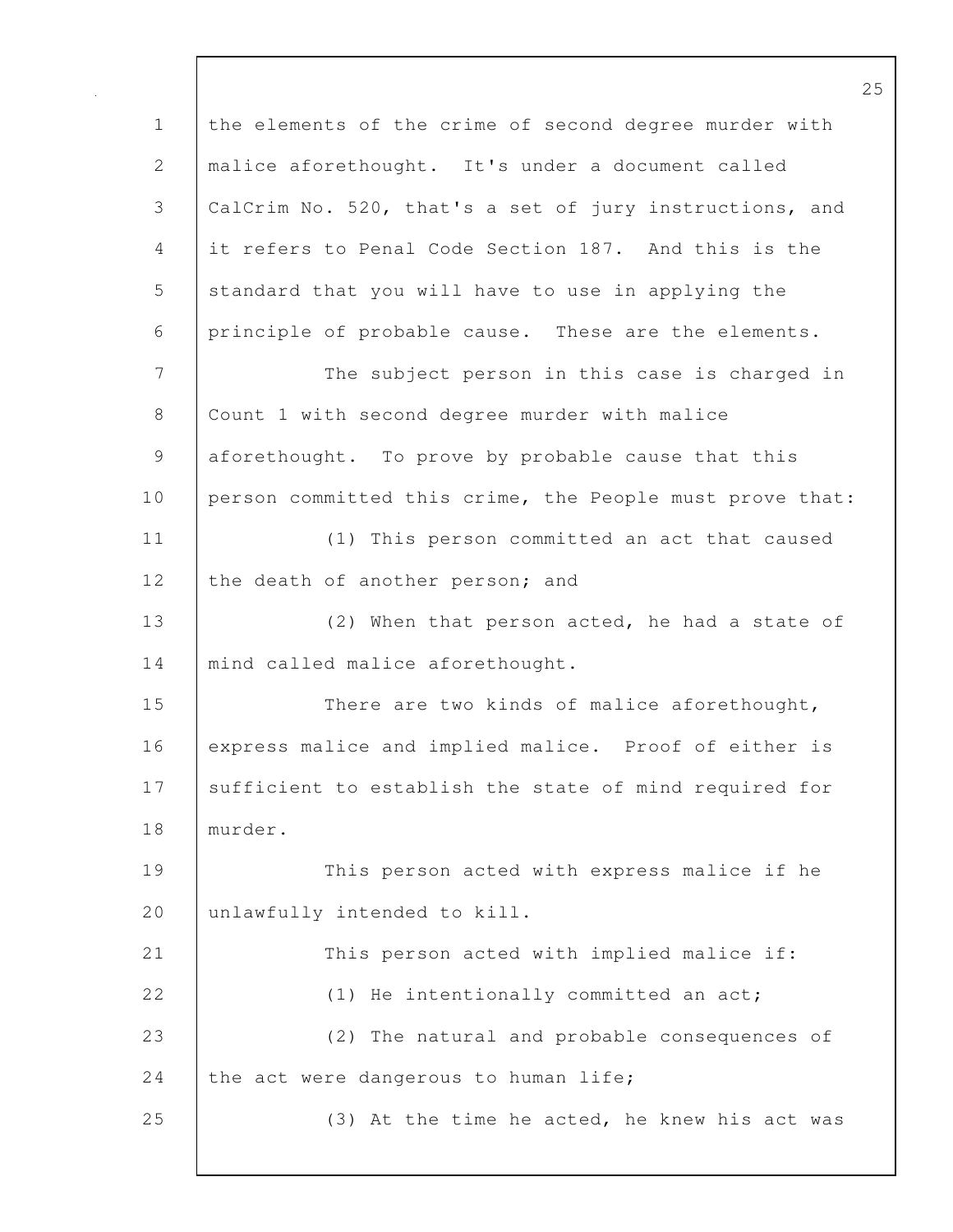1 | dangerous to human life; and 2 (4) He deliberately acted with conscious 3 disregard for human life. 4 Malice aforethought does not require hatred or 5 ill will toward the victim. It is a mental state that 6 must be formed before the act that causes death is 7 committed. It does not require deliberation or the 8 passage of any particular period of time. 9 An act causes death if the death is the 10 direct, natural, and probable consequence of the act and 11 the death would not have happened without the act. A 12 | natural and probable consequence is one that a 13 | reasonable person would know is likely to happen if 14 nothing unusual intervened. In deciding whether a 15 consequence is natural and probable, consider all the 16 circumstances established by the evidence. 17 | There may be more than one cause of death. An 18 act causes death only if it is a substantial factor in 19 causing the death. A substantial factor is more than a 20 trivial or remote factor. However, it does not need to 21 be the only factor that causes the death. 22 | If you find by probable cause that the subject 23 committed murder, it is murder of the second degree. 24 So now I would like to have you review the 25 document that has just been handed out to you, which is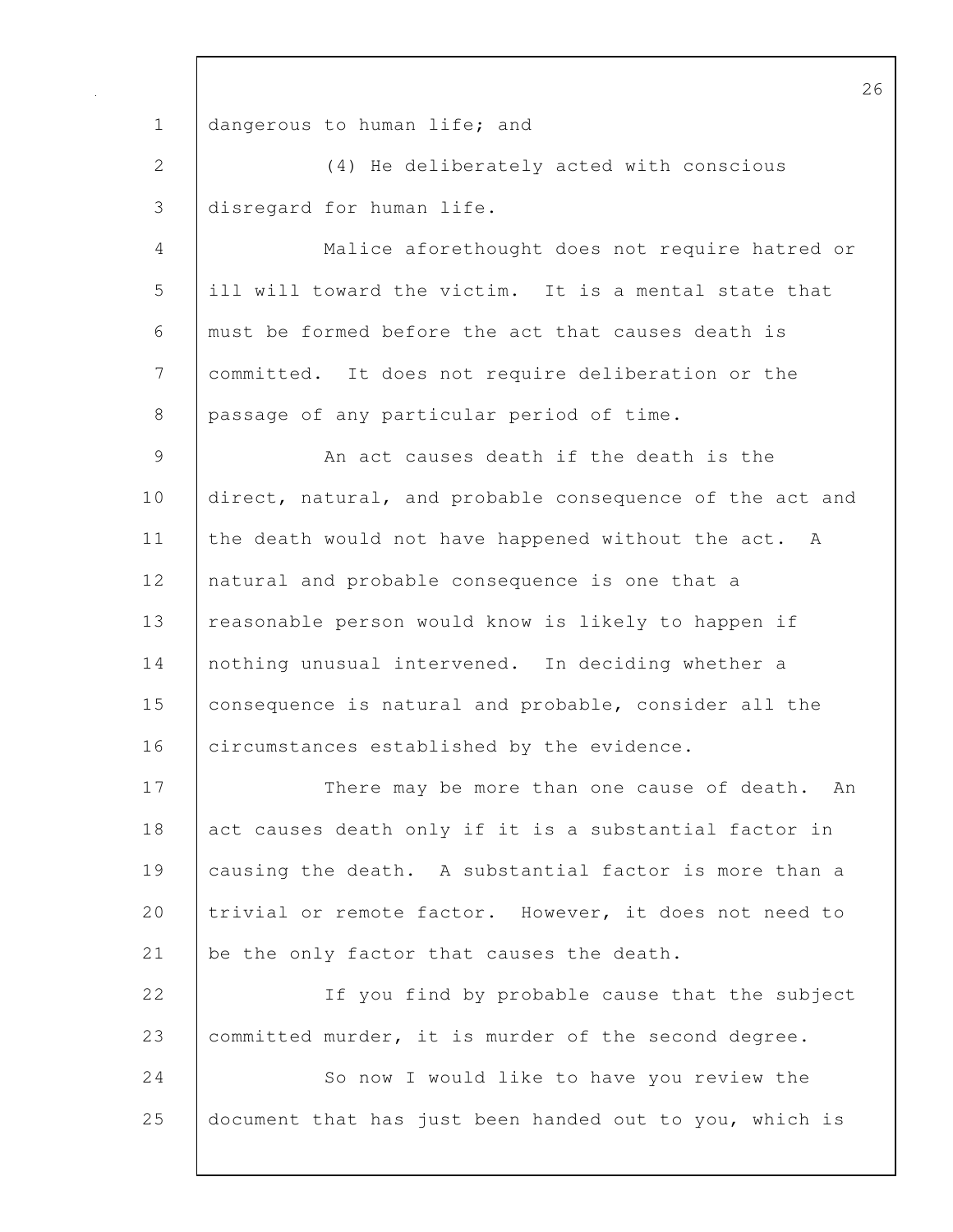| $\mathbf 1$  | called a letter to the foreperson of the grand jury.     |
|--------------|----------------------------------------------------------|
| $\mathbf{2}$ | Anybody need to take a break or can we just go           |
| 3            | on?                                                      |
| 4            | Okay. I'm going to be reading from this                  |
| 5            | letter which will set forth our summation of the         |
| 6            | evidence that is going to come in before you. It will    |
| 7            | not come in in the same sequence as is written here, but |
| 8            | it gives you a map of what to expect. Again, what's in   |
| $\mathsf 9$  | here is not evidence. It's only to give you guidance as  |
| 10           | to when people are going to show up or what their -- and |
| 11           | a sense of what they may say; but, again, it depends on  |
| 12           | whether they say it or not.                              |
| 13           | So just to refresh our recollection as to what           |
| 14           | this whole proceeding is about, is that the indictment   |
| 15           | grand jury is the means by which the district attorney   |
| 16           | can present, in a secret proceeding, evidence for        |
| 17           | consideration of an indictment of a suspect for felony   |
| 18           | conduct. The evidence must be admissible in a court and  |
| 19           | must be sufficient to establish probable cause that a    |
| 20           | felony was committed and that the named suspect          |
| 21           | committed it. If the grand jury returns the indictment,  |
| 22           | then the case must later be presented before a regular   |
| 23           | criminal jury in order for the suspect to be convicted.  |
| 24           | It will be clear from the evidence that when             |
| 25           | this incident took place the law enforcement response    |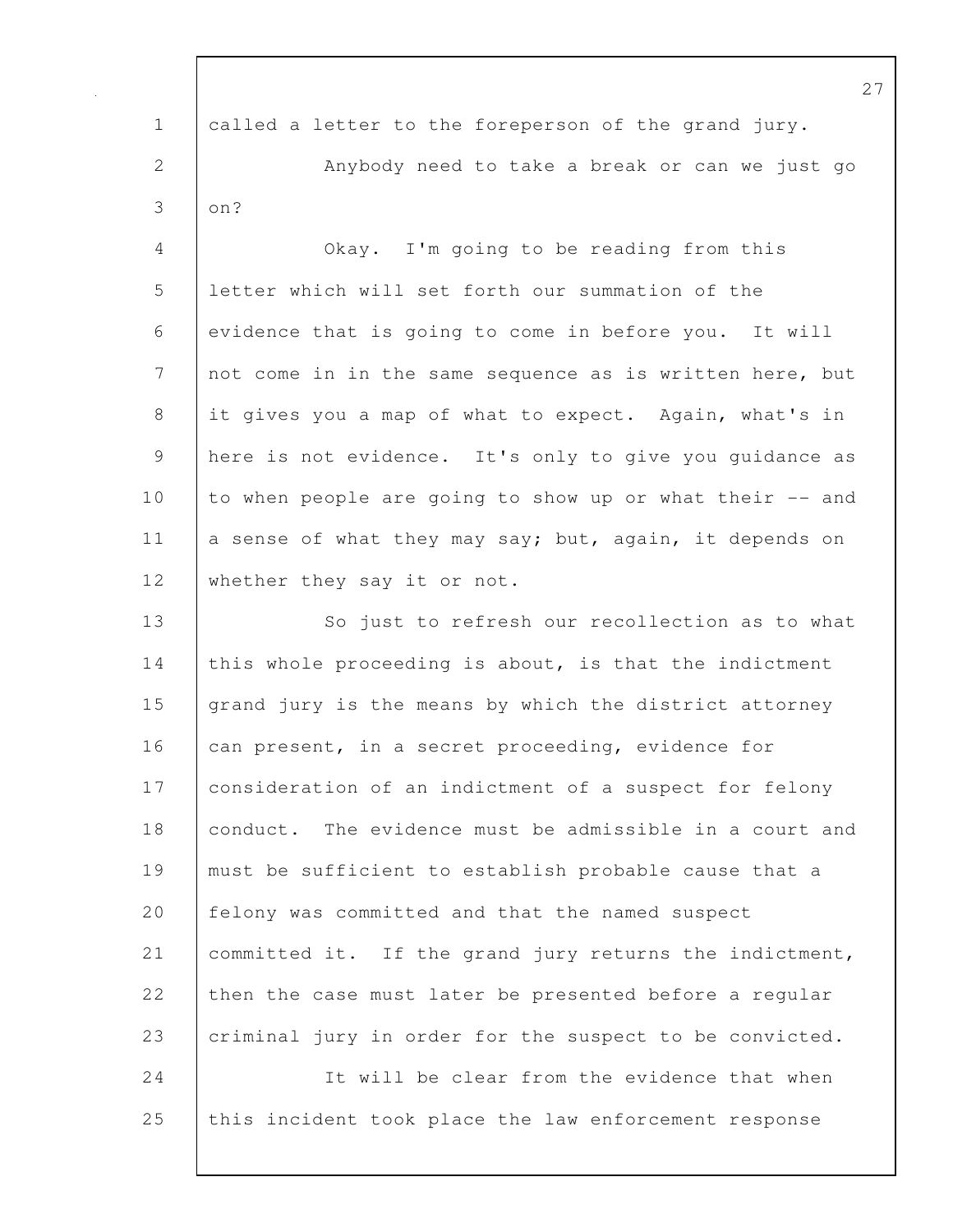1 and investigation was flawed. For example, there was no 2 search for a weapon at the time of discovering the body 3 of the victim. The person then living in the house, who 4 appeared under the influence, had no blood taken. There 5 were no efforts to seize or preserve the natural 6 records, phone records, Internet records or, at an early 7 stage, computers. Nor was evidence obtained as to Peter 8 Keegan's or Susan Keegan's medical history or prescribed 9 narcotics.

10 A brief statement of the case, not to be used 11 as evidence in this proceeding, only a map.

12 | On October 21, 2010, Peter Keegan filed in pro 13 per a petition for dissolution of his 32-year marriage 14 to Susan Keegan. On the same day he filed the divorce 15 petition, Peter Keegan visited a private investigator, 16 Mike Hermann, in Lake County. Peter Keegan asked him to 17 search a computer, which he shared with his wife, for 18 deleted e-mails. He said he had advised his wife that 19 he was taking the computer in to have the application, 20 | quote, "Garage Band," close quote, installed.

21 He asked Mr. Hermann to hack into his wife's 22 private and personal e-mail accounts, but Mr. Hermann 23 told him that would be illegal. He had to remind Peter 24 Keegan several times it would be illegal. Peter Keegan 25 also asked him to install spyware as he thought his wife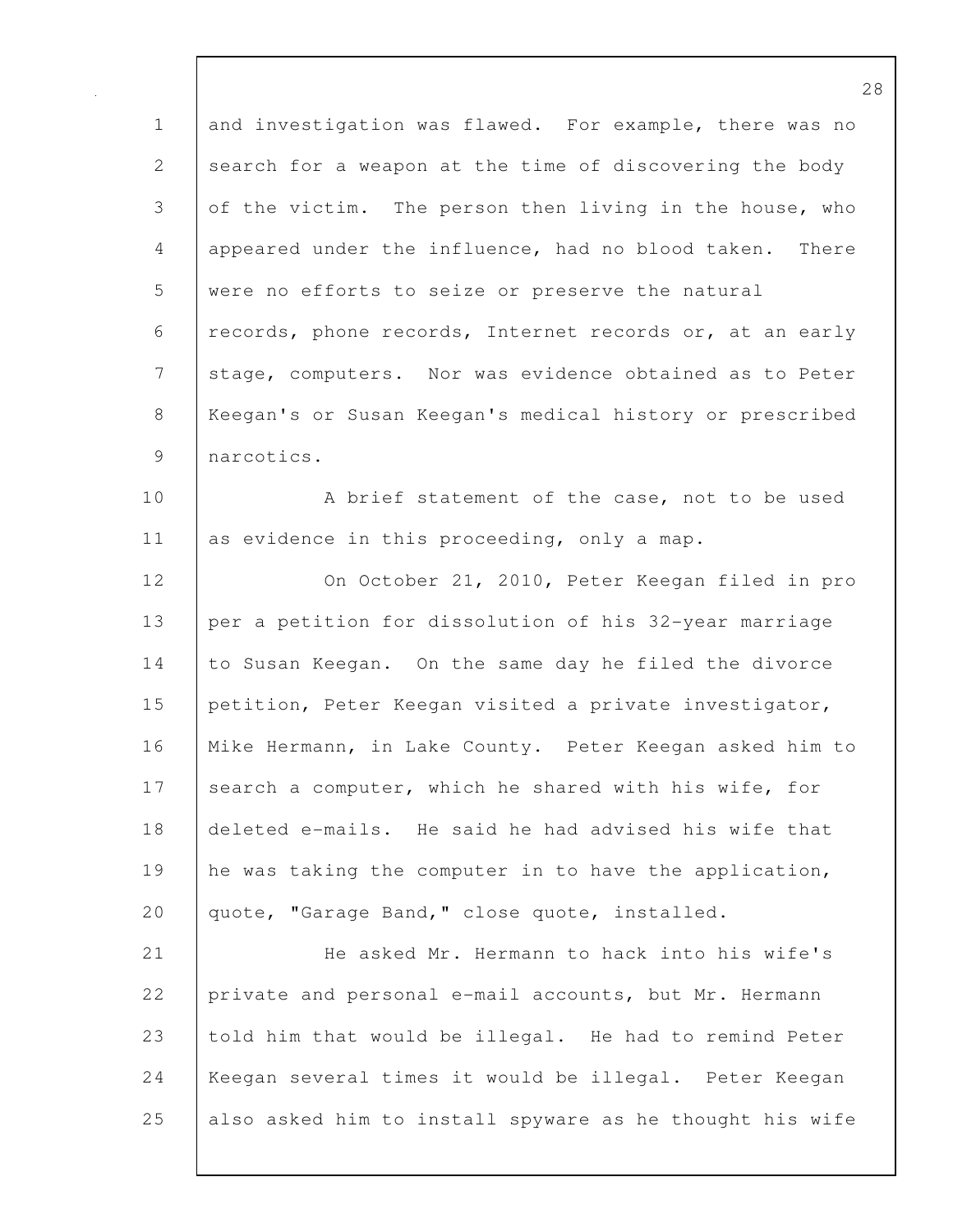1 was cheating on him.

| $\mathbf{2}$   | After filing for divorce, Peter Keegan made              |
|----------------|----------------------------------------------------------|
| $\mathfrak{Z}$ | two trips on a bicycle to the Ukiah residence of Oni     |
| $\overline{4}$ | LaGioia, Susan's long-time friend. He told her that      |
| 5              | Susan was addicted to Vicodin and whiskey, which, quote, |
| 6              | "lowered her libido," close quote, and that, quote, "I   |
| $\overline{7}$ | have a fucking right to have sex with my wife," close    |
| $8\,$          | quote. His demeanor had greatly changed in the previous  |
| $\mathsf 9$    | weeks, and he appeared to Ms. LaGioia to be, quote,      |
| 10             | "highly agitated, angry and manic," close quote. He      |
| 11             | also said he had to, quote, "get rid of her,"            |
| 12             | quote/unquote, before he could have a sexual             |
| 13             | relationship with anyone else.                           |
| 14             | After filing for divorce, Peter Keegan also              |
| 15             | contacted Mary Pierce, a long-time friend of Susan's in  |
| 16             | Santa Rosa. In a phone call he said that Susan had       |
| 17             | alcohol and narcotic addictions which had destroyed the  |
| 18             | marriage. Then on a Wednesday night, he called about     |
| 19             | 9:30 p.m. and asked to drop by. Invited to do so at      |
| 20             | that late hour, he ran through the same narrative, was   |
| 21             | hyper and passionate telling the story, and laid all the |
| 22             | blame onto Susan.                                        |
| 23             | On October 26, 2010, Susan Keegan sent an                |
|                |                                                          |
| 24             | e-mail to Ukiah Attorney Norm Rosen, who had agreed to   |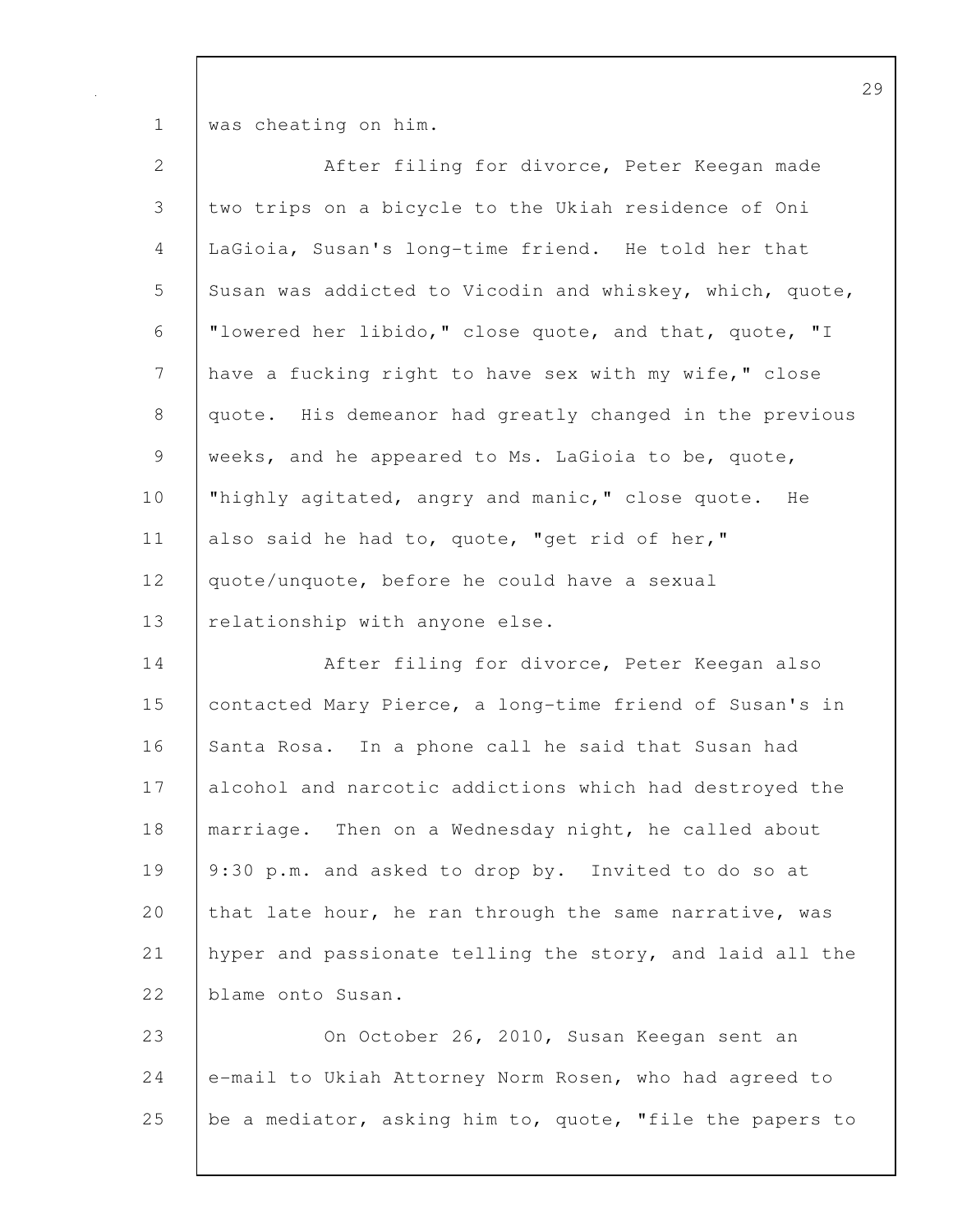1 get temporary spousal support started for me, " close 2 quote. Mr. Rosen met with both Peter and Susan Keegan. 3 He eventually calculated that Peter Keegan would owe 4 Susan monthly support of \$2,210.

5 On November 4th Peter Keegan sent an e-mail to 6 Mr. Rosen saying, quote, "I feel she is being deceptive 7 of her income in the recent months. Moreover, I am not 8 willing to pay any spousal support until she comes clean 9 about when she is being paid for the work she has done 10 | since August, " close quote.

11 On November 10, 2010, Susan Keegan left Ukiah 12 to visit Mary Pierce and her friend Will Baty in Santa 13 Rosa. She arrived shortly after 5:00 p.m. She had a 14 scotch and water over ice, which she sipped without 15 refilling throughout appetizers and dinner. After 16 dinner, they moved to the living room, turned up the 17 lights, and reviewed financial documents. It was a 18 serious working evening. No further alcohol was 19 consumed; no drugs were consumed. Around 9:00 p.m. 20 Susan left Mary's house and drove back to Ukiah.

21 Next morning, November 11, 2010, 55-year-old 22 Susan Ettinger Keegan was found deceased on the floor of 23 the bathroom in her house at 120 Whitmore Lane, Ukiah, 24 California.

25 At approximately 7:30 a.m. that morning her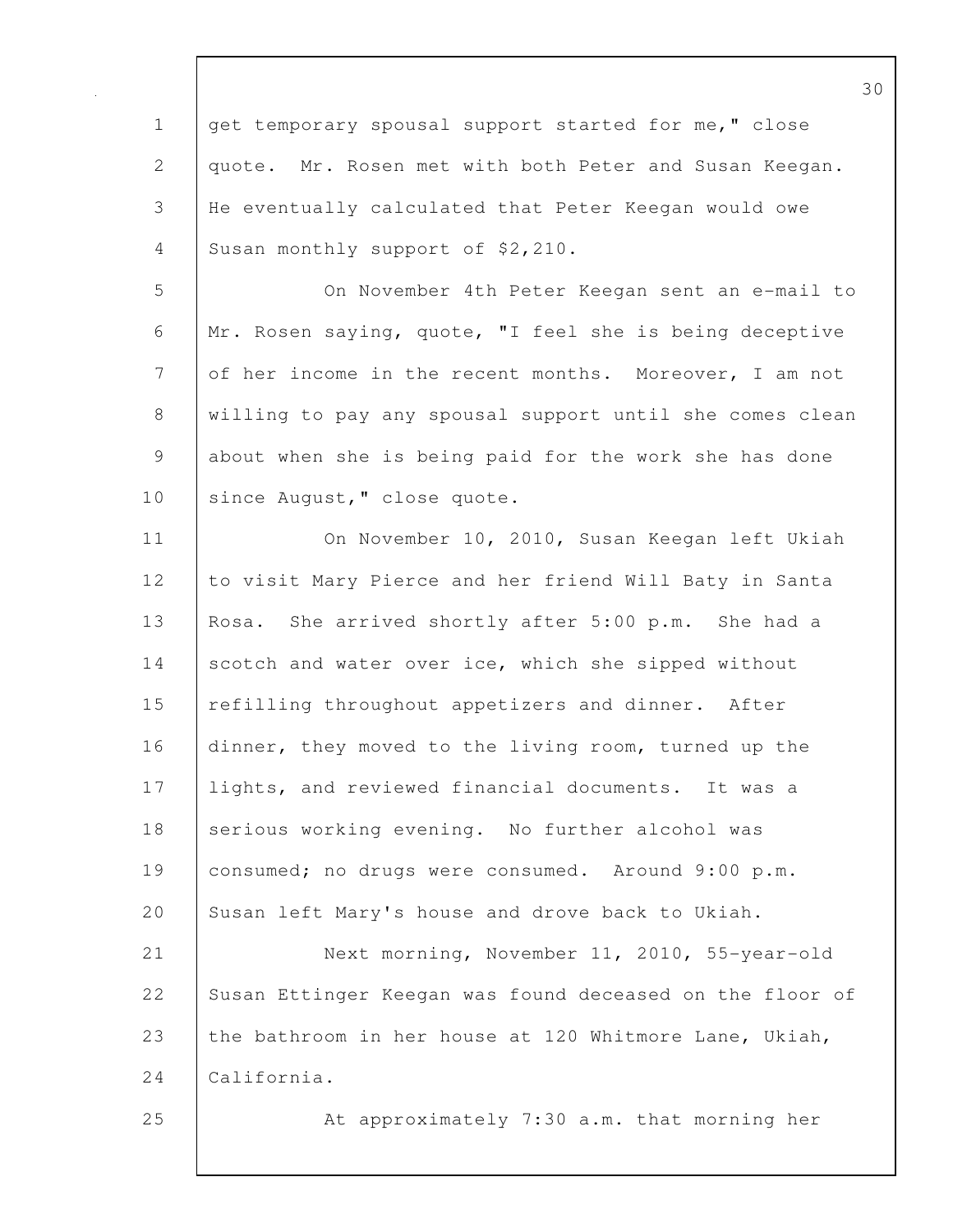1 husband, Peter Richard Keegan, who lived in the same 2 house, had called 9-1-1 to report that he had just found 3 Susan in the bathroom and believed her to be deceased. 4 At 7:42 a.m. Jay Beristianos, Ukiah Valley 5 | Fire Department Battalion Chief, arrived at the scene 6 and confirmed that Susan Keegan was deceased. 7 | Around 8:25 a.m. Deputy Sheriff Jacquelyn 8 Rainwater arrived to perform an initial investigation. 9 Peter Keegan told her that he had last seen his wife the 10 | night prior around 5:00 p.m., that he believed that she 11 | had then gone to visit her friends, that he went to bed 12 at approximately 10 o'clock p.m., that he did not hear 13 Susan return home, and that he did not move her body at 14 any time. 15 Peter Keegan indicated to the deputy that he 16 and Susan were in the process of a divorce and had been 17 Sleeping in separate rooms. He said their sex life was 18 poor and this was a problem for him. He said they had 19 | arguments but were never physically assaultive to one 20 another. He asked Deputy Rainwater about getting a copy 21 of the autopsy, saying he was nervous about the autopsy 22 and what the outcome might be. 23 Deputy Rainwater proceeded to examine the 24 decedent. The decedent had a four-inch vertical length

25 by three-inch horizontal length open laceration to the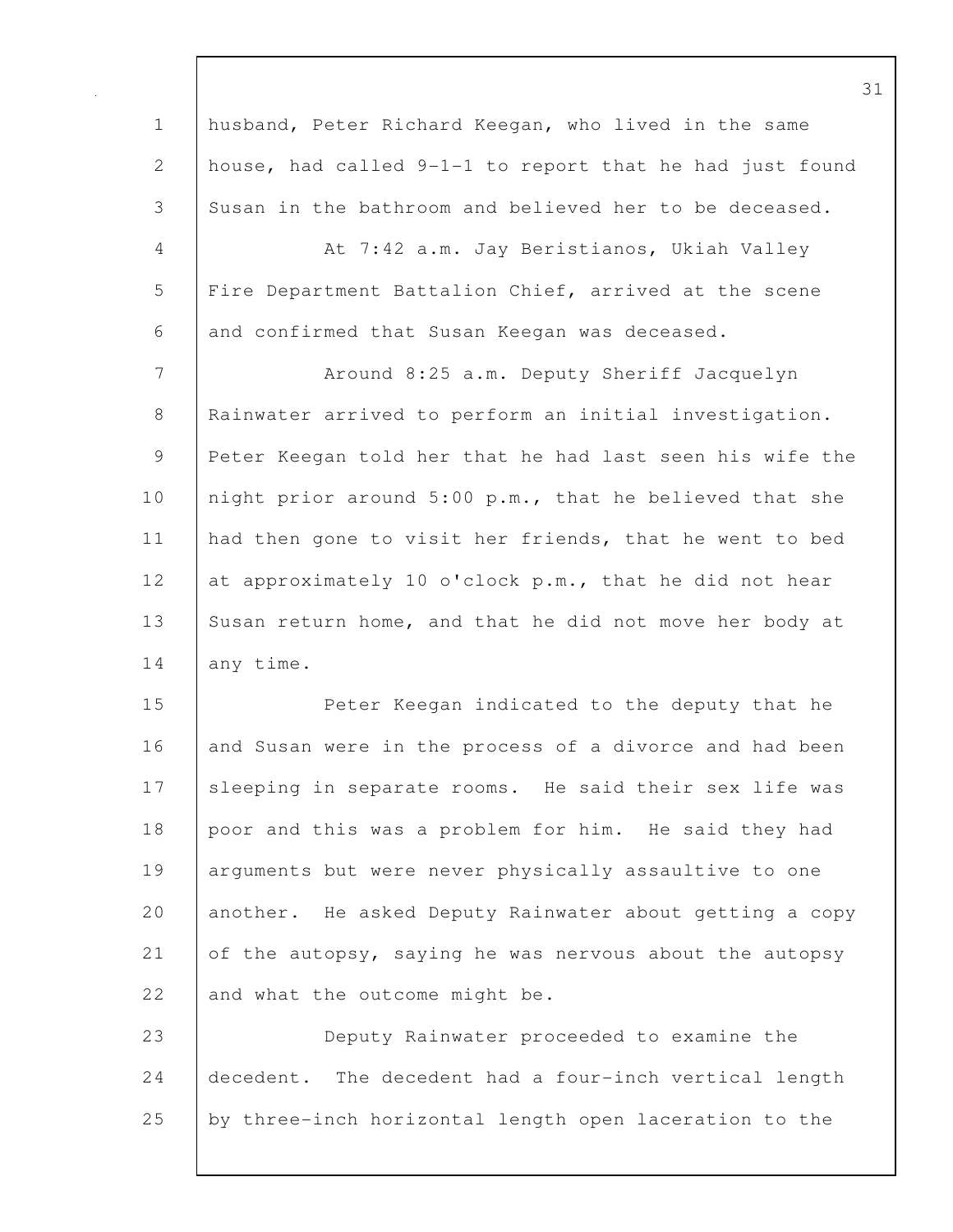| $\mathbf 1$    | center backside of her head. The deputy concluded this   |
|----------------|----------------------------------------------------------|
| 2              | was consistent with the decedent hitting her head and    |
| 3              | brushing against the vanity while falling to the ground  |
| 4              | to the position in which she was found.                  |
| 5              | That same day, November 11th, Oni LaGioia                |
| 6              | called the house after hearing the news. Peter           |
| $\overline{7}$ | responded and said to her regarding his sons, quote,     |
| $8\,$          | "The boys want to have a memorial service, but I don't   |
| $\mathsf 9$    | give a fuck."                                            |
| 10             | On November 12th, in the morning, Peter Keegan           |
| 11             | called Mary Pierce about Susan's death telling her she   |
| 12             | had been out late Wednesday, November 10th, quote, "with |
| 13             | friends," that she had probably been drinking and taking |
| 14             | drugs, stumbled and fell, hit her head and died.<br>He   |
| 15             | asked Mary to write her obituary.                        |
| 16             | That same day, November 12, 2010, Deputy                 |
| 17             | Rainwater responded to Eversole Mortuary in Ukiah, where |
| 18             | she talked with Dr. Jason Trent, Chief Forensic          |
| 19             | Pathologist for Mendocino County, who was performing an  |
| 20             | autopsy on the decedent. Dr. Trent told the deputy that  |
| 21             | he felt the injuries to the decedent's head were         |
| 22             | consistent with a ground level fall and that the death   |
| 23             | was not suspicious on the information he had.            |
| 24             | On or about November 16th, Peter Keegan                  |
| 25             | created a Facebook page saying either widowed or single, |
|                |                                                          |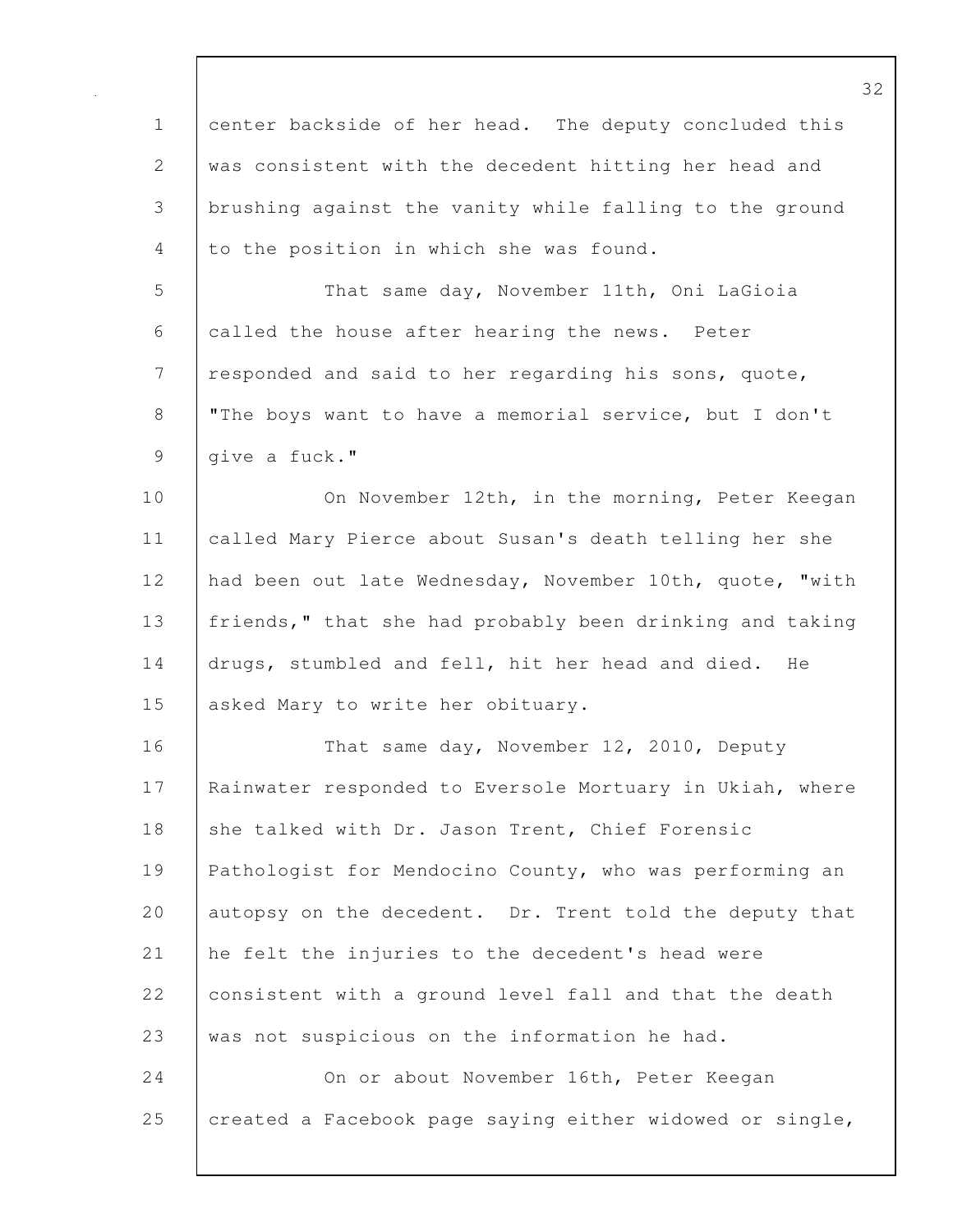1 seeking women for friendship.

| $\mathbf{2}$   | On November 21, a memorial service for Susan             |
|----------------|----------------------------------------------------------|
| $\mathfrak{Z}$ | was held at the Ukiah Methodist Church. Some 300 people  |
| $\overline{4}$ | attended. Peter did not sit with his two grown sons,     |
| 5              | but sat on the other side of the church. He did not      |
| 6              | display sadness or remorse. He had already been          |
| $7\phantom{.}$ | clearing the house of Susan's belongings by asking       |
| $\,8\,$        | people to stop and take things. He did not want to keep  |
| $\overline{9}$ | Susan's ashes and was making plans for others to take    |
| 10             | them.                                                    |
| 11             | On November 22, the day following the memorial           |
| 12             | service, Susan's sister from Atlanta, Linda Puls, was at |
| 13             | the house to get Susan's ashes. Peter Keegan went out    |
| 14             | to the back porch area of his residence, used a          |
| 15             | measuring cup to scoop out Susan's ashes, place them in  |
| 16             | bags -- which may have been plastic bags rather than     |
| 17             | paper bags -- and stapled the bags across the top.       |
| 18             | These actions struck Linda as a cold and callous way to  |
| 19             | carry out a solemn task. Ashes were later left, in late  |
| 20             | evening, on the doorknob of Oni LaGioia's residence in a |
| 21             | plastic bag.                                             |
| 22             | On December 14th, 2010, one month later, Karyn           |
| 23             | Feiden, the cousin of Susan Keegan and a New York        |
| 24             | resident, together with Mary Pierce, contacted a         |
| 25             | investigator, Gary Hill, in Lake County. They asked him  |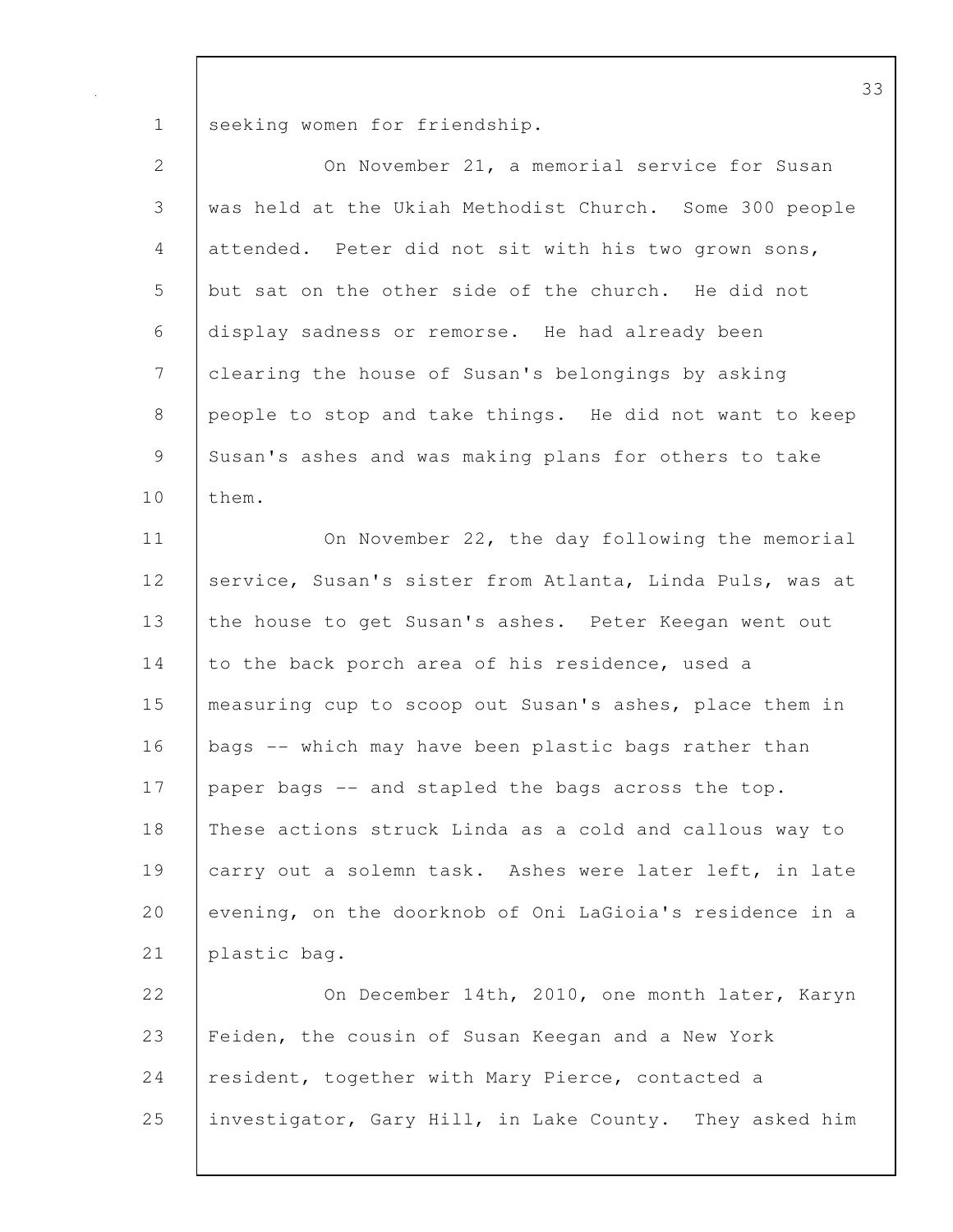1 to help them with their suspicious that Susan Keegan was 2 possibly murdered by her husband. Mr. Hill declined to 3 accept a retainer, but collected numerous e-mail 4 messages from Karyn Feiden and Mary Pierce as to their 5 suspicions and thoughts. 6 On December 16, 2010, Peter Keegan commenced a 7 three-week exchange of e-mails with Karyn Feiden in 8 which he stated, amongst other exculpatory things: 9 December 16: Quote, "Susan Keegan was, quote, 10 'drinking lots of whiskey every night, but it would be 11 after midnight before she was fall-down drunk,'" close 12 quote. 13 December 16: "Susan Keegan, quote, 'was using 14 | cannabis, opiates, and had whiskey at her bedside,'" 15 | close quote. 16 December 31: "There were secret diaries that 17 Susan had kept hidden away, documenting her 18 | infidelities, lusting for the erotic, dislike for me, 19 suicidal thoughts. The decision to burn them, page 20 by page, after a final reading was all mine," close 21 quote. 22 January 7, 2011: Quote, "In retrospect, I 23 think that being discovered stealing and lying, in 24 addition to having her poly drug abuse exposed to her 25 friends, and realizing that she would have to stay in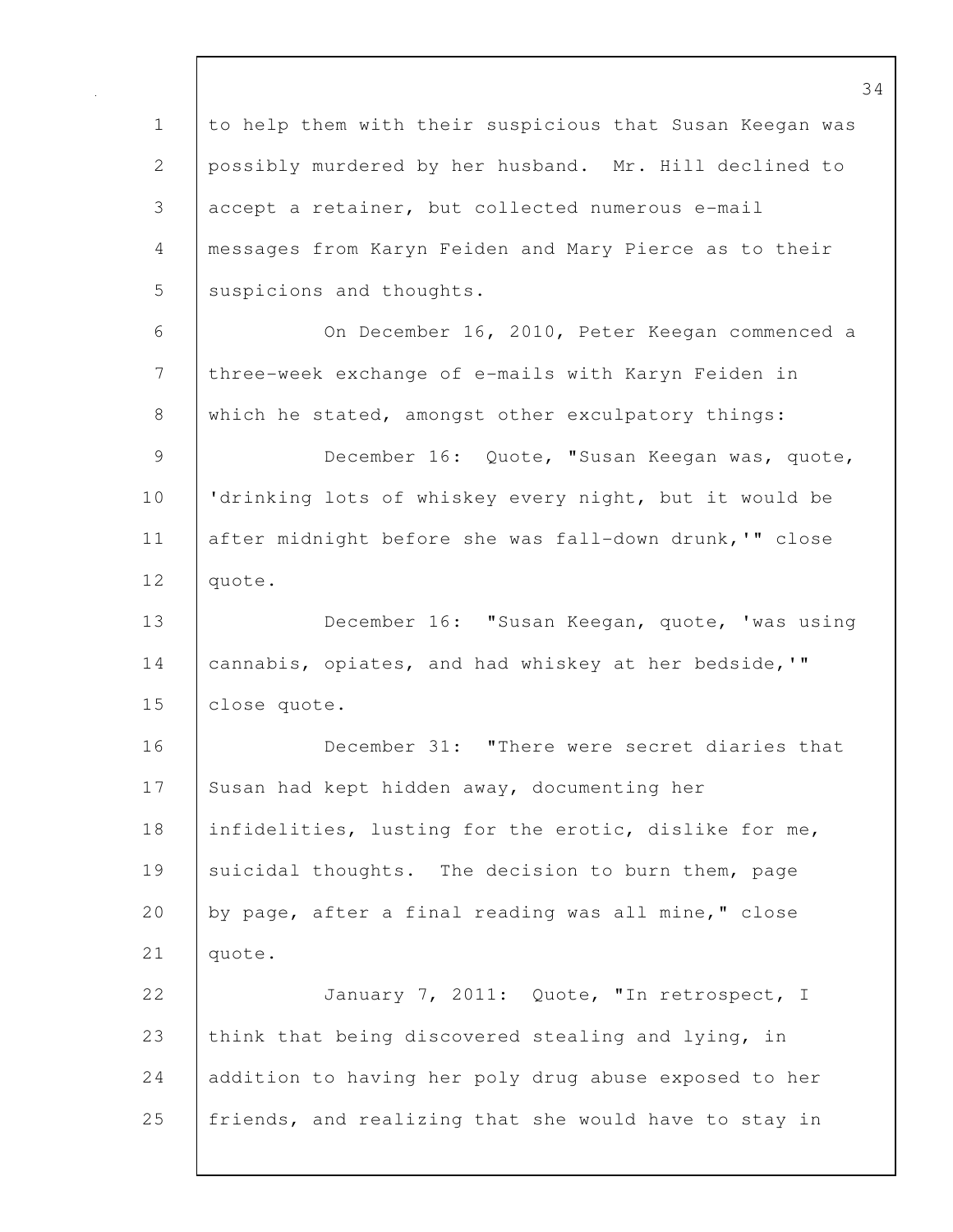1 the workforce, coupled with her self-loathing, which I 2 was totally unaware of prior to her death, was just too 3 | much for her, " close quote.

4 In early January 2011, Sergeant Scott J. Poma, 5 Chief Deputy Coroner of the Mendocino County Sheriff's 6 Office, reviewed photographs of the decedent and 7 interviewed Dr. Trent. Sergeant Poma indicated that the 8 hands appeared swollen and bruised and that they did not 9 appear to be caused by lividity because the hands are in 10 two different original positions, with her right hand 11 down on the floor by her side and her left hand on her 12 | lap and with the palms facing down on both hands. 13 | Dr. Trent was unable to explain why the hands were this 14 way.

15 Sergeant Poma asked Dr. Trent if there was 16 another pathologist that he could send the file to so 17 that the conditions of the hands could be examined. 18 | Dr. Trent recommended a Michael J. Ferenc, M.D., Deputy 19 Chief Medical Examiner in Maine, with whom he knew from 20 | working with him in a prior case.

21 On November (sic) 9, 2011, following receipt 22 of a toxicological report indicating that the decedent, 23 Susan, had in her system a number of drugs, including 24 hydrocodone and a .16 blood alcohol concentration, 25 Dr. Trent issued his necropsy report. It concluded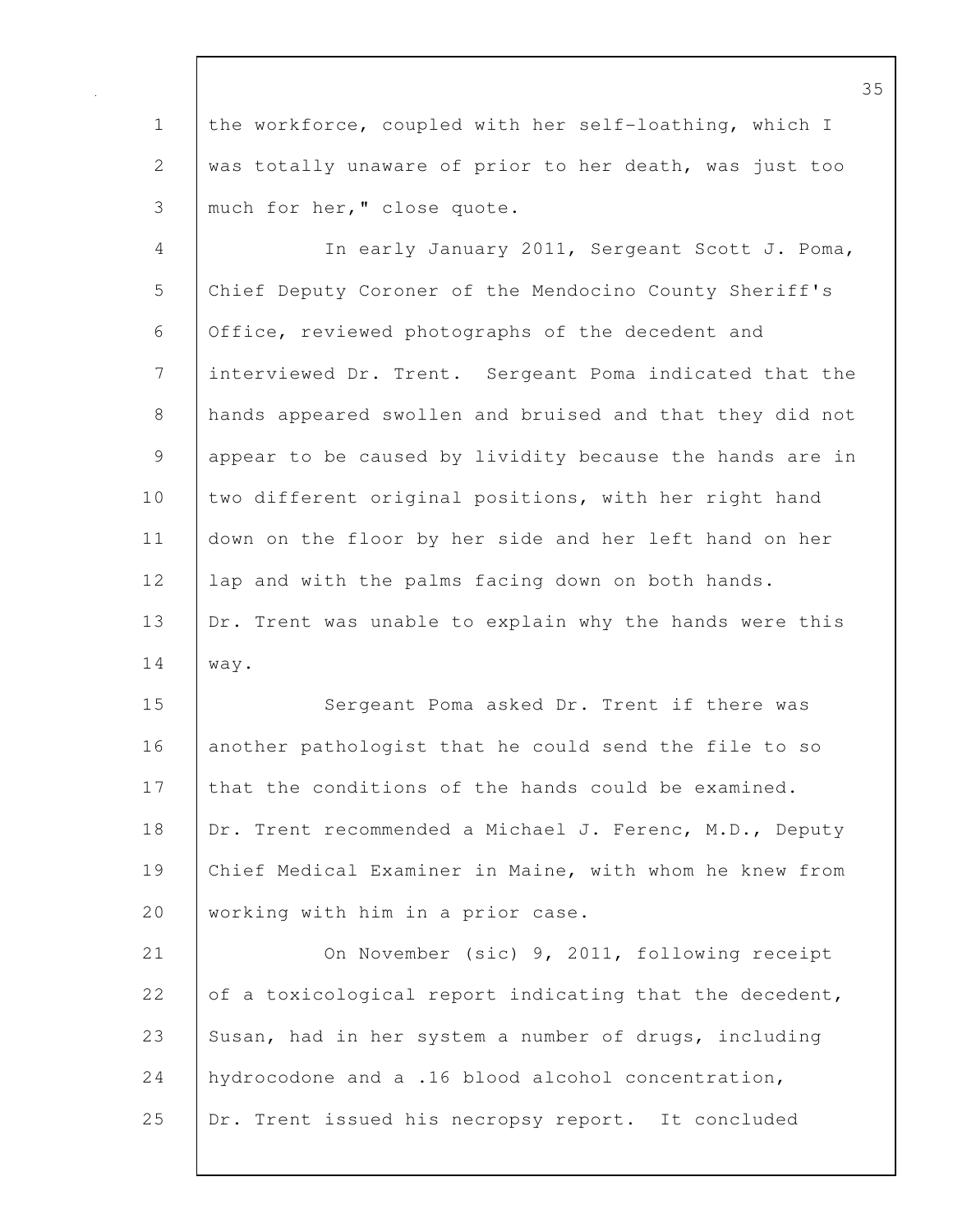1 that, quote, "Based on autopsy and toxicological 2 examination, the cause of death is determined to be 3 acute craniocerebral trauma due to fall, due to ethanol 4 and hydrocodone toxicity." 5 On February 11, 2011, Peter Keegan responded 6 to an article in the Anderson Valley Advertiser entitled 7 "The Improbable Death of Susan Keegan" by writing to its 8 editor stating, quote, "Can't wait to see what 9 imaginative fun you have in store for me next week. 10 Things like the truth and facts have always been the 11 AVA's weak point." 12 On February 4th, 2011, Kay Belschner, Senior 13 | Criminalist for the Department of Justice in Eureka, 14 conducted an on-scene investigation. She concluded that 15 there were two possible scenarios of events as to the 16 cause of Susan Keegan's death. The apparent scenario 17 was Susan Keegan drank a large amount of alcohol, went 18 into the bathroom, and fell against the vanity, but that 19 it was not possible to have the head contact the counter 20 edge in the appropriate area and maintain the same 21 direction of travel. An alternate scenario she 22 concluded was that, quote, "another person," close 23 quote, was involved in Susan's death. 24 On February 28, 2011, Peter Keegan appeared in 25 the morning on the porch of Oni LaGioia's residence and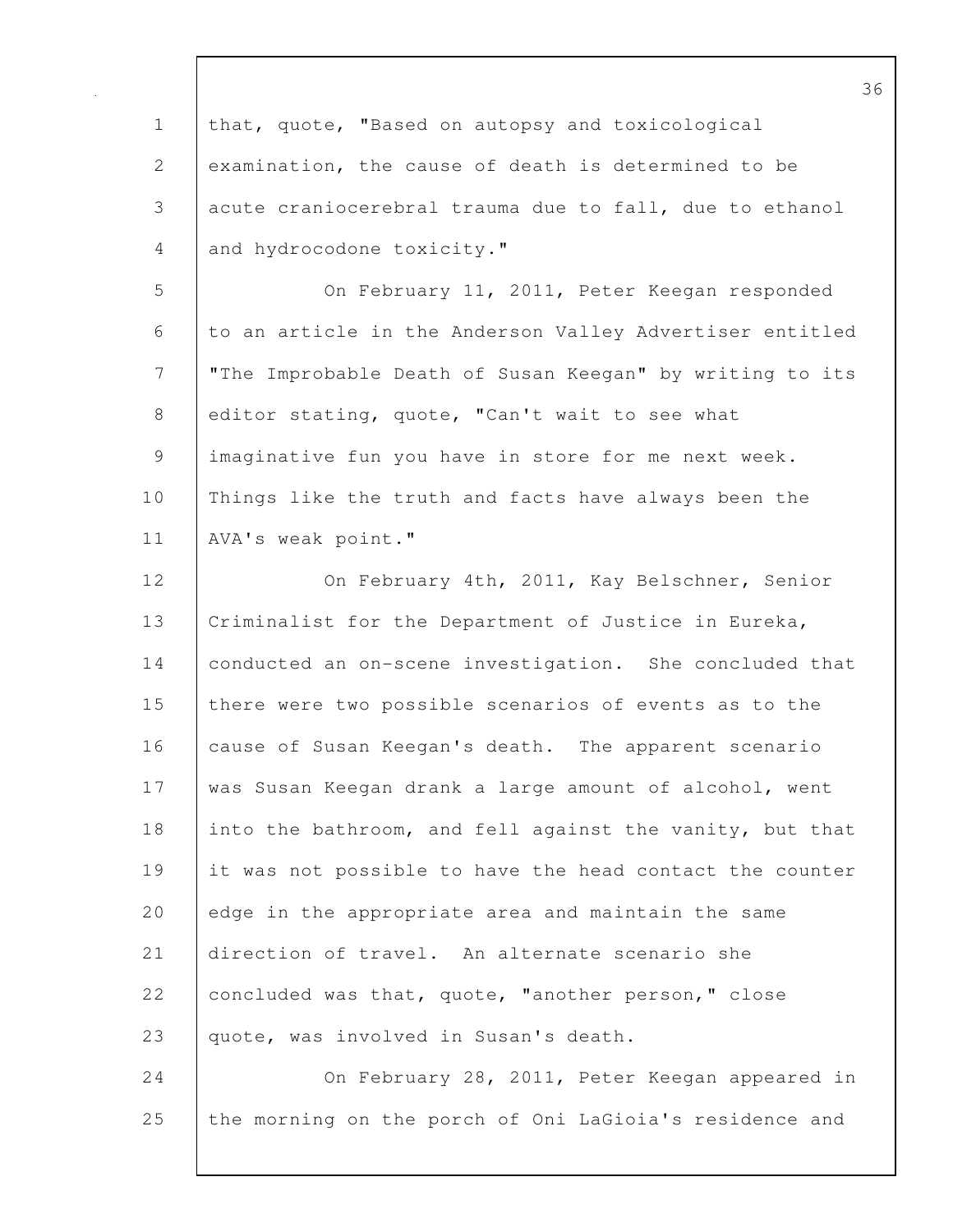1 dropped off a copy of the AVA article, along with a note 2 mentioning Susan's, quote, "very disturbing," close 3 quote, secret journal and stating regarding her death, 4 quote, "it's apparent it was suicide," close quote. The 5 letter began: "Greetings: Wanted to make sure you 6 didn't miss the scandalous AVA article you contributed 7 to." The incident caused Oni to write an e-mail to the 8 sheriff saying, "I am concerned for my safety." 9 On February 28th, 2011, Sergeant Poma spoke by 10 phone with Dr. Michael Ferenc with regard to the hands 11 and arms injuries from the photos taken. 12 On March 23rd, Sergeant Poma issued a death 13 investigation report stating cause of death to be, 14 quote, "fall," close quote. 15 On April 2, 2011, Dr. Ferenc sent to Sergeant 16 Poma his report wherein he indicated (1) that the 17 inconsistent lividity could represent that the body had 18 | been moved from another location; (2) that "although I 19 may not be able to definitively explain the findings in 20 the hands and wrists, I should add that their overall 21 appearance is not, in my experience, particularly 22 Suggestive as defense injuries or restraint injuries," 23 close quote; and (3) that, quote, "based upon the 24 | reports and my conversation with Dr. Trent, I do not 25 find it convincing that this lady was victim of an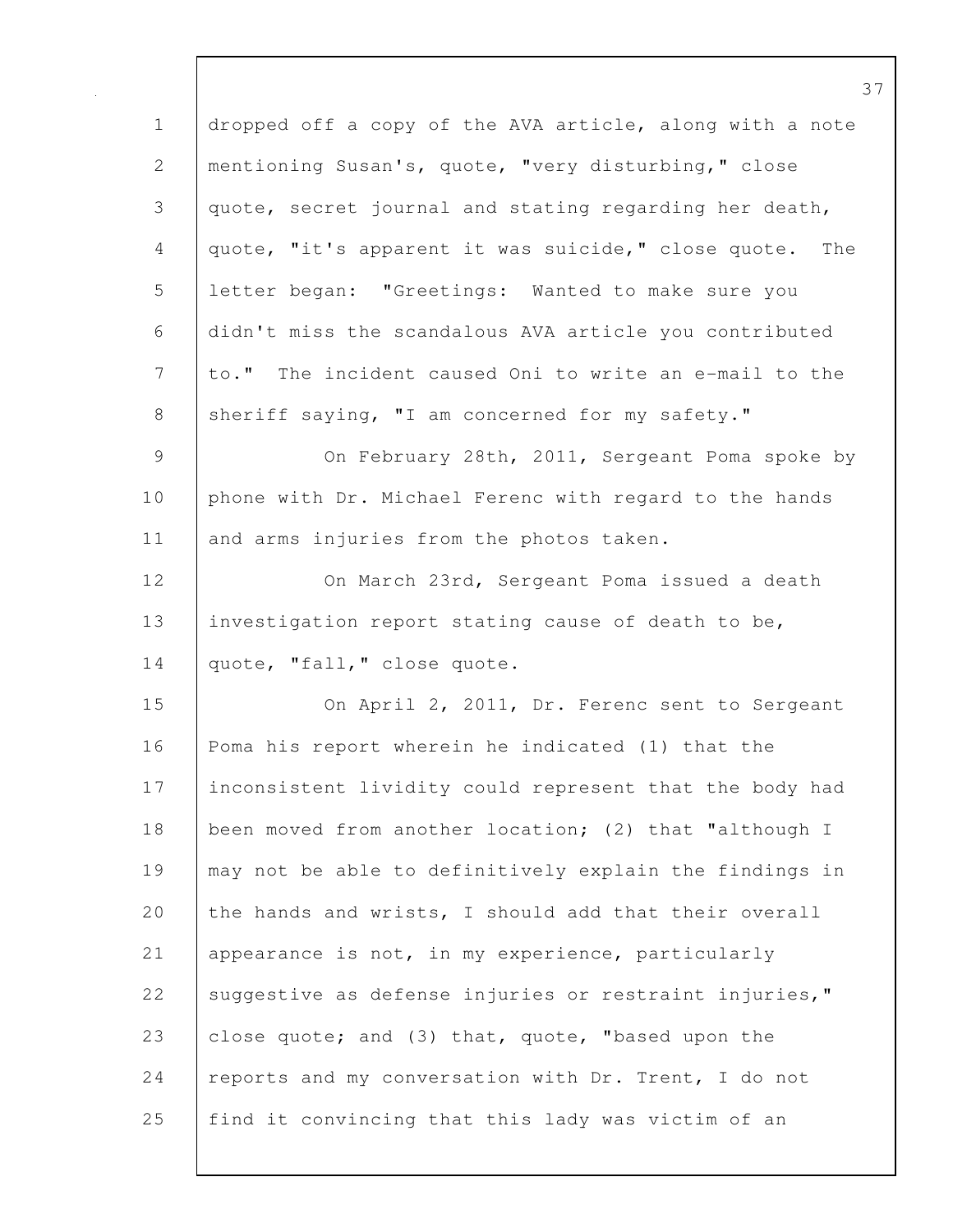1 assault," close quote.

| 2              | Later that early April the District Attorney's           |
|----------------|----------------------------------------------------------|
| $\mathfrak{Z}$ | Office requested a review of the case by a forensic      |
| 4              | pathologist, A. Jay Chapman, M.D., who has a current     |
| 5              | forensic pathologist contract with the sheriff-coroner   |
| 6              | of Sonoma County and whose experience included being the |
| 7              | Chief Medical Examiner for the State of Oklahoma.        |
| $\,8\,$        | On April 12th, 2011, Chief DA Investigator               |
| 9              | Kevin Bailey and Supervising DA Investigator Andy        |
| 10             | Alvarado were allowed to view Susan Keegan's journals.   |
| 11             | The journals consisted of two hardbound books and        |
| 12             | several loose papers of notebook paper. The most recent  |
| 13             | entries in the journals were completed in 1996. The      |
| 14             | entries consisted of Susan Keegan documenting her daily  |
| 15             | activities and emotional states. She documents feelings  |
| 16             | of despair and anxiety, as well as the various highs and |
| 17             | lows she suffered during those times. She mentioned      |
| 18             | doubts about her marriage and expressed thoughts of      |
| 19             | infidelity. Susan Keegan did not document any specific   |
| 20             | incidents of infidelity, nor did she mention struggling  |
| 21             | with drug or alcohol addiction. The journals were        |
| 22             | returned.                                                |
| 23             | On April 20, 2011, Dr. Chapman sent to                   |
| 24             | District Attorney C. David Eyster a letter stating that  |
| 25             | after reviewing the autopsy report, multiple             |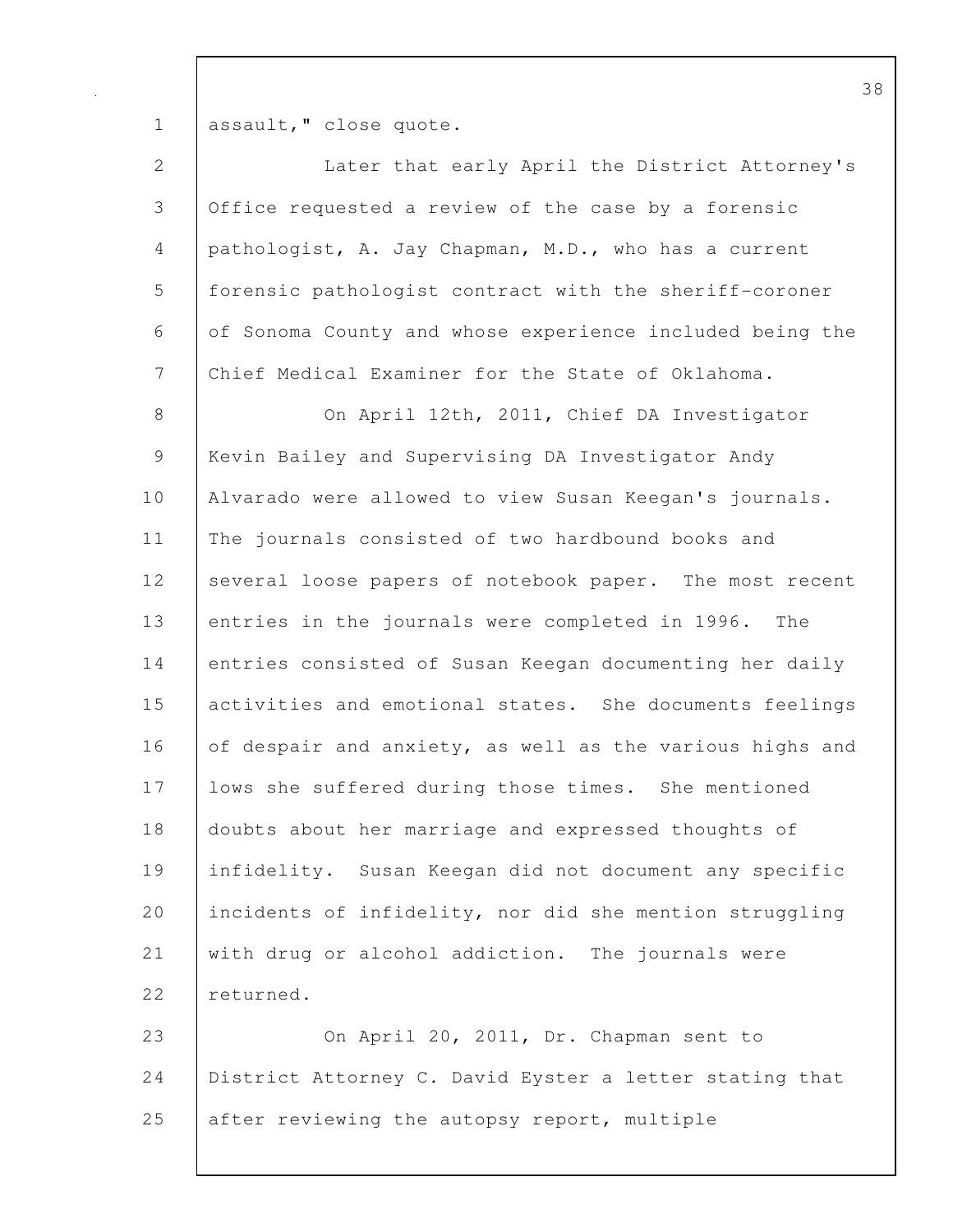1 photographs, and various investigative reports, quote, 2 | "It is my opinion that the injuries observed on the body 3 are assaultive in nature and were not reasonably 4 produced by any accidental means," close quote. 5 On or about April 21, 2011, Dr. Chapman met 6 with Dr. Trent, Deputy Rainwater, Sergeant Poma, and DA 7 Investigators Kevin DeVries and Andy Alvarado. At the 8 conclusion of this meeting Dr. Trent indicated he would 9 be changing his opinion as to the cause of death. 10 | On April 27, 2011, Dr. Trent submitted a 11 | supplemental report on necropsy indicating the 12 | following, quote, "Cause of death: Aspiration of 13 vomitus due to blunt force trauma to head," with other 14 significant findings being, quote, "ethanol and 15 hydrocodone toxicity." 16 On August 8, 2012, Sergeant Poma amended his 17 | March 23, 2011, death investigation report to state the 18 cause of death as, quote, "homicide," close quote. 19 | On August the 27th, 2012, Peter Keegan 20 telephoned Linda Puls, the sister of Susan Keegan, 21 expressing a desire to speak with her. Three weeks 22 later Linda made a pretext phone call to Peter Keegan. 23 In that call Peter mentioned three newspapers that had 24 written that Susan's death was a homicide and that he 25 had no idea why it was, quote, "reclassified," said that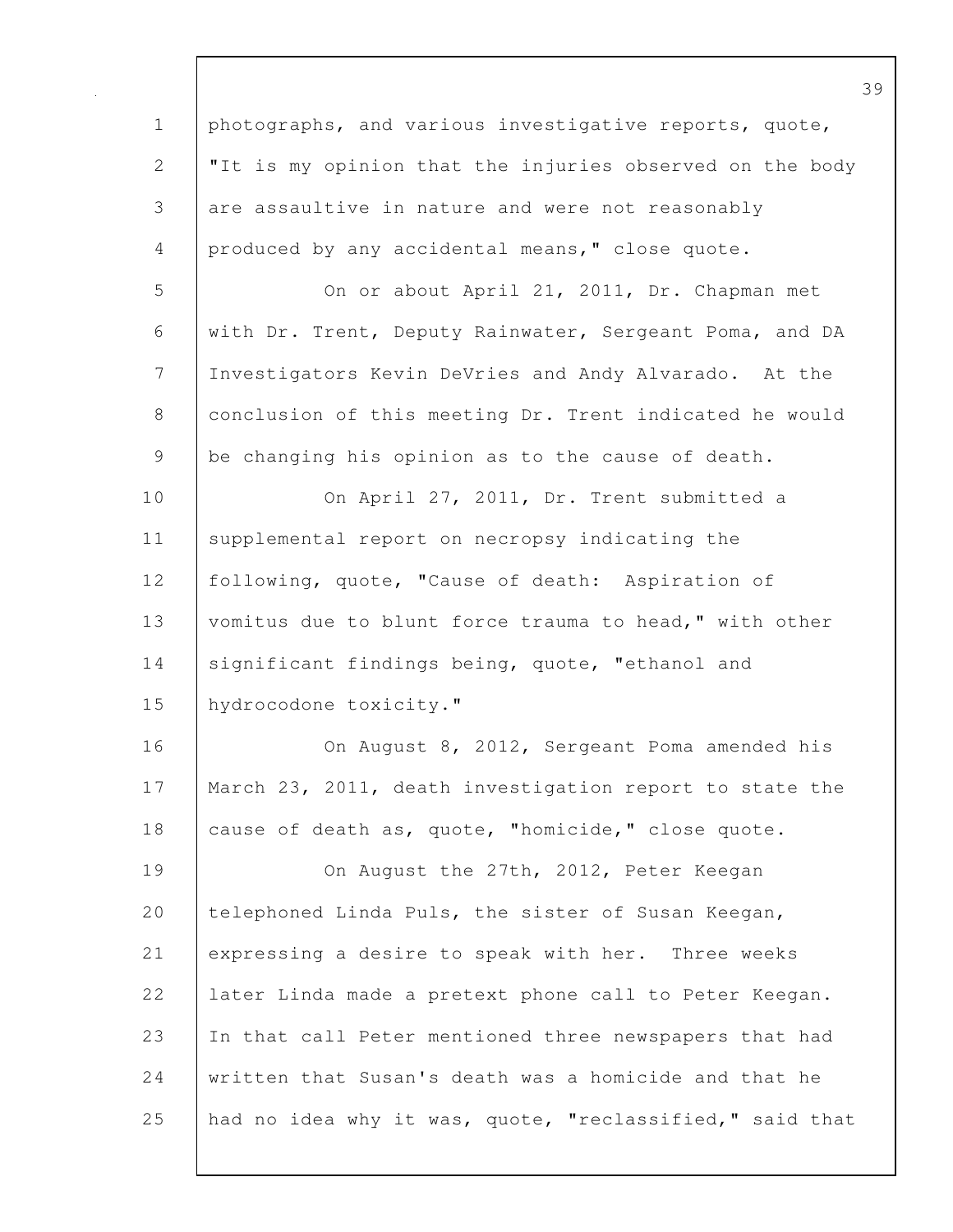1 the police had always been hostile to him, said that he 2 had not examined Susan's body, and said that it appeared 3 that Susan had fallen.

4 After the August 2012 reclassification of 5 Susan Keegan's death to homicide, Karyn Feiden and Mary 6 Pierce, together with other friends of Susan's, set up 7 and maintained a website, along with continued public 8 relations efforts, to press law enforcement to 9 investigate Susan Keegan's death to have Peter Keegan 10 | charged with murder. 11 | That's my opening statement. Again, it's not 12 evidence. 13 **And do you need to take a break before we** 14 proceed? 15 A JUROR: It's time for a break. 16 MR. STOEN: Yes, please take a break. 17 A JUROR: Can I ask a question first, please? 18 MR. STOEN: Sure. 19 | A JUROR: I don't know what hydrocodone is. 20 | MR. STOEN: I'm not -- I can't comment. 21 | A JUROR: Can I look it up? 22 MR. STOEN: We'll ask -- hopefully that will 23 come up. That will come up. 24 A JUROR: Also, what is a pretext phone call? 25 MR. STOEN: Madam Foreperson, would you be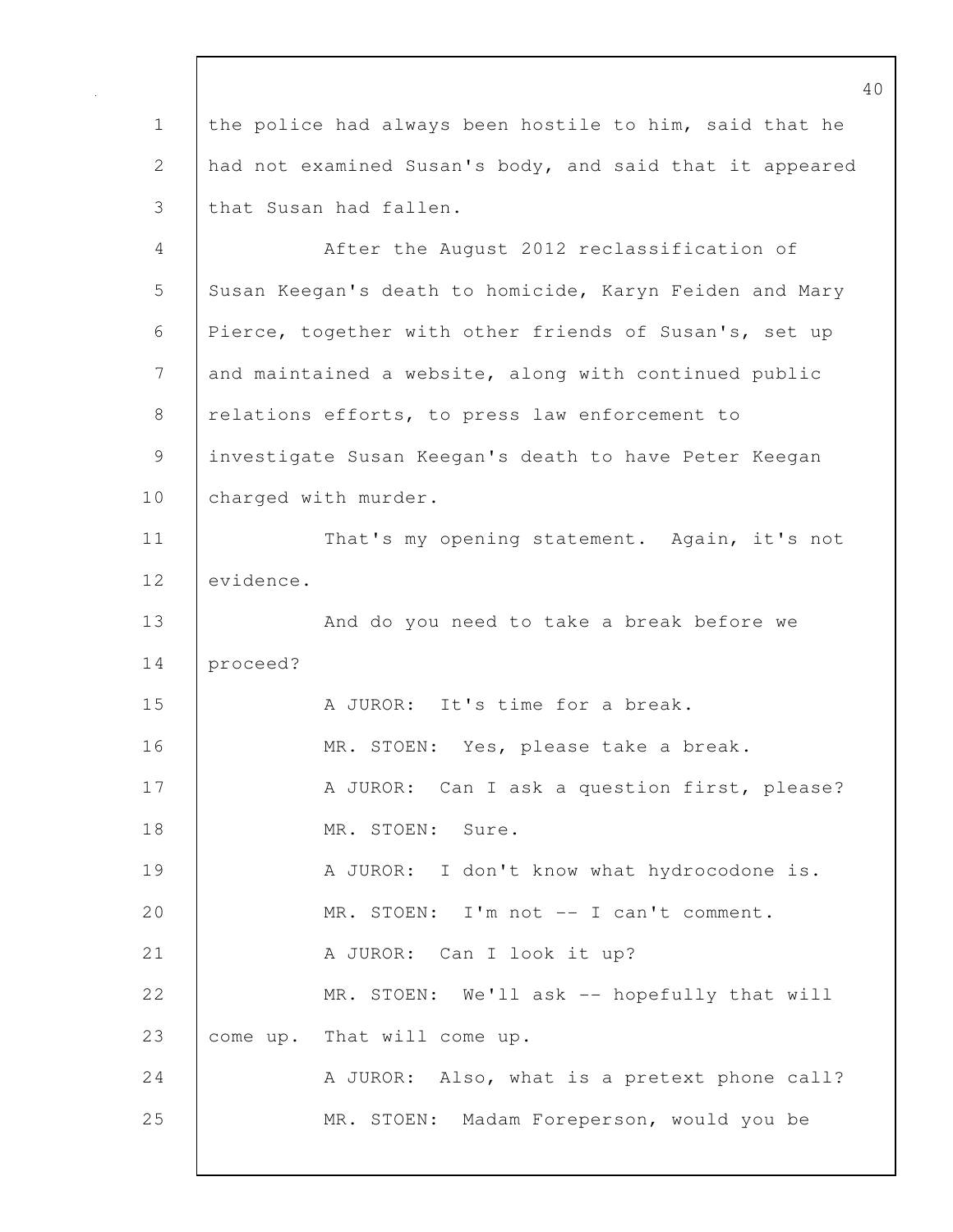41 1 willing to call the jurors when they have a question? 2 JURY FOREPERSON: Sure. If you'll raise your 3 hand. 4 I don't know their numbers. 5 Who had the first question? 6 A JUROR: 612941. 7 JURY FOREPERSON: Okay. 8 A JUROR: [Juror 612941] And the question was 9 what was hydrocodone, and it could not be answered at 10 this time. 11 | MR. STOEN: And the Sergeant of Arms has a 12 question. 13 A JUROR: What a pretext phone call would be. 14 JURY FOREPERSON: You had the same question, 15 the pretext phone call? 16 | A JUROR: Yes. 17 JURY FOREPERSON: Okay. 18 JURY SECRETARY: Am I supposed to be taking 19 | these notes, these questions? 20 MR. STOEN: No. 21 Did you have a question? 22 JURY FOREPERSON: One second. Sorry. 23 A JUROR: 610214. On page 5, I thought I 24 heard you -- the second-to-last paragraph the date says 25 February 9th, and I thought I heard you say November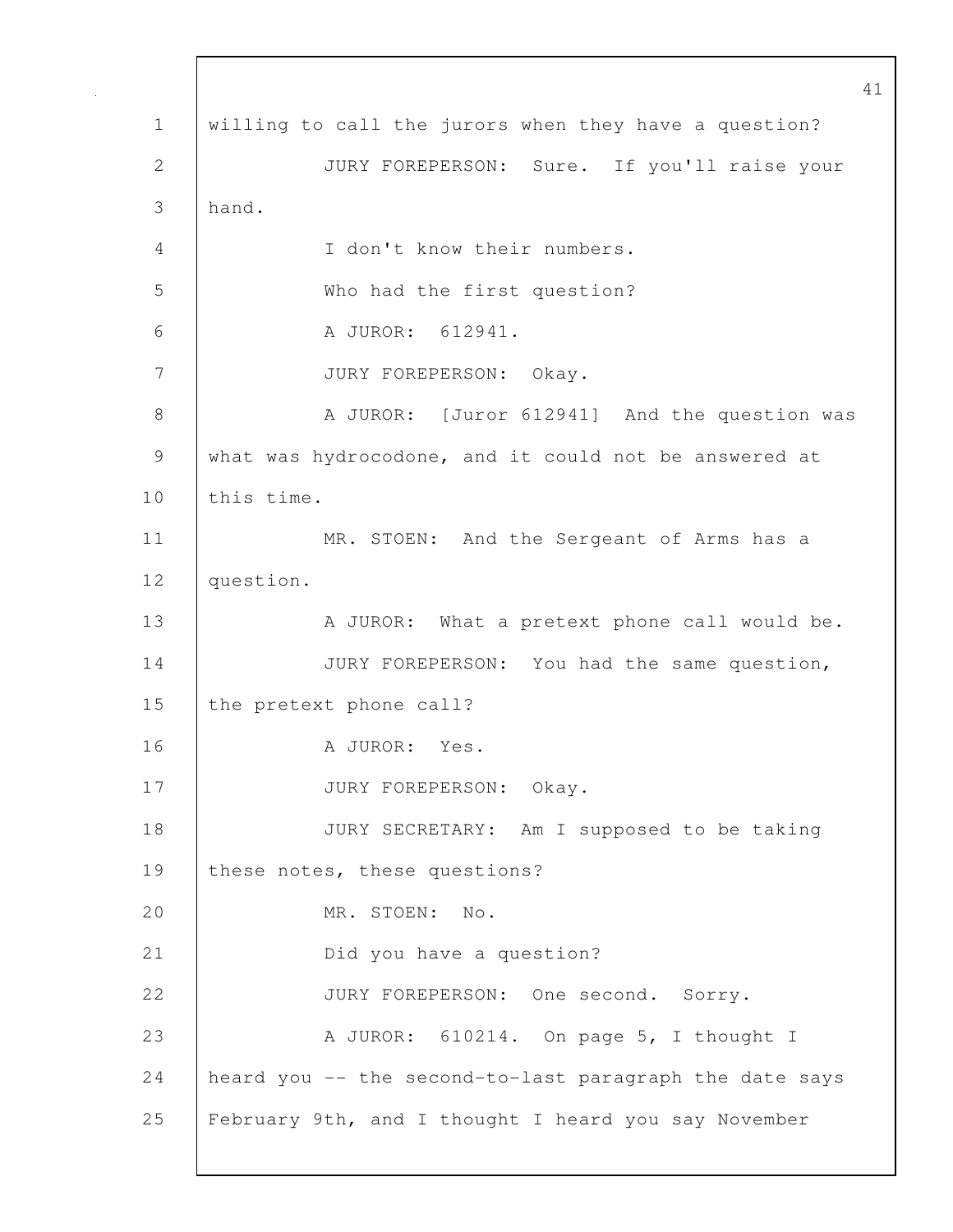42 1 9th. 2 MR. STOEN: I could have made that mistake, 3 and I apologize. 4 A JUROR: Okay. I don't know if it's that 5 important. 6 MR. STOEN: And what page is that? 7 | A JUROR: Page 5, second paragraph from the 8 bottom. 9 MR. STOEN: Okay. February 9th, 2011 is the 10 | right date. I misspoke. Thank you for catching that. 11 Anything else? 12 A JUROR: 640779. I'm also interested in what 13 | lividity means. 14 | MR. STOEN: I'm sorry, I missed that. 15 | A JUROR: Lividity. 16 | MR. STOEN: That will be explained. I'm not 17 | allowed to make any evidentiary comments. I'm sorry. 18 This is only to tell you what you can expect to hear 19 from somebody. And there will be an opportunity to 20 Submit written questions if something is ambiguous. 21 **COLANCE 21** Okay. I guess we can take a break. 22 JURY FOREPERSON: So I've been asked by the 23 Judge to remind you all that we are not allowed to speak 24 about anything that we've heard so far once we leave the 25 | room and to keep it all to ourselves.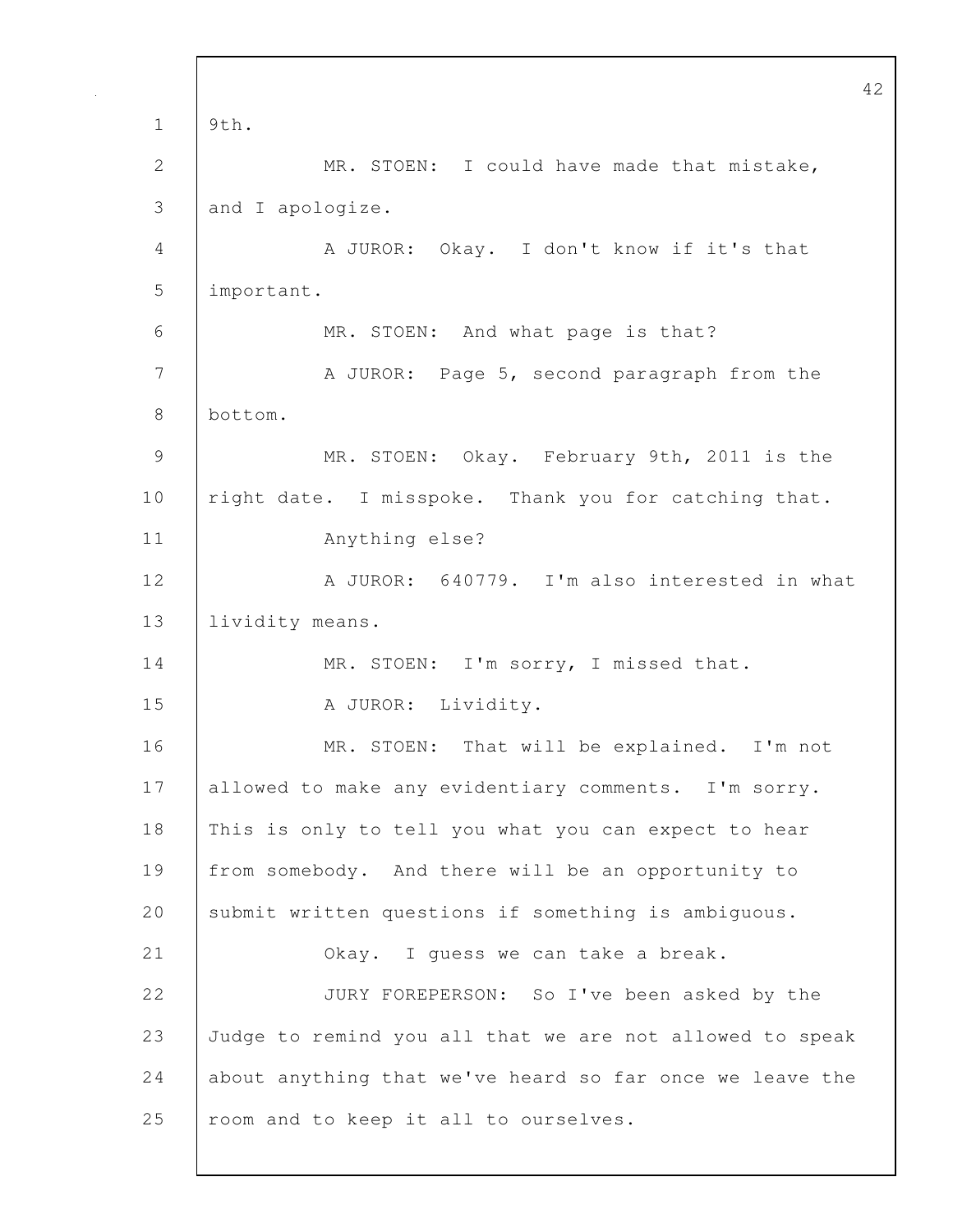43 1 | MR. STOEN: Do you want to set a time for them 2 to return, like 15 minutes or so? 3 JURY FOREPERSON: It's ten to 11:00. Fifteen 4 minutes, ten minutes? Ten minutes. Let's meet back 5 here at 11:00. 6 A JUROR: The restrooms, is there just one 7 here? 8 JURY FOREPERSON: Restrooms are up the stairs 9 to the back. 10 MR. STOEN: We're off the record. 11 (Recess taken.) 12 (Roll call taken; all jurors present.) 13 JURY FOREPERSON: We are now in session and 14 you are reminded that you are still under oath in this 15 matter. 16 | MR. STOEN: I'd like to call Jay Beristianos. 17 | THE REPORTER: Will you raise your right hand, 18 please.  $19$  - - -20 JAY BERISTIANOS 21 Called as a witness, having been sworn, testified as 22 follows: 23 - - - 24 THE REPORTER: Will you state your name and 25 | spell it, please.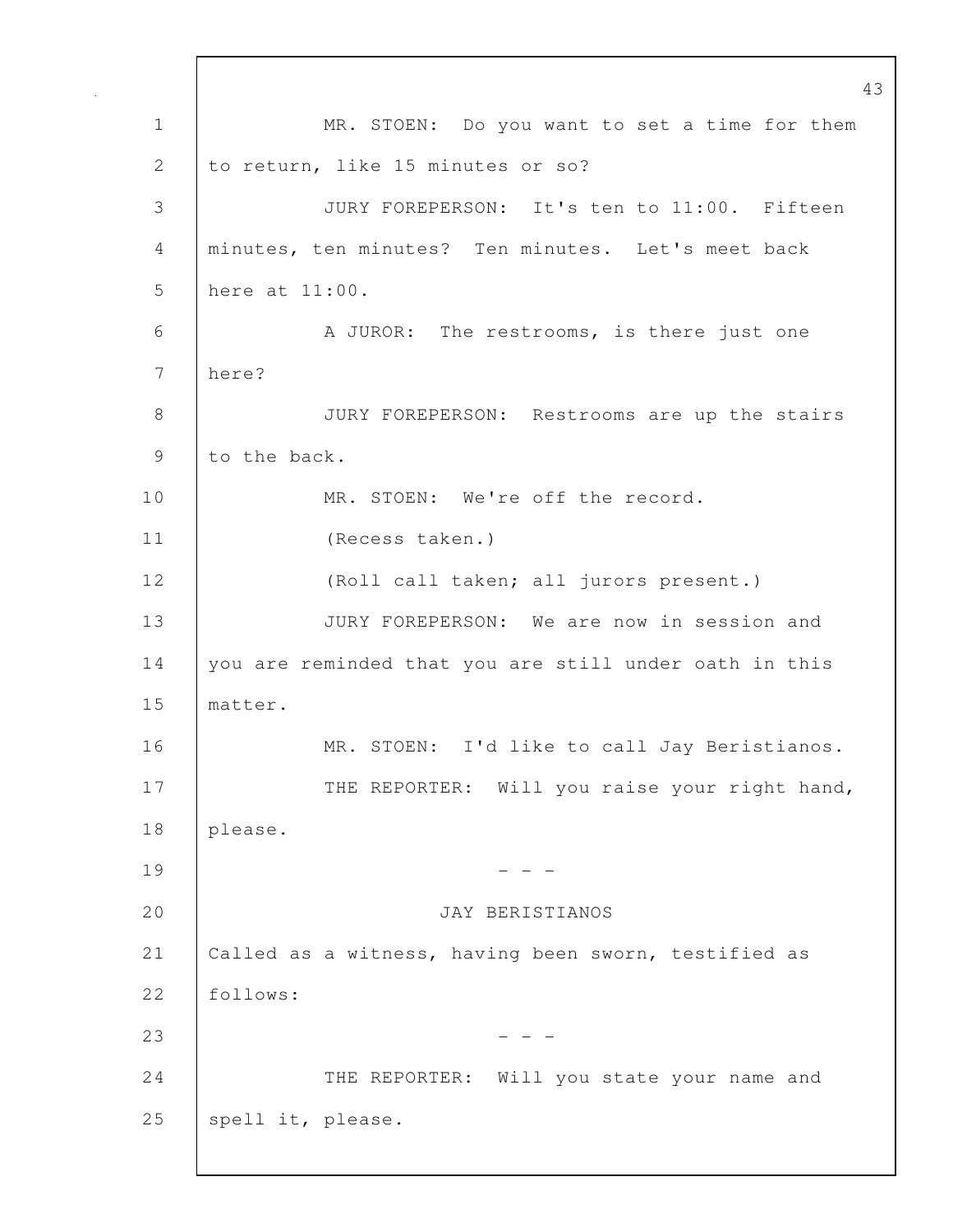44 1 | THE WITNESS: Jay Beristianos. 2  $- - -$ 3 EXAMINATION 4 Q (BY MR. STOEN) What is your occupation, sir? 5 A Currently fire chief. 6 Q Where? 7 | A North Shore Fire District. 8 Q And what was your occupation on November the 9 11th, 2010? 10 A My title was battalion chief with North 11 Shore Fire District -- excuse me -- with Ukiah Valley 12 Fire District. 13 Q And what were your general duties as battalion 14 chief? 15 | A I basically ran training and operations of the 16 department. 17 MR. STOEN: Can you hear okay? 18 A JUROR: I need to move. I can't see well 19 from here. 20 (Brief pause.) 21 | THE WITNESS: I was second in command, so I 22 ran operations of the department. 23 Q (BY MR. STOEN) Okay. I'd like to ask -- 24 turning to November the 11th, 2010, around 7:40 in the 25 morning, were you present at 120 Whitmore Lane in Ukiah?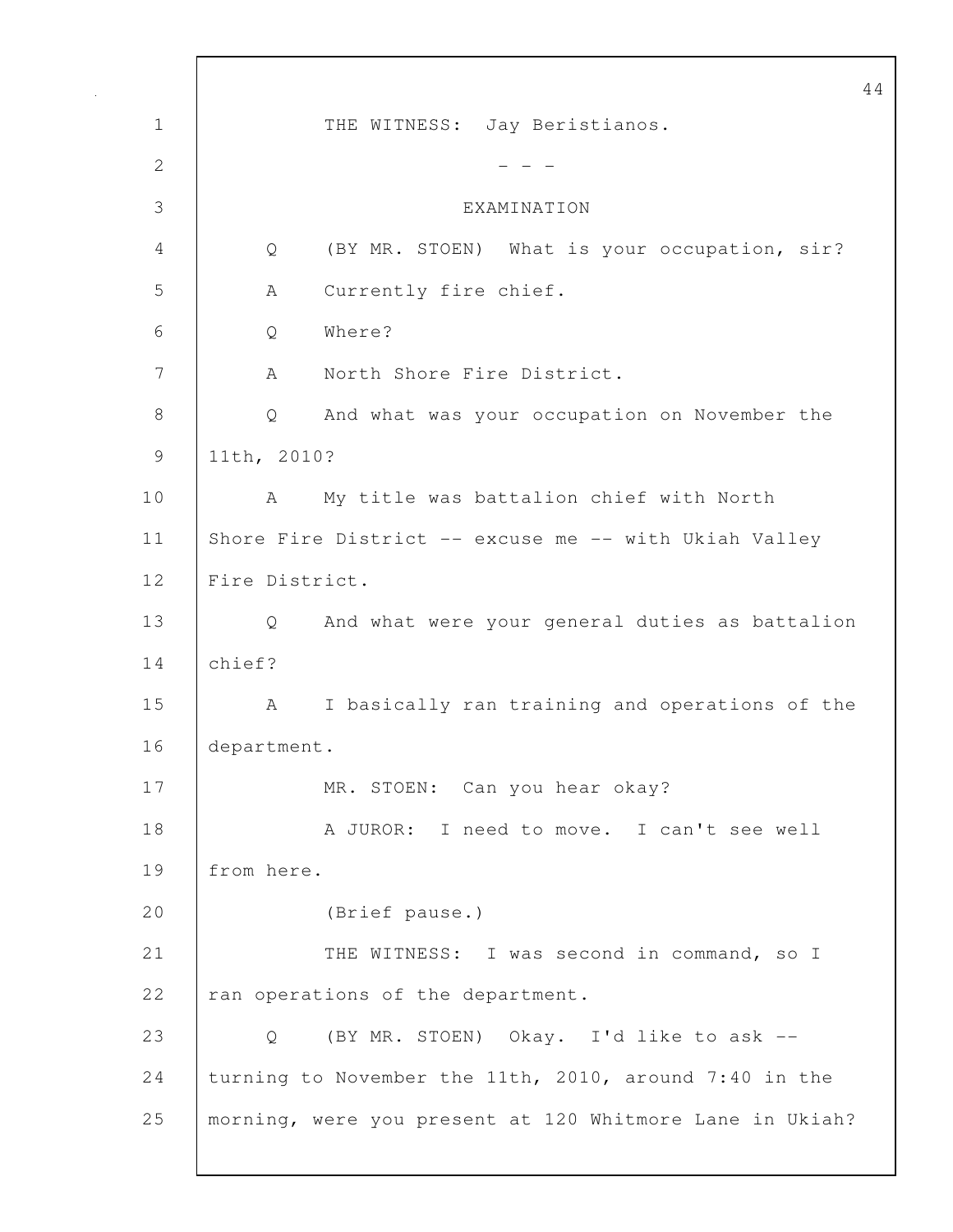45 1 A Yes. 2 Q For what purpose? 3 A If my memory serves me correctly, we were 4 dispatched to a female patient unresponsive, possibly 5 1144, or deceased. 6 Q Okay. Let me ask you this: Did you write a 7 | report after this visit? 8 | A Yes, I did. 9 Q And do you have insufficient present 10 recollection about all of the statements and dates in 11 | that report to be able to testify fully and accurately 12 | without looking at it? 13 A No, I'd have to read what I've written down. 14 Q And is that statement in writing and was it 15 made when the fact that was recorded in it actually 16 **C**occurred and was fresh in your memory? 17 A Yes. 18 | Q And was that statement or that report a true 19 Statement of the facts? 20  $\overline{A}$  Yes. 21 | Q And I'm going to show it to you and ask you --22 | I show you what's marked as People's Exhibit Number 5. 23 I ask you to take a look at it and tell me if that's the 24 | report that you made that I have just asked you about. 25 | A Yes, it is.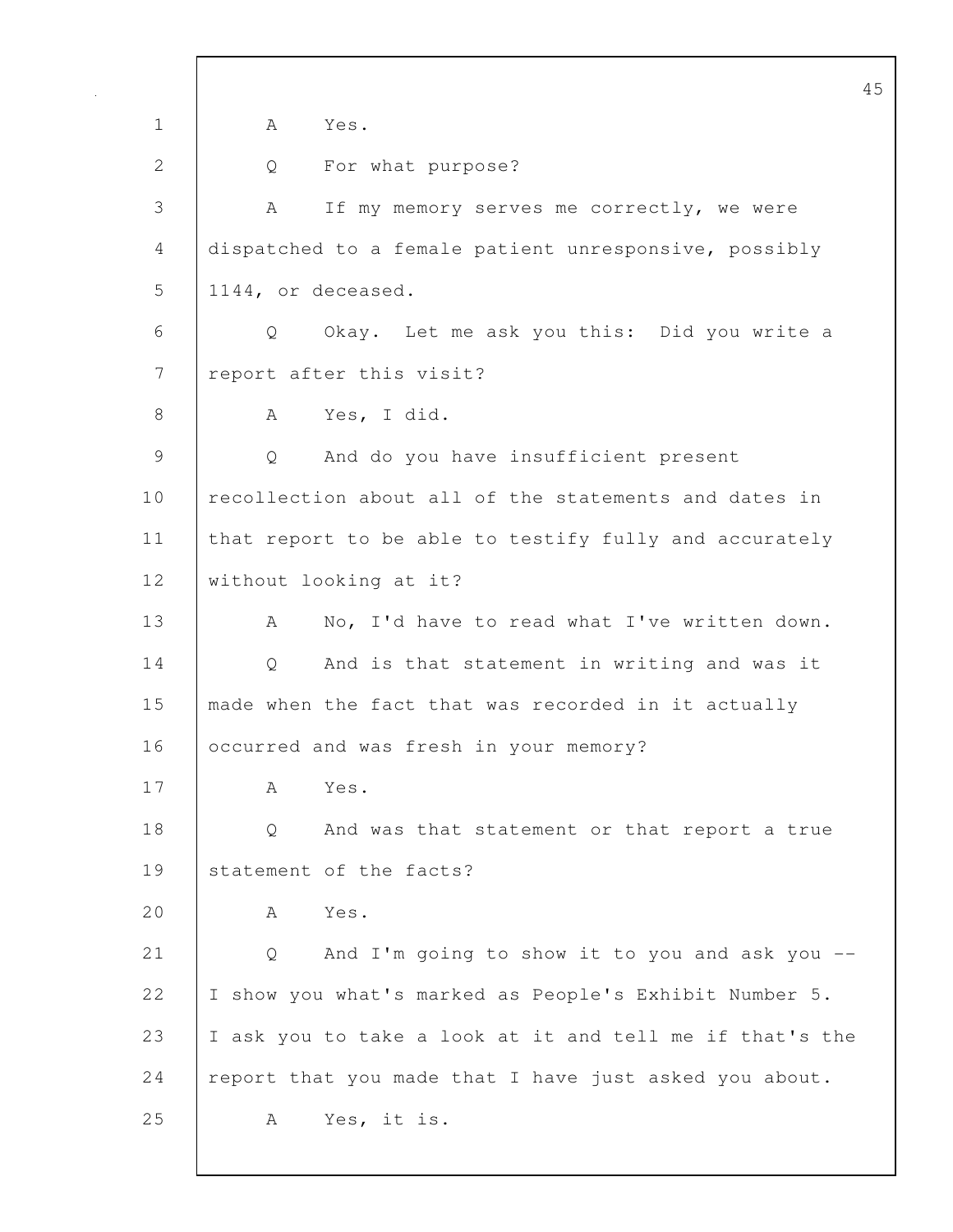46 1 (Exhibit 5 was identified.) 2 Q (BY MR. STOEN) Okay. Would that report also 3 refresh your recollection, as well as your past 4 recollection recorded? 5 A After I read it, yes. 6 Q Okay. Now, when you arrived at that scene 7 what is -- what did you first encounter? 8 | A A gentleman guided us back -- myself and my 9 partner back to a bathroom where he said his wife had -- 10 | was down. We walked in the door and she displayed signs 11 of obvious death. 12 Q Okay. Did you -- who was the person that 13 first -- that you first encountered when you went to 14 that residence? 15 | A I believe it was Mr. Keegan. 16 | O Do you know his first name? 17 A I don't recall his first name. 18 | O Okay. But he identified himself as 19 Mr. Keegan? 20  $A$   $Y_{\text{eS}}$ 21 Q Did he say anything to you at the outset? 22 A He kind of rambled a little bit, but our 23 concern was to focus in on getting to the patient. 24 Q So what's the next thing that happened after 25 you saw him and you entered the house?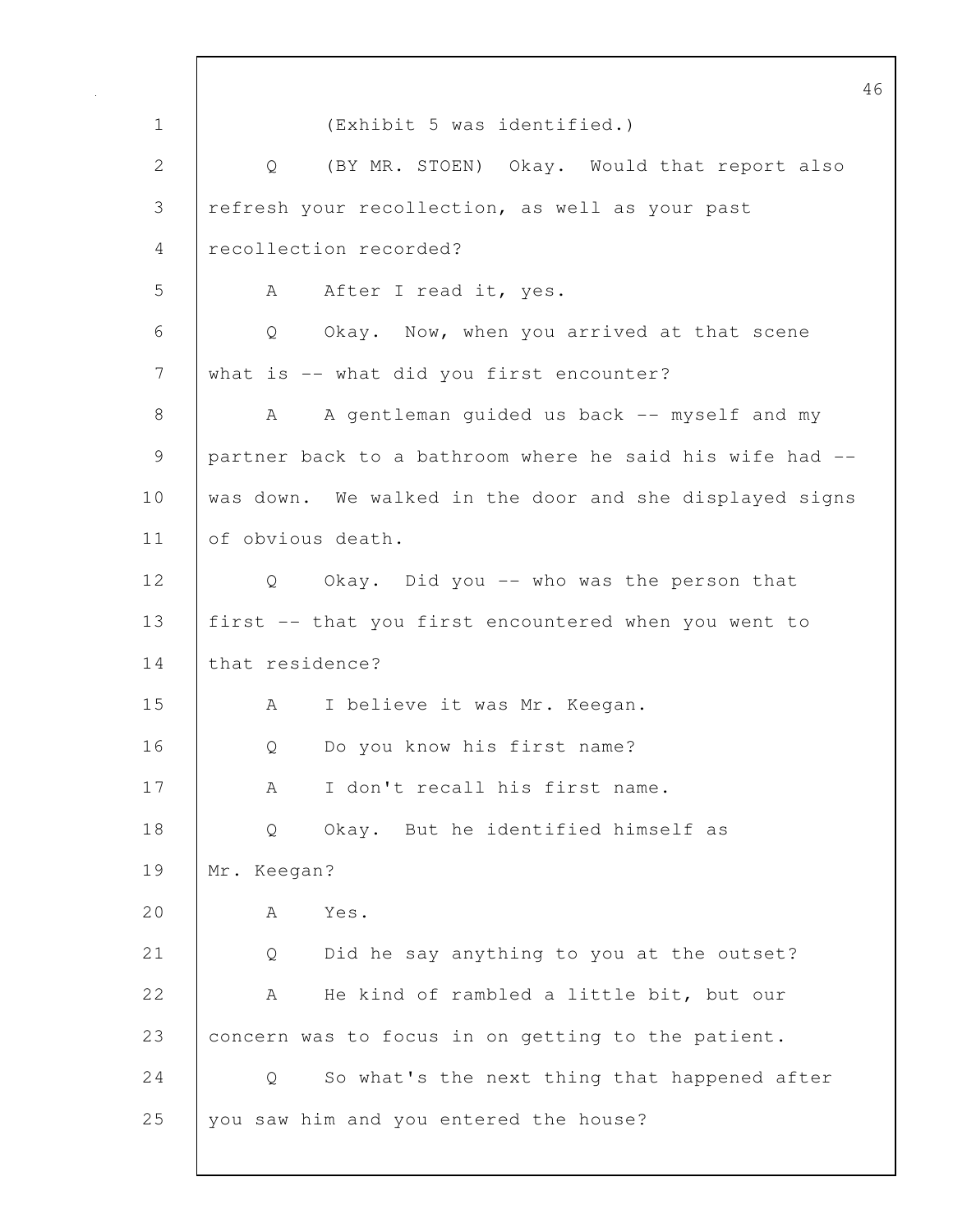47 1 | A We went in, saw the victim laying on the 2 floor. We checked to see if there was any -- if the 3 patient was alive or not, and she was not. She had 4 showed signs of obvious death. 5 Q And how did you determine that she was not 6 alive? 7 A She was cold to the touch. She had what was 8 called lividity, which is blood pooling, in her arms and 9 her legs. And I felt for a pulse, and no pulse. 10 | Q Was this the standard protocol you used in 11 determining whether a person was deceased or not? 12 A Yes. 13 Q And who was the person that was with you on 14 this occasion? 15 | A Would be Captain Jeff Adair. 16 | O I'm going to show you what's marked as 17 People's Exhibit number 4, and ask you -- which I 18 represent is a DMV photo, and ask you to take a look at 19 it and tell me if that's the same person you saw at 120 20 Whitmore Lane on this occasion. 21 | A Yes, I believe it is. 22 (Exhibit 4 was identified.) 23 Q (BY MR. STOEN) And that's identified as Peter 24 Richard Keegan; is that correct? 25 | A Yes.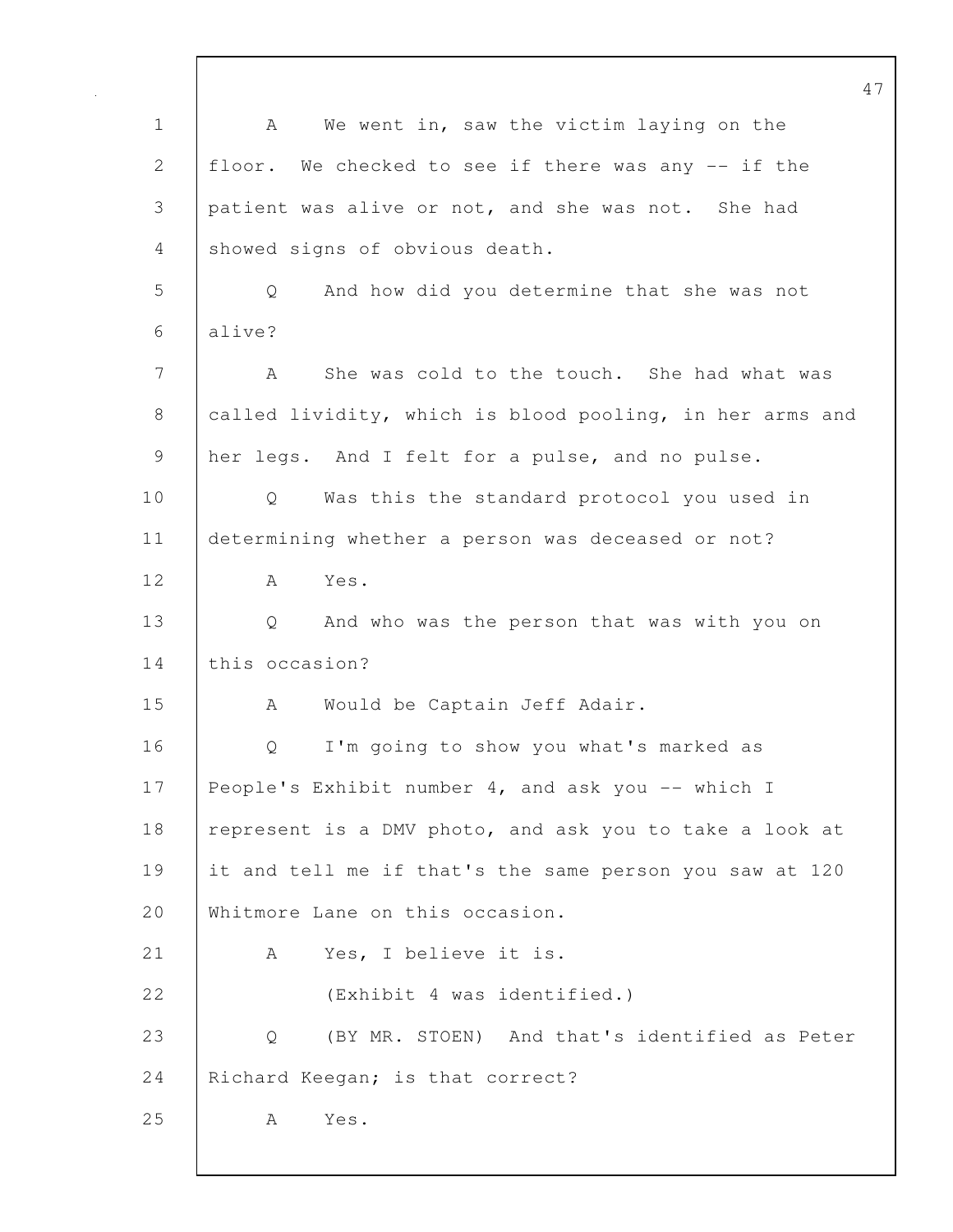|              | 48                                                      |
|--------------|---------------------------------------------------------|
| $\mathbf 1$  | I'm going to put that on the screen.<br>Q               |
| $\mathbf{2}$ | So is what's on the screen the same photo that          |
| 3            | I just -- that you just identified?                     |
| 4            | Yes, it is.<br>A                                        |
| 5            | Okay. Now, after you determined that she was<br>Q       |
| 6            | deceased, what did you do?                              |
| 7            | Made a call to the Mendocino County Sheriff's<br>A      |
| $8\,$        | Office via radio asking for a coroner.                  |
| 9            | And after that, did you have occasion to have<br>Q      |
| 10           | a conversation with Mr. Peter Keegan?                   |
| 11           | It was sometime afterward. Myself and my<br>A           |
| 12           | partner went outside. Generally that's the time that we |
| 13           | leave family to make notifications to other family      |
| 14           | members and what have you. So it was sometime afterward |
| 15           | we did go back in the house to check on him and make    |
| 16           | sure he was doing okay. And yes, we did talk.           |
| 17           | And did he make any comments to you about his<br>Q      |
| 18           | wife?                                                   |
| 19           | He did.<br>А                                            |
| 20           | What did he say?<br>Q                                   |
| 21           | He discussed with us -- or discussed -- he<br>А         |
| 22           | told us about his wife's drinking problem and her       |
| 23           | addiction to medications.                               |
| 24           | And did he say anything about any particular<br>Q       |
| 25           | type of drug to you?                                    |
|              |                                                         |

 $\mathbf l$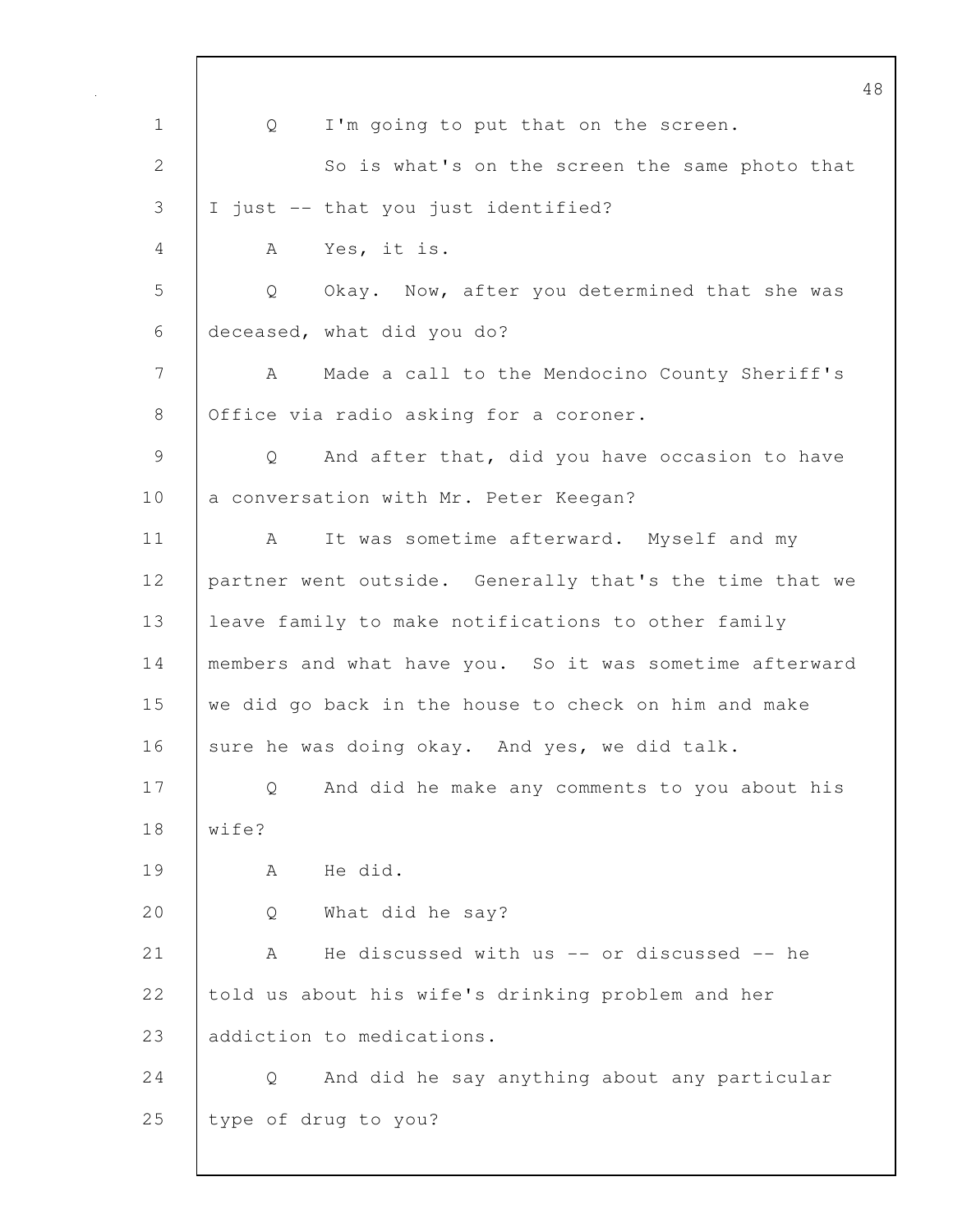49 1 | A Yeah. In my report it's stated --2 Q You can refresh your recollection by reading 3 that report. 4 A Yes. 5 Q These are statements that he volunteered; is 6 that correct? 7 | A That's correct. 8 Jameson whiskey was her -- the alcohol that 9 she enjoyed consuming the most and her drug of choice 10 was oxycodone. 11 Q Okay. And when you -- I'm going to show you a 12 photograph, just a -- one photograph of the victim in 13 | this case just to see if it's the same person. 14 Showing you People's Exhibit 7-A, and I'll ask 15 you if you recognize that photo or who's in it and can 16 | you identify it. 17 A That does appear to be the victim, yes. 18 | Q The same person that you've just testified 19 about? 20 A Yes. 21 Q Did you get her name? 22 A It was Susan Keegan. 23 Q Susan Keegan. 24 | And is this the condition that you found her? 25 | A Yes.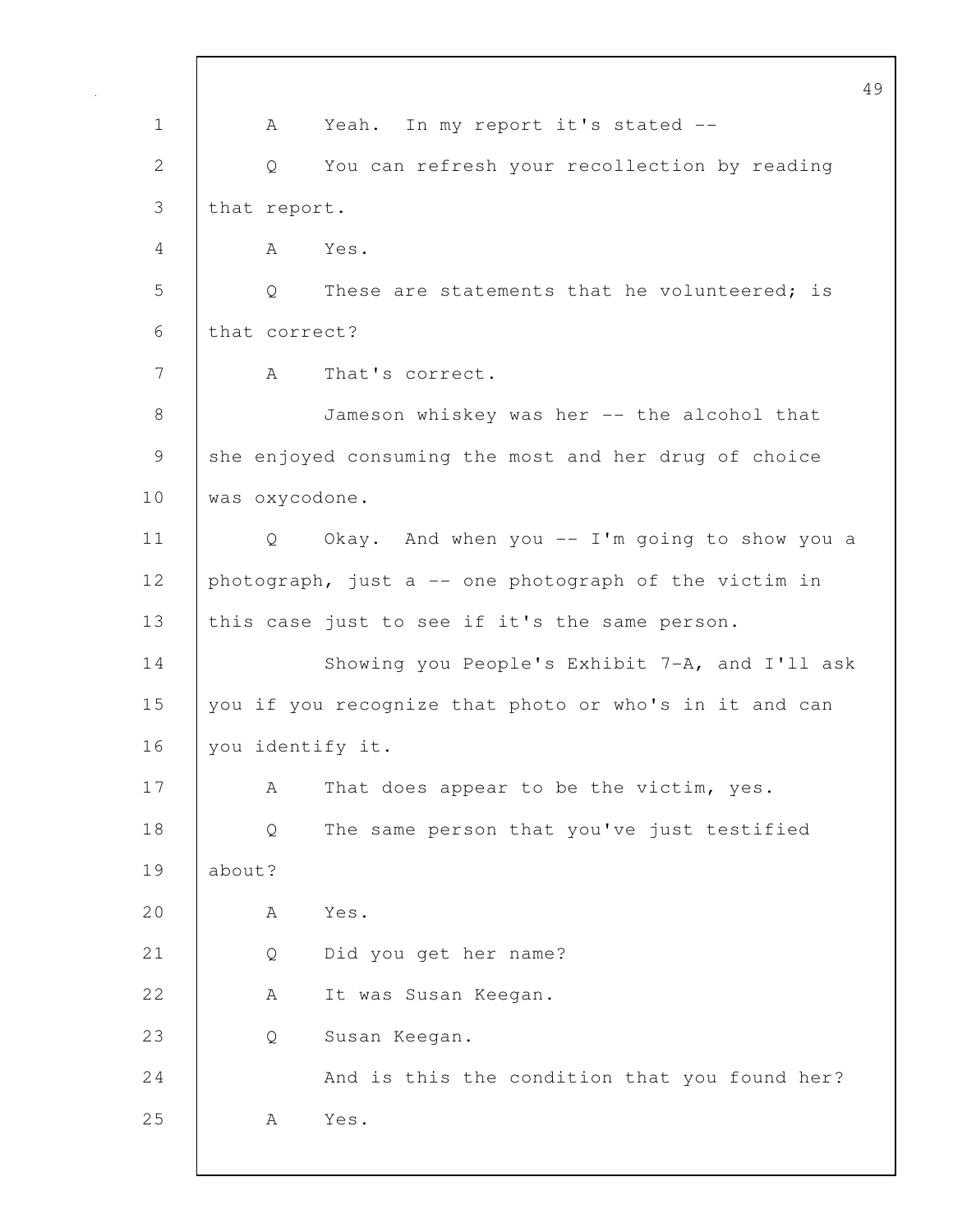50 1 Q And did you -- were you able to determine 2 whether -- how did you perceive the demeanor of Peter 3 Keegan when he was talking to you? 4 A He seemed very unconcerned and wasn't acting 5 normal for somebody who just lost their spouse. 6 Q Okay. And were you able to tell whether or 7 | not -- anything about his physiology at that time that 8 appeared significant? 9 | A He wasn't acting normal. 10 Q Okay. I'm going to show you another photo. 11 This is People's Number 8. I'm going to ask you if you 12 can identify that photo. 13 A It looks like Mr. Keegan. 14 Q Is that the way he looked to you at that time? 15 A It's been a long time ago, but yeah, I can say  $16$  that. 17 (Exhibit 8 was identified.) 18 Q (BY MR. STOEN) I'm going to put this on the 19 screen. 20 And what did you do after this conversation 21 with Mr. Keegan? 22 A We had a brief discussion with the deputy when 23 she arrived, and we were released. And that was pretty 24 much it for us. 25 Q Okay. Is there anything in your narrative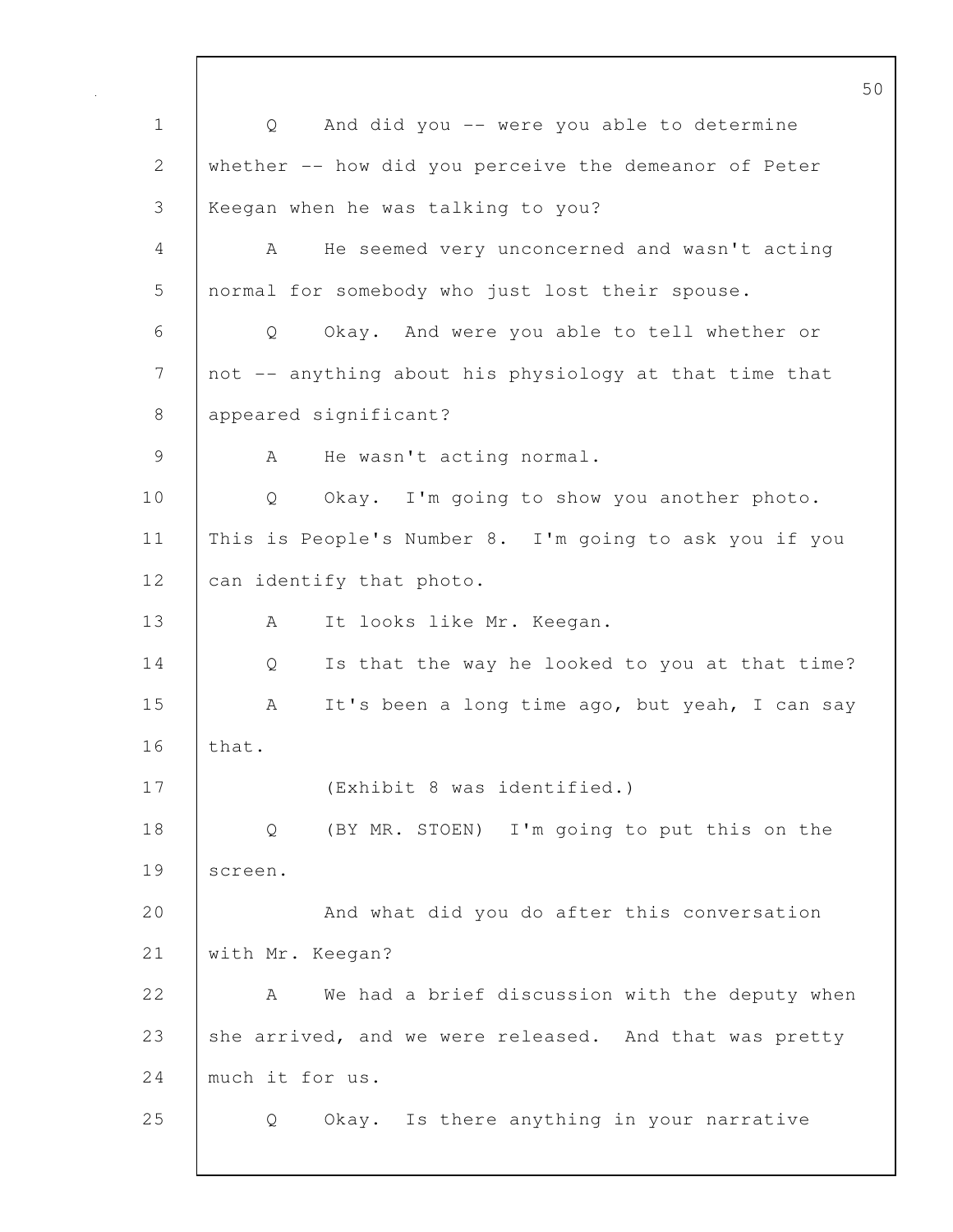1 portion there that gives more details about your 2 encounter with Mr. Keegan or with the victim at the 3 scene? 4 A Just that he talked about his wife's alcohol 5 and drug addiction. 6 MR. STOEN: Okay. I'm going to move that 7 exhibit into evidence, this is People's Number 5. And 8 I'm going to move People's Number 4, which is the DMV 9 photo, into evidence. And I'm going to move your report 10 as Exhibit Number 5 into evidence. The DMV photo of 11 | Mr. Keegan, number 4, is going to be in evidence, and 12 | number 8 will be into evidence, please. And number 7-A, 13 which is the photo. 14 (Exhibits 4, 5, 7-A & 8 were received.) 15 MR. STOEN: I may be referring to those later. 16 So if you could put them there, that would be great. 17 | Twant to thank you, sir, for showing up. We 18 deeply appreciate it. Okay. 19 | THE WITNESS: That's it? 20 | MR. STOEN: We'll call for Jacquelyn 21 Rainwater. 22 A JUROR: Do we ask questions? 23 MR. STOEN: Oh, sorry. If there are some 24 questions, they have to be in writing. 25 JURY FOREPERSON: So if you have a question,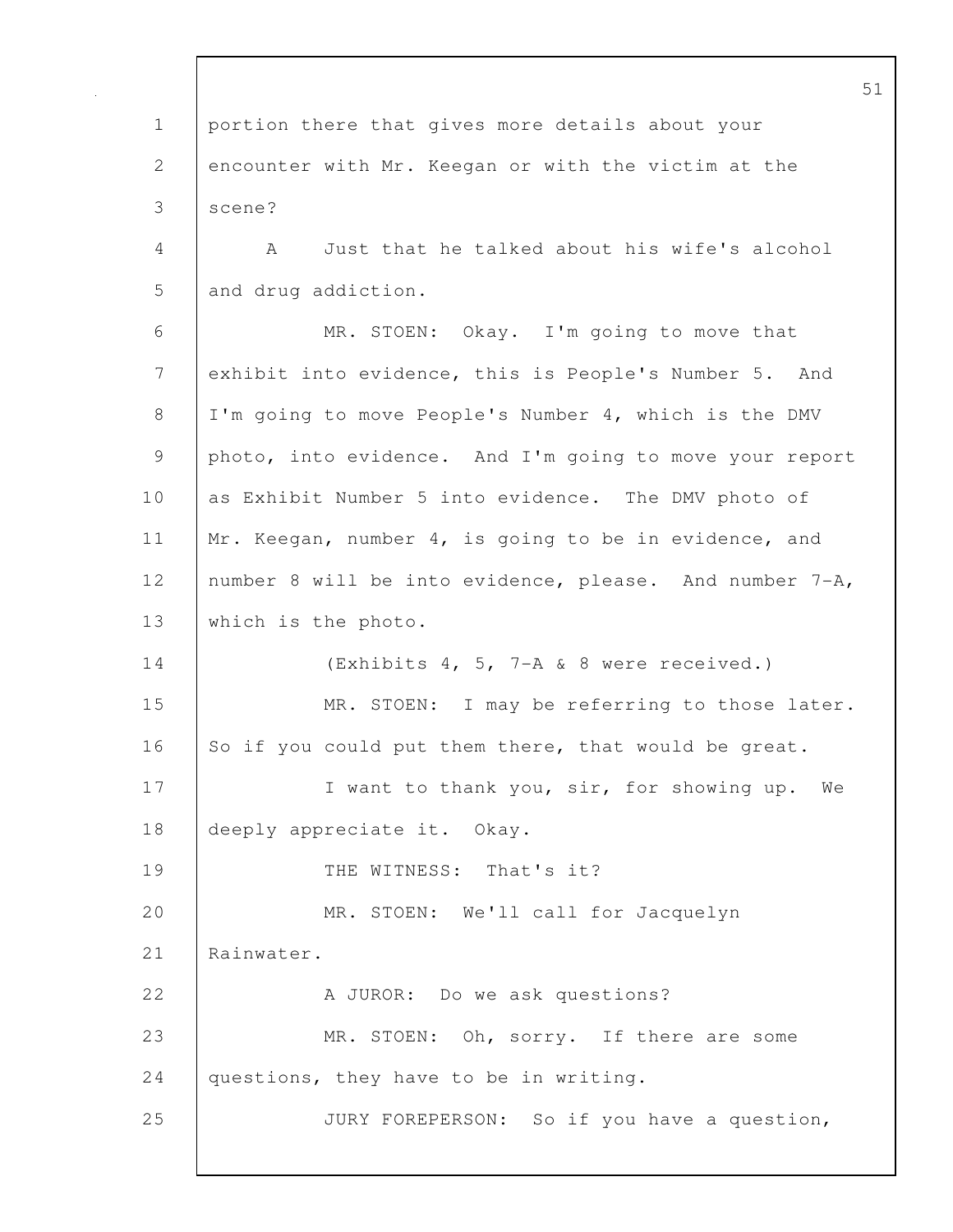52 1 | write your juror number down. 2 JURY SECRETARY: Question number 1 is from 3 juror number 616861. 4 MR. STOEN: Get the juror's number and the 5 question number 1 that has come in. 6 Now I want to read it to myself. Thank you. 7 I will ask this question. 8 Q (BY MR. STOEN) This is question number 1 from 9 Juror 616861: Did Susan Keegan, when you saw her, show 10 signs of sexual trauma? 11 A No. 12 | MR. STOEN: Okay. Any other questions? 13 | This is -- do you want to write number 2 14 there? 15 JURY SECRETARY: How about if you give them to 16 me and then I'll write them on there. 17 | JURY FOREPERSON: Yeah, just write number 3 on 18 here so you don't have to rewrite every one of them. 19 | I can't understand this one, 610214. I 20 couldn't understand the question. 21 Q (BY MR. STOEN) The first question is a 22 generalized question: Is there a recording of the 9-1-1 23 call? 24 Are you aware of that, whether there is or 25 not?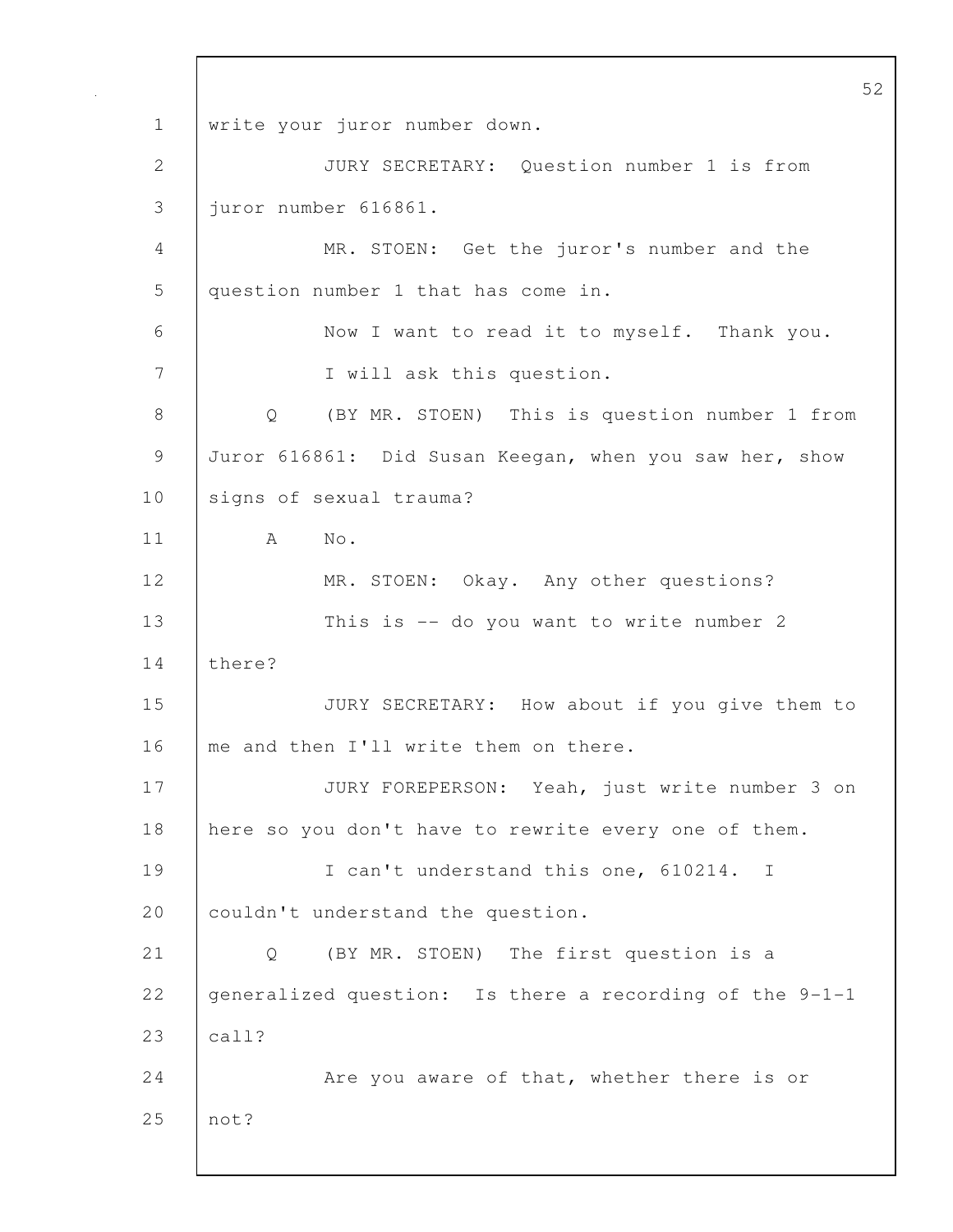53 1 | A There probably is, but I've never heard it, 2  $\ln 0$ . 3 Q Are you in a position to be able to know 4 whether or not it's available? 5 A No. 6 Q Okay. Based on the victim's body condition, 7 what was the approximate time of death? 8 | A I'm not an expert in that field, but I would 9 | say it was an extended period of time. 10 | O Extended? 11 A Yes. 12 MR. STOEN: So this is the asked questions. 13 | JURY SECRETARY: Got it. 14 | A JUROR: I can hear you, but I can't hear the 15 witness. 16 MR. STOEN: Okay. What did you just say? 17 | THE REPORTER: Do you want me to read back his 18 answer? 19 | MR. STOEN: Yeah, if you would be so kind. 20 (Record read as follows: 21 | TA I'm not an expert in that field, but 22 I would say it was an extended period of 23 time.)" 24 JURY FOREPERSON: Do you need the juror number 25 for those two questions on the recording or --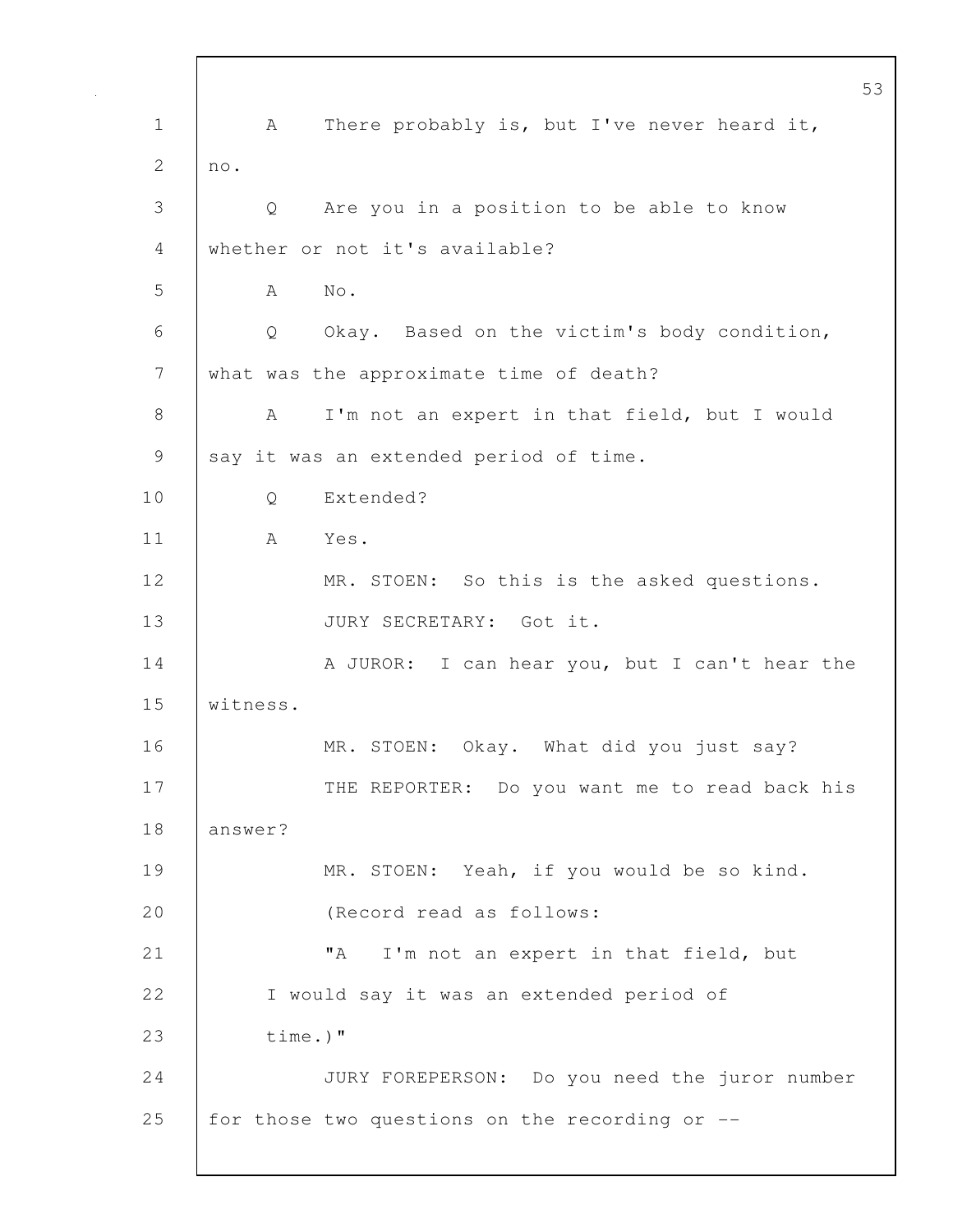54 1 MR. STOEN: Yes, we do. 2 JURY FOREPERSON: So that was -- the question 3 was from juror 609424. 4 And the next question is juror 640779. 5 MR. STOEN: Next question is -- I'm not going 6 to ask it because this witness would not have personal 7 | knowledge of this. So that goes in that pile. 8 JURY SECRETARY: Question number 4 from juror 9 number 610214. 10 | Q (BY MR. STOEN) On this question: Did you 11 check to see if he was okay? 12 A Yes, we did check in with him a couple of 13 times. 14 Q What emotions did he display? 15 A Very little. 16 | O Next question is: Is Mrs. Keegan -- is 17 | Mrs. Keegan propped up in the photo 7-A? 18 | A Is she propped up? 19 Q Yeah, is she propped up. 20 A She's not propped up. She's laying in the 21 position that we found her in. 22 MR. STOEN: Okay. Thank you. 23 JURY SECRETARY: Question number 5 from juror 24 640779. 25 | MR. STOEN: This is acceptable.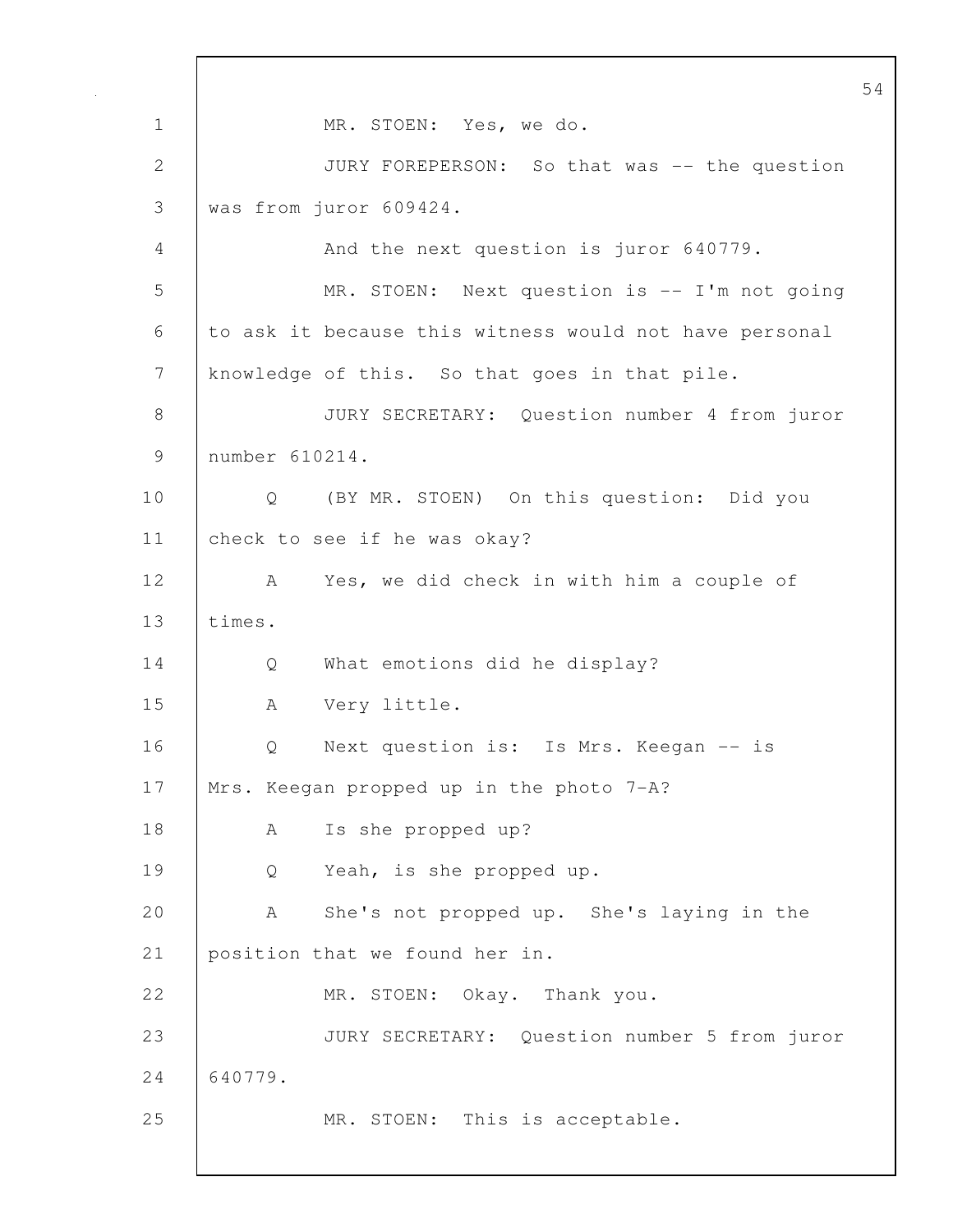55 1 Q (BY MR. STOEN) Did Mr. Keegan appear under 2 the influence at the time of your arrival? 3 A I'm not an expert in that field either. He 4 did display some characteristics of somebody -- of 5 people that I have seen in that condition before, yes. 6 MR. STOEN: Okay. Thank you. 7 JURY SECRETARY: And question number 6 from 8 juror 616861. 9 Q (BY MR. STOEN) This question number 6 is: 10 | Did it appear he was trying to convince you and your 11 partner about her death? 12 A No. 13 Q Pardon me? 14 A No. 15 MR. STOEN: Thank you. 16 JURY SECRETARY: Question number 7 from juror 17 number 632221. 18 | O (BY MR. STOEN) Ouestion number 7: Did it 19 appear that she fell backwards to hit her head? 20 A I'm not an expert in the field of that either, 21 but there was blood staining on the countertop and she 22 did have a cut on the back of her head. Put two and two 23 together, I would say it looks like she slid down. But, 24 again, not being an expert in that field. 25 MR. STOEN: Okay. Thank you.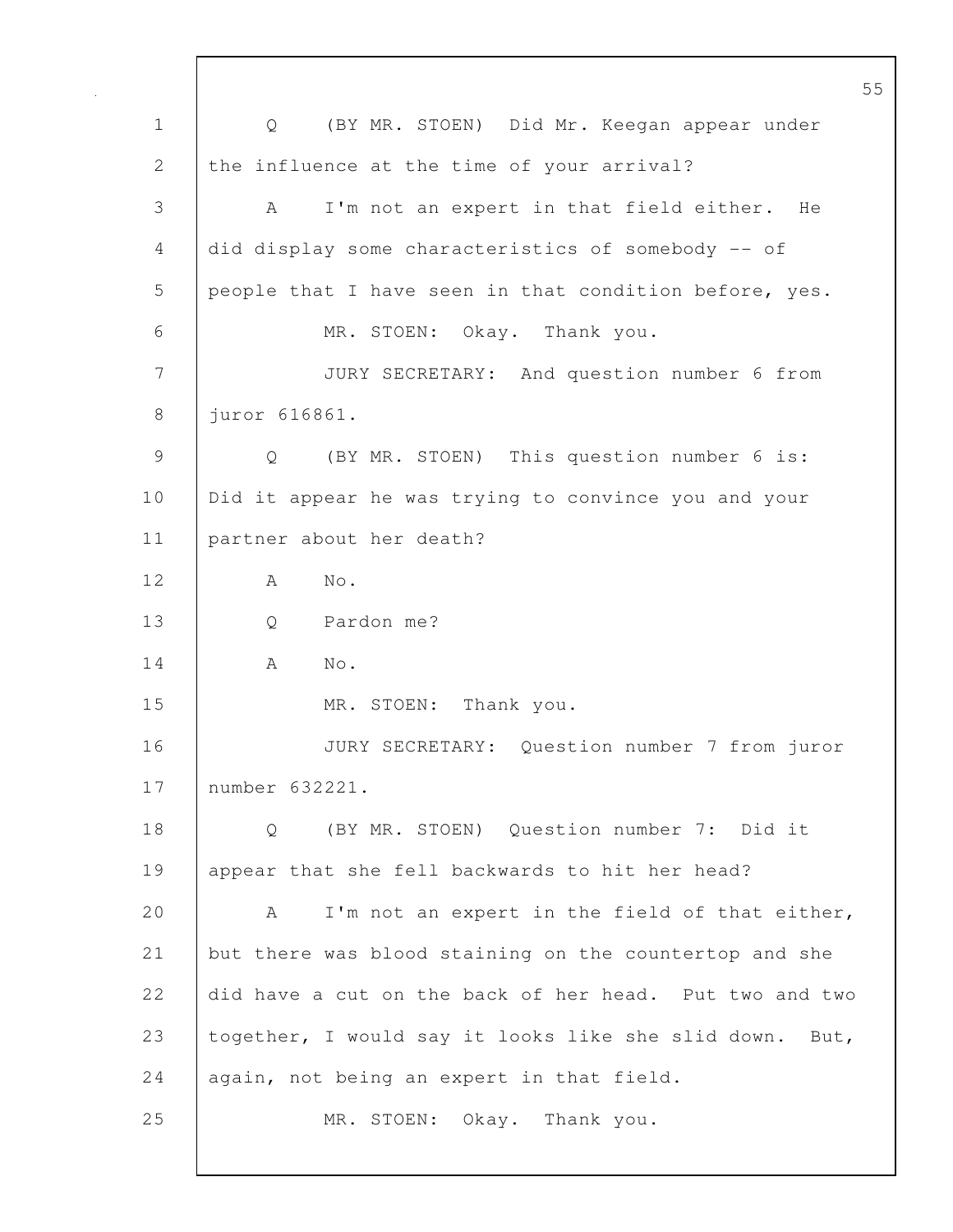56 1 JURY SECRETARY: That's all. 2 MR. STOEN: Any other questions? 3 Okay. You're excused, sir. Thank you very 4 much for coming. 5 And would you ask Ms. Rainwater to come in. 6 (Brief pause.) 7 MR. STOEN: Good morning. Please be sworn and 8 give your name and spelling of the name. 9 | THE REPORTER: Will you raise your right hand, 10 please.  $11$   $-$ 12 JACQUELYN RAINWATER 13 | Called as a witness, having been first duly sworn, 14 | testified as follows:  $15$  - - -16 | THE REPORTER: Will you state and spell your 17 | name, please. 18 | THE WITNESS: Jacquelyn Rainwater. First is 19 J-a-c-q-u-e-l-y-n; Rainwater, R-a-i-n-w-a-t-e-r. 20 THE REPORTER: Thank you.  $21$  - - -22 EXAMINATION 23 Q (BY MR. STOEN) Good morning. 24 | A Good morning. 25 Q And what is your occupation, please?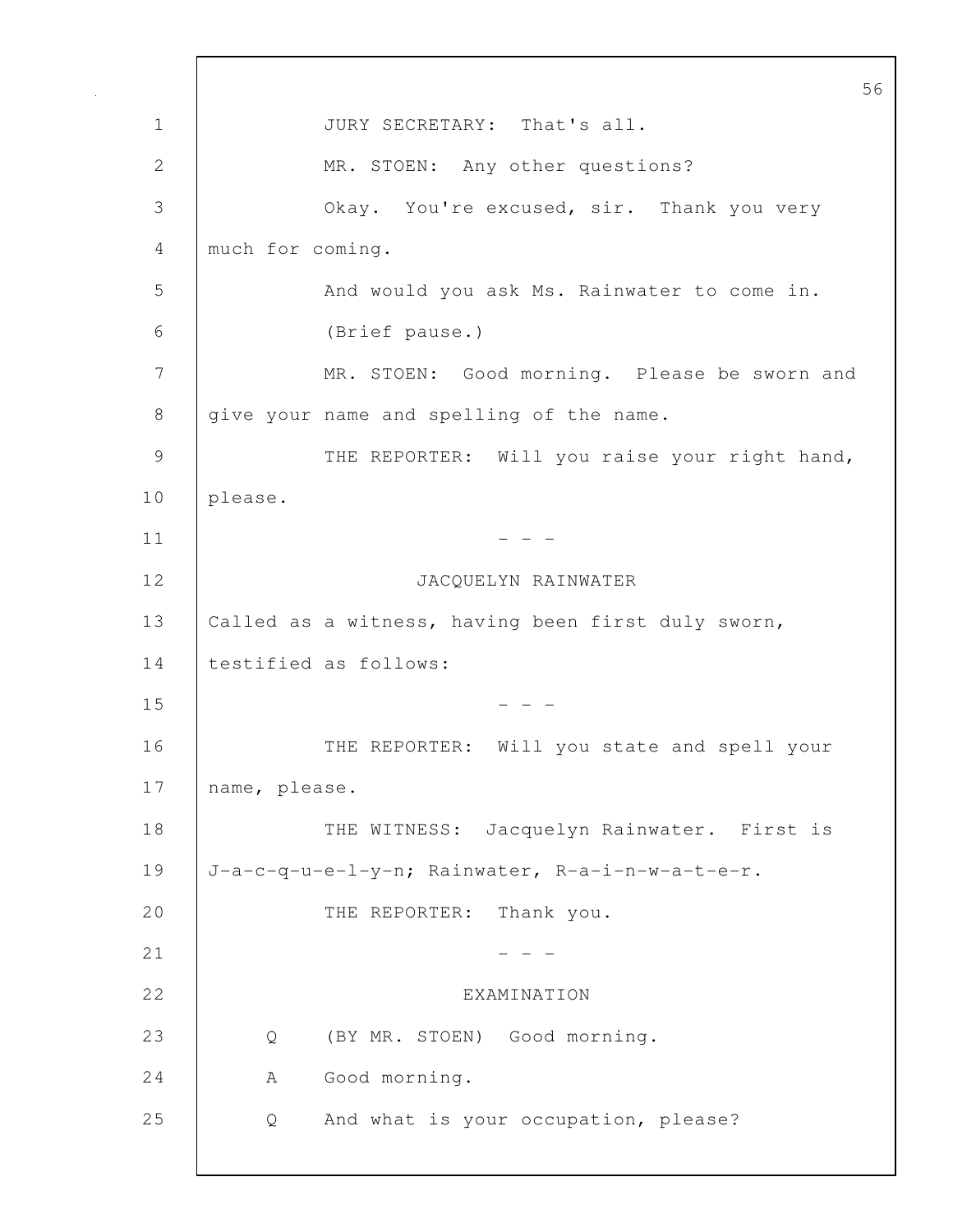57 1 A I'm a deputy sheriff-coroner for the Sheriff's 2 Department of Mendocino County. 3 Q And how long have you been so employed? 4 A As a deputy sheriff I've been employed since 5 2003. 6 Q And how many years of law enforcement 7 | experience do you have? 8 A I have over 26 years of law enforcement 9 experience. 10 | Q Now, are you a deputy sheriff or a deputy 11 coroner or both? 12 | A It's both. It's all the same title, deputy 13 sheriff-coroner. 14 Q So if you are on patrol and you get a call, 15 you have to act as a coroner, as well as a deputy 16 Sheriff; is that correct? 17 A Yes. 18 Q Okay. Now, when you come across a deceased 19 person is there a particular protocol that's supposed to 20 be followed by you? 21 | A As far as like if we get dispatched to a 22 | coroner's case? 23 Q Yes. 24 | A Is that what you're referring to? 25 Q What are you looking for when you find a body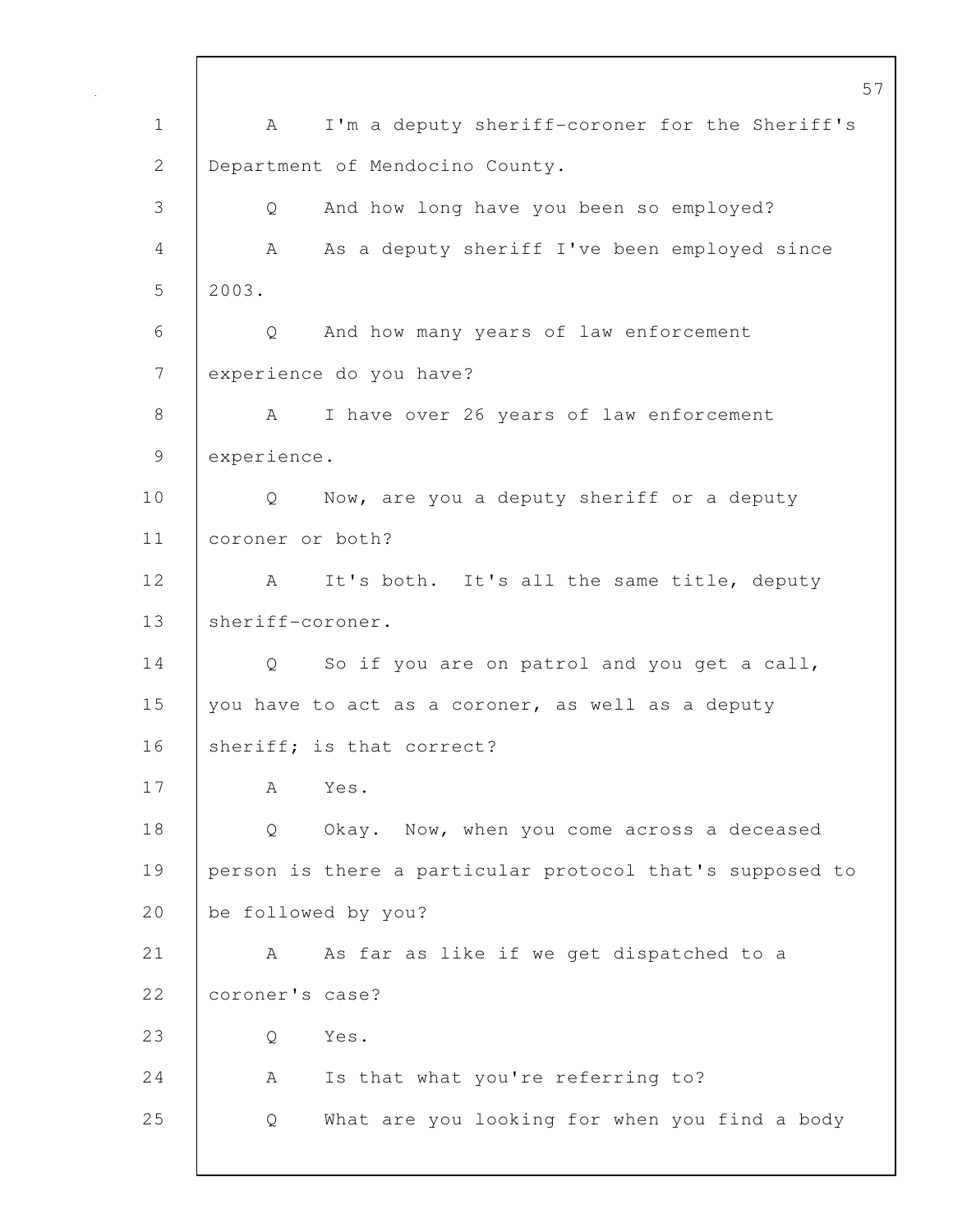58 1 | that's deceased, generally? 2 | A Generally we -- you know, when you're going 3 in, you're taking a look around to see if things make 4 sense and what you're seeing when you're getting 5 dispatched to a call. 6 Q Can you speak up so everybody can hear. 7 | A Sorry. 8 So when you get dispatched to a call, 9 generally, you know, you get dispatched and the 10 dispatcher will tell you it's a coroner's case. 11 Sometimes it, you know, can be different circumstances; 12 | obviously when you get there things can change. So when 13 you're there, you're looking to make sure that 14 everything that you're seeing, hearing, taking in with 15 your senses make sense. 16 | O And if you come across something that doesn't 17 | make total sense, what is the protocol if it doesn't 18 | appear to be a natural sort of death? 19 | A If it -- if you're seeing enough -- when you 20 get there, if you're seeing enough that concerns you, 21 then, you know, at some point in time it can get to a 22 point where they would make a separation between a 23 coroner's case and what would be a criminal 24 investigation. At some point in time that can happen 25 and should happen if a coroner's case becomes something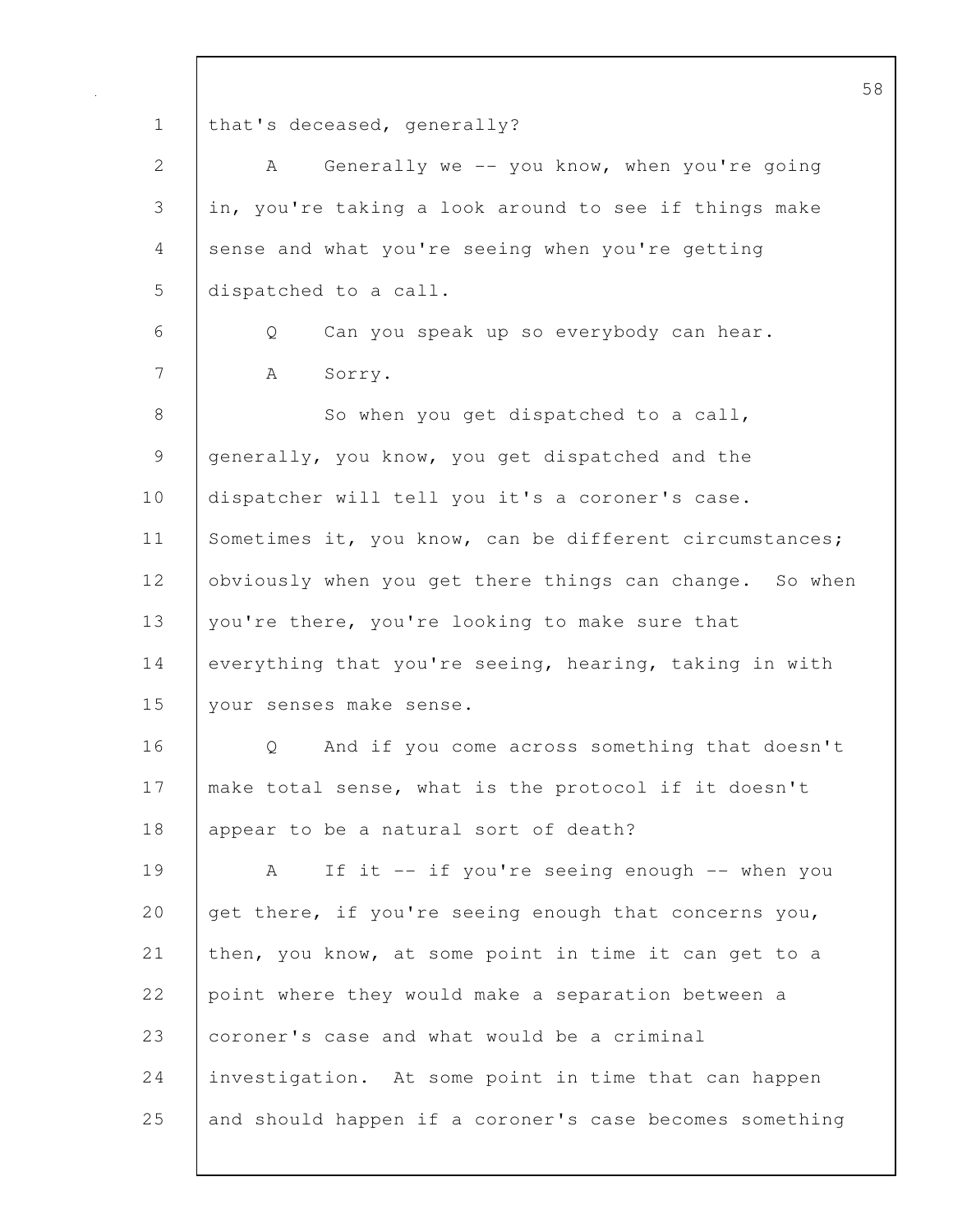59 1 else other than that. 2 Q I'd like to call your attention to November  $3 \mid 20 \text{ --}$  excuse me  $\text{--}$  November the 11th, 2011, around 8:25 4 or so in the morning at 120 Whitmore Lane, Ukiah. Were 5 you present at that time and place? 6 A I was. 7 Q For what purpose? 8 A I was called there for a coroner's 9 investigation. 10 Q Okay. I prepared some Google maps, and I'd 11 just like you to -- I brought a laser here. This is 12 Exhibit Number 22, which has two parts. They are both 13 Google maps. 14 | First, I'll have you look at them and tell me 15 whether or not you recognize both of those. 16 A Yes, that would be the location of the 17 investigation. 18 (Exhibit 22 was identified.) 19 Q (BY MR. STOEN) Okay. Now you just talked 20 about it, 120 Whitmore Lane in Ukiah; is that correct? 21 | A Yes, correct. 22 |  $\circ$  So first I'll just show one portion, and could 23 you just take this laser and go up there and point out 24 where the -- for the jury where State Street is and some 25 of the other main markers would be and where 120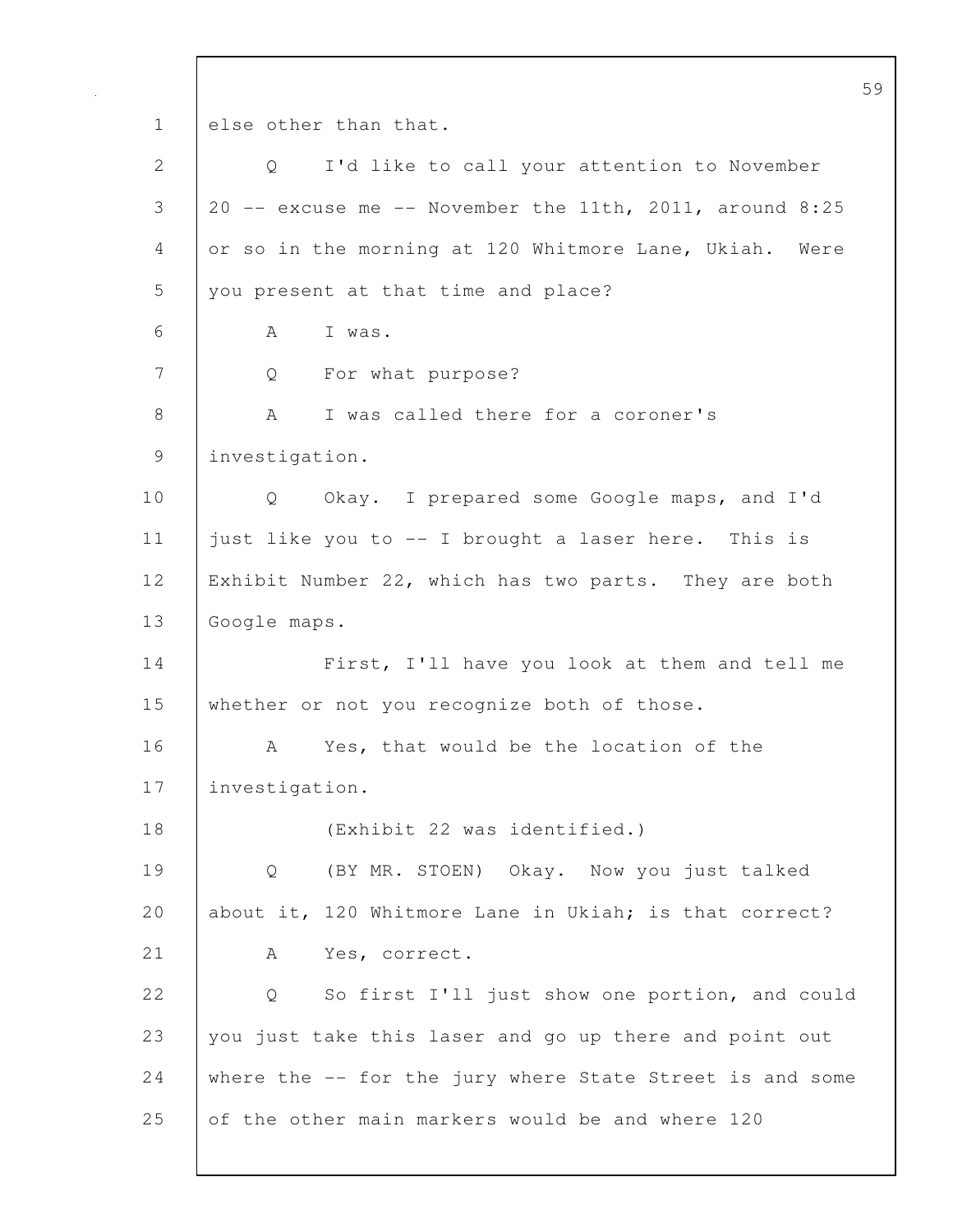60 1 Whitmore Lane would be? 2 | A Can anybody see that? 3 |  $\circ$  Push on the end button there. 4 A Okay. So that's -- that's going to be 5 Whitmore Lane. I can't really see that very well with 6 my glasses. This is going to be State Street here. 7 Q Okay. 8 A So we would have come in through State Street 9 and turned onto -- I think it may turn directly onto 10 | Whitmore, but I'm not -- I'm not completely sure. But 11 we did -- we did go from State Street to the Whitmore 12 house. 13 Q I'll show you the satellite map of the same 14 | location and ask you -- it's a little bit dark on there. 15 A It's actually -- 16 | O I think it's too dark to show on the machine; 17 but, anyway, you can recognize that this a satellite map 18 of the location? 19 | A Yes. That's typically what you would see on 20 Google. 21 MR. STOEN: Okay. I'll move both of those 22 Google maps into evidence, please. 23 (Exhibit 22 was received.) 24 Q (BY MR. STOEN) Now, did any sheriff personnel 25 accompany you on this -- on this visit to that address?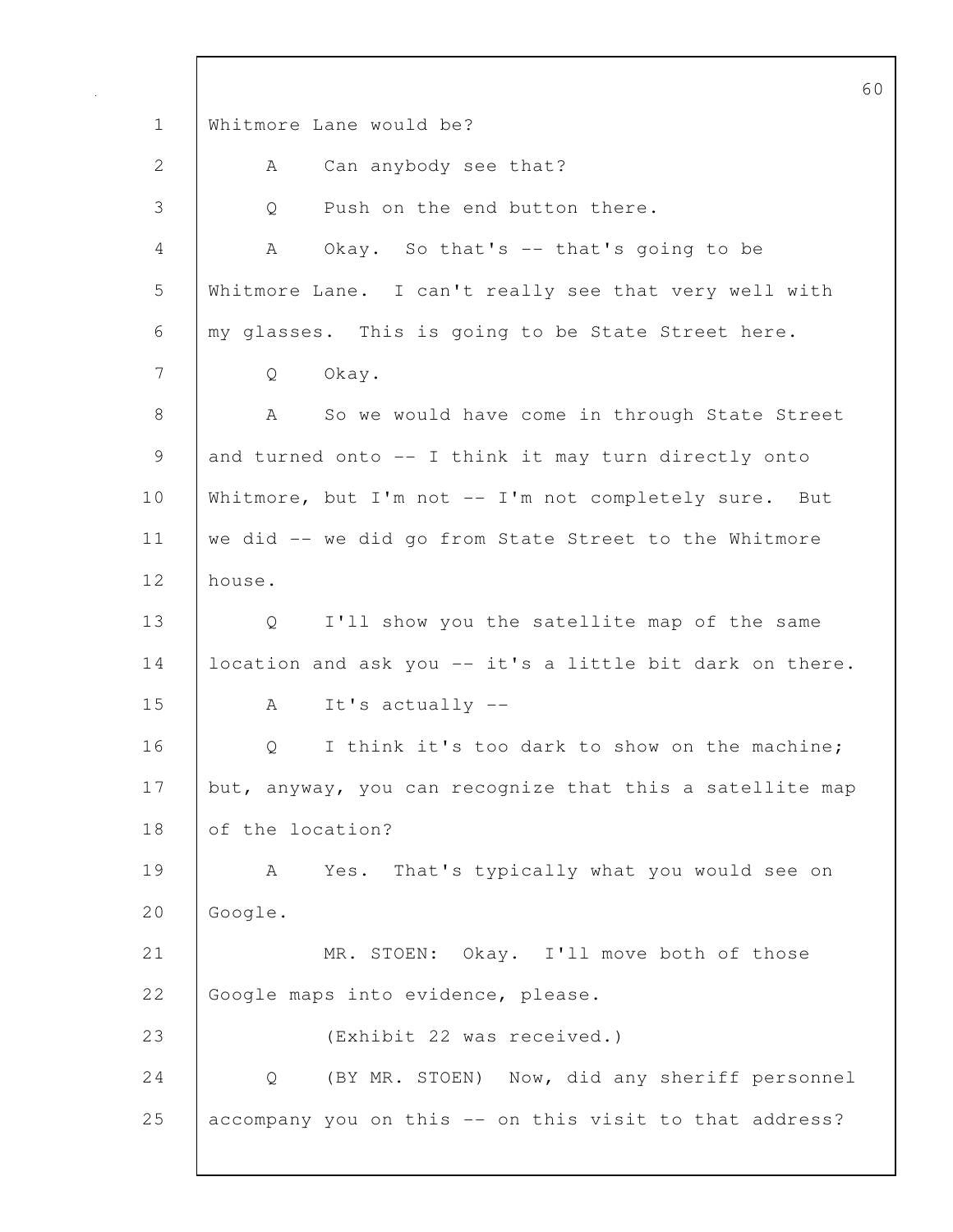61 1 | A Yes, Sergeant Derek Scott was my sergeant, and 2 he accompanied me, as well as Deputy Lockart, Daniel 3 Lockart. 4 Q Okay. And who did you first contact at the 5 | scene? 6 A It was Chief Battalion Jay -- and I have to 7 look at his name -- Beristianos. He's from Ukiah Valley 8 | Fire Department. 9 Q Is he the gentleman that you've seen already 10 | today in the courthouse? 11 A Yes. 12 Q Okay. And when you met him did he -- what did 13 he tell you that he had done, if anything? 14 A He indicated that he had -- when he arrived, 15 he met with Peter Keegan, the decedent's husband, and 16 Peter Keegan had taken him -- directed him to the 17 | bathroom where Susan Keegan, the decedent, was. 18 Q Okay. And what did you do after talking with 19 Jay Beristianos? 20 A After talking to him, I then spoke with Peter 21 Keegan. 22 | O Okay. And I'm going to show you a DMV photo 23 marked into evidence as People's Number 4, Exhibit 24 Number 4. 25 **First of all, do you recognize that person?**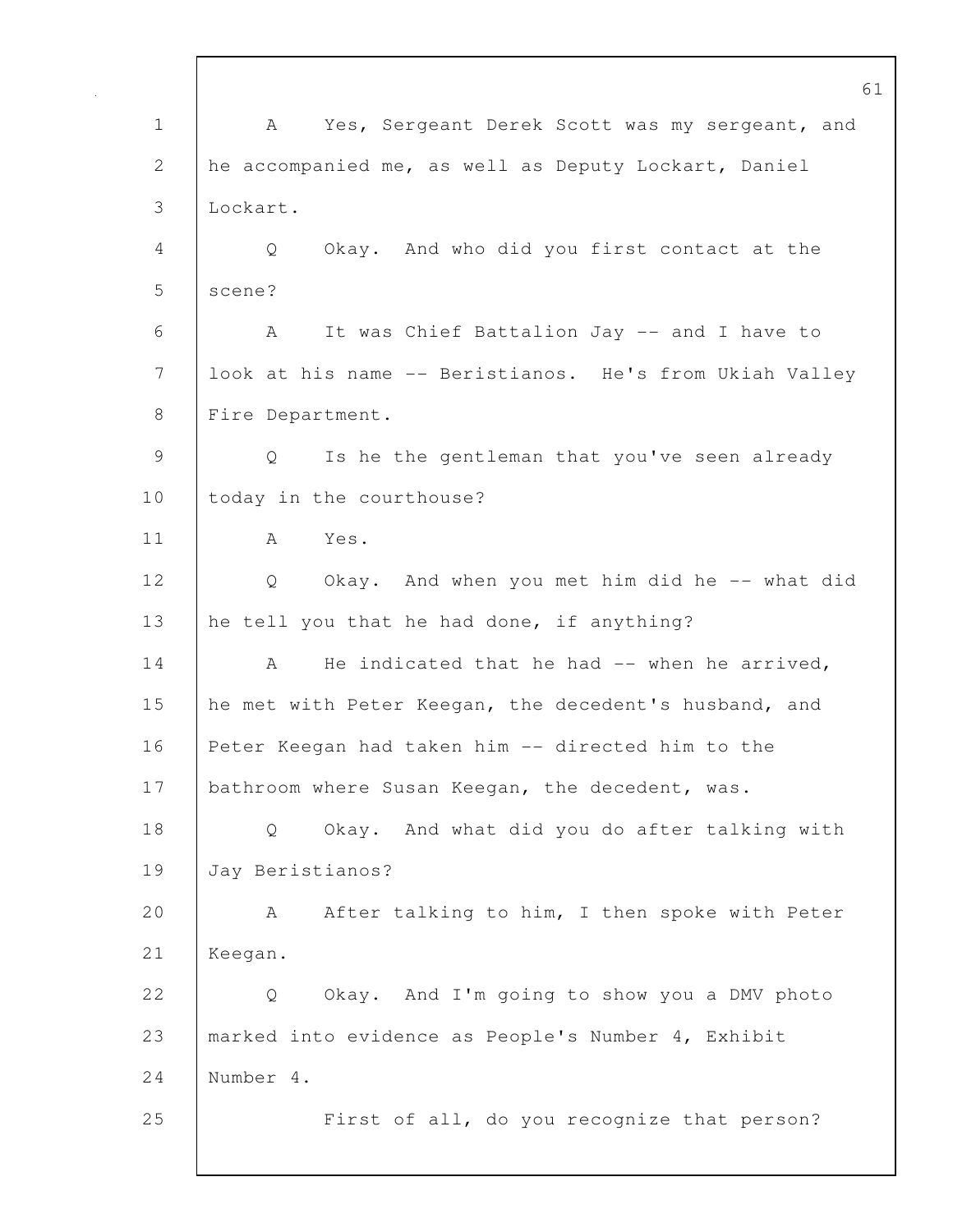62 1 | A Yes, that's Peter Keegan. 2 Q Is that the person you saw? 3 A Yes. 4 Q Okay. 5 A I did see him. 6 Q It's the person -- I'm, again, putting it on 7 the Elmo machine. 8 Now, did Peter Keegan have a conversation with 9 you at this time? 10 A He did. 11 Q What did he say as to when he last saw his 12 wife? 13 | A He said he saw his wife the day prior, it was 14 about 5:00 in the afternoon, and --15 Q What time did he say he went to bed? 16 A He went to bed around 10 o'clock in the 17 evening. 18 Q And what did he say as to where he thought his 19 wife had gone or --20 A He believed that she had gone to visit 21 friends. 22 Q And what did he say as to whether he heard her 23 | return home? 24 A He said he did not hear her return home. 25 Q And what did he say he first noticed when he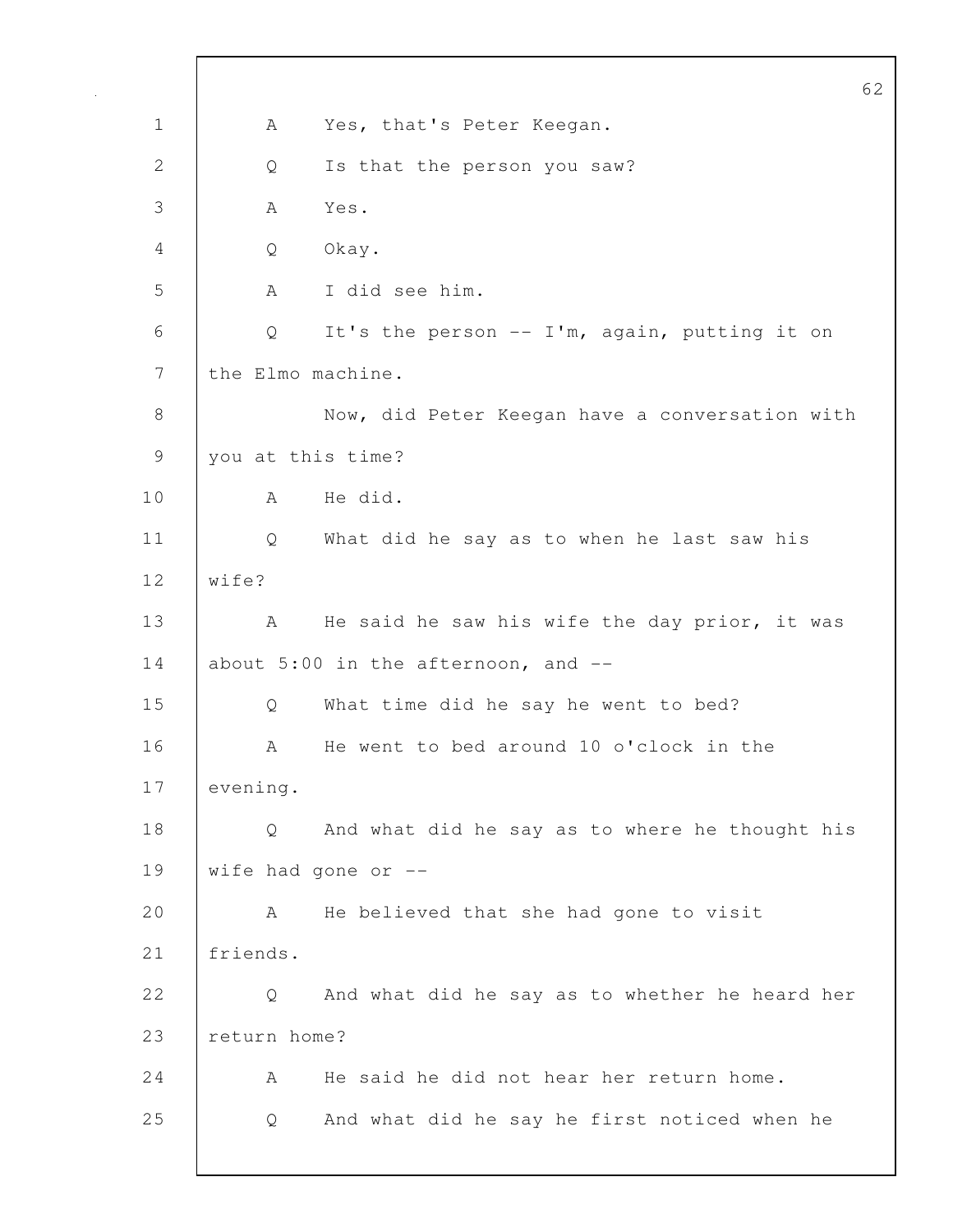1 woke up that morning? 2 A That all of the lights in the house were on 3 and he felt this was unusual. 4 Q What did he do then, did he say? 5 A He stated that he went down the hallway --6 because at the time they were sleeping in separate 7 | rooms, he went down the hallway into her room and he did 8 not see her on her bed. You can -- when the door opens 9 up to her room, you can see her bed right there. It's a 10 Smaller bedroom. And so he walked into her bathroom, 11 which is going to be off to your right at the foot of 12 the bed, and saw her laying there in the bathroom on her 13 back. 14 Q And did you take a look at the bed that he 15 pointed out that she had been -- that was her bed? 16 A Yes. 17 Q And could you tell whether or not it had been 18 | slept in? 19 | A It didn't appear to have been slept in. 20 Q And what did he -- did he say whether or not 21 he went into the bathroom himself? 22 A Yes, he -- he -- he did go in and check for 23 signs of life. 24 | Q Did he say what part -- did he say whether or 25 | not he touched her body?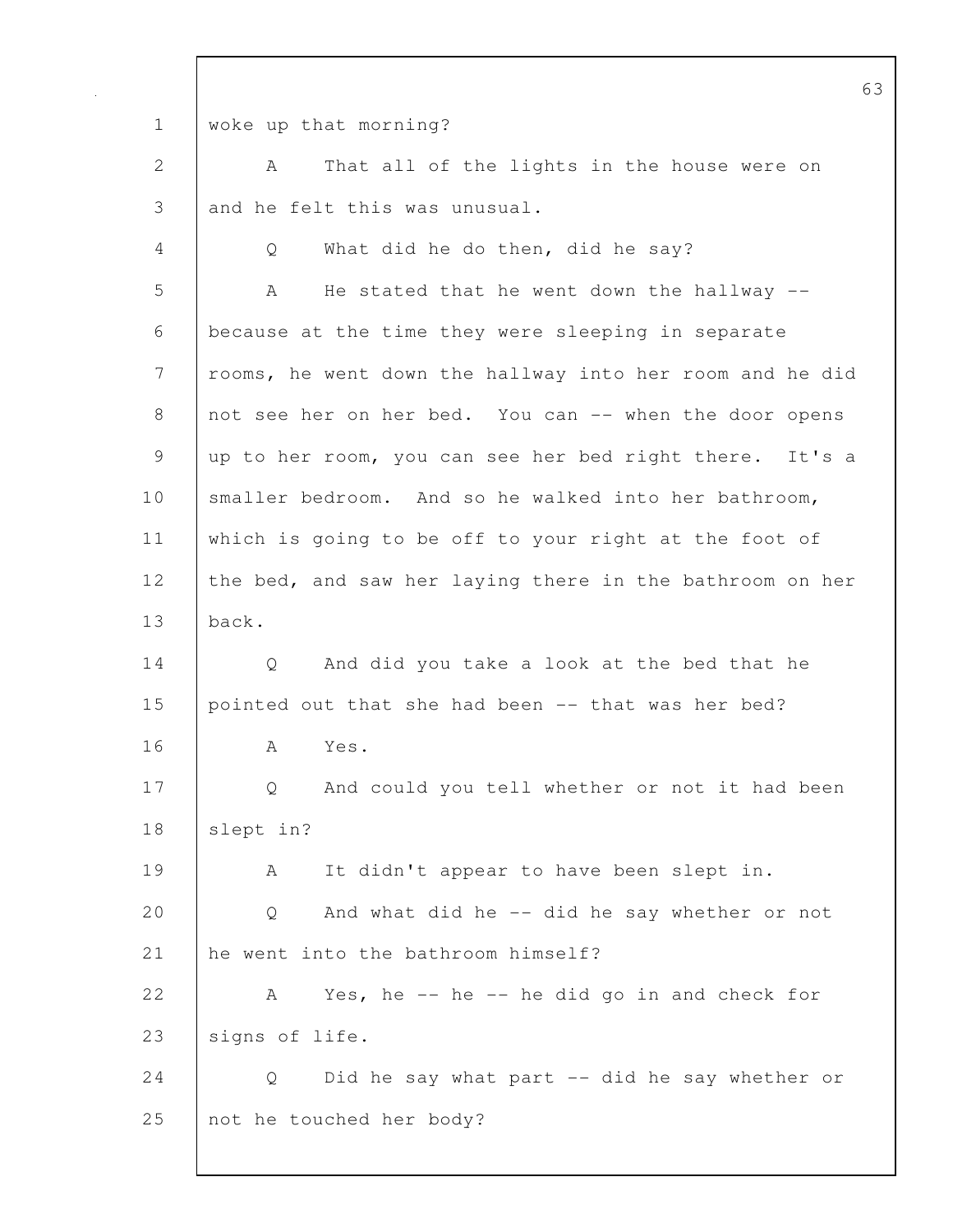1 A It's my understanding that he -- he checked 2 her pulse. It felt -- she was cold to the touch -- and 3 he's a doctor, you know, so he is trained in those 4 matters -- and felt she was deceased, didn't believe she 5 was alive, called 9-1-1. 6 Q And did he say what conclusion he drew after 7 that kind of -- after doing that? Did he draw a 8 conclusion as to the condition of the body in the 9 bathroom? 10 | A He felt she was deceased. 11 Q Okay. What did he say he did then? 12 A He called 9-1-1 and -- and waited for medical 13 | to arrive, police, coroner. 14 | Q Did he indicate whether or not he moved the 15 defendant? 16 A He -- 17 Q The decedent, excuse me. 18 | A He and the fire battalion chief, neither 19 one -- they both indicated they had not moved anything 20 as far as the body. 21 Q Did he discuss anything about the nature of 22 his relationship with the decedent? 23 A Well, they were -- they were going through a 24 divorce. And I think they had gone through some turmoil 25 in the last three to six months, is what he explained,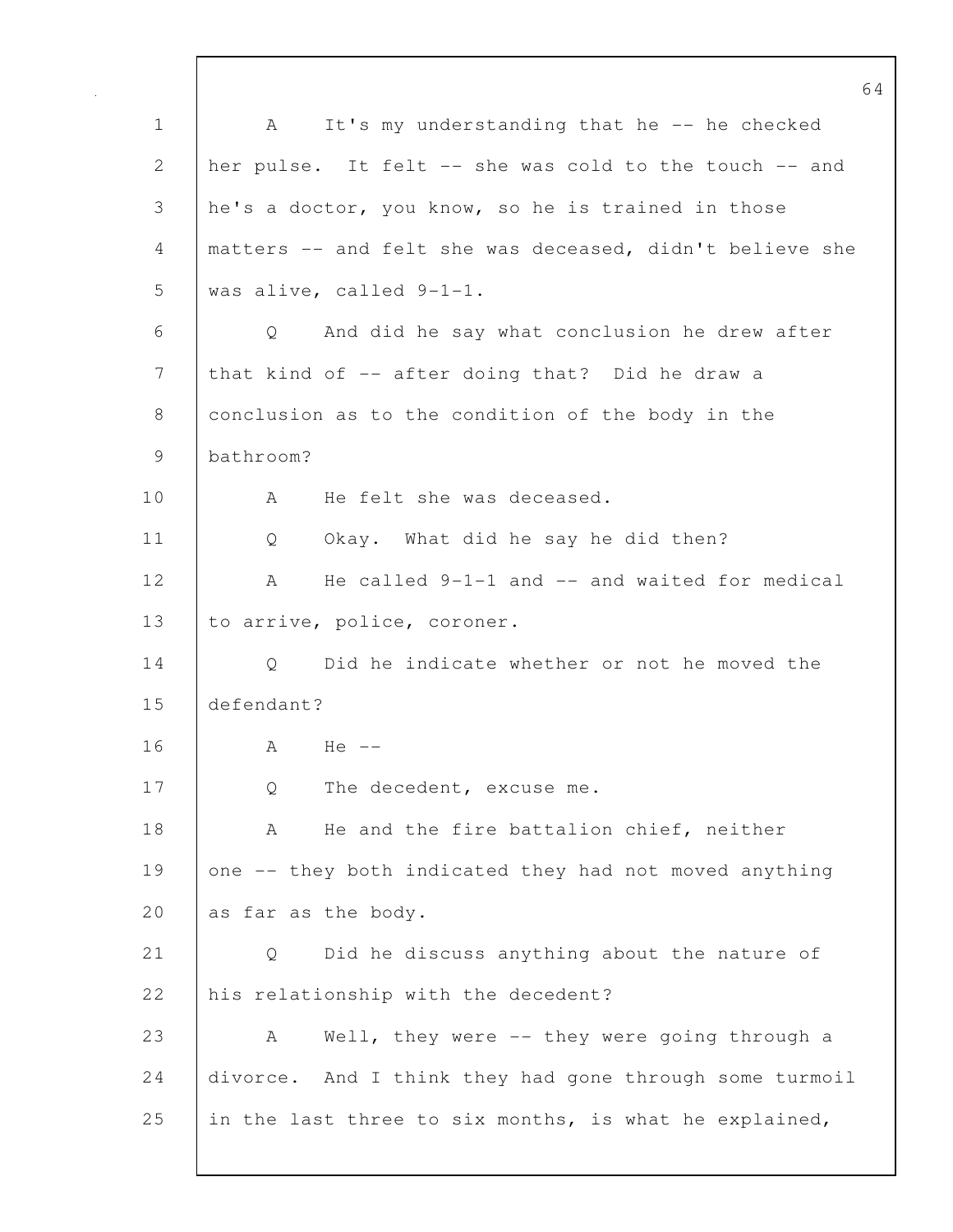65 1 and they were living or staying in separate bedrooms. 2 |  $\circ$  Did he indicate whether or not there had been 3 arguments? 4 A They'd had some arguments. He indicated there 5 was nothing physical between them. 6 Q And did he discuss anything about drugs? 7 A He felt like she -- at least indicated that 8 she had -- she takes drugs, prescription and marijuana, 9 and drank alcohol, and he felt like she had a -- she had 10 a problem. 11 | O Did he indicate whether or not he felt that 12 the drug use of Susan Keegan was serious? 13 A Yes. He -- he felt it was serious. 14 Q And did he tell you the effect on him of this 15 | problem of the decedent using or abusing drugs? 16 A He felt it was the reason for their divorce, 17 | that it affected their relationship and their sexual 18 relationship, which he felt was the cause of the 19 divorce. 20 Q Did he indicate any other medical problems 21 that the decedent had? 22 A She -- I know he said that she was -- she had 23 seen Dr. Coen for depression recently and that she had 24 hypothyroidism and took medication for that for many 25 | years.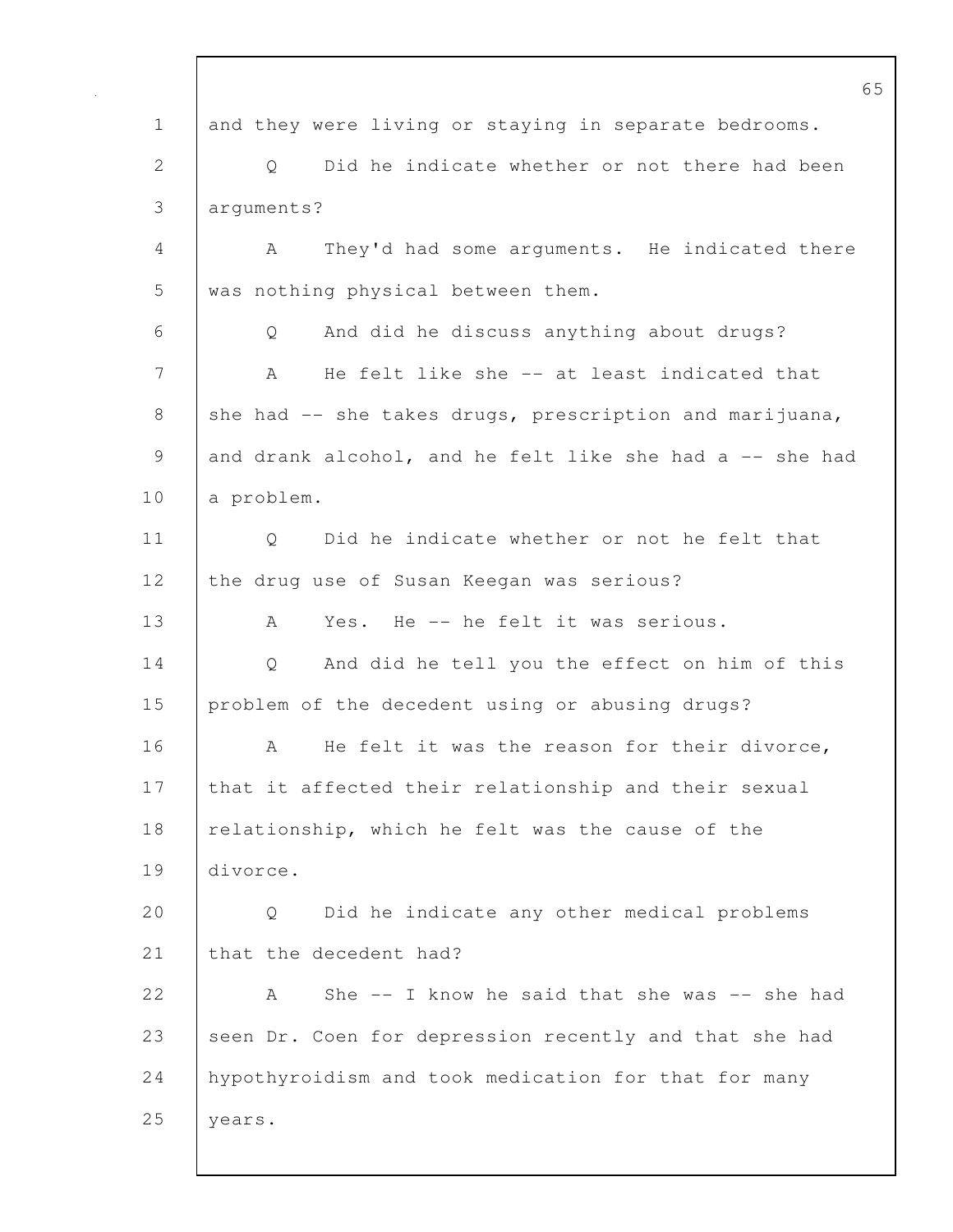66 1 Q And what's the name of her doctor that 2 Dr. Keegan told you? 3 A Lynne Coen is her name. 4 Q All right. And did he indicate whether or not 5 Susan Keegan had visited any other person in the medical 6 field? 7 | A Oh, also Dr. Pasternak, she had recently seen 8 him, which is her dentist. She had seen him the day 9 prior, I believe, and then once before. I think within 10 the previous -- that year she had seen him. 11 | Q Now, did Peter Keegan make any further 12 Statements to you or ask you any questions regarding the 13 | situation in front of yourself and Sergeant Scott and 14 Deputy Lockart? 15 You may refer to your notes to refresh your 16 recollection. 17 | A Thank you. I appreciate that. 18 | He had made some -- he made some comments, 19 which was kind of off-putting. He made some comments 20 about he was concerned about her  $-$  the autopsy and he 21 was concerned about what the outcome was going to be, 22 and he wanted to know about the results as soon as 23 possible so that he could talk to an attorney if he 24 needed to. 25 Q Did anybody ask him a question among the three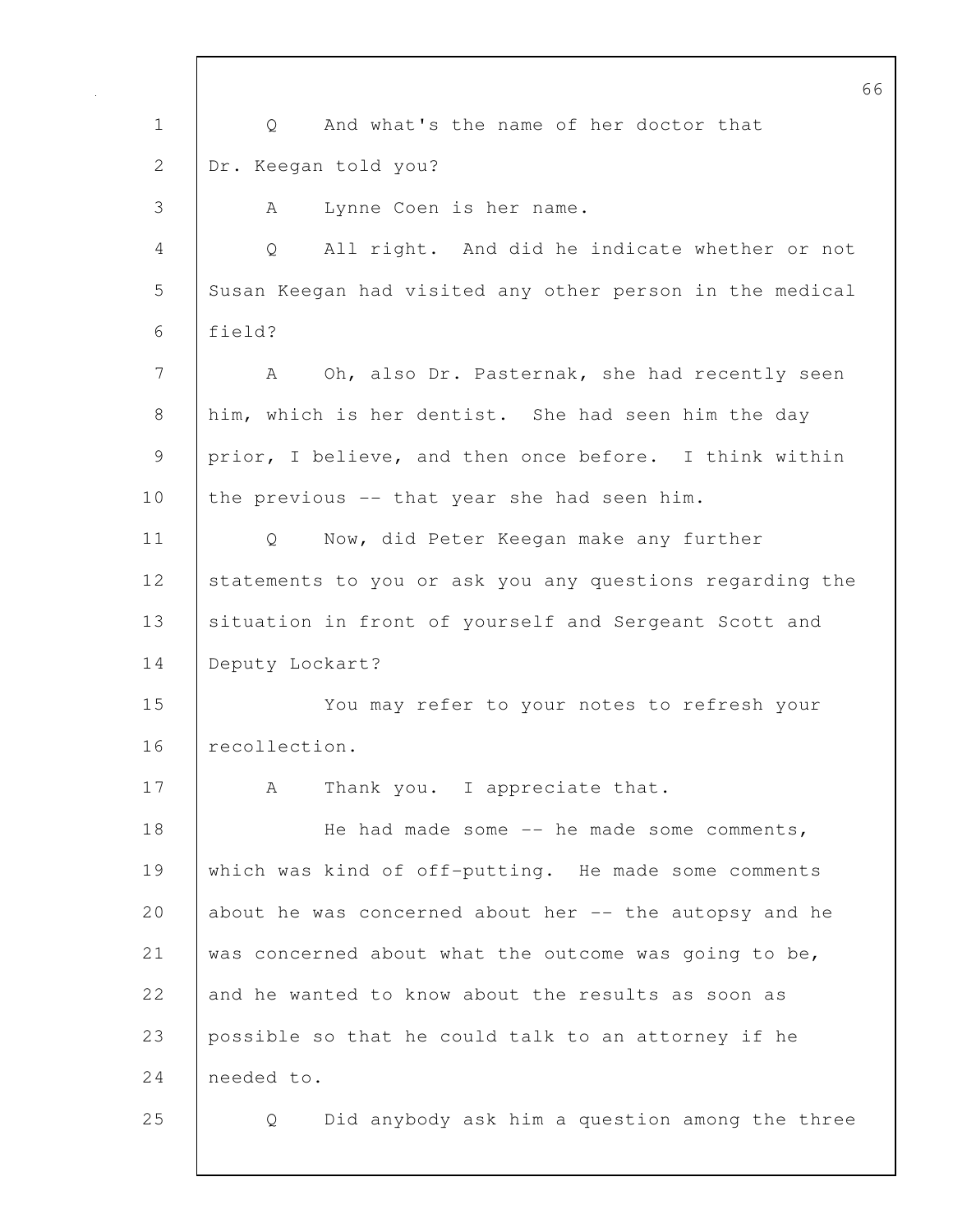1 of you law enforcement officers as to why he wanted a 2 copy of the autopsy? 3 A He was concerned about the -- what the outcome 4 would be and  $--$  which is why he was talking about  $--$  I 5 mean he said, "I'd like to get a copy as soon as 6 possible because I'm concerned about the outcome. I'm 7 | concerned what people are saying." 8 Q Did he say why specifically he was concerned 9 | to get the autopsy? Did he say --10 | A Because he thought -- he thought people would 11 say that he killed her and he wanted to be able to get 12 an attorney if he needed to. 13 Q Okay. And was that the response -- what --14 what response did any of the three of you make to him 15 about his autopsy statements? 16 A Well, we -- we asked why he would -- why he 17 would believe that, you know, why he would have this 18 concern, because it's very unusual for someone to ask 19 those kind of questions at a coroner's investigation.  $20$  Q Okay. And what  $-$ 21 | A And he -- he just said that, you know, he 22 | was  $-$  that the spouse always gets blamed, that he's  $-$ 23 that that's typical, and he was concerned about being 24 blamed for killing her and that -- and that he felt like 25 if  $-$  depending on the outcome, that he may want to talk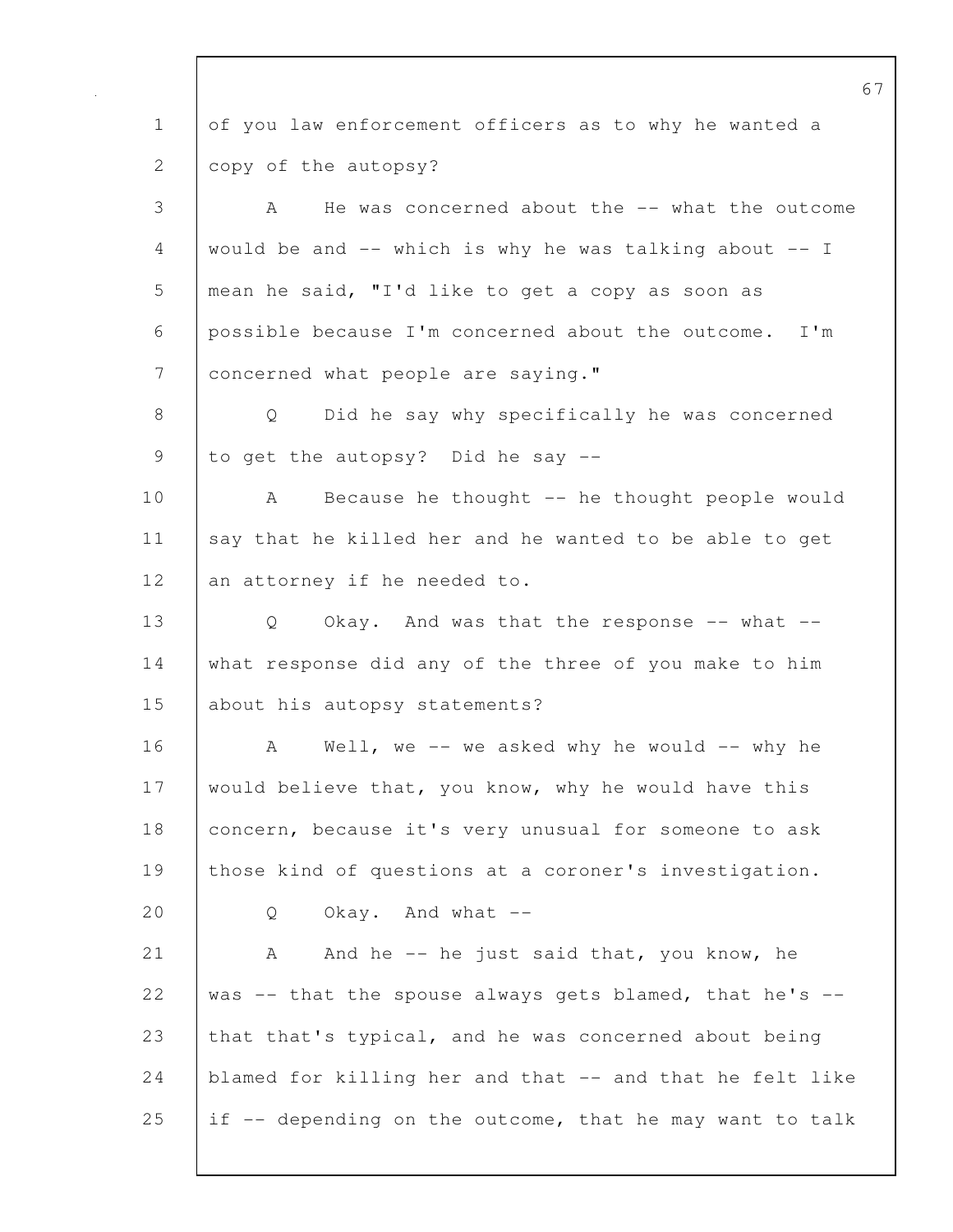1 to an attorney.

2 | Q Did he indicate anything about the separation 3 in the bedrooms, what had caused that?

4 A He had -- he -- he said that there was -- I 5 think the only question that was really asked of him 6 more specifically was that, you know, he had made a 7 comment that people were saying that -- that -- how did 8 he state it.

9 It had to do with room temperature, like there 10 was this -- they had this problem and that one of the 11 problems or one of the issues that he brought up that 12 they had had to do with room temperature, that they had 13  $\vert$  a disagreement on it, and that's why they were staying 14 in different rooms. But he said that wasn't true.

15 Q All right.

16 | A It was kind of odd, awkward.

17 Q Did you -- did Sergeant Scott ask him anything 18 about what he thought had happened given Dr. Keegan's 19 medical background?

20 A Let me see here. He -- Sergeant Scott asked 21 him -- because of his medical profession, his 22 background, he asked him what he thought  $-$  let's see, I 23 don't want to say the wrong thing.

24 | Sorry, if you can just give me a second here. 25 | I just want to make sure.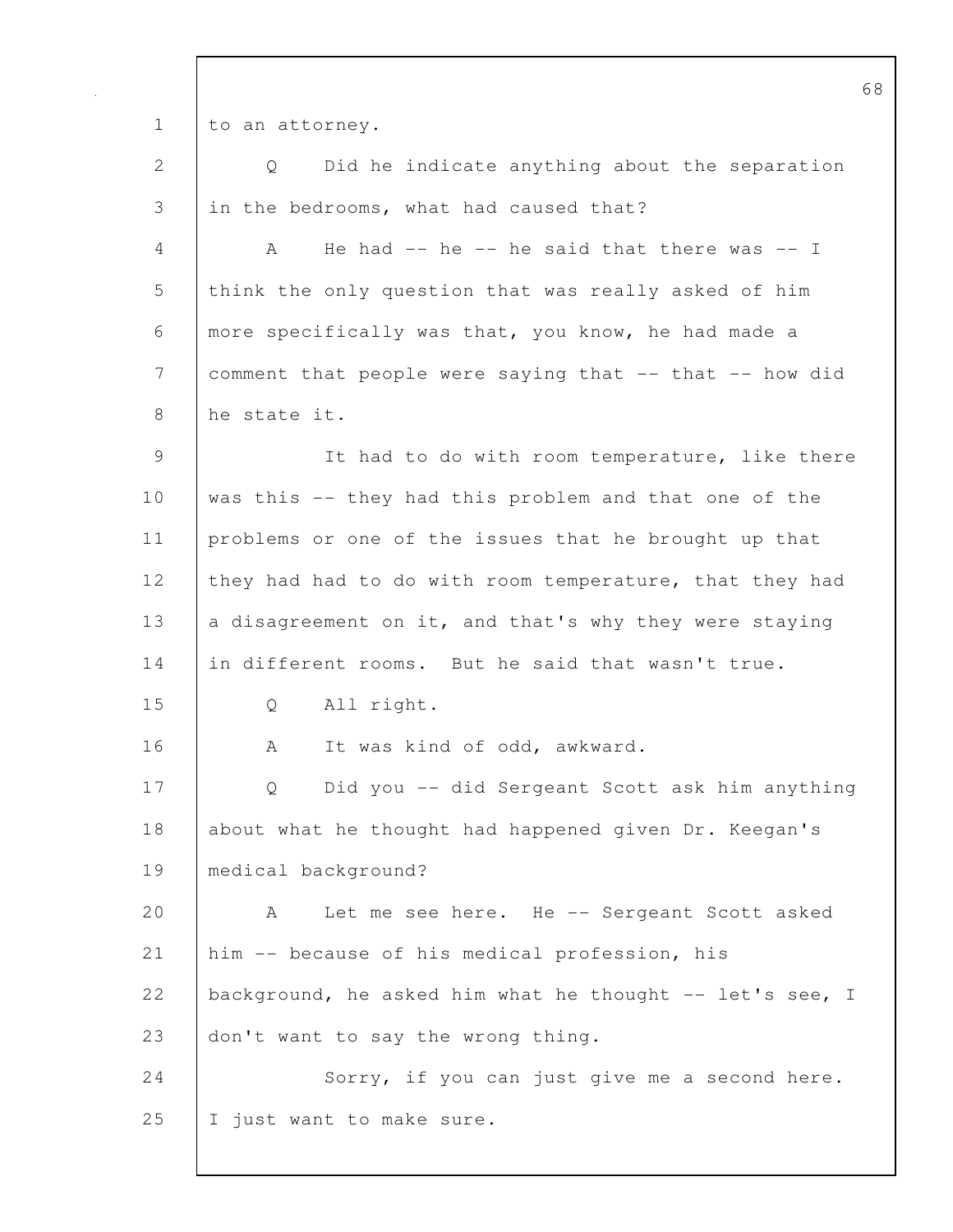| $\mathbf 1$                                               | (Brief pause.)                                          |  |
|-----------------------------------------------------------|---------------------------------------------------------|--|
| $\mathbf{2}$                                              | He said -- he asked him what he thought                 |  |
| 3                                                         | happened to the decedent considering his medical        |  |
| 4                                                         | background. That's what he -- how he worded it. And     |  |
| 5                                                         | Dr. Keegan -- or Peter Keegan stated that if he was her |  |
| 6                                                         | doctor, he wouldn't give cause of death. He wouldn't    |  |
| 7                                                         | sign or give cause of death, which we also thought was  |  |
| 8                                                         | an odd statement.                                       |  |
| $\mathcal{G}% _{M_{1},M_{2}}^{\alpha,\beta}(\mathcal{A})$ | Now, based on your experience -- your special<br>Q      |  |
| 10                                                        | experience as a training -- your special experience or  |  |
| 11                                                        | your training as a deputy coroner and deputy sheriff,   |  |
| 12                                                        | how did you evaluate Peter Keegan's statements to you?  |  |
| 13                                                        | We thought his -- his statements and his<br>A           |  |
| 14                                                        | demeanor were very odd, off. This is probably the only  |  |
| 15                                                        | time -- I've done many, many coroner's cases in the     |  |
| 16                                                        | years that I've worked or been part of coroner's cases  |  |
| 17                                                        | and investigations, and this is the only time I've ever |  |
| 18                                                        | seen people or a person there that I've contacted, a    |  |
| 19                                                        | family member, that has made these kind of statements.  |  |
| 20                                                        | I've -- I've never had people ask for those types of    |  |
| 21                                                        | things. We found it very odd, suspicious. That made us  |  |
| 22                                                        | more cautious and pay attention more to detail about    |  |
| 23                                                        | what's going on around us.                              |  |
| 24                                                        | Did you take a look at the decedent in the<br>Q         |  |

25 bathroom?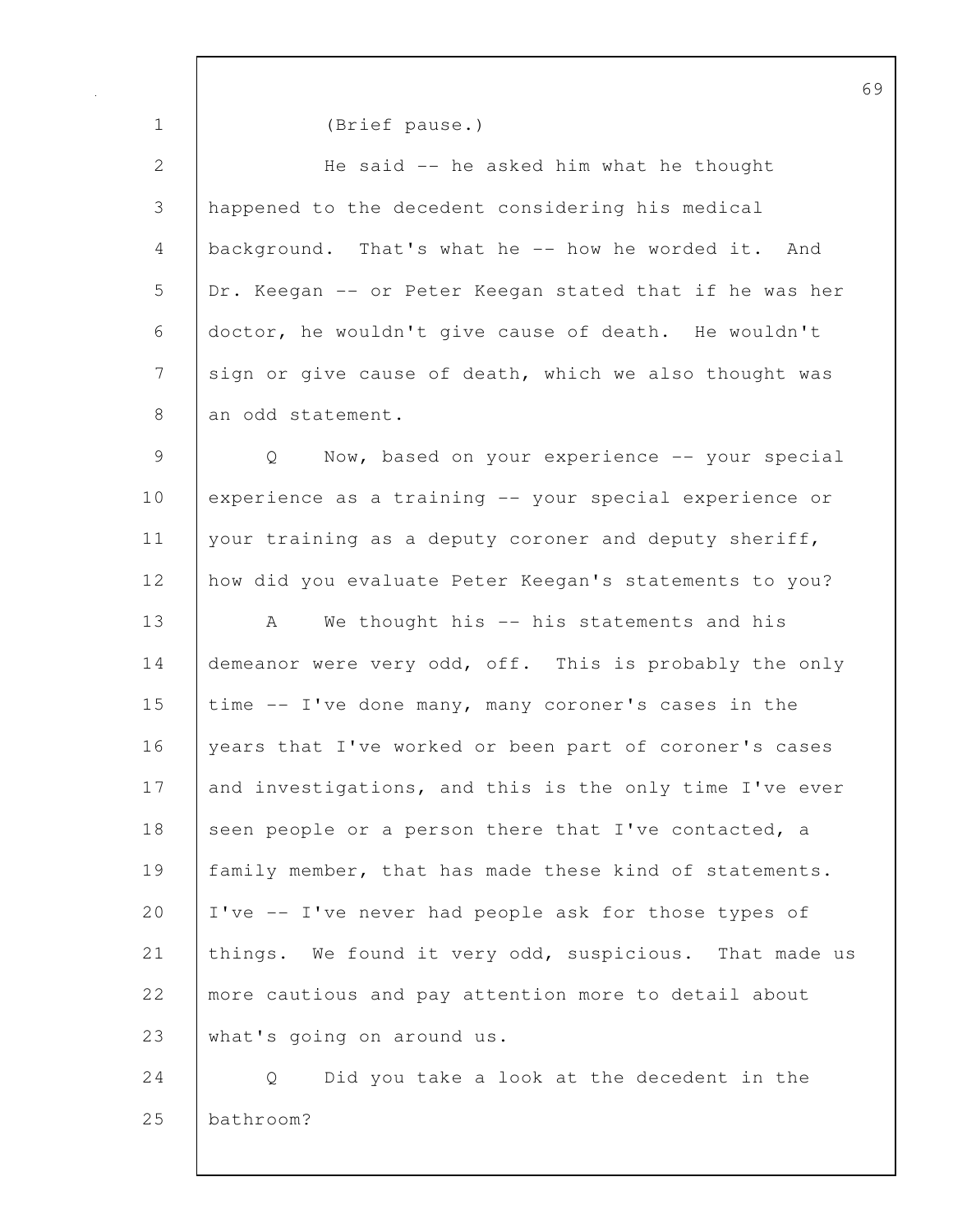70 1 A Yes. 2 Q Could you describe her just generally. 3 A She's a white female, I believe she was 55 4 years old, and she -- she looked like she was about that 5 age, she had shorter gray hair, brown eyes. She was 6 wearing purple pajama tops and bottoms. 7 Q What was her general body position when you 8 saw her? 9 | A Her general body position was that she was 10 laying on her back, her head was up against the vanity, 11 part of her head/shoulders were up against the vanity 12 laying on her back, her head was tucked where her chin 13 was like touching her chest, and her -- I quess it would 14 be her left hand was on her leg/stomach area and the 15 other hand was on the ground next to her. 16 | O Okay. I'm going to show you some exhibits 17 taken of the body. Do you know who took these -- I'll 18 Show you Exhibit Number 7-A. Do you recognize that? 19 A Yes, I do. 20 | Q Who took that picture, do you know? Was that 21 taken in your presence? 22 | A Yes, yes. 23 Q And what does it reflect? 24  $\vert$  A It reflects a -- it's a photo of Susan Keegan, 25 how she was found on the day of her death.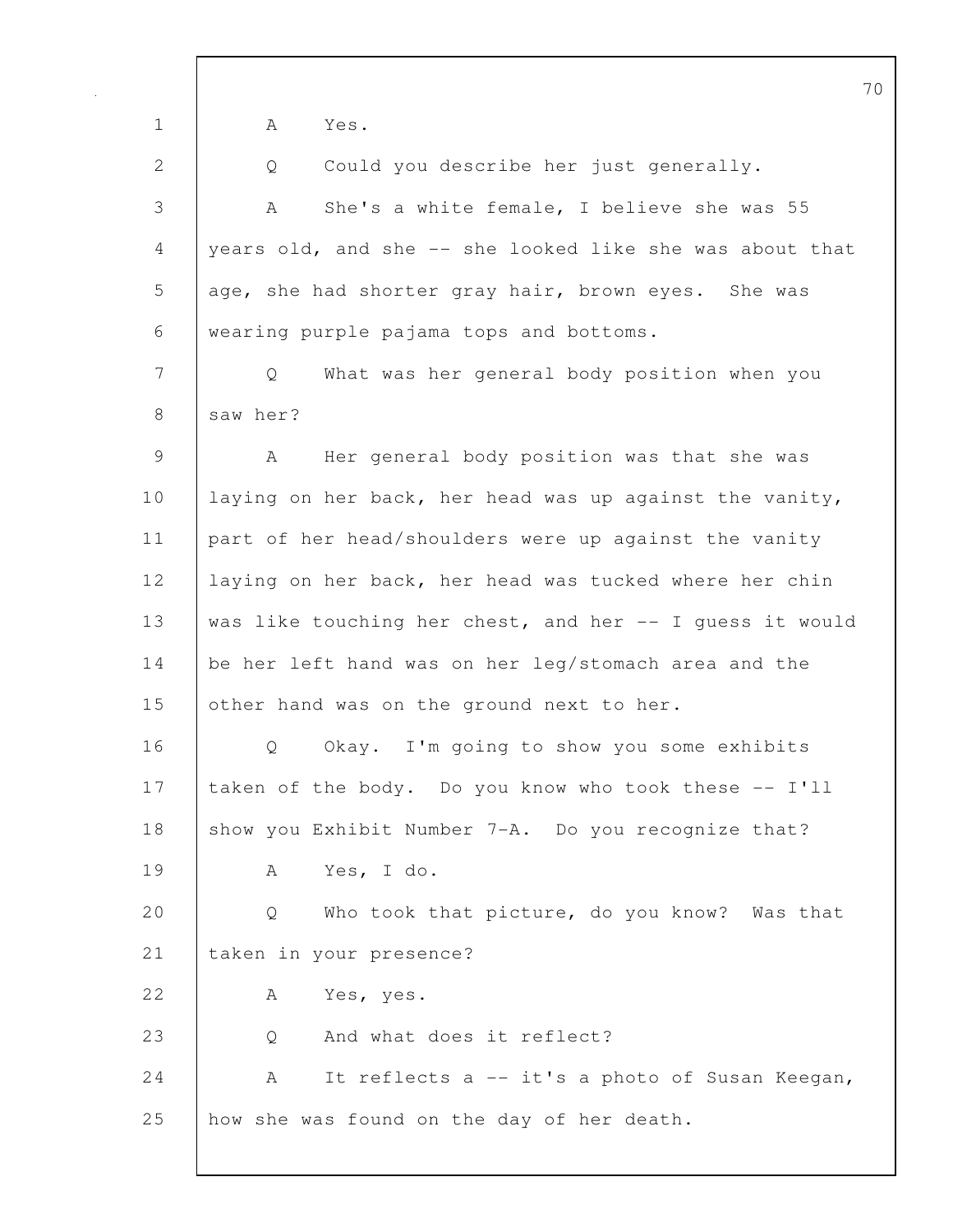|              |              |                                                        | 71 |
|--------------|--------------|--------------------------------------------------------|----|
| $\mathbf 1$  | Q            | I'm going to put this on the Elmo machine.             |    |
| $\mathbf{2}$ |              | Is that the same person that you saw at that           |    |
| 3            | time?        |                                                        |    |
| 4            | A            | Yes.                                                   |    |
| 5            | Q            | Okay. Now, I'm going to show you -- I'm going          |    |
| 6            |              | to show you People's Exhibit number 7-B and ask you if |    |
| 7            |              | you recognize that.                                    |    |
| $8\,$        | A            | I do.                                                  |    |
| 9            | Q            | What does that represent?                              |    |
| 10           | A            | It's also a picture of Susan Keegan at her             |    |
| 11           |              | residence in her bathroom on the day she died.         |    |
| 12           | Q            | And what's on the screen reflects the exhibit          |    |
| 13           |              | that you just referenced; is that correct?             |    |
| 14           | A            | Yes.                                                   |    |
| 15           | Q            | I show you People's Exhibit Number 7-C and ask         |    |
| 16           |              | you if you recognize that and, if so, please identify  |    |
| 17           | it.          |                                                        |    |
| 18           | A            | I do. It's a -- it's an upper-half picture of          |    |
| 19           |              | Susan Keegan laying on the floor in her bathroom.      |    |
| 20           | Q            | And what's on the screen, does that accurately         |    |
| 21           |              | represent that exhibit?                                |    |
| 22           | A            | Yes.                                                   |    |
| 23           | Q            | I show you People's Exhibit 7-D and ask you if         |    |
| 24           |              | you recognize that and, if so, if you could please     |    |
| 25           | identify it. |                                                        |    |
|              |              |                                                        |    |

 $\mathbf{I}$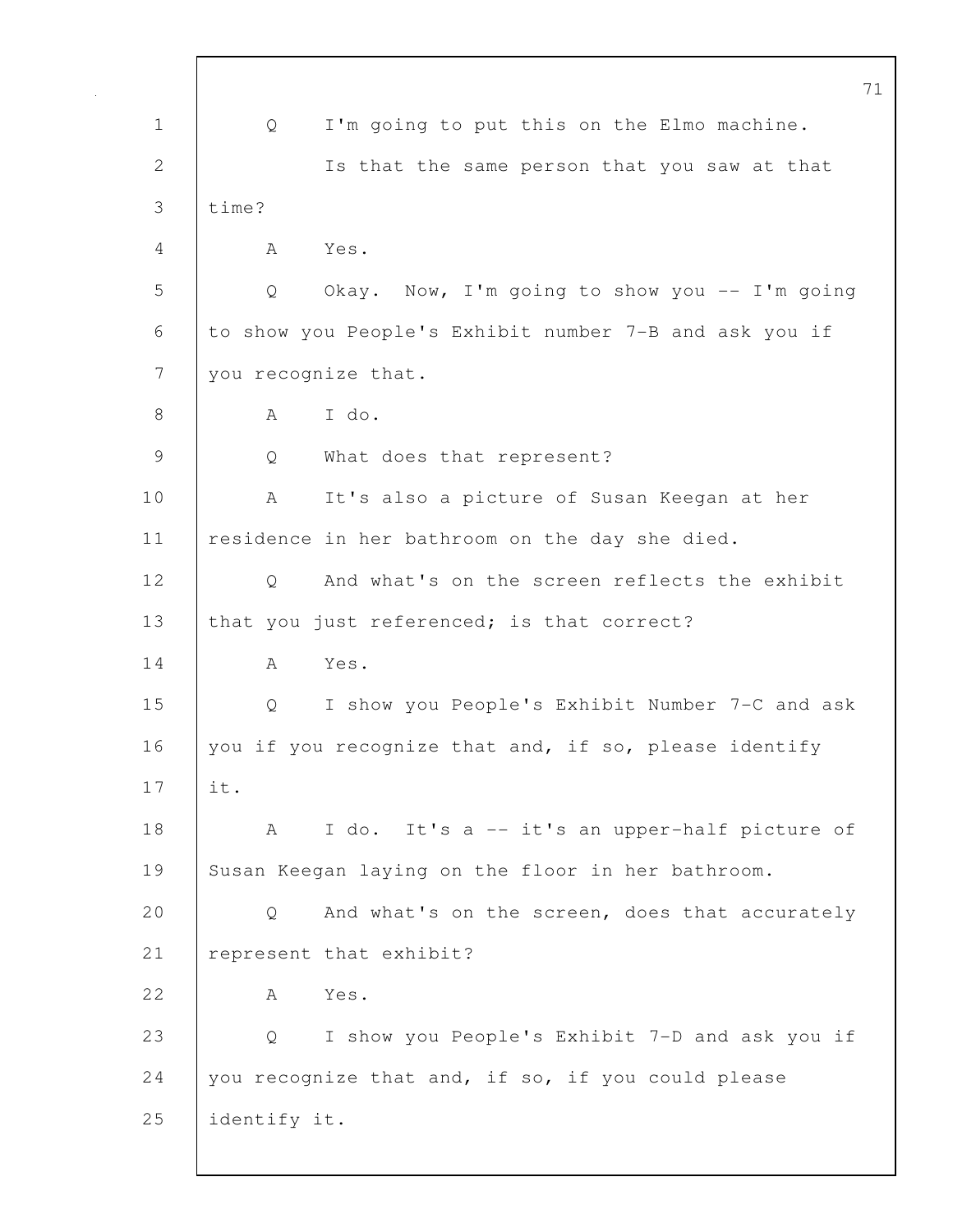72 1 | A It's also a -- it's an upper head shot of 2 Susan Keegan, the way her -- she was positioned when we 3 found her, her head and shoulders area up against the 4 vanity in the bathroom. 5 Q Thank you. 6 Is what's on the screen an accurate 7 reproduction of what you just testified about? 8 | A Yes. 9 Q Now I show you Exhibit 7-E and ask you if you 10 | recognize that and if you could please identify it for 11 us. 12 | A This is a picture of Susan Keegan's -- would 13 | be her left hand and --14 Q Did you notice anything significant about this 15 based on your experience as a deputy coroner? 16 A Yes. The interesting thing that stands out in 17 that picture is that she shows lividity, which is a 18 pooling of the blood that happens after death, that 19 | normally you would see -- in other words, when you die, 20 everything stops and blood goes to  $-$ - you know, it goes 21 down -- it goes downward. If this were a natural -- if 22 it was accurate with where the lividity is at, her hand 23 should be facedown. 24 Q Okay. And is what's on the screen an accurate

25 representation of the exhibit I just asked you about?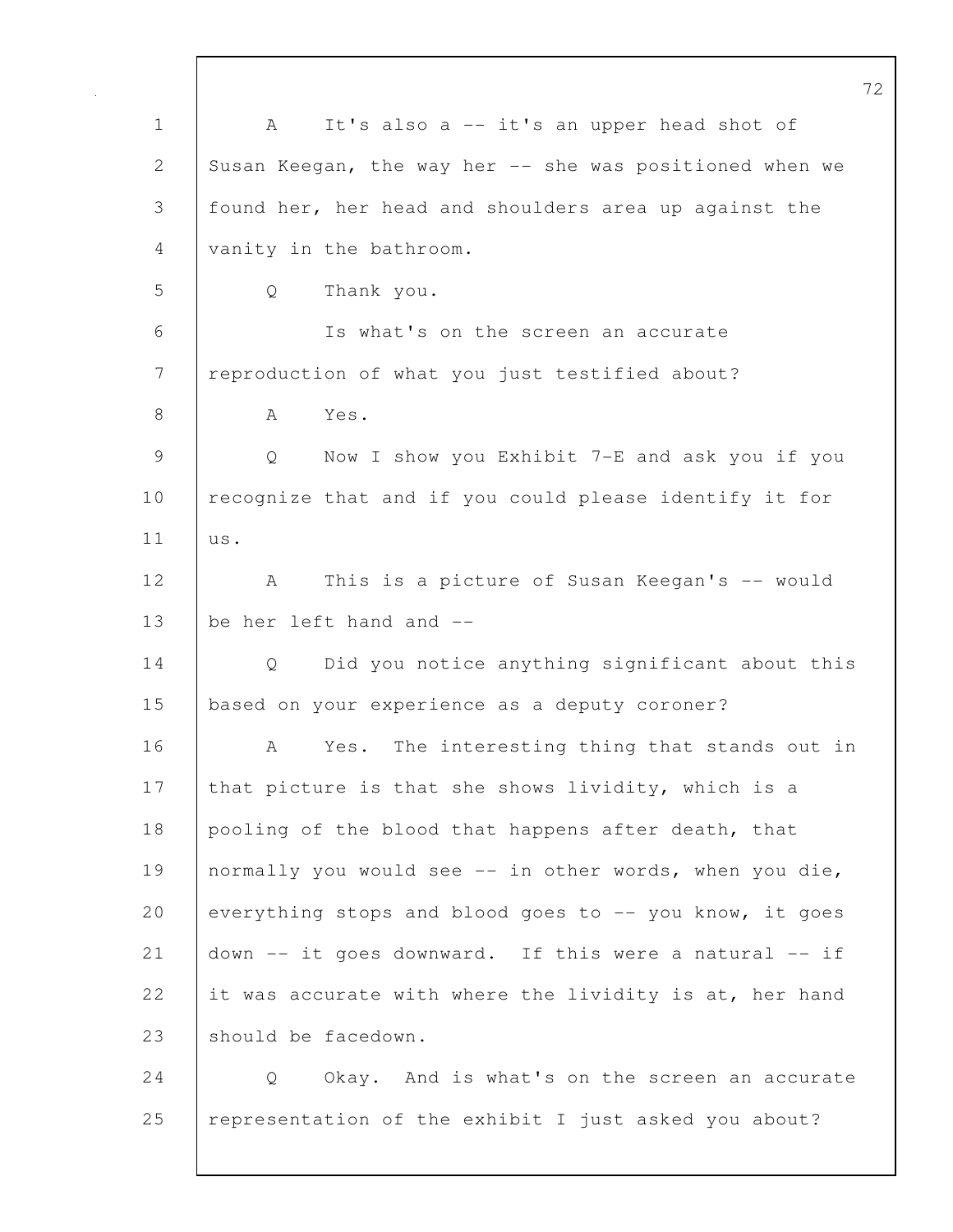1 A Yes. 2 Q Now, did this cause you any concern as to the 3 nature of what you were doing on that occasion? 4 A Yes, because it shows that there has been a 5 change in body position after death. 6 Q Okay. And I show you People's Exhibit 7 Number 7-F and ask you if you recognize that and please 8 identify it. 9 A Yes. This is another picture of the same 10 hand. It's a little bit closer shot. 11 Q Thank you. 12 A It shows a little bit more of --13 Q Is what's on the screen an accurate portrayal 14 of 7-F? 15 A Yes. 16 Q And I show you People's Exhibit 7-G and ask 17 you if you recognize that and please identify it for us. 18 | A That would be her right hand that's laying on 19 the floor next to her. 20 Q Did you find anything unusual about that? 21 | A The same thing, that she had lividity on the 22 top of the hand and she was found, again, with her hand 23 with lividity on top as opposed to where it should be. 24 According to what you're seeing, it should have been 25 facedown, which, you know, was exactly like the left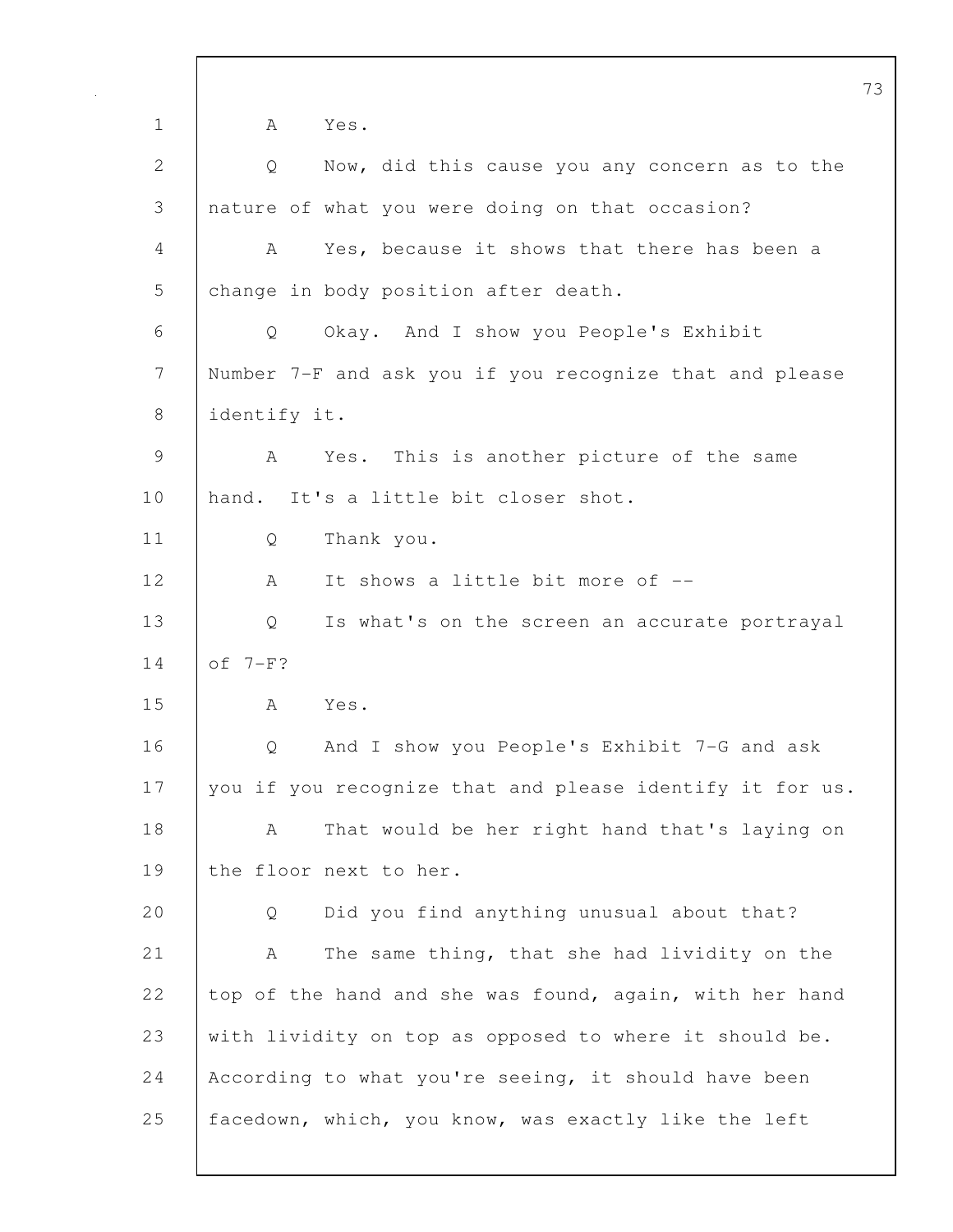74 1 hand. 2 Q Thank you. 3 A Uh-huh. 4 I don't know if you wanted to know also, the 5 other thing is the -- which is a little bit harder to 6 see in the pictures, but there's swelling of the hands 7 in the wrist area. 8 | Q Swelling? 9 A Swelling, yes. 10 Q On both those last two photos? 11 | A On both of them. There's swelling of the 12 wrists and hands that was unusual. 13 Q So what did the swelling indicate to you based 14 on your experience? 15 A I've never seen it before. I could only 16 theorize what I think could have happened, but it's  $-$ 17 it's very unusual. I've never seen that in a coroner's 18 case where -- where you have specific swelling right in 19 the top of the hand and at the beginning of the wrist 20 area on both hands. It was very unusual. 21 Q I show you People's 7-H, ask if you recognize 22 that and, if so, please identify it. 23 A That is a picture of Susan Keegan, and the top 24 of her head shows injury, a puncture wound. 25 Q And whose glove is that that's pointing to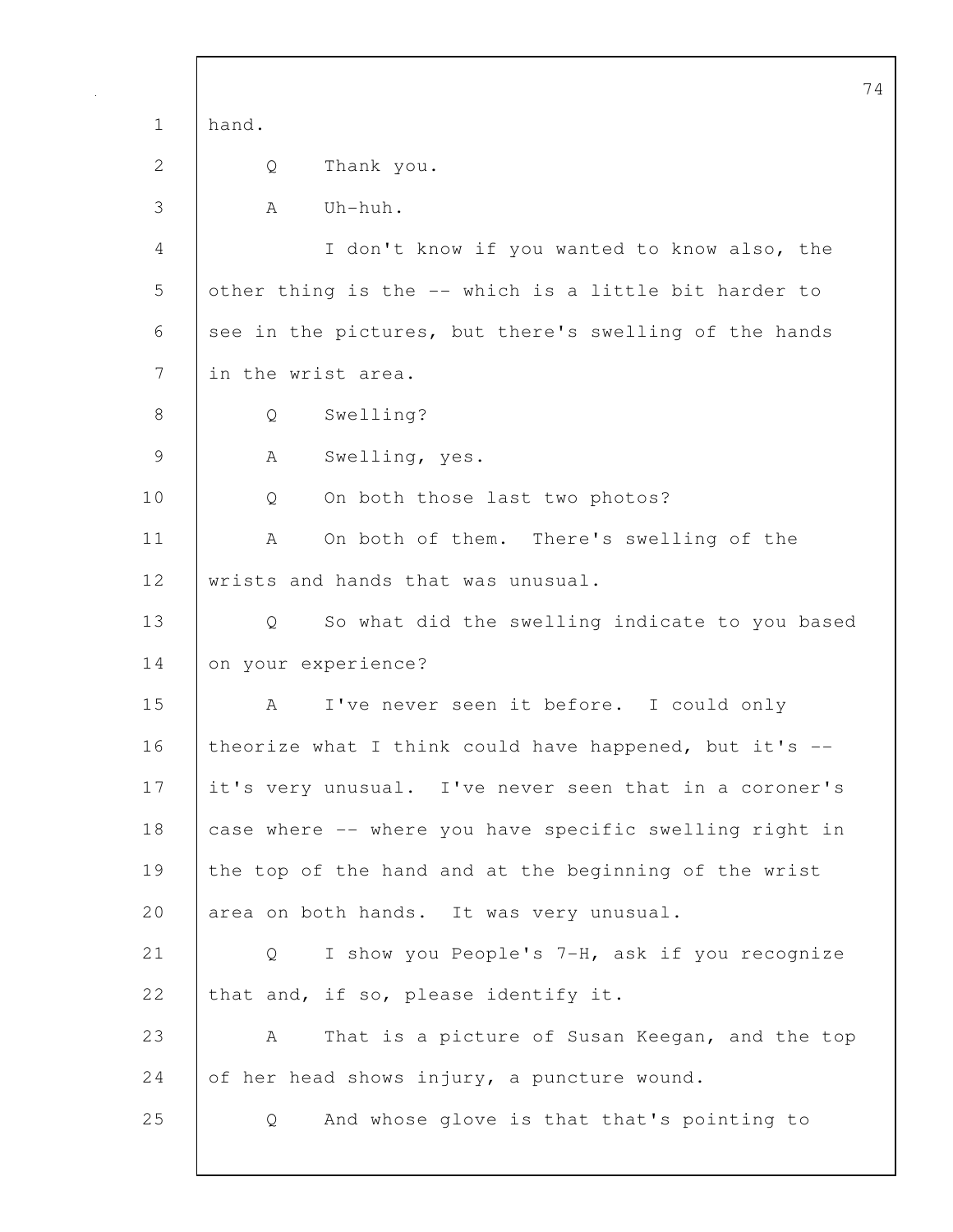75 1 her? 2 | A It's one of the deputies, but I don't know 3 specifically. 4 Q In your presence? 5 A Yes, yes. 6 Q Is what's on the screen the same Exhibit 7-H 7 | that you just testified about? 8 | A Yes. 9 Q I'll show you People's Exhibit 7-I, ask you if 10 | you recognize that and, if so, please identify it. 11 | A This is a head picture of Susan Keegan laying 12 on the floor, showing blood coming from her nostril 13 area, also depicts a small injury to the left part of 14 her mouth. 15 Q Were you able to detect the nature of that 16 injury, that small injury? 17 A No, I don't know why. 18 She also has blood coming from the forehead, 19 from her fore -- the top of the wound from the top of 20 her head. 21 | Q I'll put this on the screen. 22 Is what's on the screen the same 7-I that you 23 | just testified about? 24 A Yes. 25 Q I show you People's 7-J, ask you if you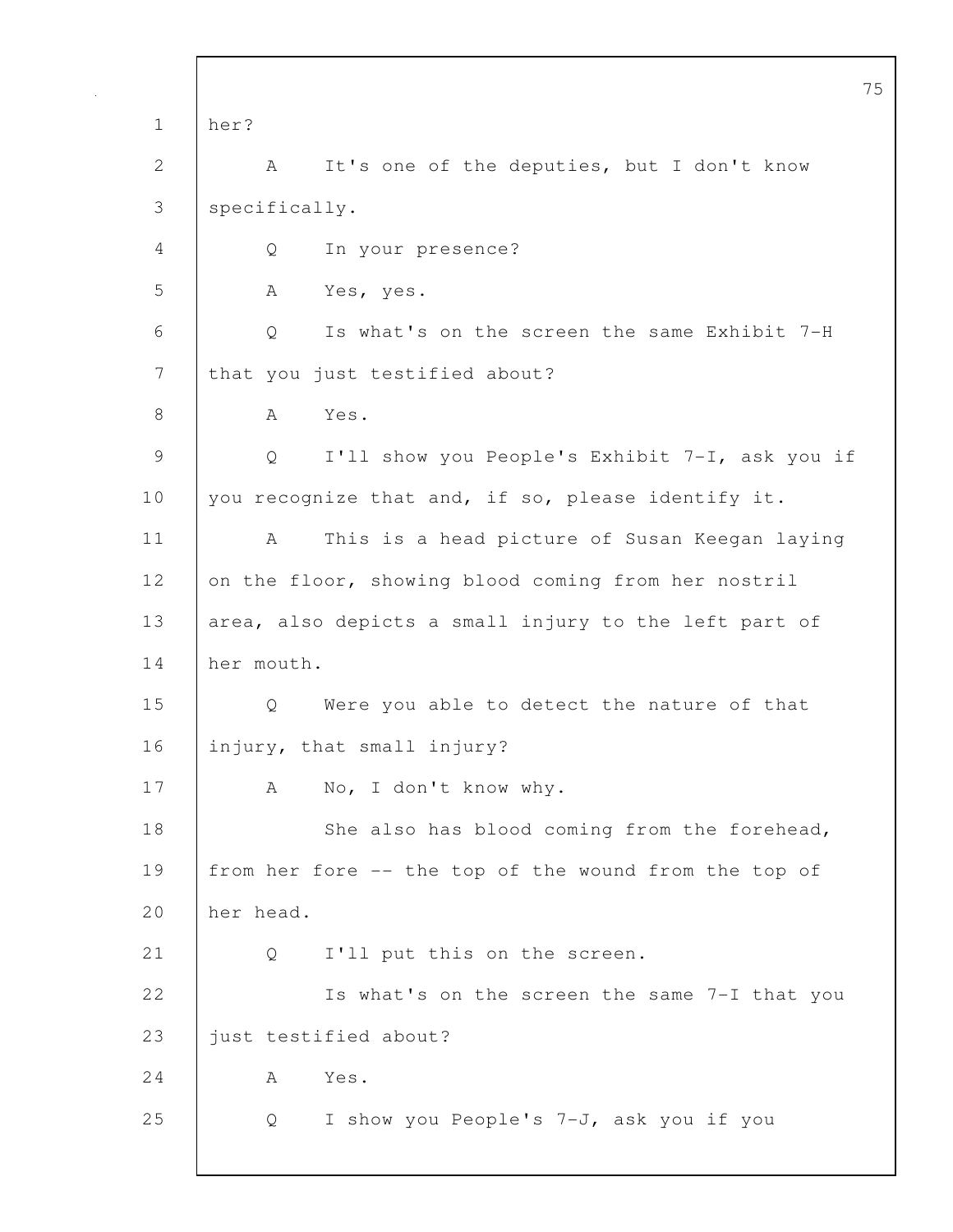76 1 recognize that and please identify it. 2 A This shows a picture of the side -- would be 3 the right side of Susan's head and top area. It just 4 mostly shows her head and part of her right shoulder. 5 And you can -- you can see a partial injury to the back 6 of her head from this picture. 7 Q Let me put it on the screen and then you can 8 comment about that partial injury. 9 What I'm putting on the screen is 7-J you just 10 testified about? 11 A Yes. 12 Q What is it you're saying about the head? 13 A You can see up against the -- up where the 14 door is at there on the vanity and on the door itself, 15 you'll be able to see at a closer shot there's a little 16 bit of blood on the door itself and -- but you can also 17 see part of an injury on the back of her head. 18 | O Okay. 19 | A A redness. 20 Q I'll show you People's 7-K and ask you if you 21 | recognize that? 22 A Yes. That is the -- that is the large injury 23 to the back of Susan's head. It's about a three-inch by 24 four-inch opening. 25 Q Same direction for each of those lacerations?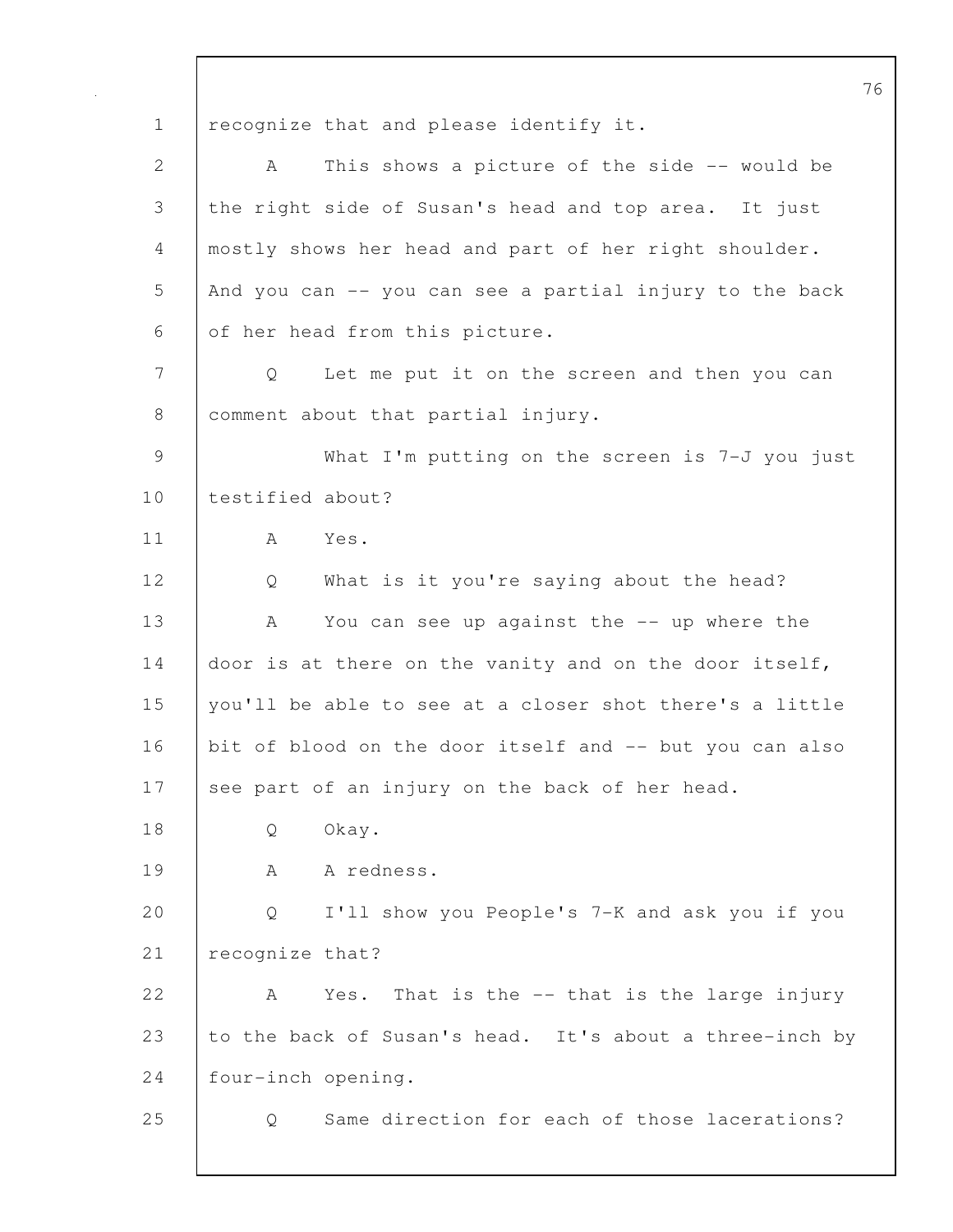77 1 | A I believe it's a -- I want to say it's a 2 vertical. I mean one goes -- it's like this 3 (indicating). 4 Q Okay. Is what you see on the screen 7-K that 5 you just testified about? 6 A Yes. 7 | Q Is that the same one? 8 | A Yes. 9 Q This is a closer shot, 7-L. I'll ask you if 10 you recognize that. 11 A I do. 12 Q And what is that? 13 | A So that's a more close picture of the head --14 the back of Susan Keegan's head, the large injury that 15 she has, along with what looks like some tissue and 16 blood in her hair. 17 Q What's on the screen, is that what you just 18 | testified about? 19 A Yes. 20 Q I show you People's 7-M and ask you if you 21 | recognize that. 22 A This is another close-up picture of the injury 23 of Susan Keegan, the back of her head. 24 Q Thank you. 25 | A Yes.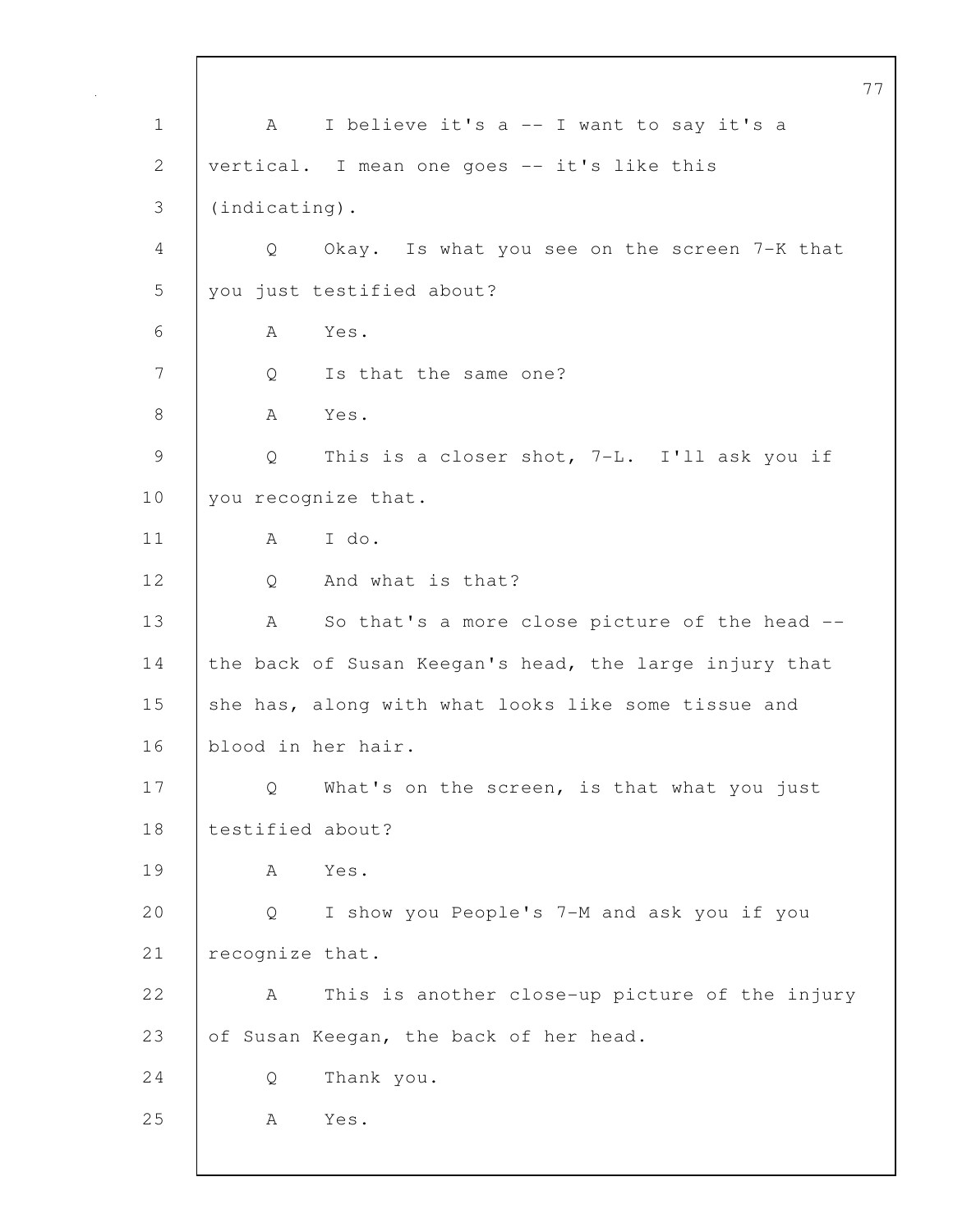78 1 | Q Is what's on the screen an accurate 2 reproduction of what you just testified about? 3 A Yes. 4 Q I show you people's 7-N and ask you if you 5 | recognize that. If so, please identify it. 6 A So this is an injury. It is going to be her 7 | right hand and thumb is what's being indicated in the 8 picture. She has a -- a small laceration, about an 9 inch-ish in size, on the top of her right thumb. 10 | Q Does that -- is there anything about that 11 laceration that would relate to anything you found in 12 the house? 13 A Yes. It's -- it correlates with a -- a pill 14 container that she has. It's one of those that cuts 15 pills. It divides them in half. I mean it's 16 speculation, but it's similar in size. She does cut her 17 | pills/medication that she takes. It's possible, 18 probable that it could have come from that. 19 MR. STOEN: Well, I would ask the jury to 20 disregard the fact that this witness knows how she cut 21 her pills and disregard that for that purpose, please. 22 Disregard it for anything having to do with that 23 | subject. 24 | Q (BY MR. STOEN) So this is what you've just 25 testified to, 7-N?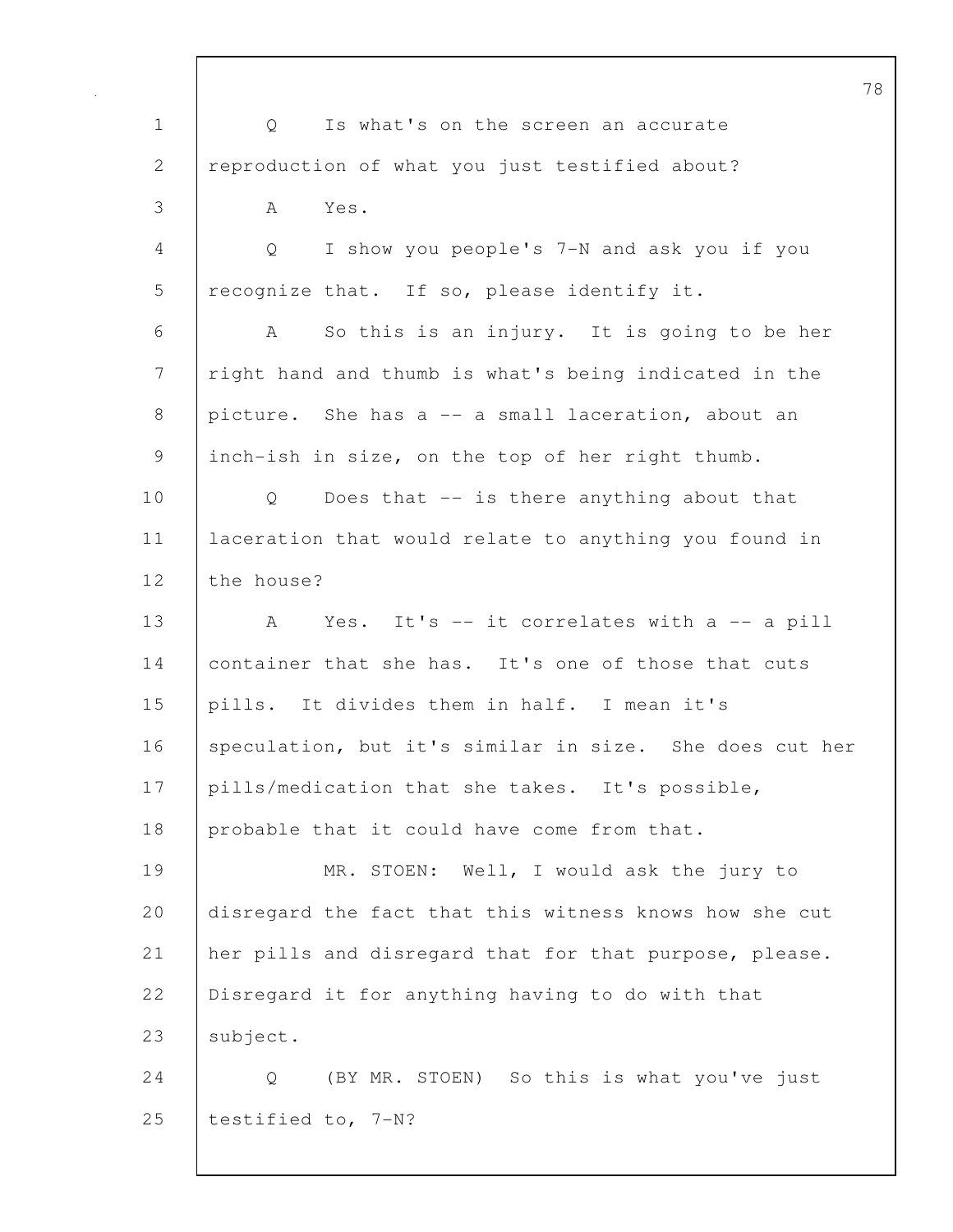|              | 79                                                       |
|--------------|----------------------------------------------------------|
| $\mathbf 1$  | A<br>Yes.                                                |
| $\mathbf{2}$ | And I show you People's Exhibit 7-0 and ask<br>Q         |
| 3            | you if you recognize that.                               |
| 4            | So this would be the -- the edge of the<br>A             |
| 5            | vanity, the very top edge of the vanity. And the wooden  |
| 6            | part underneath it where the handle is at, you'll see    |
| 7            | some -- you could see some blood at the very edge of the |
| 8            | vanity, a small amount, and a little bit of blood dried  |
| 9            | on the -- the front face of the vanity where the handle  |
| 10           | is at on the drawer.                                     |
| 11           | I'll show you this on the screen.<br>Q                   |
| 12           | Is that a fair reproduction of what you just             |
| 13           | testified about?                                         |
| 14           | Yes.<br>A                                                |
| 15           | Now, given the nature of the wounds on the<br>Q          |
| 16           | back of the head, what was your impression with respect  |
| 17           | to the amount of blood on the floor?                     |
| 18           | The -- the nature of the injuries did not<br>A           |
| 19           | match the amount of blood that we found on the scene.    |
| 20           | There was -- head injuries bleed a lot, even small ones, |
| 21           | and these are very large. There was a very minimal       |
| 22           | amount of blood that was on the scene, and so it         |
| 23           | didn't -- those two things did not correlate.            |
| 24           | Okay. And I show you People's Exhibit 7-P.<br>Q          |
| 25           | Do you recognize that? Please identify it if you do.     |
|              |                                                          |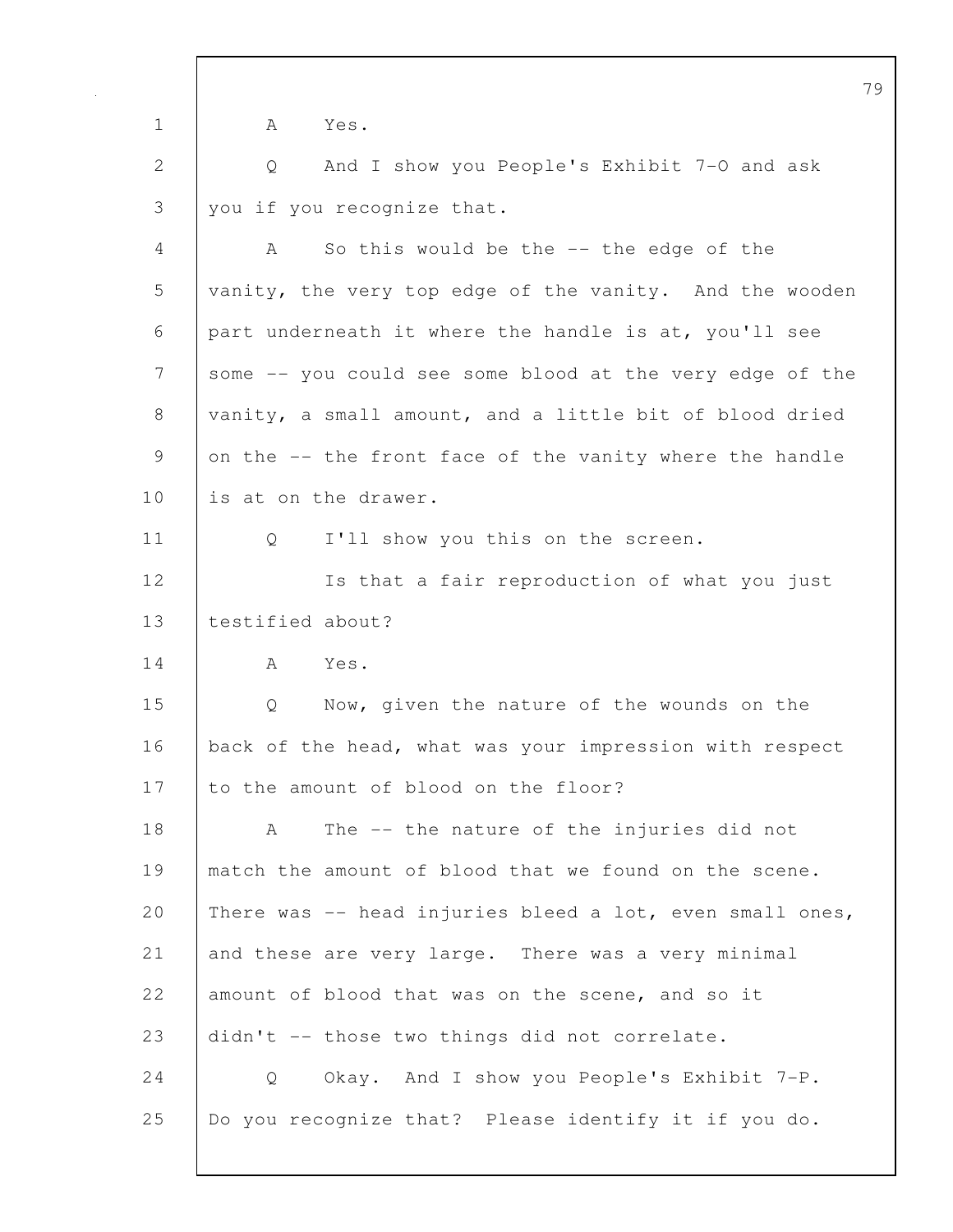80 1 A I do. It's the same picture. It's back a 2 little bit further, so you can see a little bit more of 3 the perspective of the top of the vanity and the drawer 4 and door of the vanity. 5 Q And what I'm showing on the screen is the same 6 exhibit? 7 A Yes. 8 | Q Showing you 7-Q, ask you if you recognize 9 this. 10 | A This is going to be Susan Keegan's right --11 the top of her -- top and side of her right leg/thigh 12 area, and you'll see some lividity there. 13 Q Let me put it on the screen. 14 A Yes. 15 | 0 Is that the same exhibit? 16 A Yes. 17 Q You can point out what it is. 18 | A The dark redness there appears to be lividity; 19 again, out of place for how the body is laying. The leg 20 is extended outward. This is on the inside, a little 21 bit on the upper inside of her thigh, which wouldn't 22 correlate with the way the body is laying. 23 Q And I show you People's Exhibit 7-R and ask 24 you whether or not you recognize that. 25 A So this is the top of -- this is Susan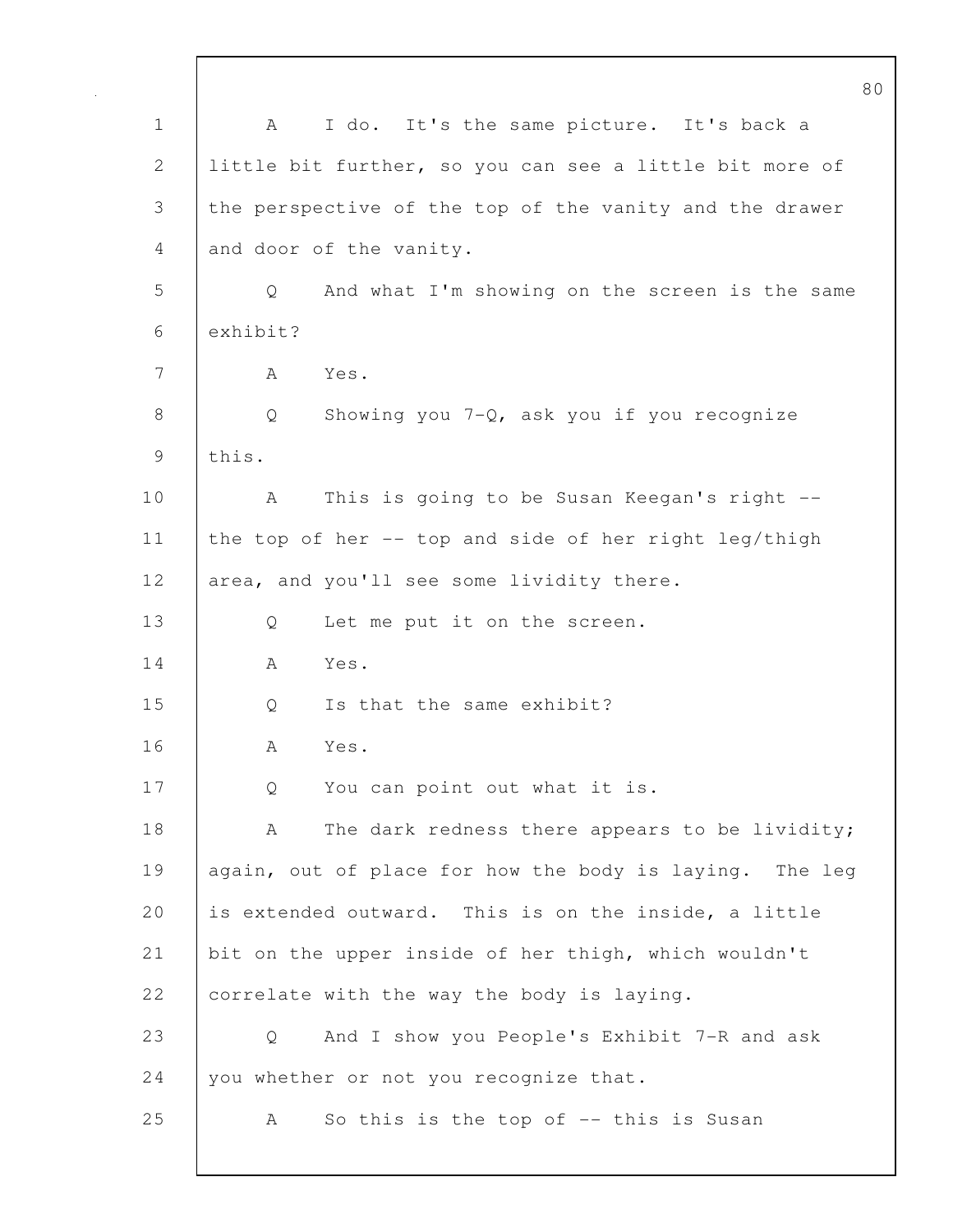1 Keegan's stomach area. And what you'll notice in that 2 picture is -- and she has some injury, bruising area, 3 some -- it looks like broken -- almost like what I would 4 describe as like a petechia, scraping, almost like when 5 you scrape the skin and it breaks, blood underneath it, 6 and some bruising area right in the -- where the navel 7 is at there below the belly. 8 | O And so what's on the screen is the same 9 exhibit you just testified about? 10 A Yes. 11 | Q I show you 7-S and ask if you recognize that. 12 | A This is a picture of the bathroom. It's 13 pretty dark, but -- so it's taken from Susan's bedroom 14 looking into the bathroom, and you can see -- it's very 15 dark, but you can see part of Susan's body laying on the 16 floor. 17 | Q So what part of her body can be seen from the 18 | outside of the bathroom? 19 | A You can see basically from, I would say, you 20 know, part of -- a little bit of her upper, a small 21 portion of it, to down close to her knee area. 22 (Exhibit 7-A through 7-S were identified.) 23 Q (BY MR. STOEN) Before we take a break, I have 24 one more question. Did you take a photograph of Peter 25 Keegan at the time?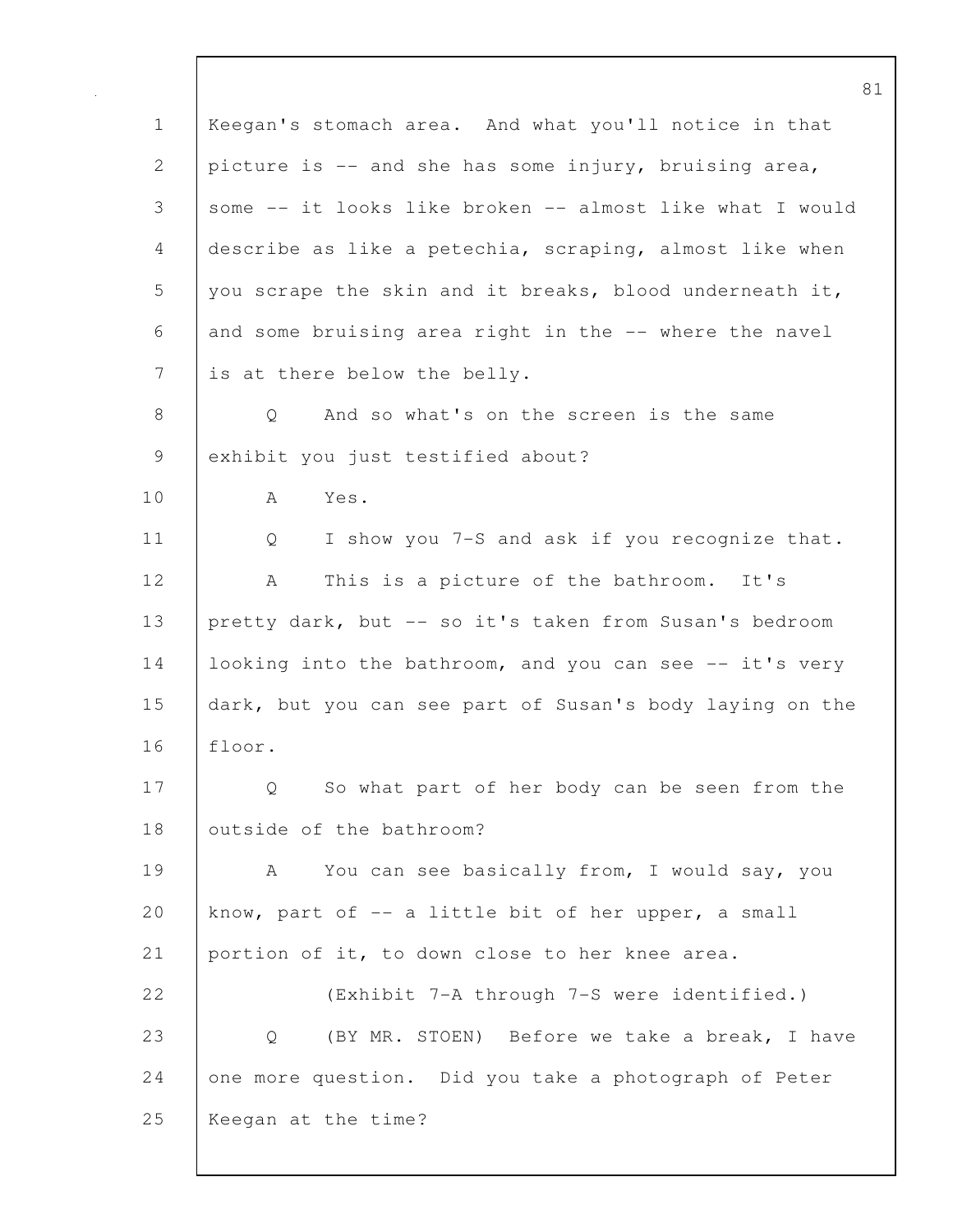| $\mathbf 1$  | I did.<br>A                                             |
|--------------|---------------------------------------------------------|
| $\mathbf{2}$ | Show you People's Exhibit Number 8, ask you if<br>Q     |
| 3            | you could identify that.                                |
| 4            | This is Peter Keegan on the day of the<br>A             |
| 5            | investigation.                                          |
| 6            | In the morning when you came at that time?<br>Q         |
| 7            | A<br>Yes.                                               |
| 8            | And what did you notice about Peter Keegan<br>Q         |
| $\mathsf 9$  | that was significant to you, if anything, at the time,  |
| 10           | about his physical appearance?                          |
| 11           | The significance of his physical appearance<br>A        |
| 12           | and his demeanor would be, I mean he looked like and    |
| 13           | talked like he was under the influence of something, he |
| 14           | had been taking something. You can see this in his      |
| 15           | eyes. And the way he was talking, he was very flat in   |
| 16           | his voice and the way he was answering questions.<br>He |
| 17           | also had -- he had a lot of white pasty around his --   |
| 18           | and you can -- if you look closely, you'll be able to   |
| 19           | say the whites around his mouth. And when he was        |
| 20           | talking, it's like somebody has cottonmouth, they're    |
| 21           | making that kind of smacking noise. All that would be   |
| 22           | consistent with being under the influence of something. |
| 23           | MR. STOEN: Okay. Madam Foreperson, do you               |
| 24           | think it would be a good time to have lunch?<br>It's    |
| 25           | 12 o'clock.                                             |
|              |                                                         |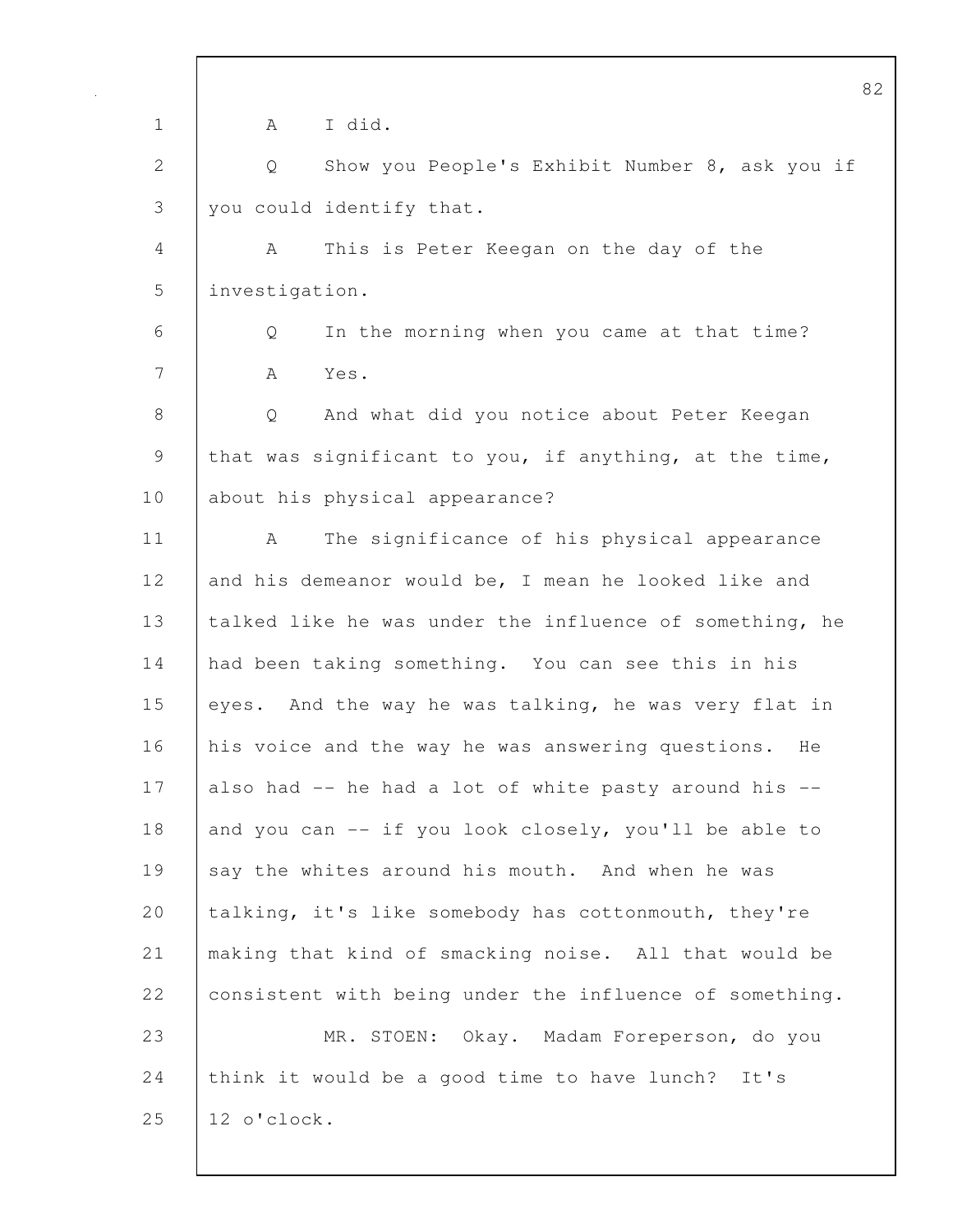|                |                                                          | 83 |
|----------------|----------------------------------------------------------|----|
| $\mathbf 1$    | JURY FOREPERSON: Yes.                                    |    |
| $\mathbf{2}$   | What about questions?                                    |    |
| 3              | MR. STOEN: We'll have to wait until                      |    |
| 4              | afterwards. People need to eat. She's going to be on     |    |
| 5              | the stand later.                                         |    |
| 6              | JURY FOREPERSON: Okay. So before we leave,               |    |
| $\overline{7}$ | again, I am supposed to remind everybody that we are not |    |
| 8              | to talk to one another or take anything out of the room. |    |
| 9              | Leave everything at your spot and do not discuss         |    |
| 10             | anything while we're at lunch. And we'll come back --    |    |
| 11             | we'll start at 1:15. So if you could be back, you know,  |    |
| 12             | in your seat by then, that would be great.               |    |
| 13             | MR. STOEN: Did you give the admonition about             |    |
| 14             | secrecy, too?                                            |    |
| 15             | JURY FOREPERSON: Do you want me to actually              |    |
| 16             | read it?                                                 |    |
| 17             | MR. STOEN: Yes.                                          |    |
| 18             | JURY FOREPERSON: So the grand jury                       |    |
| 19             | proceedings and investigations are secret. You are,      |    |
| 20             | therefore, admonished on behalf of the San Diego         |    |
| 21             | Superior Court --                                        |    |
| 22             | MR. STOEN: It would be the Mendocino County              |    |
| 23             | Superior Court.                                          |    |
| 24             | JURY FOREPERSON: Sorry.                                  |    |
| 25             | -- Mendocino County Superior Court and the               |    |
|                |                                                          |    |

 $\mathbf{I}$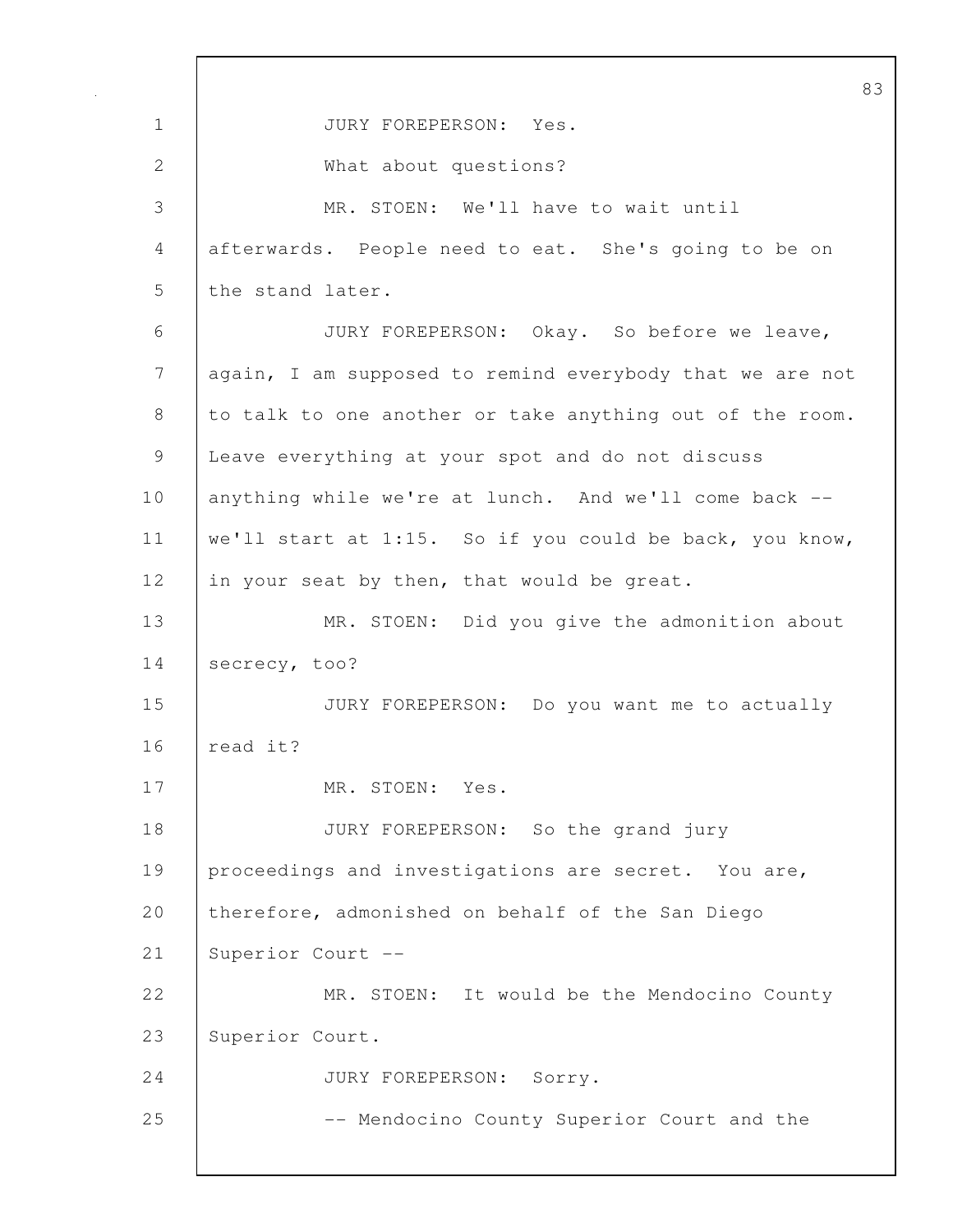1 criminal grand jury not to disclose your grand jury 2 subpoena or your grand jury appearance to anyone and not 3 to reveal any person, any questions asked, or any 4 responses given in the grand jury or any other matters 5 concerning the nature or subject of the grand jury's 6 investigation which you are -- which you learned about 7 by your grand jury subpoena or during your grand jury 8 appearance, except to your own legal counsel. This 9 admonition continues until such time as the transcript 10 of the grand jury proceeding is made public or until 11 disclosure is otherwise authorized by the court or by 12 operation of law. Violation of this admonition is 13 | punishable as contempt of court. 14 | MR. STOEN: Thank you. 15 | A JUROR: As Sergeant of Arms, do I have any 16 duties between now and coming back? 17 MR. STOEN: I'm sorry? 18 A JUROR: As the Sergeant of Arms, do I have 19 any duties? 20 MR. STOEN: Just make sure nobody takes any 21 paperwork out of the room. 22 We're off the record. 23 (Lunch recess taken.) 24 (Roll call taken; all jurors are present.) 25 MR. STOEN: Madam Foreperson, did you take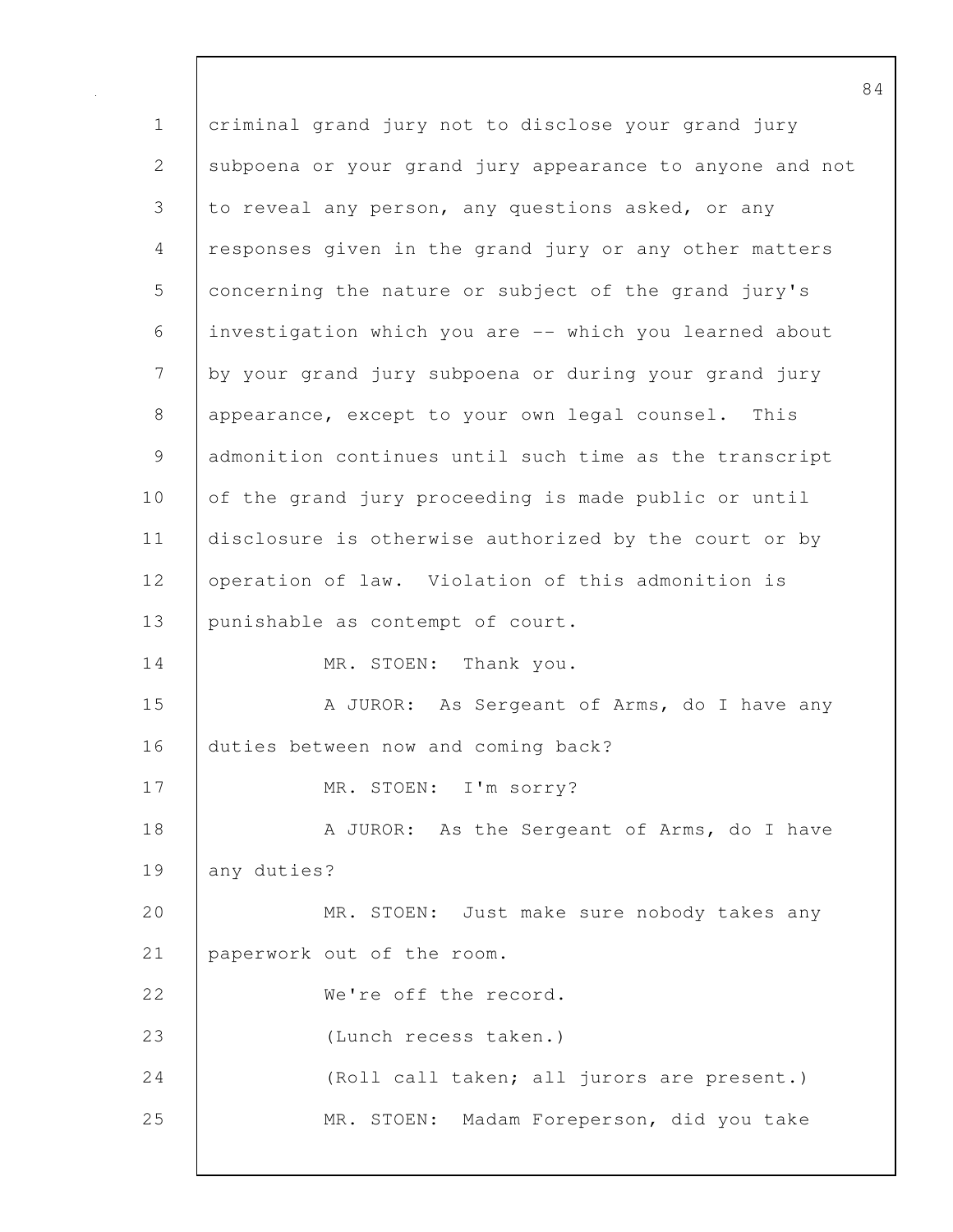85 1 complete roll? 2 JURY FOREPERSON: Yes. 3 MR. STOEN: Madam Foreperson, will you remind 4 the witness she's still under oath, please. 5 JURY FOREPERSON: I'd like to remind everyone 6 they're still under oath. 7 MR. STOEN: And the witness as well. 8 JURY FOREPERSON: And you're also still under 9 oath. 10 | THE WITNESS: Yes.  $11$   $-$ 12 EXAMINATION (Cont'd) 13 Q (BY MR. STOEN) Deputy Rainwater, did you look 14 on the nightstand of Susan Keegan as to see what might 15 have been related to the cut on her hand? 16 A Yes. There was a blue -- 17 Q Speak up so everybody can hear you. 18 | A Sorry. 19 There was a blue container on the nightstand. 20 | It's a -- it's a pill-cutting container mechanism. 21 | O What was in that container? 22 A There was -- I have to look specifically to 23 see what the drug was, but there was a drug also inside 24 the container. 25 Q Would your notes refresh your recollection?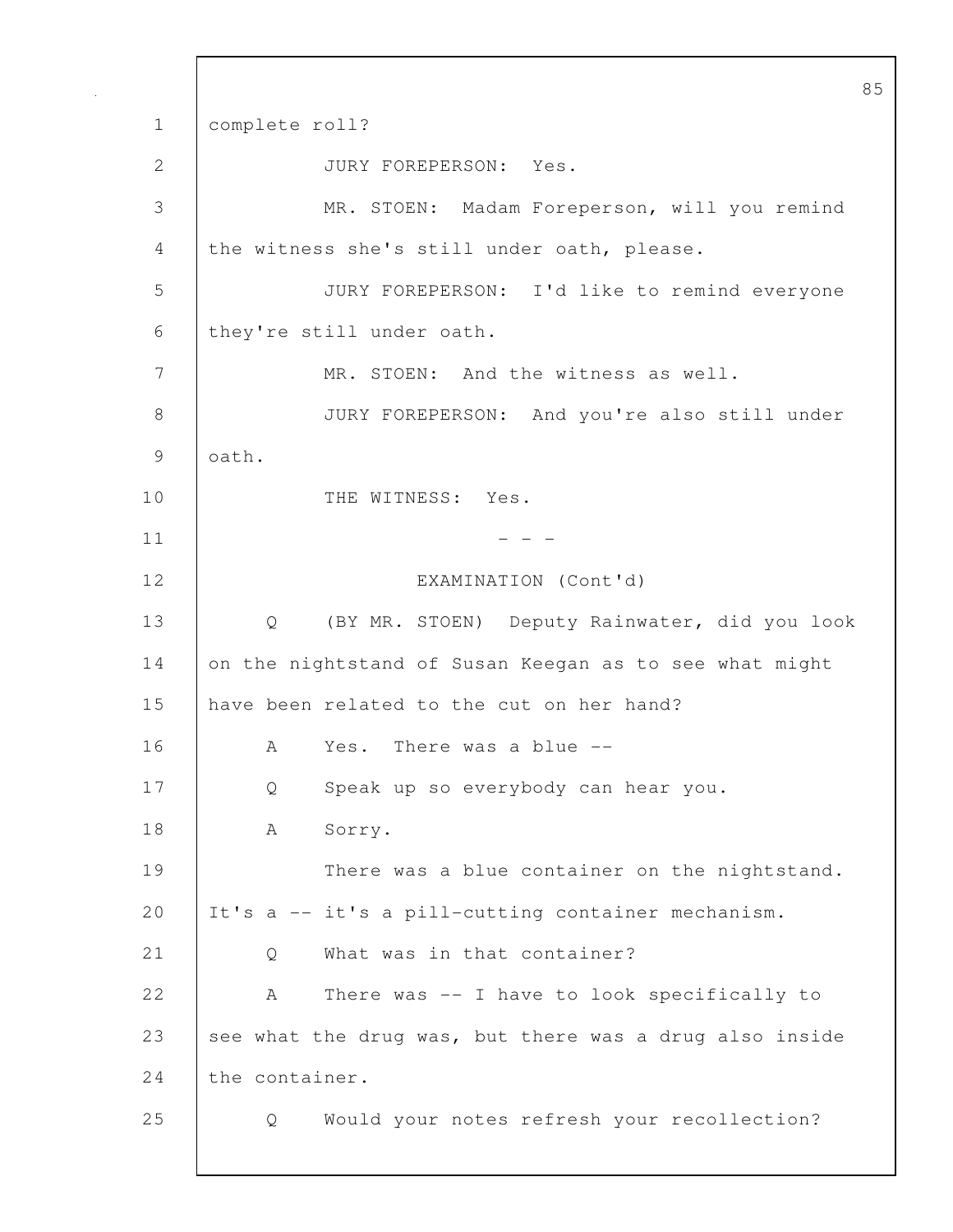|             |                 |                                                    | 86 |
|-------------|-----------------|----------------------------------------------------|----|
| $\mathbf 1$ | Α               | Yes.                                               |    |
| 2           | Q               | Would you please refer to them.                    |    |
| 3           | Α               | Okay. There's a couple different areas here,       |    |
| 4           | so I apologize. |                                                    |    |
| 5           |                 | Okay, here it is.                                  |    |
| 6           | Q               | Found it?                                          |    |
| 7           | А               | Yes.                                               |    |
| 8           | Q               | What was it?                                       |    |
| $\mathsf 9$ | A               | It was called Vicoprofen.                          |    |
| 10          | Q               | Do you know what kind of drug that is?             |    |
| 11          | A               | I am $--$                                          |    |
| 12          | Q               | If you don't know, don't --                        |    |
| 13          | A               | I don't know specifically. I could take a          |    |
| 14          |                 | guess, take a good educated guess, but no.         |    |
| 15          | Q               | Did you also examine the bathroom vanity --        |    |
| 16          | Α               | Yes.                                               |    |
| 17          | Q               | -- with respect to the medicine cabinet?           |    |
| 18          | А               | In the medicine cabinet there were two bottles     |    |
| 19          |                 | of Liothyronine, two bottles of Levothyroxine, one |    |
| 20          |                 | bottle of Lexapro, and one bottle of Buspirone.    |    |
| 21          | Q               | All right. Did you do further examination of       |    |
| 22          | her nightstand? |                                                    |    |
| 23          | А               | Yes.                                               |    |
| 24          | Q               | What else did you find?                            |    |
| 25          | А               | There was a couple of marijuana cigarettes         |    |
|             |                 |                                                    |    |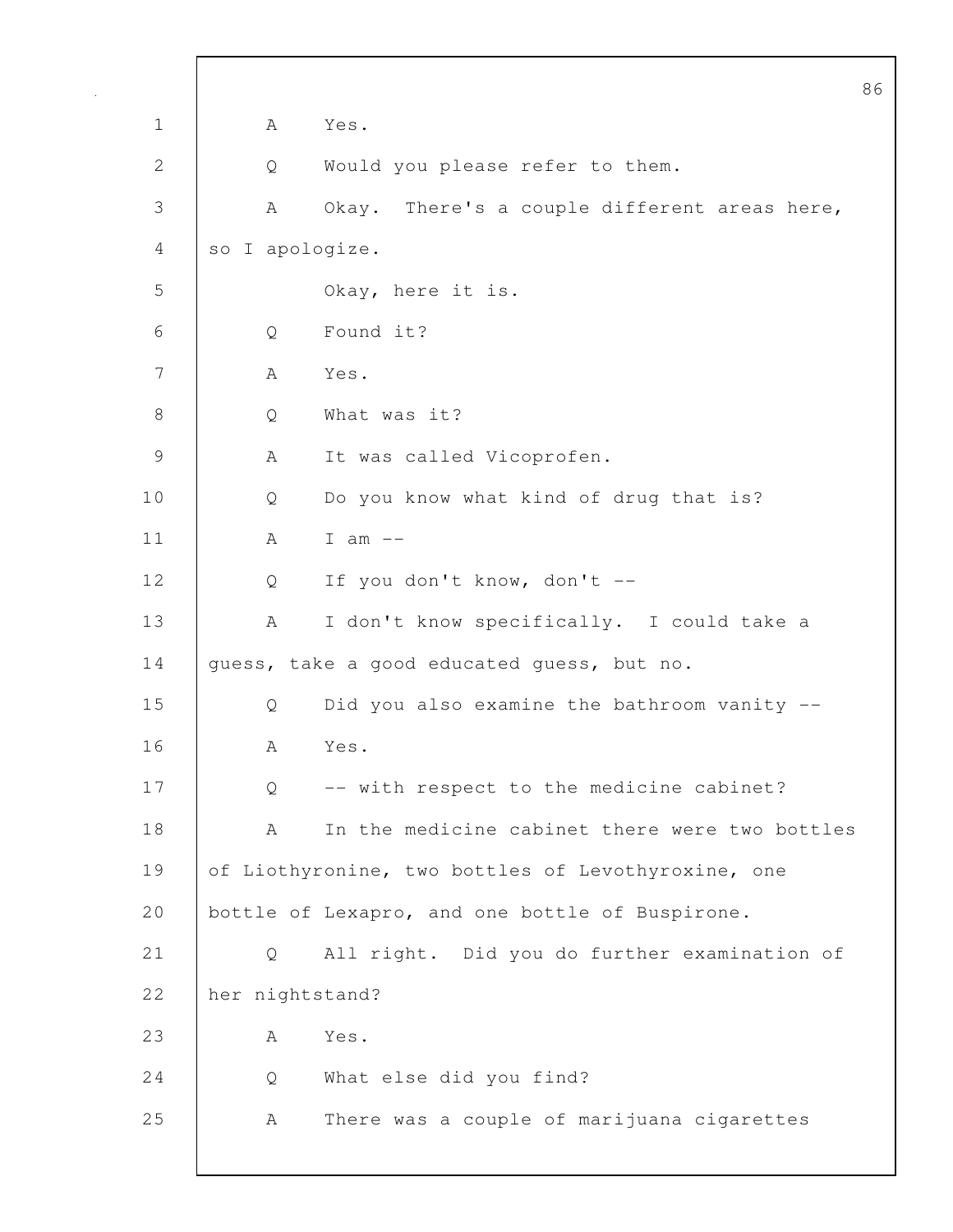87 1 that were there. She also had a coffee cup mug on her 2 | nightstand that had -- was partially full, I think about 3 half full or less, of alcohol. Hard alcoholic beverage 4 is what it looked like it appeared to be. 5 MR. STOEN: The jury is instructed that when 6 she says "she had," you have to ignore as to who had it. 7 It's just that it was found on a nightstand associated 8 with a quest -- with the quest bedroom bed. 9 Q (BY MR. STOEN) Did you examine the decedent's 10 car? 11 | A Actually, I -- I did not. 12 Q Okay. Did anybody in your group do so, in 13 your law enforcement group? 14 A Yes. Either -- it was either sergeant -- the 15 only other two that were there was Deputy Lockart and 16 Sergeant Derek Scott. 17 Q Did they describe what they found? 18 A Yeah. They found a bag of marijuana brownies 19 there. 20 | O In the car? 21 | A In the car. 22 | O Thank you. 23 Now, did you contact Susan Keegan's physician 24 after this? 25 A I did.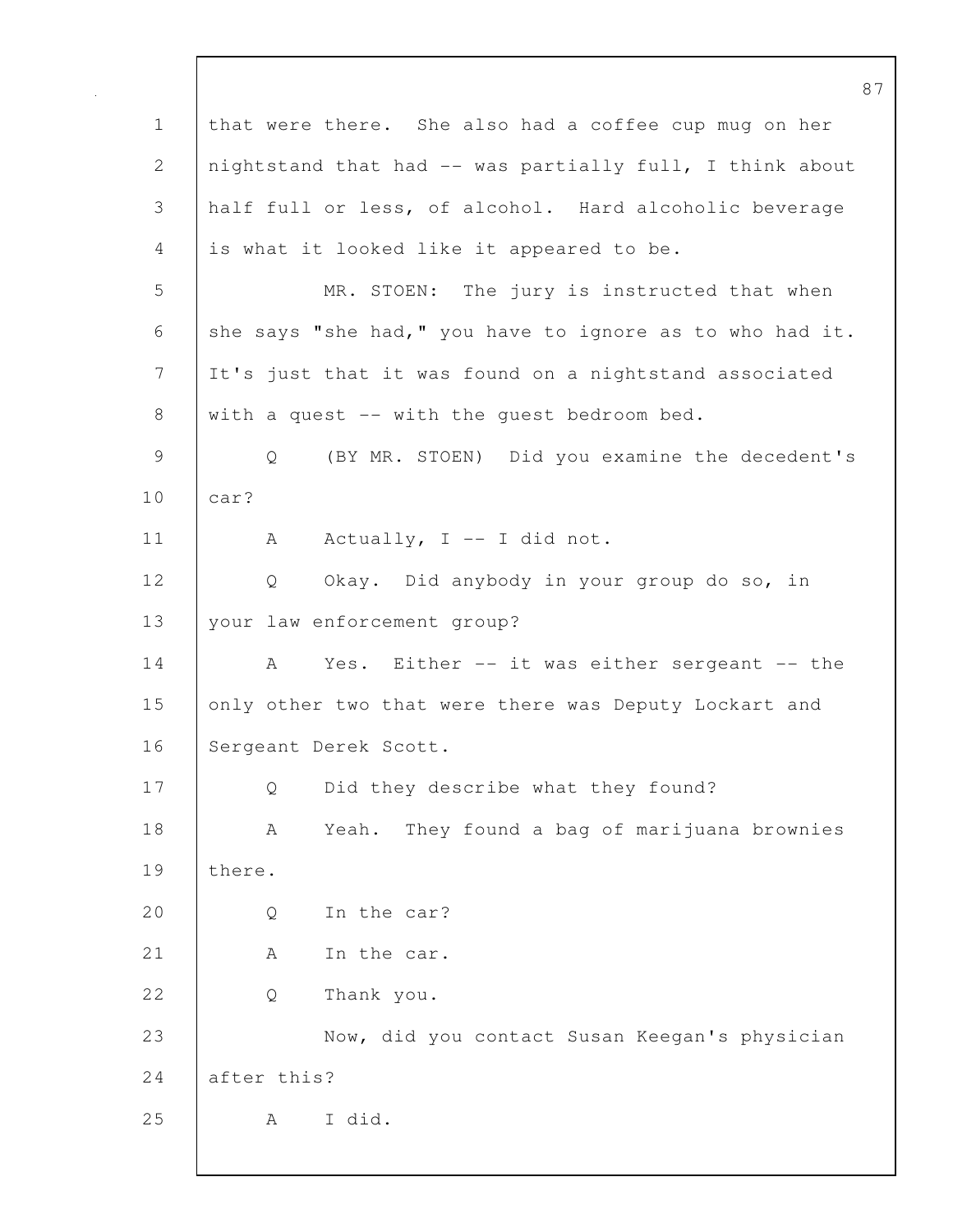| $\mathbf 1$  | And did she tell you what kind of drugs Susan<br>Q       |
|--------------|----------------------------------------------------------|
| $\mathbf{2}$ | was on?                                                  |
| 3            | Yes. I'm going to refresh quickly.<br>A                  |
| 4            | She was taking Ambien, the Buspirone, and was            |
| 5            | taking an antidepressant as well, also indicated she was |
| 6            | taking the Vicoprofen for pain.                          |
| 7            | What did she say she was treating Susan for?<br>Q        |
| $8\,$        | She treated her for the hypothyroidism and<br>A          |
| $\mathsf 9$  | back pain.                                               |
| 10           | Okay.<br>Q                                               |
| 11           | And I was looking here to see if she said if<br>A        |
| 12           | she was taking an antidepressant.                        |
| 13           | Let me show you People's Exhibit Number 6, ask<br>Q      |
| 14           | you if you recognize this and, if so, please identify    |
| 15           | it.                                                      |
| 16           | I do. That's the -- I don't know specifically<br>A       |
| 17           | if it's Susan Keegan's car, but it's the car that the    |
| 18           | brownies were found in that she drives.                  |
| 19           | A JUROR: Could you speak up a little?                    |
| 20           | THE WITNESS: Sorry.                                      |
| 21           | So this is the car that Susan Keegan drives.             |
| 22           | (BY MR. STOEN) How do you know that?<br>Q                |
| 23           | Peter Keegan pointed that out.<br>A                      |
| 24           | Okay. He said that to you?<br>Q                          |
| 25           | Yeah. He -- he told us as a group that that<br>А         |
|              |                                                          |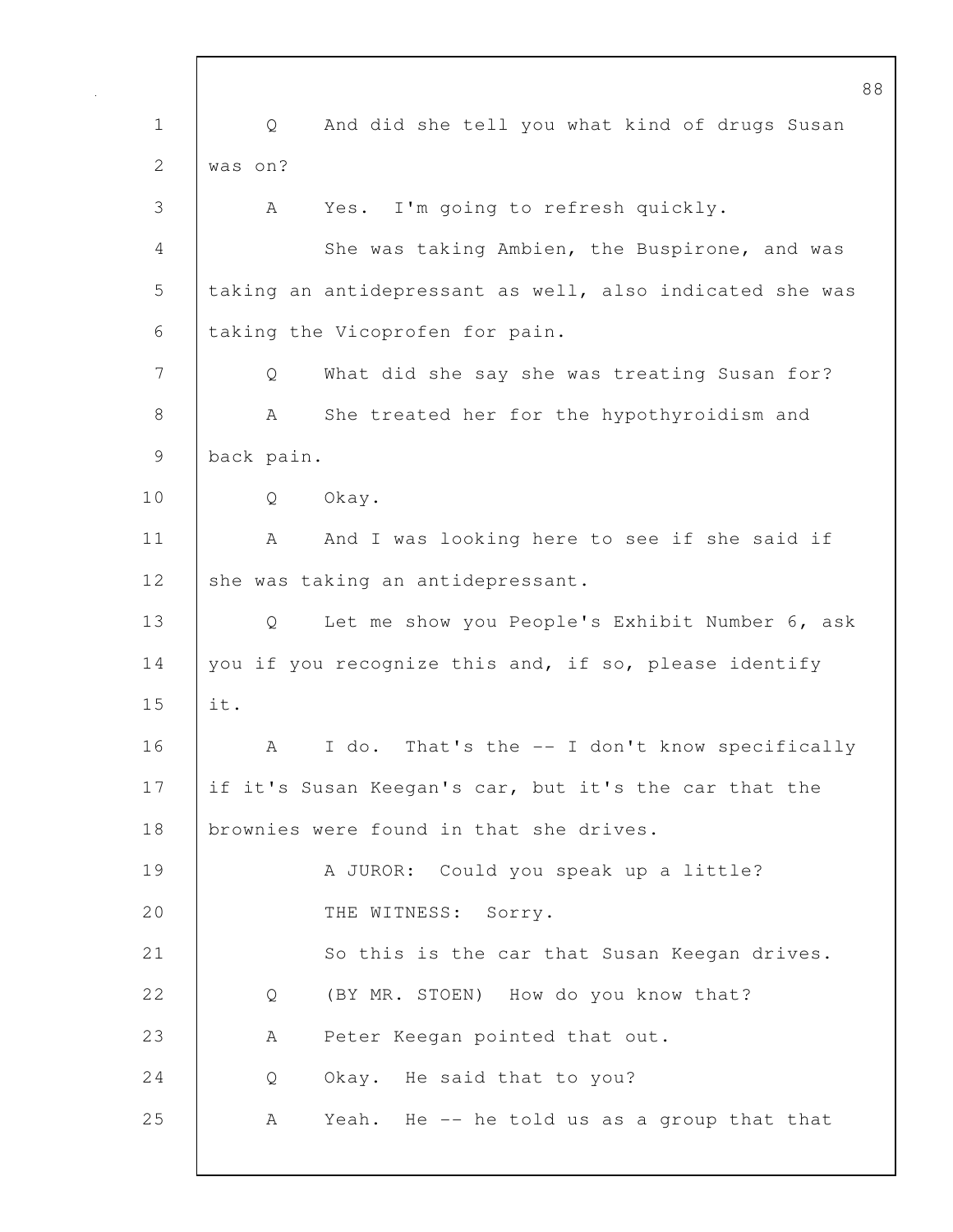89 1 was her vehicle. 2 Q Okay. Thank you. 3 A Yes. 4 Q And so what's on the screen is what you just 5 looked at, Exhibit Number 6; is that correct? 6 A Yes, parked at their house. 7 Q And also as part of Exhibit Number 6 is 8 another photo which maybe you can look at on the screen. 9 Do you recognize that? 10 A I do. 11 | 0 And what is it? 12 | A That's a picture of Susan at the -- the room 13 Susan Keegan was staying in. 14 Q And how do you know that? 15 | A That's what Peter Keegan told us when we were 16 on scene. 17 | Q Could you tell whether or not that bed had 18 been slept in? 19 | A It didn't appear to be. 20 (Exhibit 6 was identified.) 21 Q (BY MR. STOEN) Okay. I'd like to now ask you 22 this question: At any time in your encounter with Peter 23 Keegan on November the 11th, 2010, did he at any time 24 | indicate sorrow or remorse regarding the death of his 25 wife?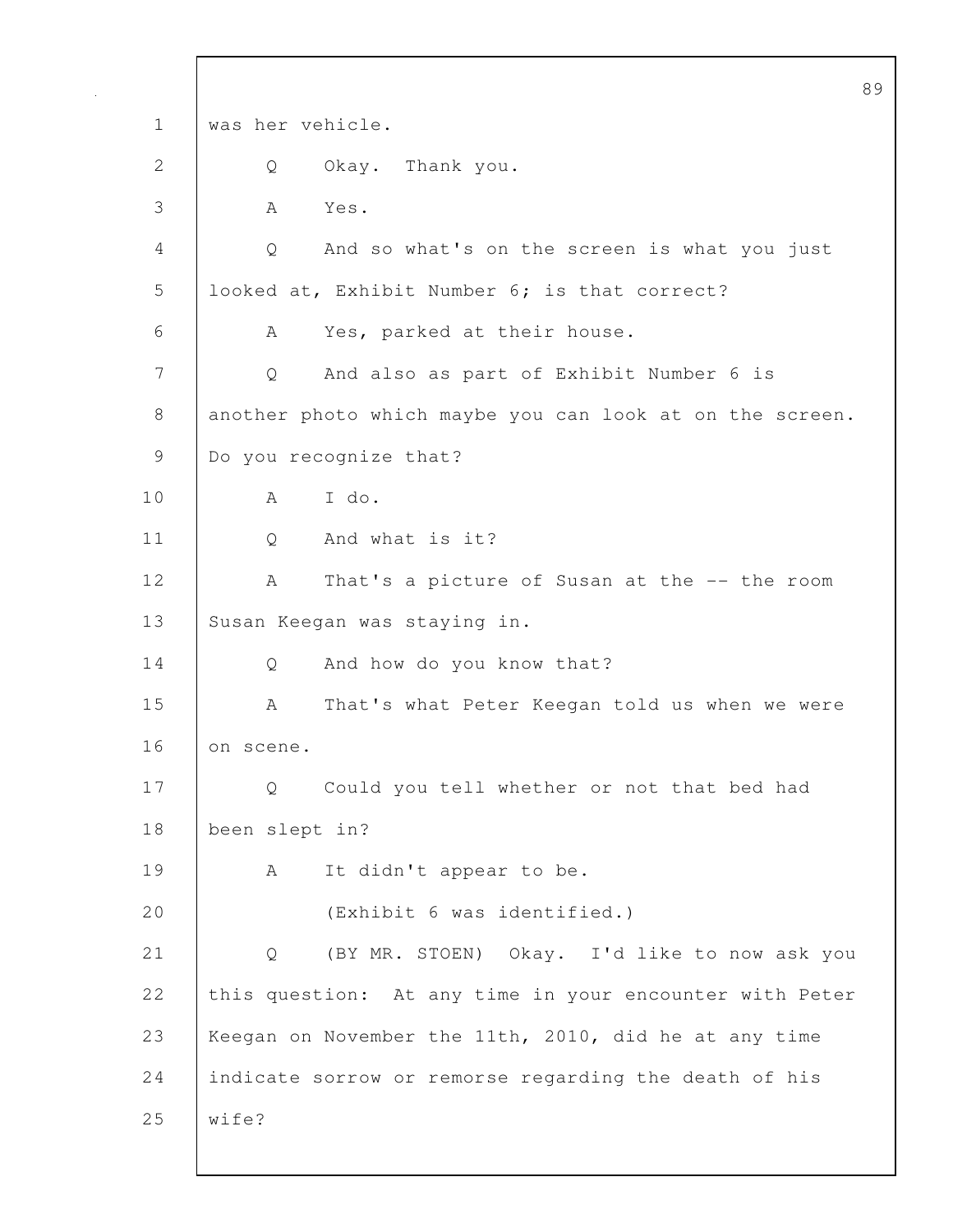|               | Č                                                        |
|---------------|----------------------------------------------------------|
| $\mathbf 1$   | No.<br>А                                                 |
| $\mathbf{2}$  | Now, did you -- were you present at the<br>Q             |
| 3             | autopsy?                                                 |
| 4             | Yes.<br>A                                                |
| 5             | And when was that conducted?<br>Q                        |
| 6             | The following day at around noon.<br>A                   |
| 7             | And where was that conducted?<br>Q                       |
| 8             | At Eversole's Mortuary.<br>A                             |
| $\mathcal{G}$ | And who conducted the autopsy?<br>Q                      |
| 10            | Dr. Trent. I think it's Jason Trent.<br>A                |
| 11            | Okay. And did you have a conversation with<br>Q          |
| 12            | Dr. Trent about the condition of Susan Keegan's body?    |
| 13            | I did.<br>A                                              |
| 14            | And what was said?<br>Q                                  |
| 15            | I shared my concerns of everything I saw at<br>A         |
| 16            | the scene as far as the lividity in the areas that       |
| 17            | seemed out of place for the way the body was positioned, |
| 18            | I talked to him about the swelling of her wrists and     |
| 19            | hands and the unusualness of that and an inability to -- |
| 20            | reason why that was there, and we talked about the cut   |
| 21            | on her finger.                                           |
| 22            | What was his response to your concerns?<br>Q             |
| 23            | He seemed to me to, I don't know, make excuses<br>A      |
| 24            | or make a reasoning behind those things. It was a        |
| 25            | little -- it was a little frustrating in talking to      |
|               |                                                          |

 $\mathbf l$ 

 $\overline{0}$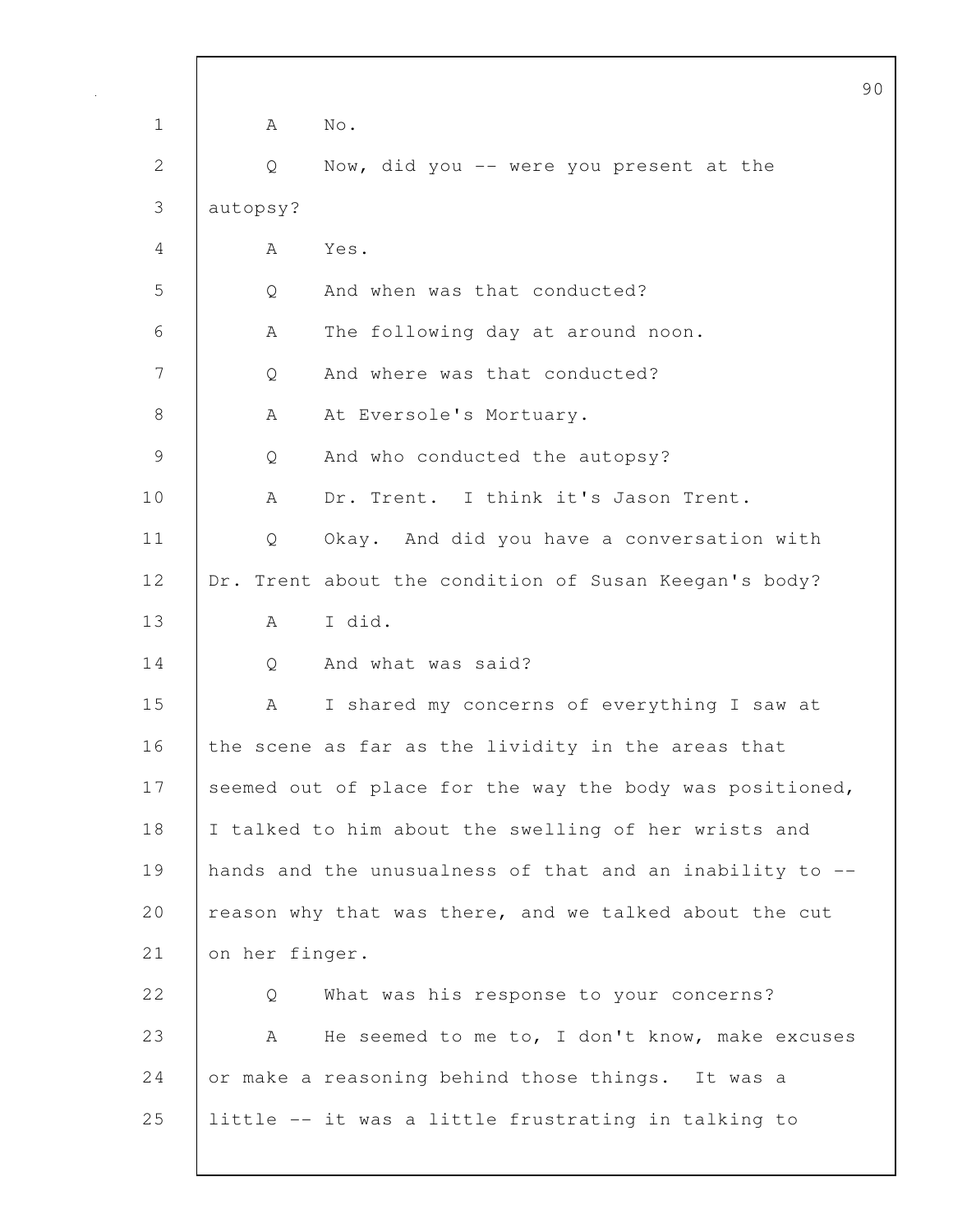|              |                                                          | 91 |
|--------------|----------------------------------------------------------|----|
| $\mathbf 1$  | $him$ $--$                                               |    |
| $\mathbf{2}$ | Okay.<br>Q                                               |    |
| 3            | -- about it.<br>Α                                        |    |
| 4            | Was anything brought up with respect to the<br>Q         |    |
| 5            | question of -- of the victim's husband?                  |    |
| 6            | Yes. Dr. Trent knew -- I don't know if he<br>A           |    |
| 7            | knew Dr. Keegan personally, but he certainly knew he was |    |
| 8            | a doctor.                                                |    |
| 9            | Did he say that -- did he use the word<br>Q              |    |
| 10           | "doctor" with reference to Dr. Keegan?                   |    |
| 11           | Yes, yes. We did that interchangeably when we<br>A       |    |
| 12           | discussed things.                                        |    |
| 13           | Okay. Did he indicate to you whether -- how<br>Q         |    |
| 14           | he saw the injuries to Susan, what it was consistent     |    |
| 15           | with?                                                    |    |
| 16           | He couldn't say why she had the swelling on<br>А         |    |
| 17           | her wrists and hands. He had no explanation for that     |    |
| 18           | during our discussion. He said he didn't know.           |    |
| 19           | Did he tell you, in his opinion, at that time<br>Q       |    |
| 20           | what he thought the cause of death was?                  |    |
| 21           | A fall.<br>A                                             |    |
| 22           | Okay. And did you observe anything done about<br>Q       |    |
| 23           | blood alcohol and toxicology at that time?               |    |
| 24           | Yes. He -- he took samples, including blood<br>A         |    |
| 25           | samples, that they send away for toxicology. I did       |    |
|              |                                                          |    |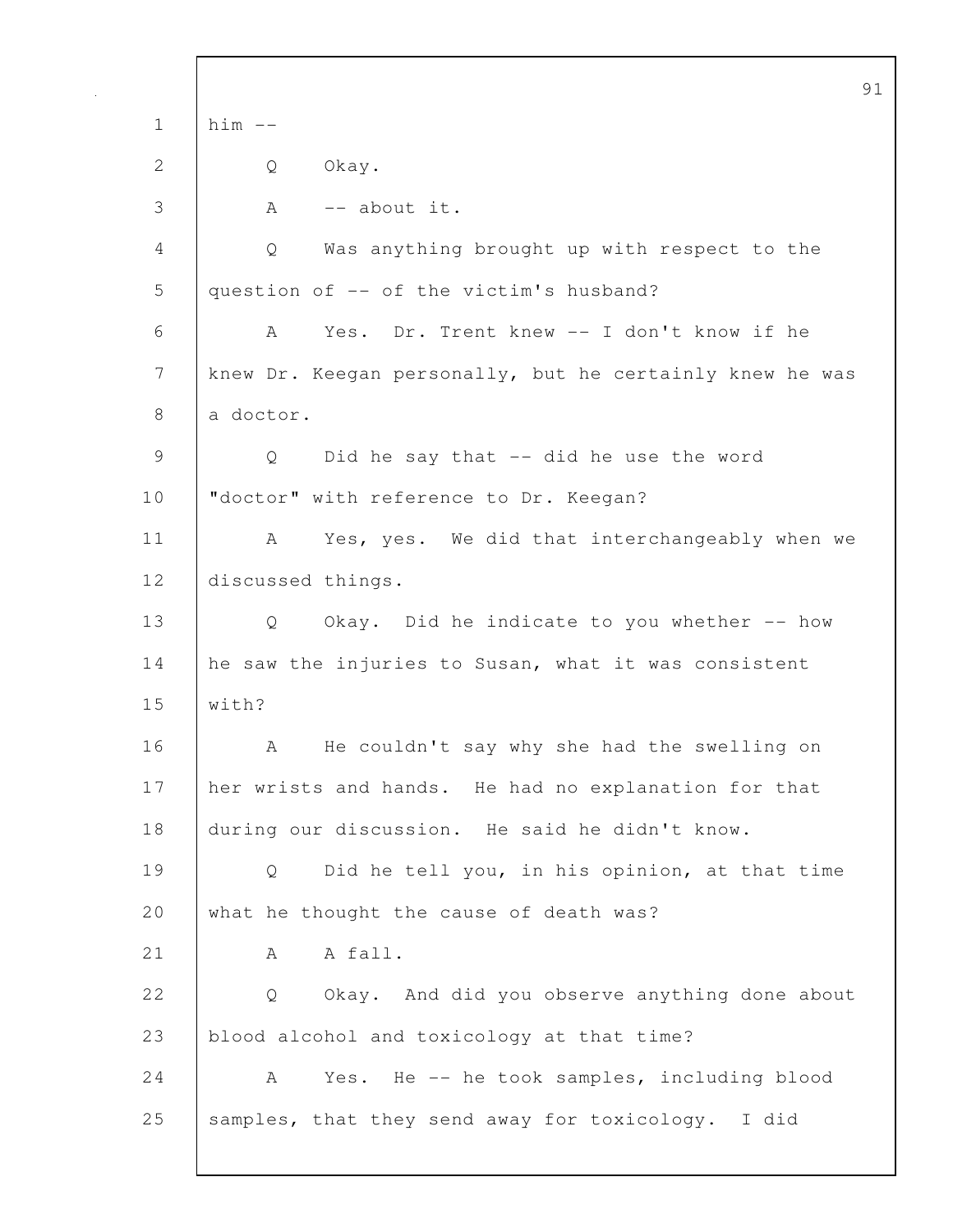|              | 92                                                        |
|--------------|-----------------------------------------------------------|
| $\mathbf 1$  | witness that.                                             |
| $\mathbf{2}$ | And were autopsy photos taken at the time?<br>Q           |
| 3            | Yes.<br>A                                                 |
| 4            | Who took them?<br>Q                                       |
| 5            | Sergeant Andrew Porter. And I don't know if<br>A          |
| 6            | he was a sergeant at the time, but he is now.             |
| 7            | Okay. Now, with these concerns that you<br>Q              |
| 8            | voiced with Dr. Trent and many others -- any others that  |
| 9            | you related to us, did you make any attempts to have      |
| 10           | this case investigated more thoroughly?                   |
| 11           | Yes.<br>A                                                 |
| 12           | What did you do?<br>Q                                     |
| 13           | I -- at the scene we contacted -- my sergeant<br>A        |
| 14           | contacted Captain Smallcomb, who was not on scene, to     |
| 15           | discuss what we had found and share our concerns.<br>When |
| 16           | we got back to the sheriff's office, Captain Smallcomb    |
| 17           | was there and we, again, shared our concerns of the       |
| 18           | things that we saw, Deputy Lockart, Sergeant Derek        |
| 19           | Scott, and myself. And I also had a conversation with     |
| 20           | Sergeant Poma, Sergeant Mike Dygert, and Deputy Darren    |
| 21           | Brewster at the time who was a very seasoned deputy.      |
| 22           | What was the response you got? Who would have<br>Q        |
| 23           | been responsible for authorizing further investigation    |
| 24           | of the crime scene?                                       |
| 25           | Well, that would be -- because it started out<br>A        |
|              |                                                           |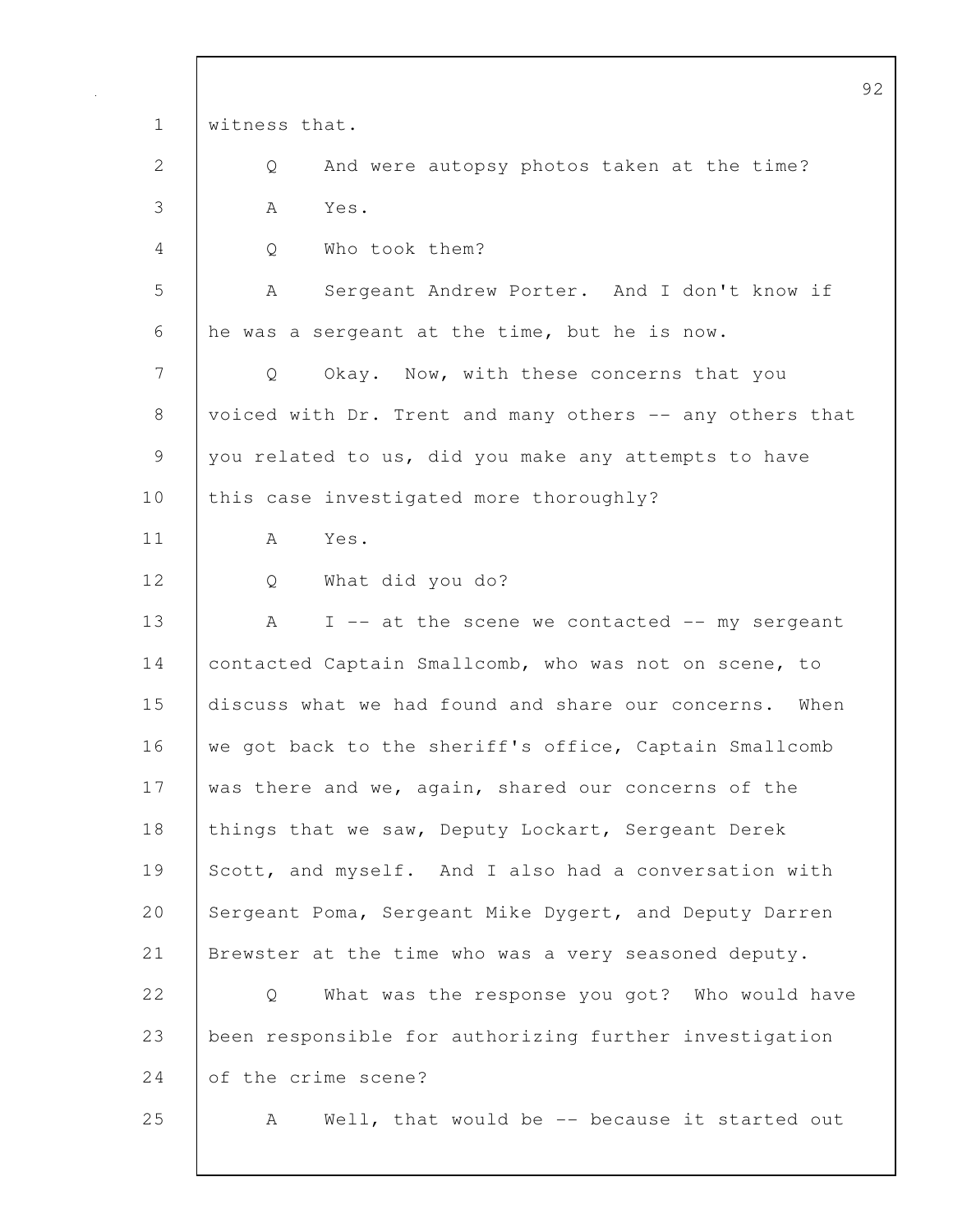93 1 as a coroner's case, so the coroner himself, which was 2 Sergeant Poma, is the person who takes charge of that 3 investigation. So that's who we report our information 4 to. He then would -- between him and Captain Smallcomb, 5 minimally, would have a conversation discussing the 6 information, the circumstances, everything that we 7 provided to make that decision. 8 Q Did you hear any response from Captain 9 Smallcomb himself? 10 A No. He was -- he basically was asking for the 11 | information, the facts, which we provided. The 12 discussion on what he decided to do and what was done 13 after that was not discussed with us. 14 Q At any time did you receive any instructions 15 from the higher-ups in the coroner's and the sheriff's 16 office as to conducting a further investigation? 17 | A No. I -- after I did the coroner's case, 18 because I had been receiving so many phone calls from 19 friends within the community and concern, they did ask 20 me to document some of that information, which was 21 turned over to -- and Sergeant Poma took over. 22 Q Did anybody at a higher level than you ask you 23 to go back and search for weapons?  $24$  A No. 25 Q Did anybody higher than you go back to see if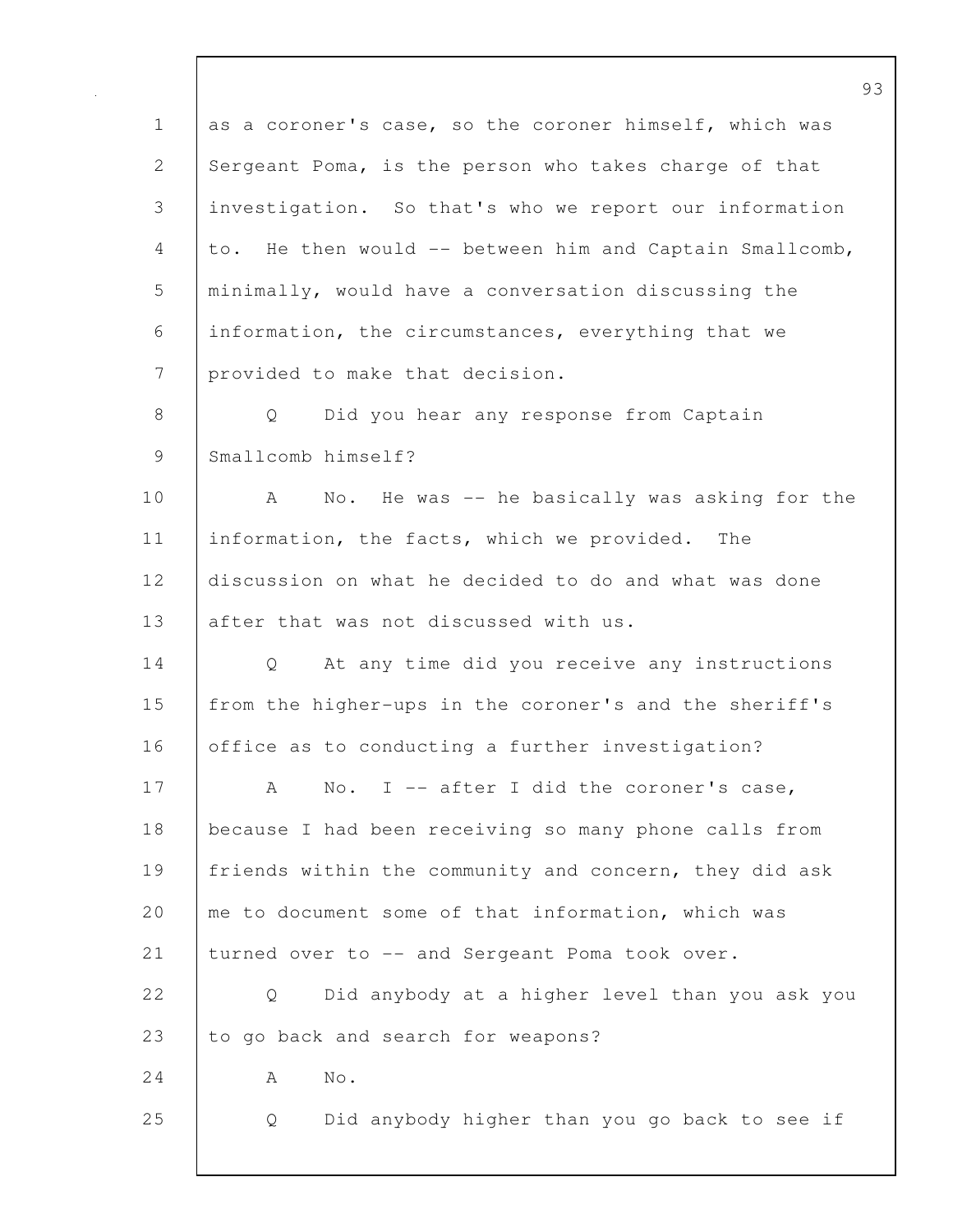94 1 there were any drugs kept elsewhere in the house besides 2 on the nightstand of the person that appeared to be 3 Susan Keegan? 4 A No. They -- they were telling -- they told us 5 that we were to handle it as a coroner's case at that 6 time. 7 MR. STOEN: Okay. Those are all the questions 8 I have. We'll take questions from the grand jurors. 9 | I'm going to move into evidence Exhibit 6, 10 both parts. 11 (Exhibit 6 was received.) 12 JURY SECRETARY: Do I start with "1" or 13 question 8? 14 MR. STOEN: It doesn't matter. Start with 15 whoever the next person is. Just mark them in order as 16 | you receive them. 17 | JURY SECRETARY: Okay. Question number 8 from 18 juror number 640779. 19 | MR. STOEN: Thank you. 20 Q (BY MR. STOEN) This question is: How might 21 you, based on your experience, explain the lacerations 22 | in two separate sides of her head? 23 A That's a great question. 24 Q Was there -- was there two separate 25 lacerations?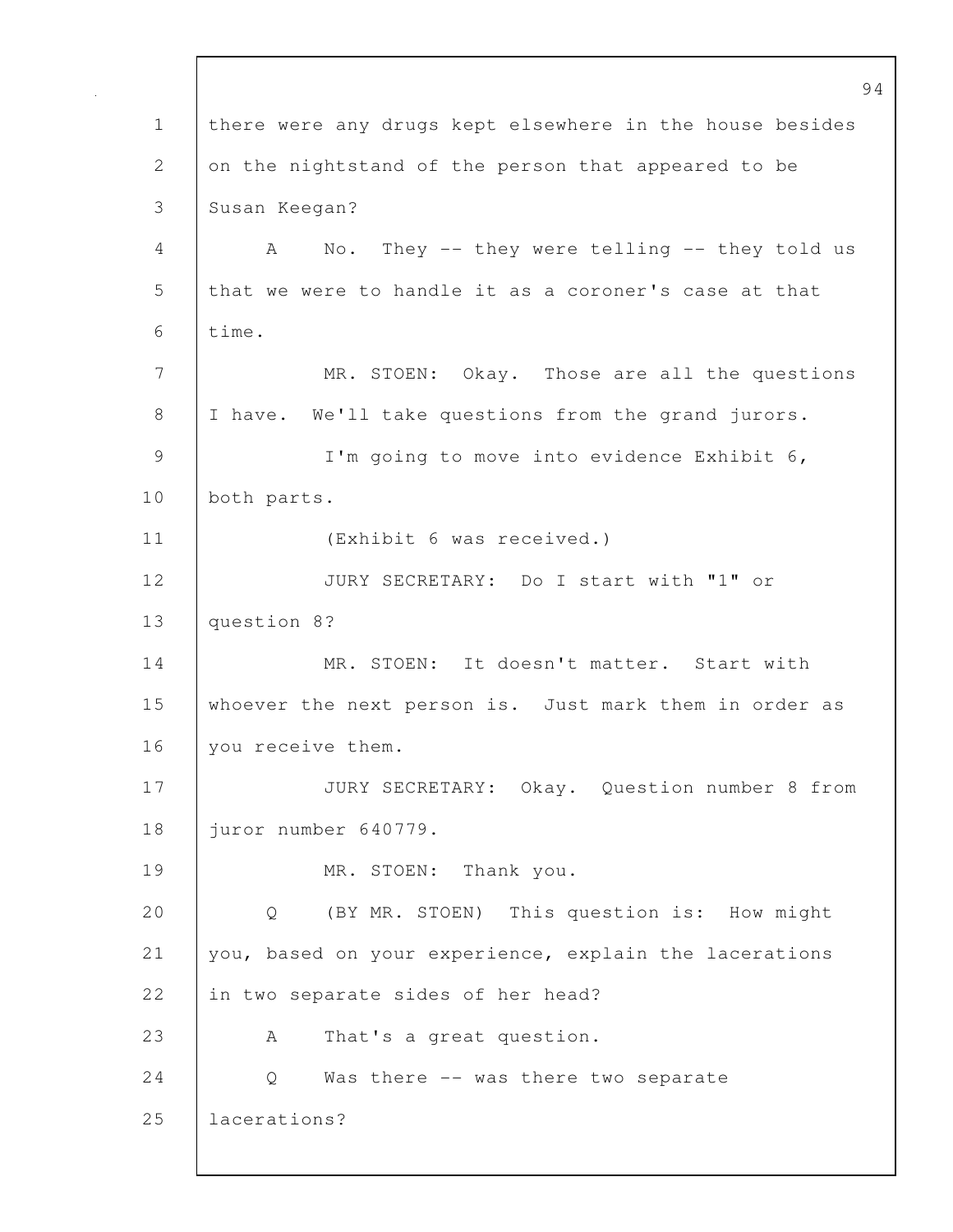95 1 | A There were two separate lacerations. She 2 had -- she had one just past the hairline on her head 3 that was about an inch long, and then she had an 4 extremely large one in the back of her head which was, 5 as you saw with the photos, was, you know, very open.  $6$  | I -- I think it's a very difficult thing to explain, 7 which was another reason for feeling like further 8 investigation was necessary. It -- they're on two 9 opposite sides of her head. With her position, I find 10 it difficult to be able to explain. I wouldn't be able 11 to explain why she has those two. 12 Q Are you able to give any explanation as to how 13 it might have happened if it was not a natural fall --  $14$   $\overline{A}$  Yes. Then  $\overline{A}$ 15 Q -- based on your special experience and 16 training? 17 | A My experience and training makes me feel like 18 that there was somebody else involved in this and that 19 She was assaulted. 20 MR. STOEN: Okay. Next question, please. 21 JURY SECRETARY: Question 9 from juror 616861. 22 | Q (BY MR. STOEN) Okay. If you're in a position 23 to know this: Do you know where in Santa Rosa her 24 | friends lived that Peter Keegan told you about? 25 | A I have their address in my report.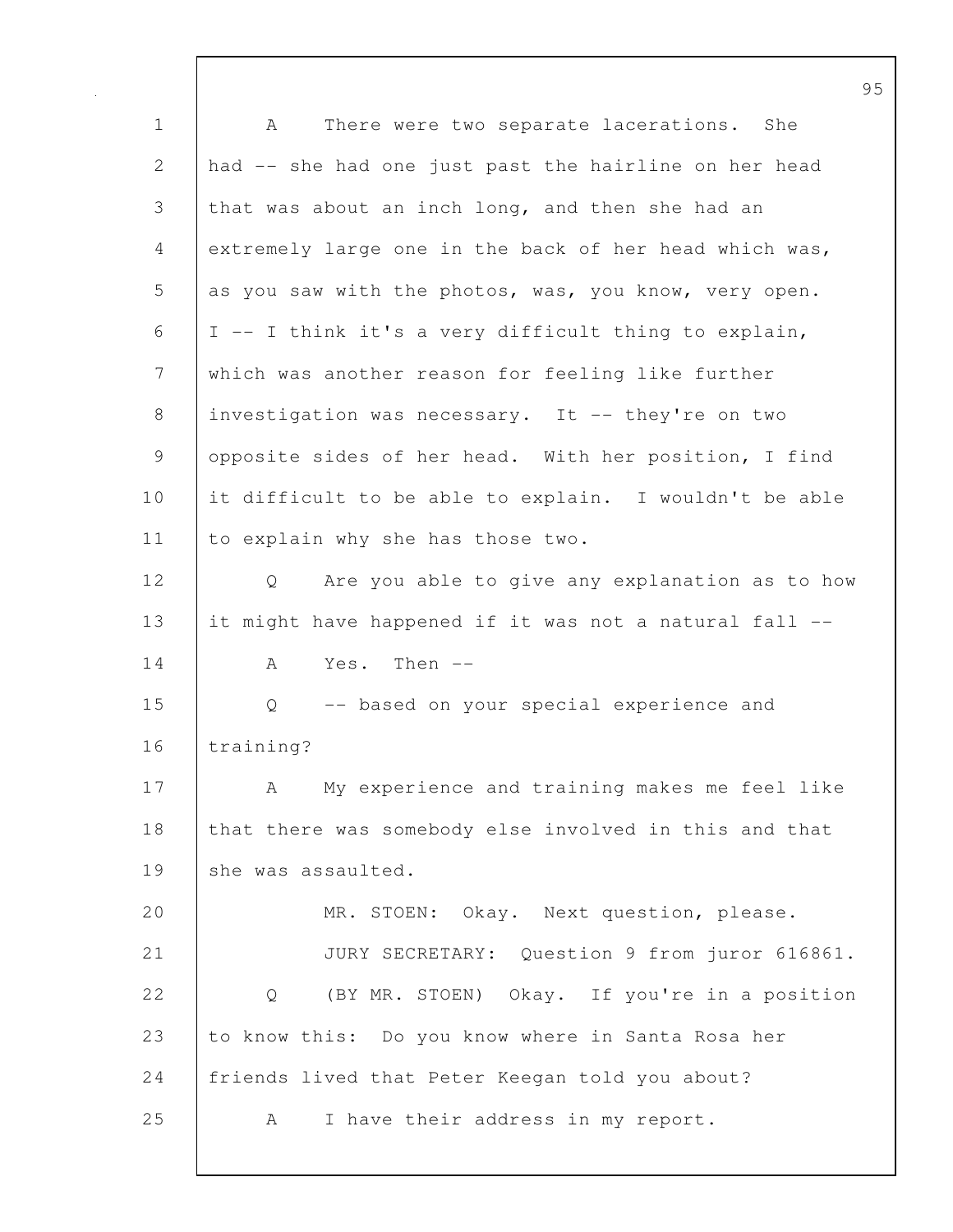|              | 96                                                       |
|--------------|----------------------------------------------------------|
| $\mathbf 1$  | Okay. Would that -- would that refresh your<br>Q         |
| $\mathbf{2}$ | recollection?                                            |
| 3            | A<br>Yes.                                                |
| 4            | So her friends William Baty and Mary Pierce              |
| 5            | reside -- well, that's a good question. With our old     |
| 6            | computer system, it looks like it only allowed me to put |
| 7            | Santa Rosa, California. So that's all I have.            |
| 8            | Okay. She'll be testifying, so we can ask her<br>Q       |
| 9            | that.                                                    |
| 10           | What time did Peter Keegan say he woke up?               |
| 11           | He -- it was -- well, it was shortly before he<br>A      |
| 12           | called. He -- he woke up, found her, checked her, and    |
| 13           | called 9-1-1.                                            |
| 14           | Did you put a time into your report --<br>Q              |
| 15           | That he $--$<br>A                                        |
| 16           | -- that he claimed?<br>Q                                 |
| 17           | I don't believe so. I think -- I think what I<br>А       |
| 18           | stated was that he woke up with all the lights on,       |
| 19           | walked into her room, found her, checked her, she was,   |
| 20           | you know, cold and not breathing, he called 9-1-1.       |
| 21           | $\mathsf{SO}$                                            |
| 22           | Did he indicate whether he initiated CPR?<br>Q           |
| 23           | He did not.<br>A                                         |
| 24           | Is that what he told you, that he did not, or<br>Q       |
| 25           | that he didn't tell you what he did besides what you've  |
|              |                                                          |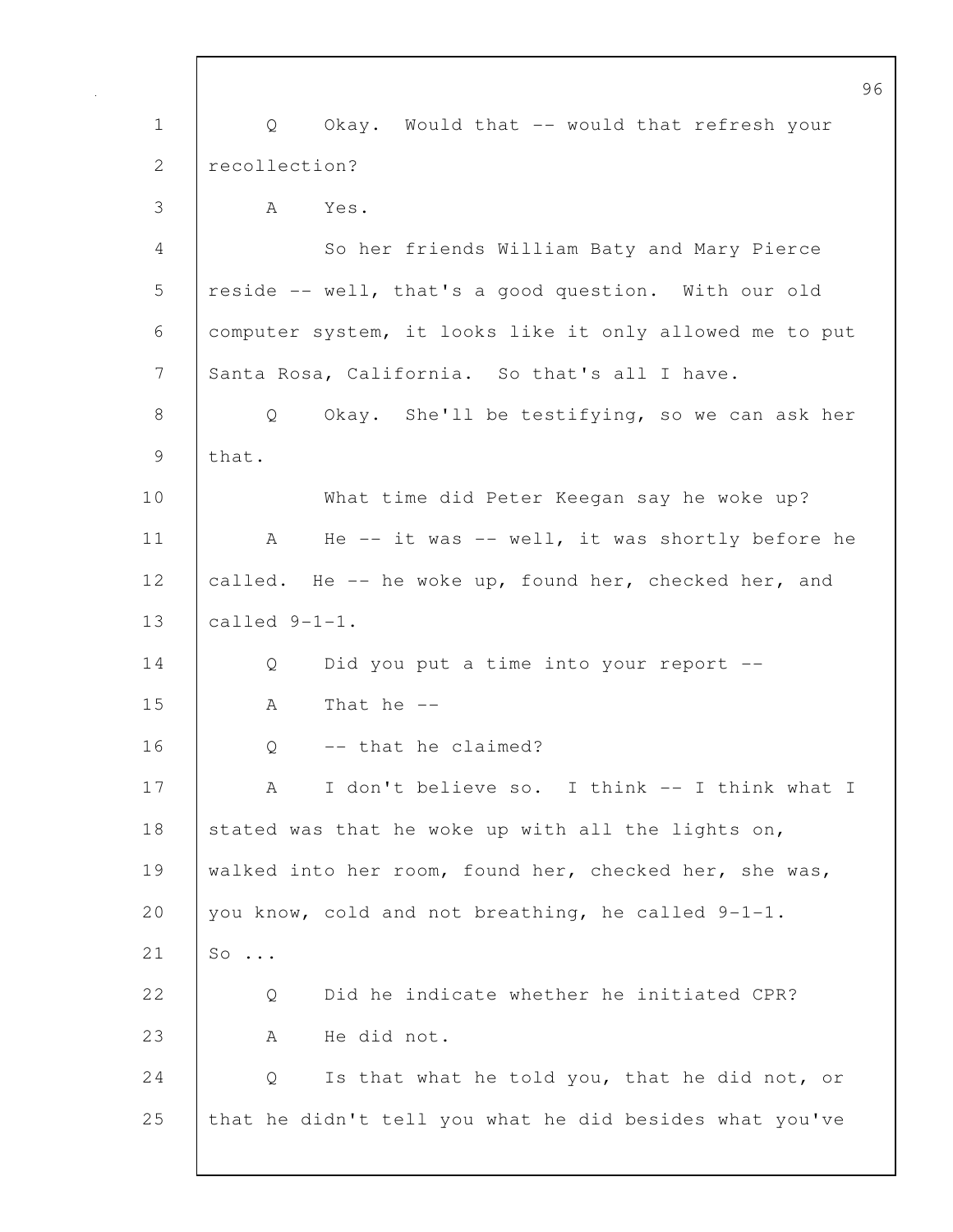1 already testified to?

| $\mathbf{2}$   | I did not get any information that he did<br>A            |
|----------------|-----------------------------------------------------------|
| $\mathfrak{Z}$ | that. It was my understanding -- the information I        |
| 4              | received was that she -- she had -- she was dead, he was  |
| 5              | a doctor, and -- and that he was just asking for the      |
| 6              | coroner and the police to come.                           |
| 7              | Did anybody ask him if he did CPR or was<br>Q             |
| $8\,$          | that $--$                                                 |
| 9              | I would think medical may have gone that<br>A             |
| 10             | route, but $--$                                           |
| 11             | You don't know whether or not he initiated<br>Q           |
| 12             | CPR?                                                      |
| 13             | Nobody -- the only thing I was told was that<br>A         |
| 14             | he checked for her vitals for life and she was cold to    |
| 15             | the touch, she had rigor mortis and, as a doctor, you     |
| 16             | know, he -- he did not believe that she was alive.<br>But |
| 17             | I was never told he ever did CPR.                         |
| 18             | Only answer this question if you know the<br>Q            |
| 19             | answer: Do you know what kind of doctor Dr. Keegan is?    |
| 20             | I think he's just a general M.D. is my<br>A               |
| 21             | understanding, just a regular doctor.                     |
| 22             | Do you have any special knowledge of that?<br>Q           |
| 23             | $\mathrm{No}$ .<br>Α                                      |
| 24             | MR. STOEN: Okay. Then I ask the jury to                   |
| 25             | disregard that answer.                                    |
|                |                                                           |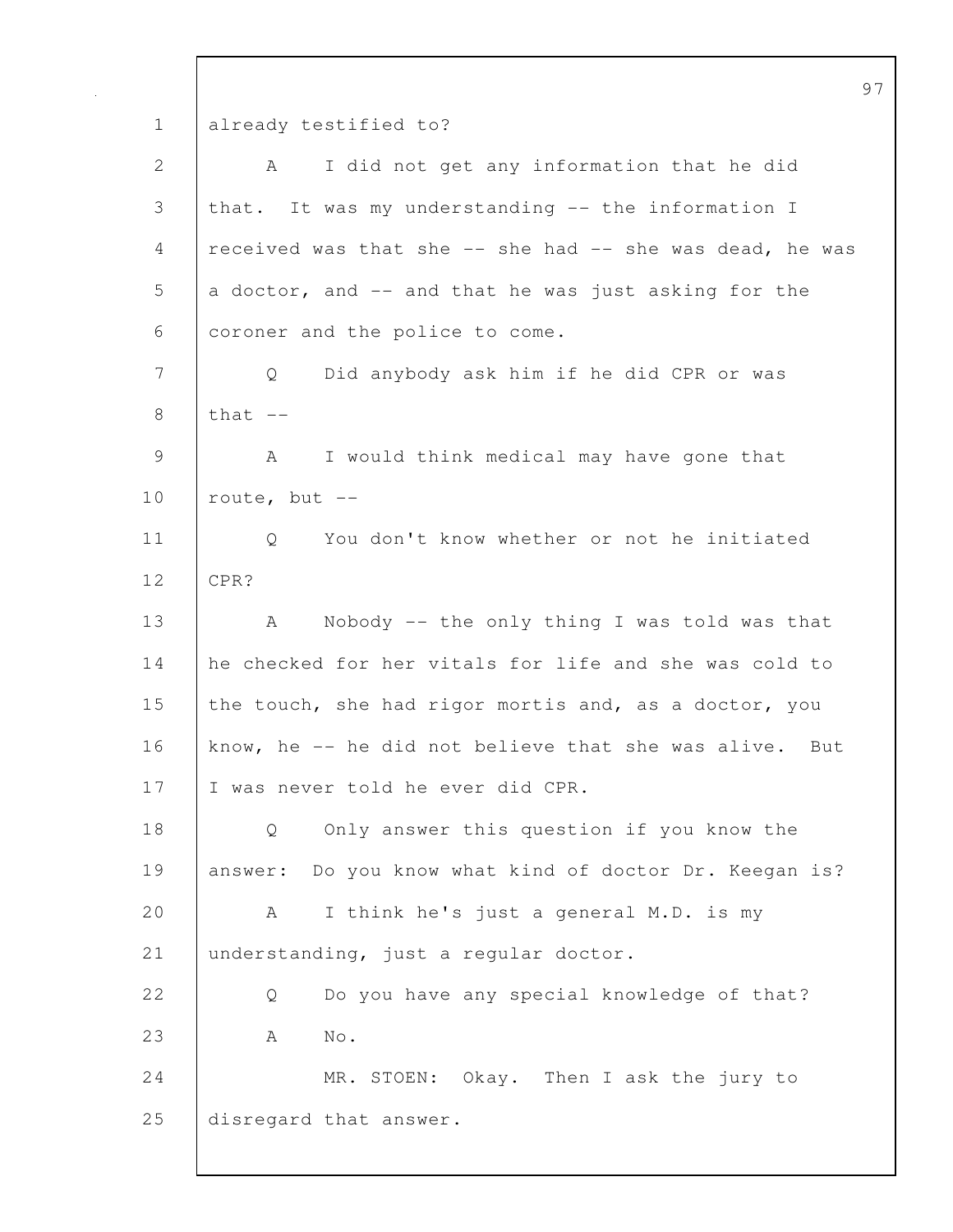98 1 Q (BY MR. STOEN) Was Dr. Keegan initially 2 suspected by law enforcement at the scene? 3 A I -- I -- it's a -- it's a fine line going 4 between an investigation, a coroner's -- a regular 5 investigation and trying to decipher at what point 6 somebody comes a suspect. There were suspicious 7 circumstances at the scene and by Dr. Keegan that were 8 very suspicious. And in order to be able to -- in order 9 to be able to come with that decision, more 10 | investigation should have been done immediately. 11 | Q Okay. Now, how -- if you know the answer to 12 this based on your training and experience: How did the 13 top of the head get injured if she fell back? 14 A That's a really good question. She had to 15 hit some -- either -- well, only two things can happen: 16 She had to hit something, you know, and/or  $-$ - I mean on 17 both injuries she had to hit something or be hit with 18 | something. 19 Q Okay. 20  $A$  But I --21 Q That's enough of that question. 22 A Yeah. 23 Q Thanks. 24 MR. STOEN: Next question. Anybody else? 25 JURY SECRETARY: Juror number 10 -- I mean,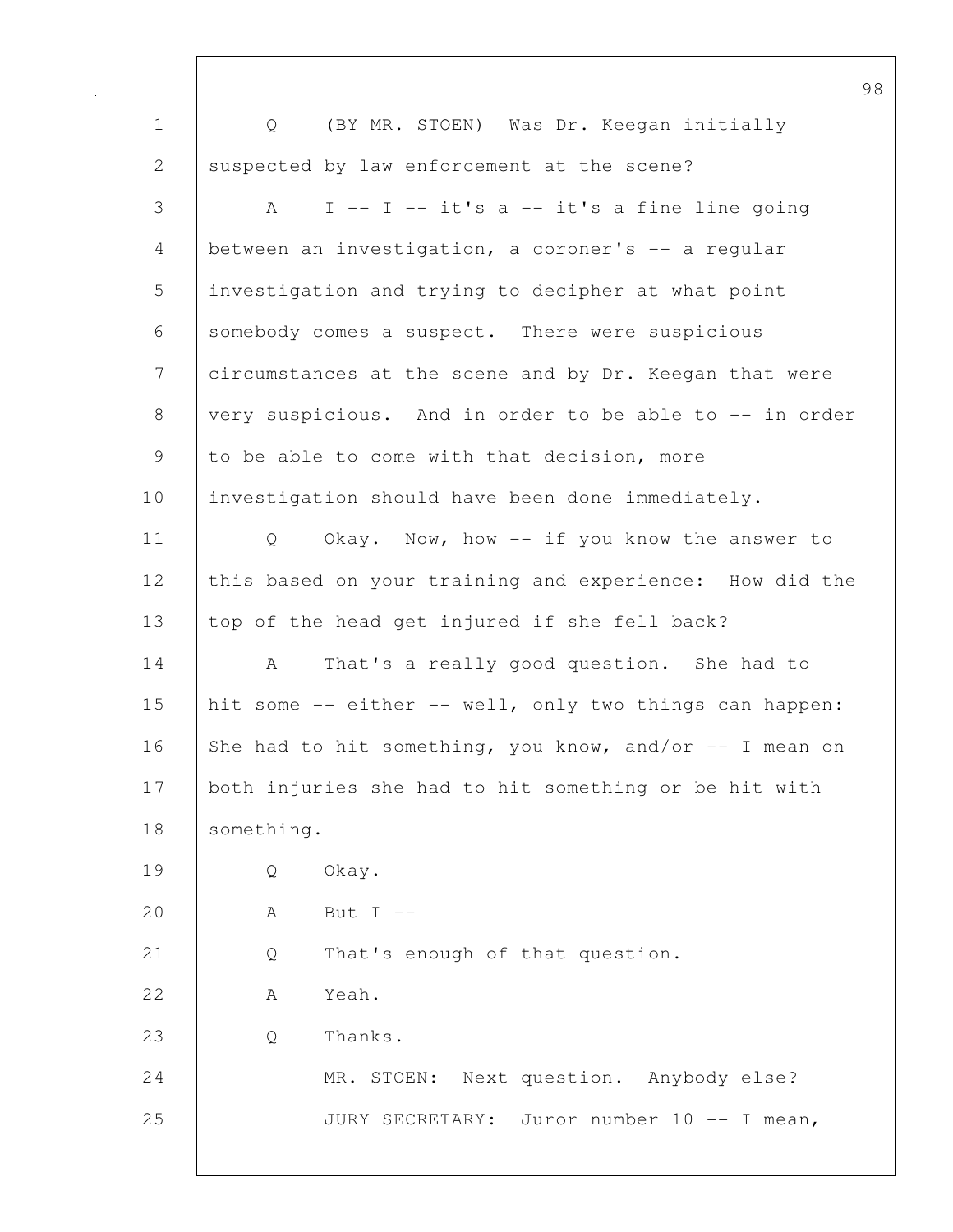99 1 sorry, question number 10, juror number 624323. 2 MR. STOEN: Thank you. 3 Q (BY MR. STOEN) Was there evidence of blood on 4 | Ms. Keegan's top and pants that she was wearing? 5 A Yes. On her right sleeve there was blood -- 6 there was blood on there. There were some -- looks 7 like -- from what I recall, there were some drops there 8 and maybe a little bit more blood, but on her right. 9 That specifically I remember; other places I 10 don't. 11 | Q Based on your training and experience, do you 12 have an opinion whether the bloodstain supports or 13 indicates someone who has fallen backwards and hit their 14 head? 15 | A No, I -- I felt that that was an unusual spot 16 for the blood and how the blood appeared. 17 Q Thank you. 18 MR. STOEN: Next question. 19 JURY SECRETARY: Question number 11 from juror 20 number 610214. 21 | MR. STOEN: Thank you. 22 Q (BY MR. STOEN) Was Dr. Keegan's recounting of 23 his relationship, his argument -- his arguing and 24 fighting, volunteered or was it a response to 25 questioning by Ms. Rainwater or Sergeant Scott?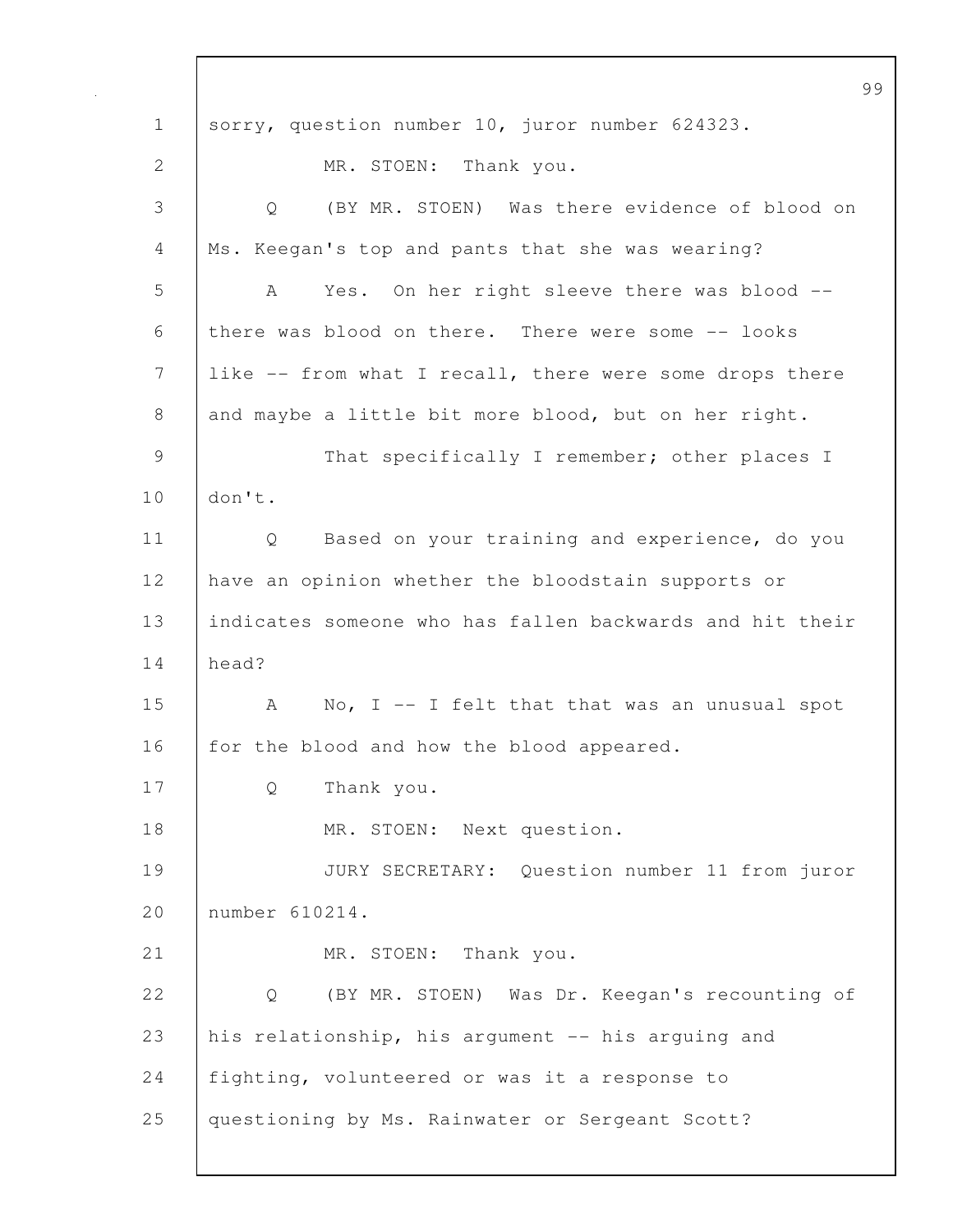100 1 | A I'm sorry, could you read that one more time? 2 Q Yeah. Was -- the question as phrased: Was 3 Mr. Keegan's recounting of his relationship, arguing and 4 fighting, volunteered or was it in response to 5 questioning by you or Sergeant Scott? 6 A I believe it was -- it was under questioning. 7 They were questioning him about, you know, their 8 relationship, which would be normal. 9 Q Okay. He wasn't in custody, was he? 10 A No, no, no. 11 | Q And was his recounting of his -- of Susan 12 Keegan's drug use volunteered or a response in 13 questioning by you or Sergeant Scott? 14 A No, that was -- that -- he provided that 15 information and elaborated. 16 When we ask people what kind of medications 17 | they're taking, things of that nature, it's part of a 18 coroner's investigation. He elaborated further by 19 explaining "she does this, she does that," you know. 20 Q Okay. Did Mrs. Keegan have face wounds as 21 Seems apparent -- to appear in the photo? 22 Then I see 7-A or 7-B, so let me show you 23 that. 24 This is 7-A I'm going to put on the screen, 25 and let me read the question so we can be on the same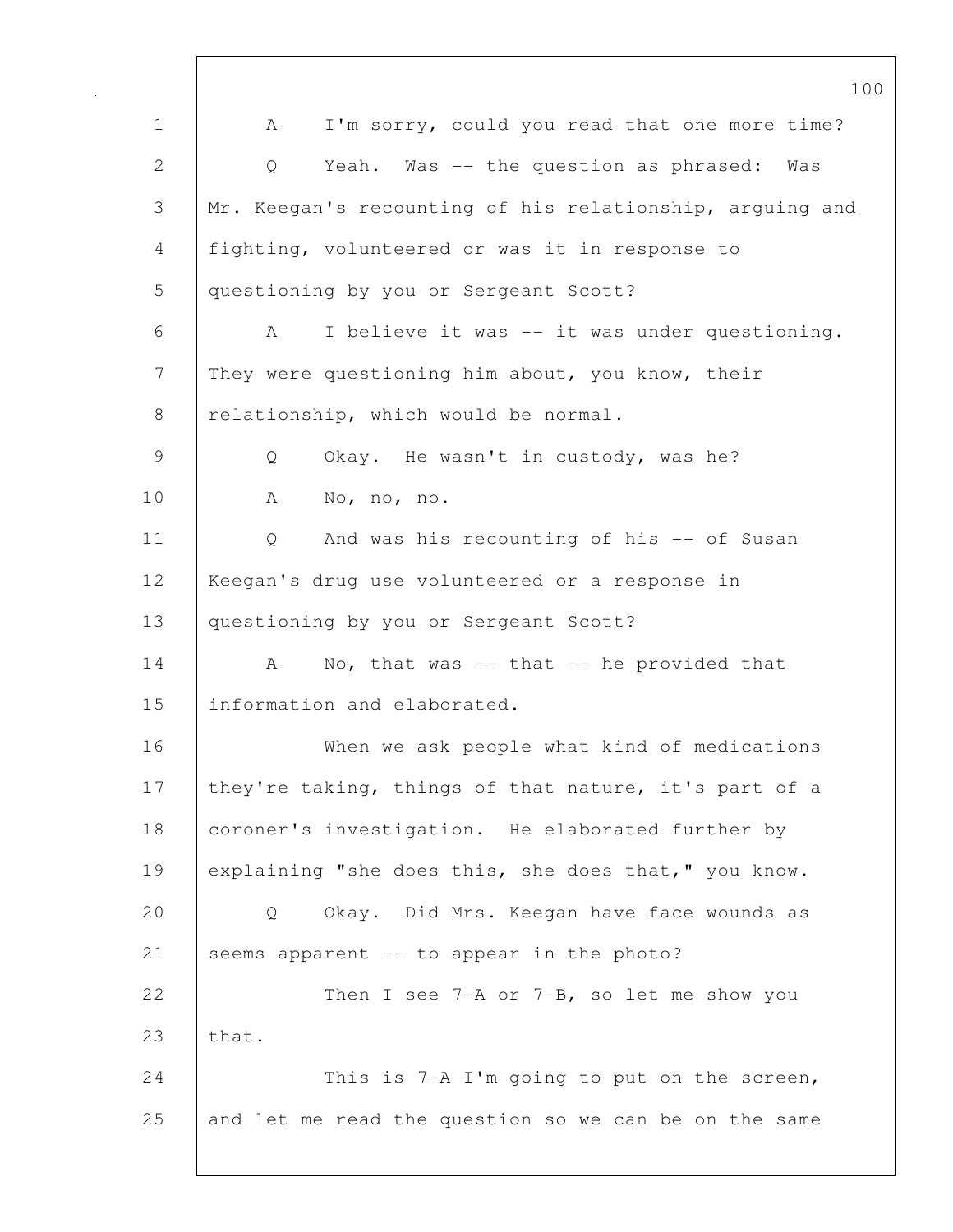101 1 | page: Did Ms. Keegan have face wounds as seems to 2 appear in photo 7-A or 7-B? 3 A I would say with that photo you can't really 4 see it, but there are other photos that would depict  $5$  | that. 6 A JUROR: [Juror 610214] I was wrong on the 7 number, I'm sorry. 8 Q (BY MR. STOEN) Would this be more useful in 9 answering that question, 7-C? 10 | A Yes. There is -- and I think there's even 11 another one that it looks on the left she has a --12 Something on the left part of her bottom lip, and she --13 it's hard to tell on her forehead if this -- she has a 14 | mark here or if that's blood. I'm not 100 percent sure. 15 Q Here is probably one that's a little more -- 16 do you see this? Is this more useful in answering that 17 question? 18 | A Yes. 19 Q And that's 7-I. I'll put that on the screen. 20 A Okay. 21 Q And then you can answer the question by 22 referring to it. 23 A So yes, if you could see the lower left part 24 of her  $-$  the bottom of her lip, there's a mark there. 25 | There's -- there's something there, some sort of a sore.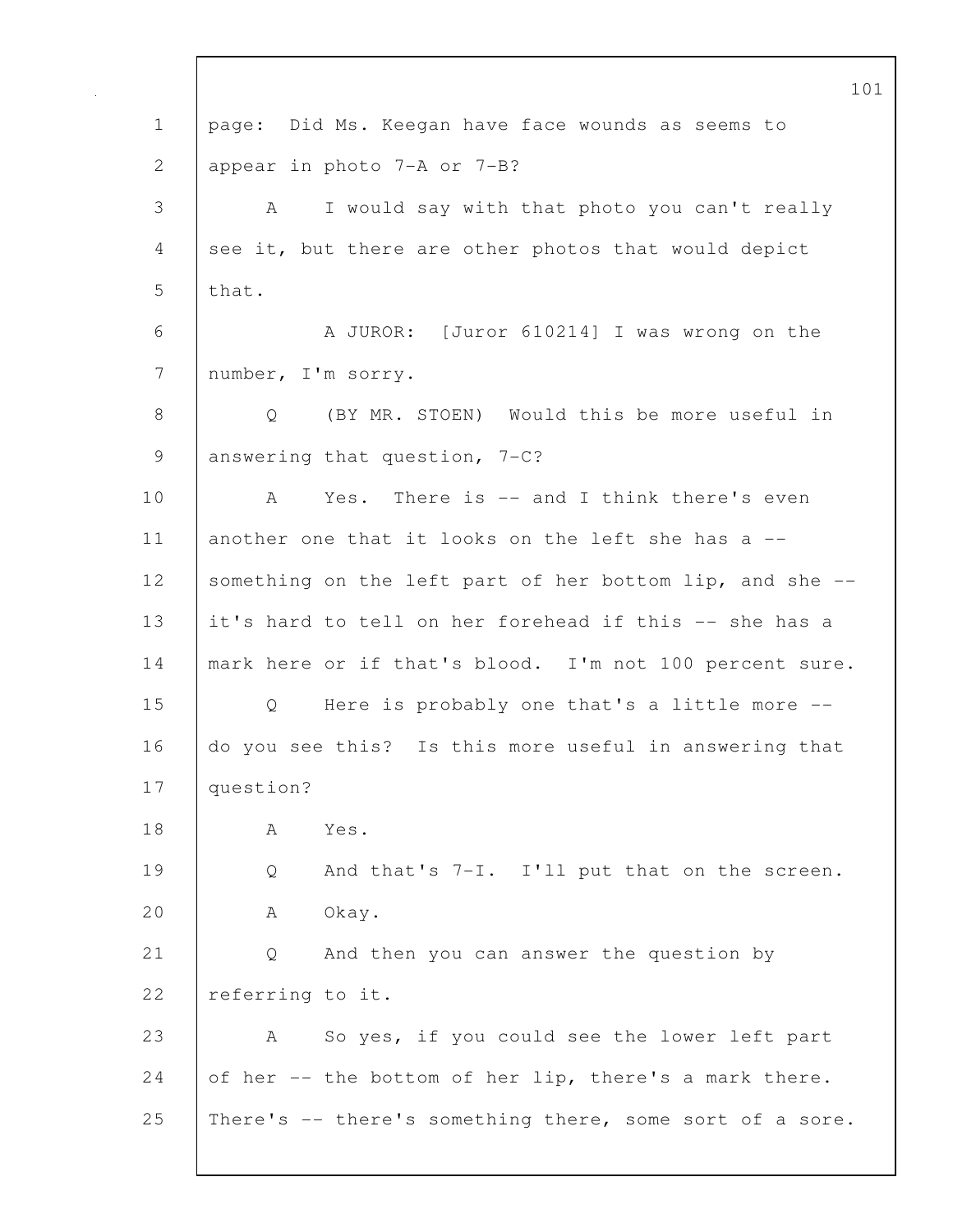|              |                                                          | 102 |
|--------------|----------------------------------------------------------|-----|
| $\mathbf 1$  | I don't know if it's from an injury or if it's from      |     |
| $\mathbf{2}$ | something else. I couldn't depict that by this.          |     |
| 3            | Do you feel that both head wounds are<br>Q               |     |
| 4            | consistent with one fall or a result of a fall at all?   |     |
| 5            | I think it's -- the only thing I can base my<br>A        |     |
| 6            | information off of is what I see at the scene.           |     |
| 7            | Everything else has to come from something else. But     |     |
| 8            | I -- the -- where her body is laying, you can see that   |     |
| 9            | there is evidence of blood and hair that are on the      |     |
| 10           | front of the -- on the vanity on the front, it's very    |     |
| 11           | minimal, and where she's laying. That's the only         |     |
| 12           | conclusion I can make based off the investigation we     |     |
| 13           | made at the time, that it's -- it's possible that she    |     |
| 14           | fell, but it's $-$ that's $-$ that's all it is, is       |     |
| 15           | speculative.                                             |     |
| 16           | Q<br>Okay. Did Mr. Keegan have any wounds or             |     |
| 17           | injuries?                                                |     |
| 18           | He had some marks on his hands. We took some<br>A        |     |
| 19           | pictures of his -- they're poor photographs, but he had  |     |
| 20           | some little -- a couple little nicks that you could see  |     |
| 21           | that looked fairly new. They are difficult to see.<br>We |     |
| 22           | did take pictures of them.                               |     |
| 23           | Did he comment about those?<br>Q                         |     |
| 24           | He said he -- he has a cat.<br>A                         |     |
| 25           | Okay.<br>Q                                               |     |
|              |                                                          |     |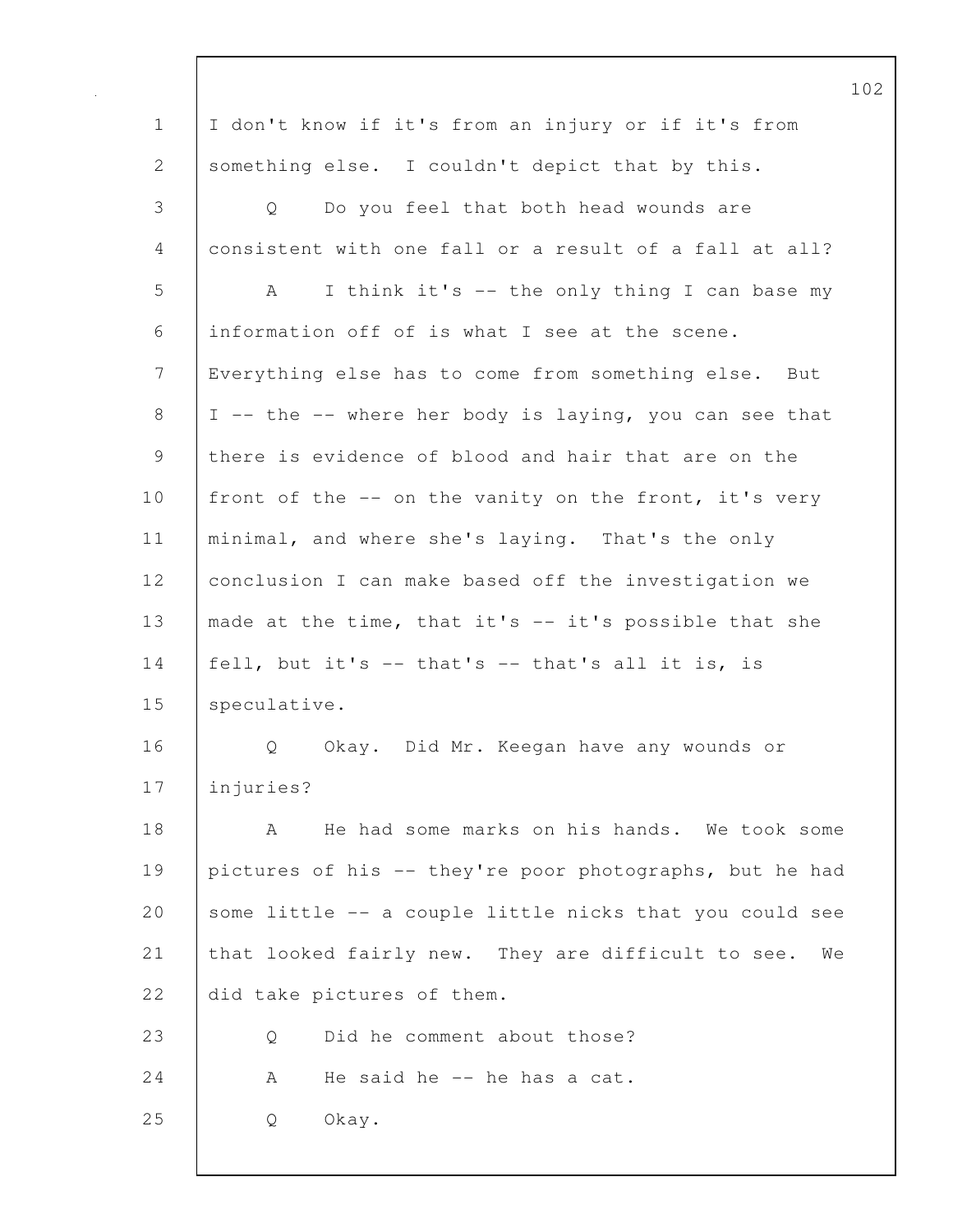103 1 A I didn't see a cat, but he said he had a cat 2 and that they could have been from the cat. That was 3 his comment. 4 Q And were any of the marijuana joints used or 5 smoked at all that you discovered? 6 A I think that at least one, maybe both of them, 7 could have been smoked. They weren't brand new ones. 8 MR. STOEN: Next question. 9 JURY SECRETARY: Question number 12 from juror 10 616901. 11 | MR. STOEN: We have an active jury here. 12 **Oh, this question is:** Can I see the photo of 13 the dark room? I believe it was from the bedroom to the 14 bathroom. 15 Yes. I can pass it around. I hereby 16 introduce this into evidence, so I can pass it around. 17 THE WITNESS: I did see it. 18 | MR. STOEN: And I introduce all of Exhibit 7, 19 | A through R, S, T, whatever, into evidence. 20 (Exhibit 7 was received.) 21 | JURY SECRETARY: Should we go on? 22 MR. STOEN: Yes. We can ask questions while 23 that's being passed around. 24 JURY SECRETARY: Number 13 is from juror 25 641677.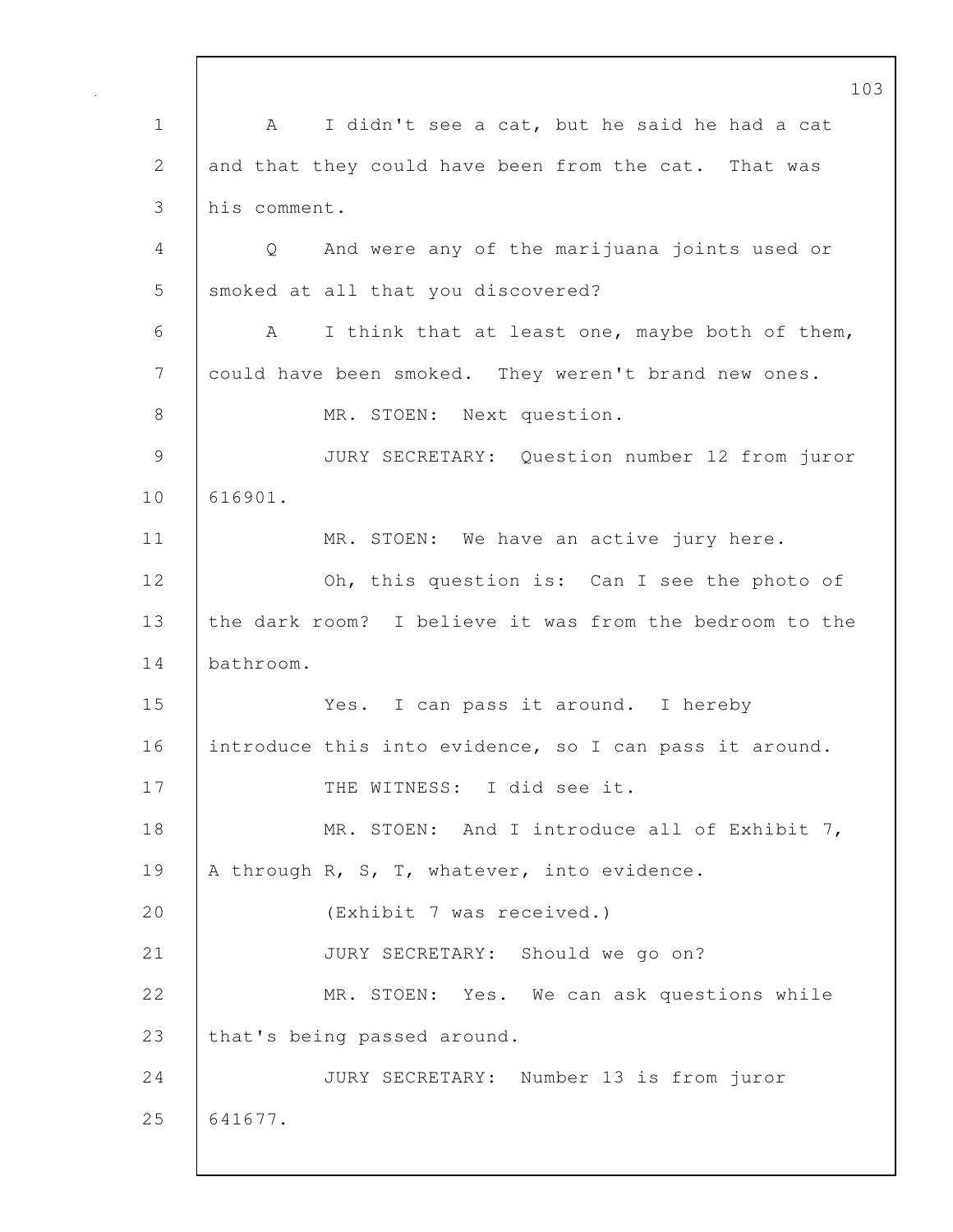|              | 104                                                     |
|--------------|---------------------------------------------------------|
| $\mathbf 1$  | MR. STOEN: Thank you.                                   |
| $\mathbf{2}$ | Q (BY MR. STOEN) This question is: Given the            |
| 3            | set of seemingly suspicious circumstances, why was the  |
| 4            | police work not more thorough?                          |
| 5            | That's a good question. When I get dispatched<br>A      |
| 6            | to the call, I'm dispatched to a coroner's              |
| 7            | investigation. A coroner's investigation is separate    |
| 8            | from a criminal investigation, and it should be for     |
| 9            | reasons.                                                |
| 10           | Okay.<br>Q                                              |
| 11           | There's no law against a coroner's case.<br>A           |
| 12           | Criminal cases are a different story. They need to be   |
| 13           | investigated differently.                               |
| 14           | When I was there I was told $-$ dispatched to,          |
| 15           | had a sergeant there, told that I was investigating a   |
| 16           | coroner's case, and that's what I did. I did encourage  |
| 17           | further investigation many times.                       |
| 18           | Are the blood marks on the vanity and counter<br>Q      |
| 19           | consistent with a natural fall based on your experience |
| 20           | and training?                                           |
| 21           | I find it -- in my experience and training, I<br>A      |
| 22           | find, in hitting something, that transfer isn't always  |
| 23           | necessarily -- when you hit something hard like that,   |
| 24           | it's not necessarily -- blood is not necessarily        |
| 25           | transferred. So I find that interesting. It's another   |
|              |                                                         |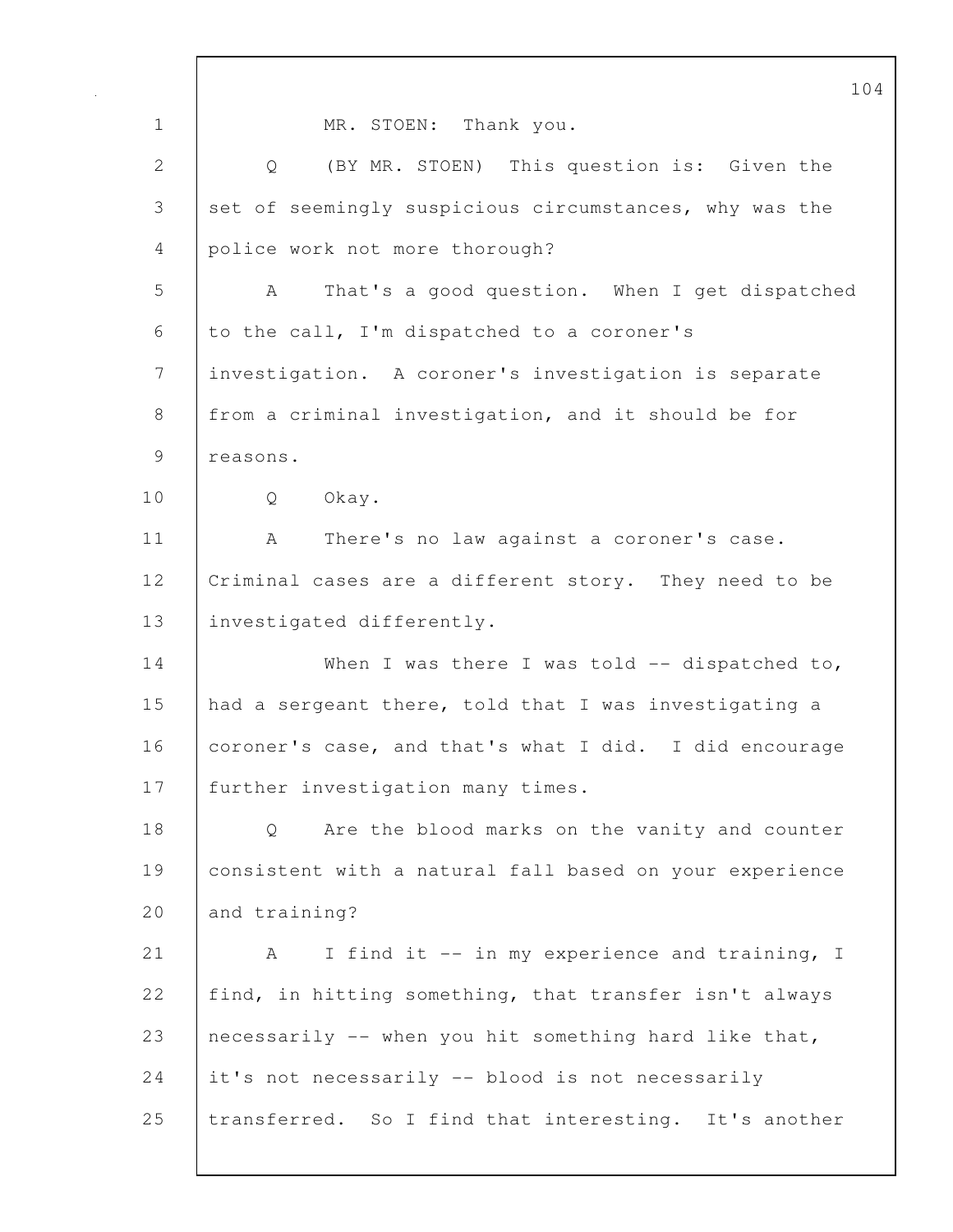|                                                         | 105 |
|---------------------------------------------------------|-----|
| very interesting part of this investigation. When you   |     |
| hit something hard, if you're stepping back, if you're  |     |
| falling or whatever, it takes a moment for the body to  |     |
| react. And so I find that interesting.                  |     |
| MR. STOEN: Any other comments? Any other                |     |
| questions?                                              |     |
| JURY SECRETARY: Oh yeah, they keep coming.              |     |
| Number 14 from juror 620342.                            |     |
| (BY MR. STOEN) Who prescribed Susan's meds?<br>Q        |     |
| Dr. Coen did.<br>A                                      |     |
| How do you spell her name?<br>Q                         |     |
| $C-o-e-n$ . Lynne, "L" -- I don't know if it's<br>A     |     |
| with two N's or one.                                    |     |
| Q<br>Okay.                                              |     |
| Lynne Coen.<br>A                                        |     |
| And she had another prescription that Lynne             |     |
| Coen's office indicated, but it said other prescriber,  |     |
| and those were the pills in the blue bottle that I      |     |
| didn't have a prescription bottle for. So I don't       |     |
| know.                                                   |     |
| MR. STOEN: Next question.                               |     |
| JURY SECRETARY: Number 15 from juror 616861.            |     |
| Q (BY MR. STOEN) This question makes a                  |     |
| statement which I have no knowledge: Alcohol is a basal |     |
| dilator. I guess that's it.                             |     |
|                                                         |     |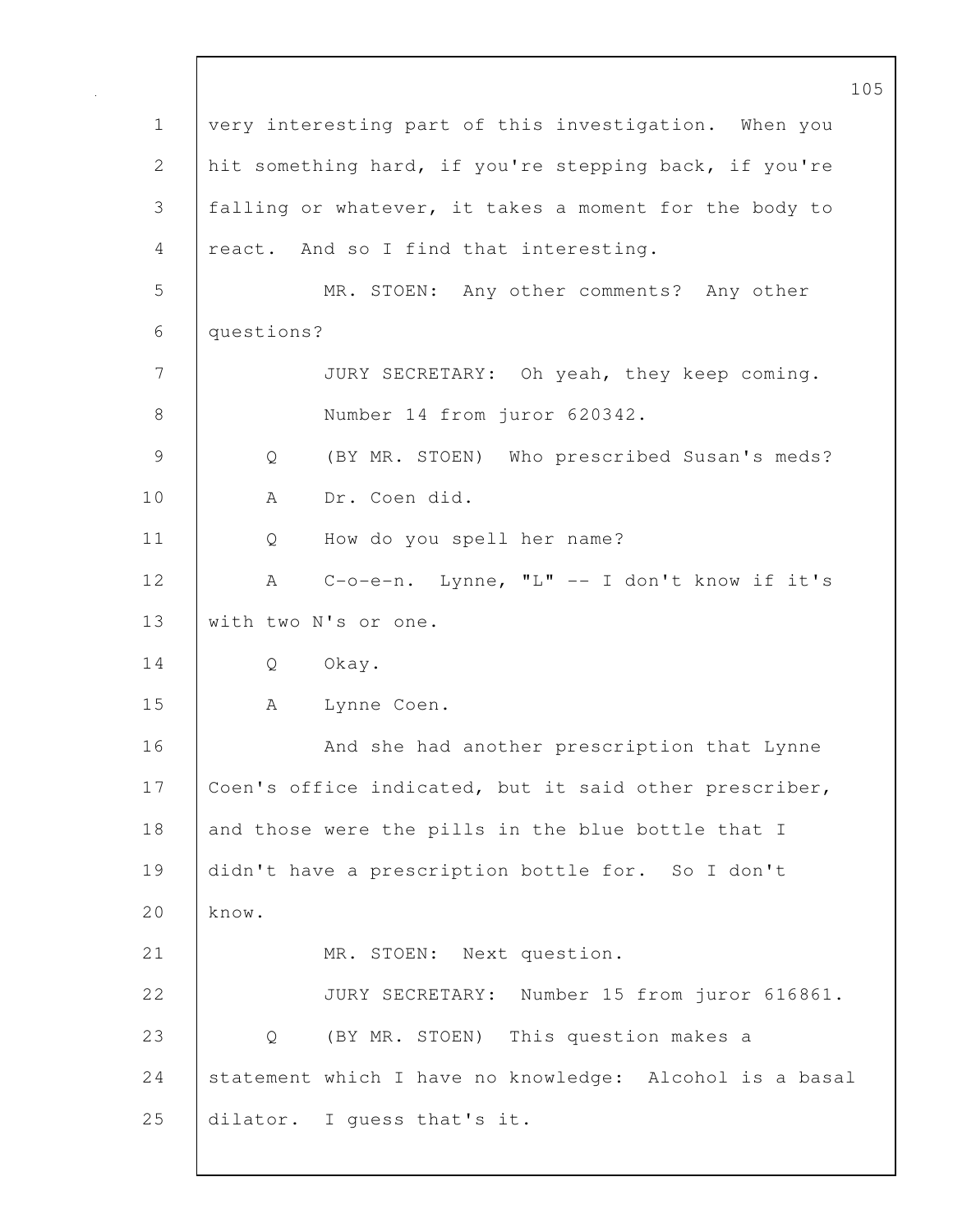1 Why is there -- I guess the question is why is 2 there not more blood; is that right? 3 A JUROR: [Juror 616861] Yes. 4 MR. STOEN: Okay. 5 | THE WITNESS: Another really good question. 6 In my opinion, probably most people's opinion, when you 7 have a head injury, head injuries bleed a lot. Even 8 small ones bleed a lot. So to have those kind of 9 horrific injuries and not have a lot of blood is very 10 | suspect. 11 | MR. STOEN: Next question. That's it? 12 JURY SECRETARY: No. Question 16, 611538. 13 Q (BY MR. STOEN) Could her unusual hand 14 Swelling correlate with her apparent facial swelling? 15 A I -- in my opinion, I -- I would say no. It 16 was a very unusual area of swelling and it was very 17 specific on both hands. It was in the same area. And, 18 you know, her face, if you look at the positioning of 19 her face, it's in a -- in a -- you know, it's in a --20 for lack of a term, you know, it's down. It's kind of 21 like constricted, I quess. You know, I don't know if 22 that would affect the swelling in her face. I don't 23 have that kind of medical experience to be able to 24 lindicate that. 25 | Q Okay. That's fine.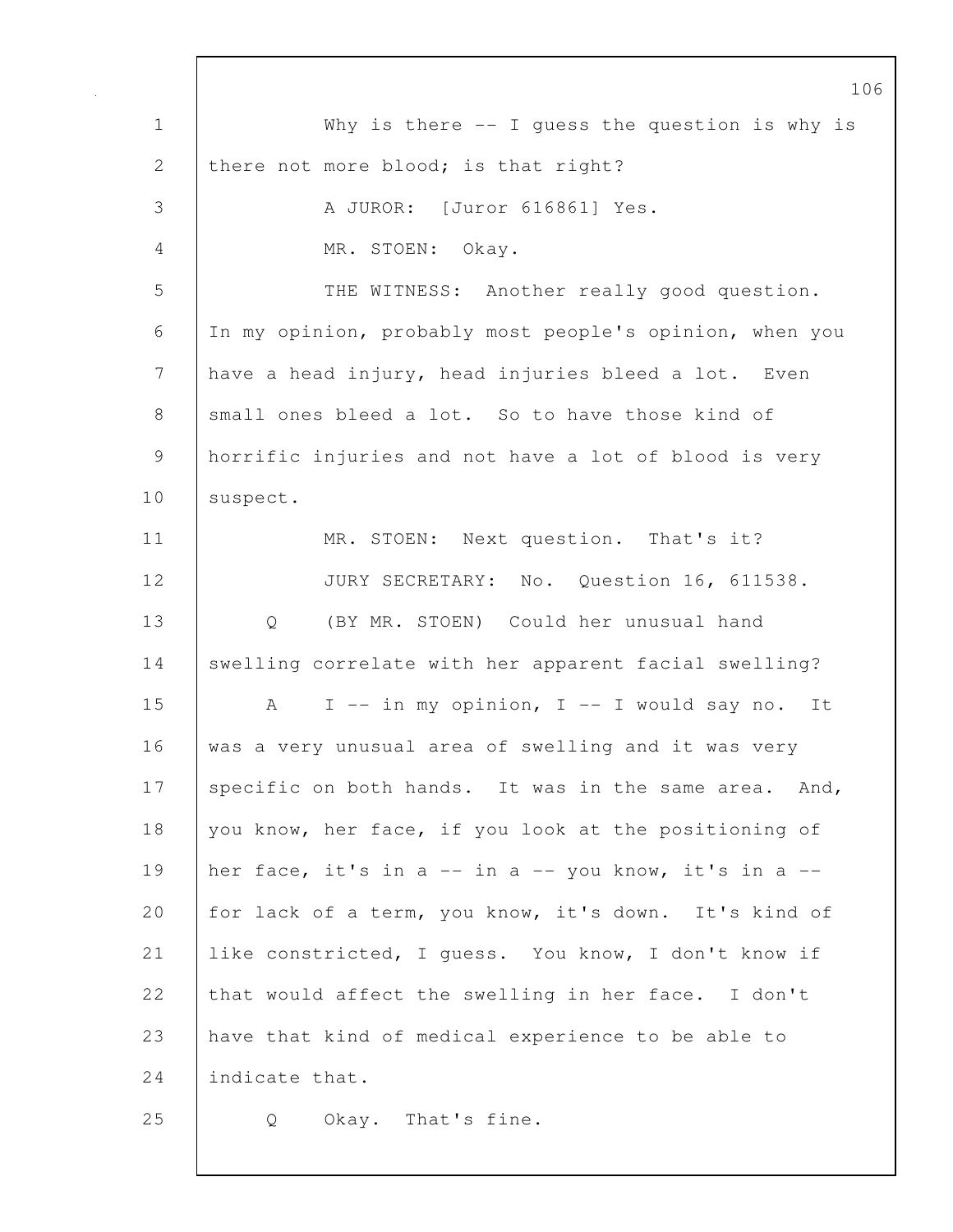107 1 | A But her -- that area there was a very unusual 2 area -- specific area of swelling. It didn't go up her 3 arm. It was right in these areas right here. 4 JURY SECRETARY: Question 17 from juror 5 609424. 6 Q (BY MR. STOEN) With the typical massive 7 amount of blood loss from a head wound, why didn't the 8 lack of blood at the scene prompt a housewide search? 9 A In a coroner's case you don't do house 10 | searches normally. That would not be -- that would not 11 be something normally you do. You do house searches 12 when you are looking for something criminal. 13 Q Thank you.  $14$   $\phantom{1}$  A That was -- that was --15 Q That's good. 16 | A Sorry. 17 | JURY SECRETARY: Number 18 from juror 640779. 18 Q (BY MR. STOEN) It's a follow-up question: 19 What does Ms. Keegan's lack of blood indicate to you? 20 A That it was cleaned up, that the crime scene 21 was -- that the crime scene was cleaned up. 22 MR. STOEN: Thank you. 23 Next question. 24 JURY SECRETARY: Number 19 from juror 616861. 25 Q (BY MR. STOEN) This question is: Were there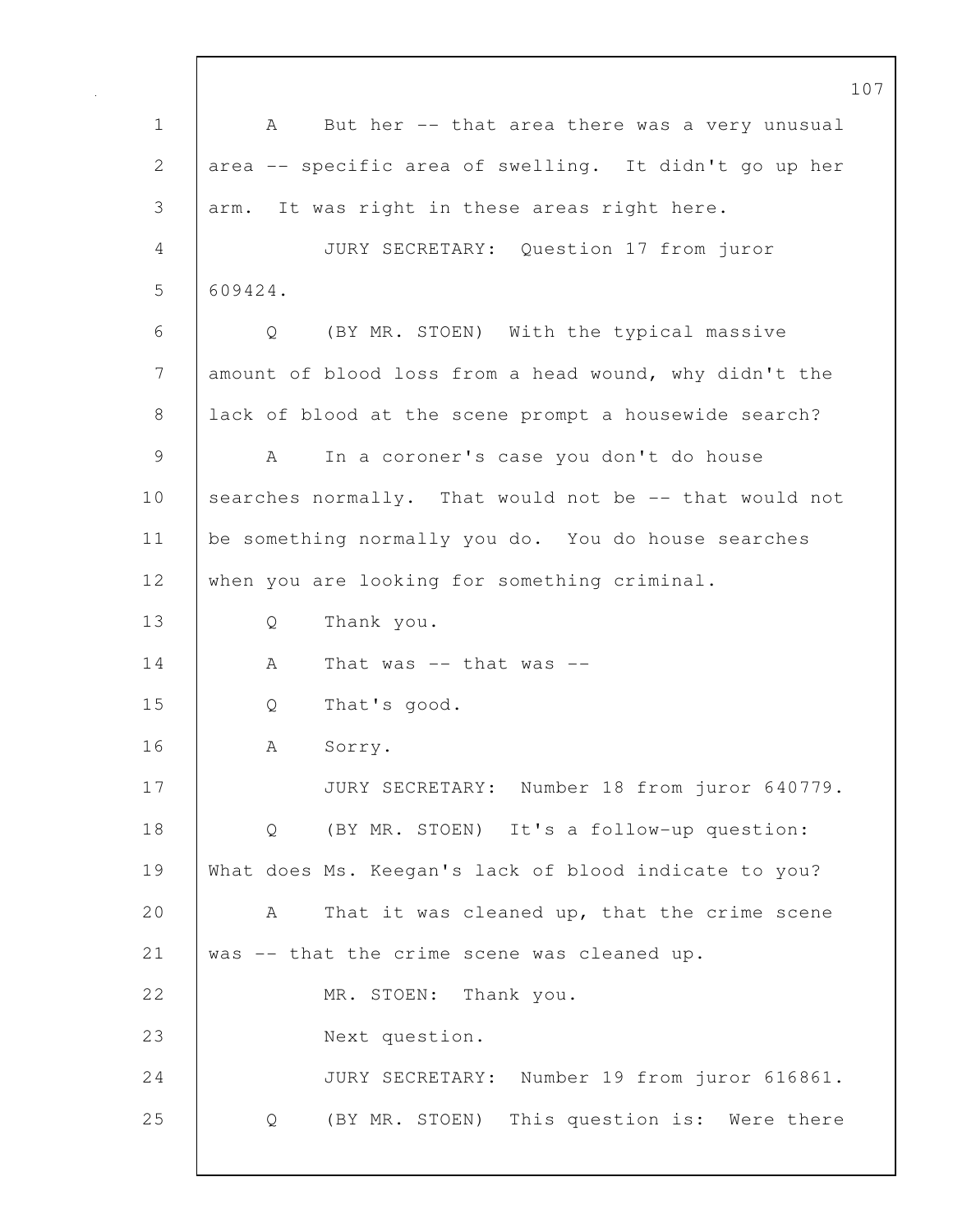108 1 edema at the site of swelling? 2 A JUROR: [Juror 616861] Was there bruising. 3 THE WITNESS: What area? 4 MR. STOEN: You have to use -- 5 A JUROR: [Juror 616861] Sorry. 6 Q (BY MR. STOEN) Was there bruising at the site 7 of swelling? 8 A Are we talking about the arms? 9 | O The arms. 10 | A Well, she -- I think there was -- I'd have to 11 | really look at the pictures to see if I saw anything. 12 | There wasn't anything really outstanding. 13 | But you also had the lividity that you're 14 seeing in that area as well, which, again, is out of 15 character for the position of the body. 16 | 0 Let me see if I can find a photo. 17 **Did you take -- did you take a look at the** 18 autopsy photos? Would that help you to answer that 19 question? 20 A Yes. The autopsy photos do have, I think, 21 pictures of her hands, if you have them. 22 | O I'm going to show you what's marked People's 23 Exhibit Number 9. It's quite a large collection. I'm 24 just going to ask you to page through, and if you can 25 find anything in there that might help you answer that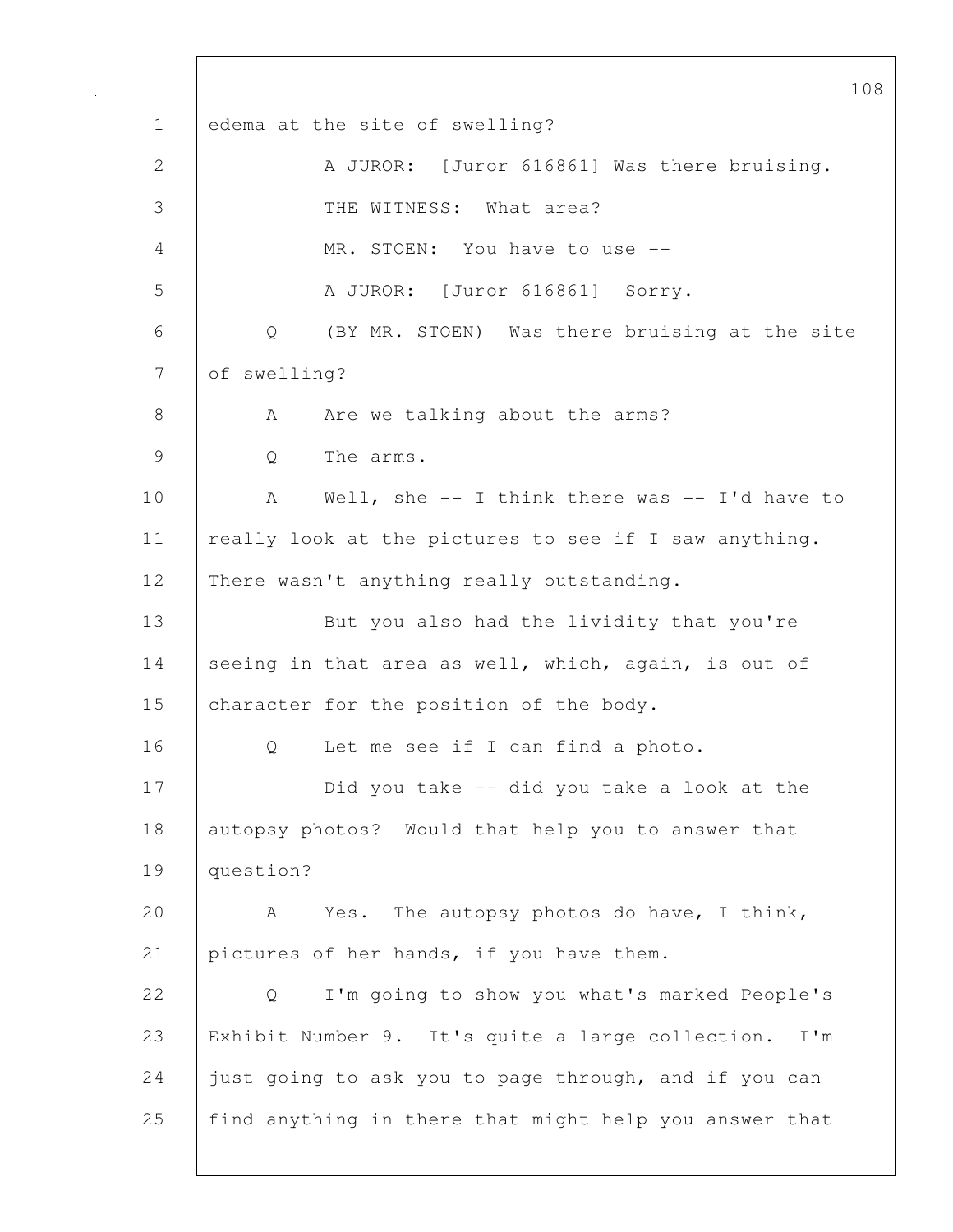109 1 question, please do so. 2 First of all, do those look like pictures that 3 you recognize were taken at the autopsy? 4 A They do. They are. 5 (Exhibit 9 was identified.) 6 THE WITNESS: So this is one photo of one 7 hand. 8 Q (BY MR. STOEN) You pointed out one photo in 9 this, and I guess it would be the fifth photo in this 10 stack of People's Exhibit 9, which I'll put on the 11 screen. 12 | Is this what you're referring to? 13 A Yes. 14 Q Do you see any bruising on there? 15 A Well, I think that it's -- there is -- there 16 could be bruising where the redness is located, but I 17 also -- there's also lividity there. So, you know, I'm 18  $\vert$  not -- I'm not 100 percent sure of --19 Q I'll show you another photo that is later in 20 this stack. Do you see that one? 21 | I'll put that one on. 22 **Does that show anything that would be an** 23 answer to this question? 24 That's number 7 in the pile. 25 A Yeah. Again, it could be a mixture of the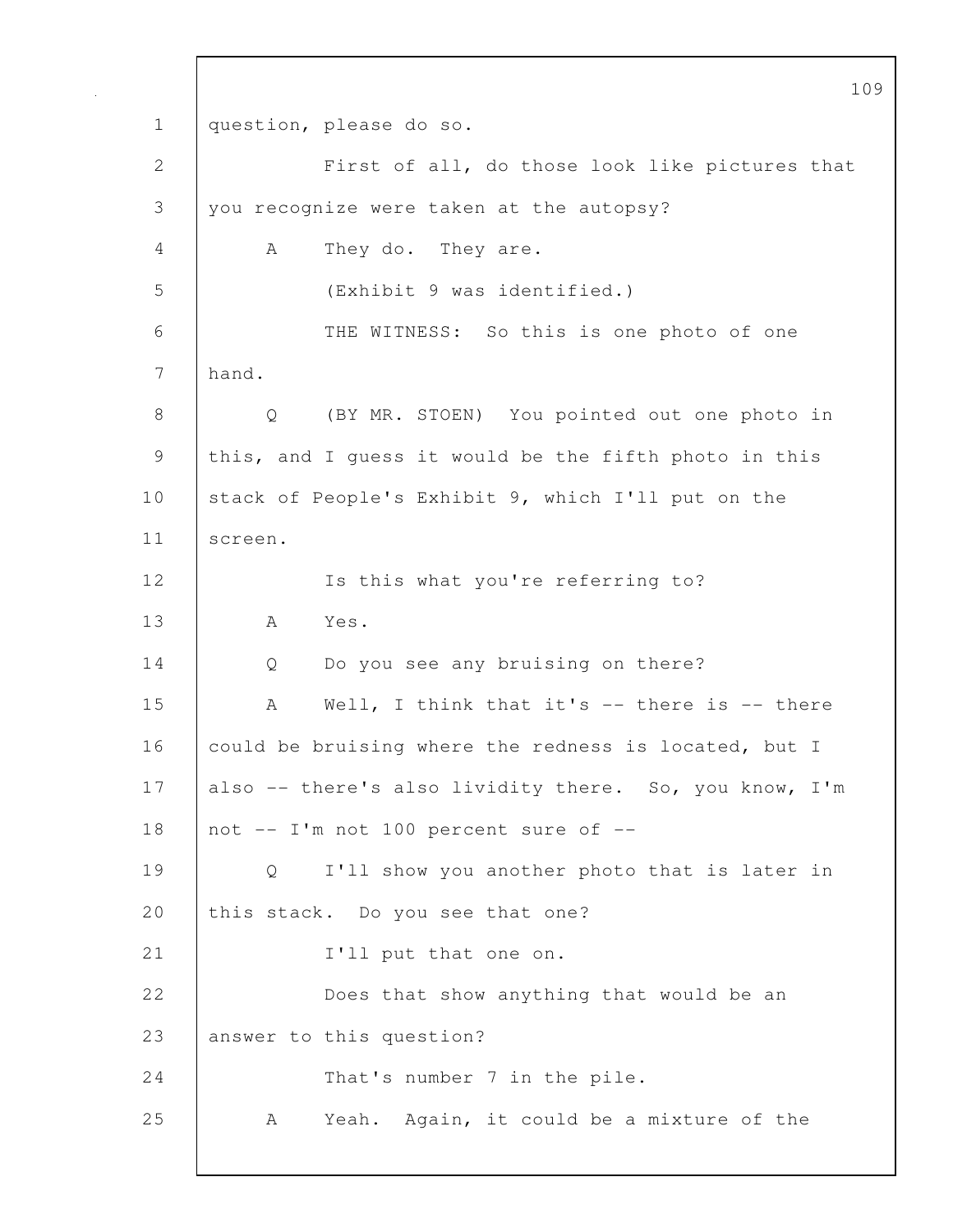|               |                   | 110                                                  |
|---------------|-------------------|------------------------------------------------------|
| $\mathbf 1$   |                   | lividity and bruising, but it's -- I think it's very |
| $\mathbf{2}$  |                   | difficult to tell, to me, unless you're a doctor --  |
| 3             | Q                 | Okay.                                                |
| 4             | A                 | -- differentiating it.                               |
| 5             | Q                 | That's all the answer we need. If you don't          |
| 6             |                   | know, you don't know. Okay?                          |
| 7             | A                 | Right, right.                                        |
| $8\,$         | Q                 | Anything about that picture that answers that        |
| $\mathcal{G}$ | question?         |                                                      |
| 10            | A                 | I think that it could be a possibility of that       |
| 11            | being a bruising. |                                                      |
| 12            | Q                 | Okay.                                                |
| 13            | A                 | I don't know for certain.                            |
| 14            | Q                 | Again, this one is number 11 in that stack.          |
| 15            | А                 | Yes.                                                 |
| 16            | Q                 | Same answer?                                         |
| 17            | А                 | Same thing, yes.                                     |
| 18            | Q                 | So basically what you're saying, it's                |
| 19            |                   | inconclusive to you.                                 |
| 20            |                   | How about this one? This is 13, is that              |
| 21            |                   | correct? Anything in that?                           |
| 22            | A                 | I think it's the same -- it's the same thing.        |
| 23            | Q                 | Okay.                                                |
| 24            | A                 | It could be. It could be a mixture of                |
| 25            |                   | lividity, bruising.                                  |
|               |                   |                                                      |

 $\mathbf l$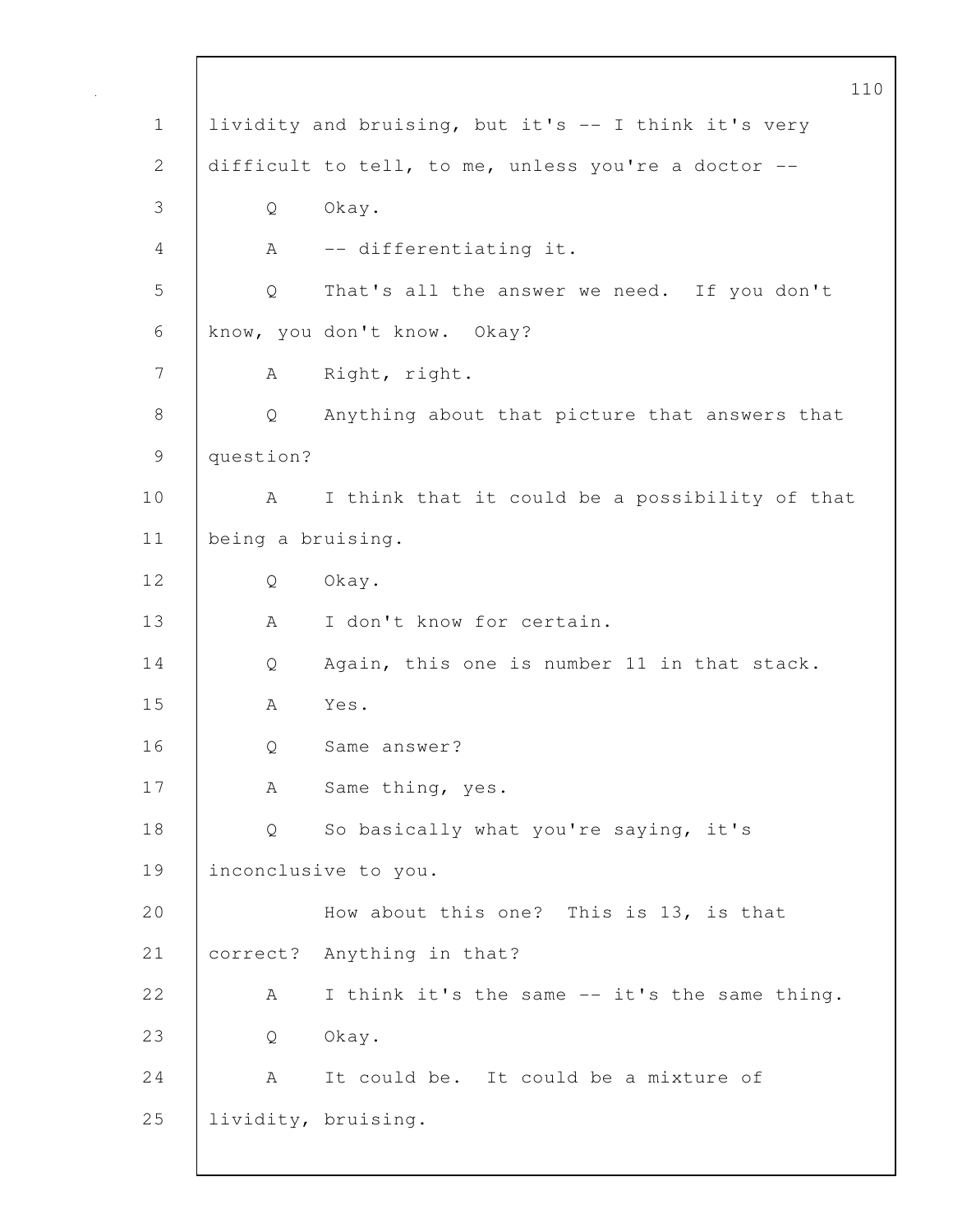|               | 11                                                       |
|---------------|----------------------------------------------------------|
| $\mathbf 1$   | Thank you very much.<br>Q                                |
| $\mathbf{2}$  | MR. STOEN: Okay. Next.                                   |
| 3             | JURY SECRETARY: Number 19 from 636055.                   |
| 4             | MR. STOEN: Thank you.                                    |
| 5             | (BY MR. STOEN) The question is: Could the<br>Q           |
| 6             | reason for lividity be caused by Dr. Keegan checking her |
| 7             | pulse by her wrist?                                      |
| 8             | No.<br>A                                                 |
| $\mathcal{G}$ | How long does lividity take?<br>Q                        |
| 10            | Lividity takes -- well, I think it starts<br>A           |
| 11            | happening almost immediately. You know, it's a process   |
| 12            | of a body basically dying and, as it dies, you know,     |
| 13            | it -- god, I'm trying to remember. That's a really good  |
| 14            | question.                                                |
| 15            | Lividity is not -- it's a process of the blood           |
| 16            | going down.                                              |
| 17            | Q<br>And manifesting on the body --                      |
| 18            | Yes.<br>А                                                |
| 19            | -- in a state of some sort?<br>Q                         |
| 20            | Yes, yes. And, you know, it's darker. It's<br>A          |
| 21            | not a -- it's not a bruising. It's a different type      |
| 22            | of -- of coloring that you'll see. And you can see that  |
| 23            | in the hands. You'll see the difference of what          |
| 24            | lividity looks like. It's a darker color, all the blood  |
| 25            | pooling down.                                            |
|               |                                                          |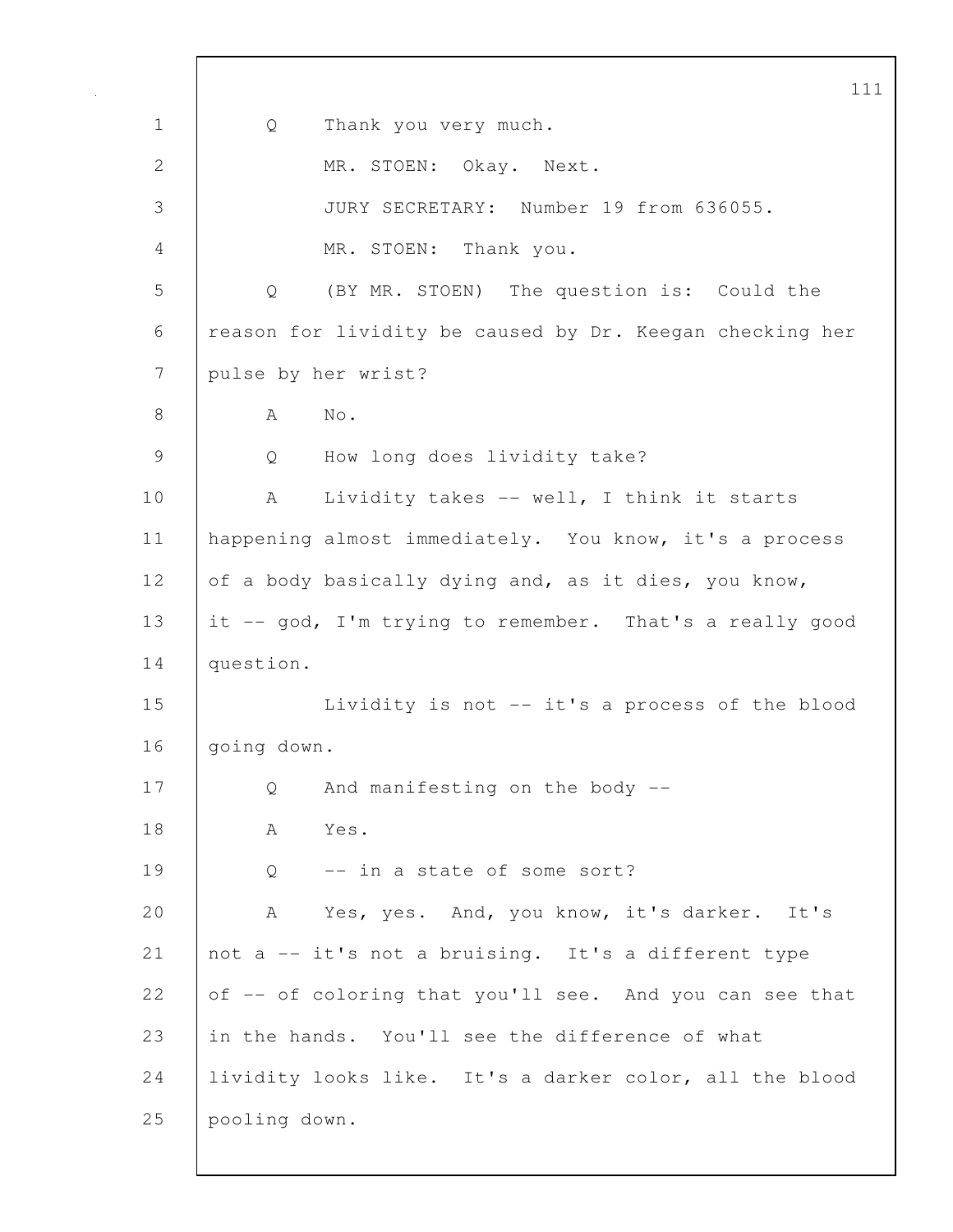112 1 | And that's not going to happen from somebody 2 taking somebody's pulse. And taking somebody's pulse is 3 like this (indicating). You know, that's how you'll see 4 people take it, especially medical people. 5 Q This question is -- that answers the remaining 6 part of that question, so I don't have to ask it. 7 JURY SECRETARY: Number 20 from juror 610214. 8 Q (BY MR. STOEN) Mrs. Keegan, did she appear to 9 have cuts and wounds on her hand? 10 A She had the one cut on her right thumb that we 11 | talked about. 12 Q That may have been the razor blade? 13 A Could have been the razor blade. 14 | And I remember in a photo seeing that 15 something looked like there could have been another 16 wound on one of her hands, but I didn't note that. 17 Q Okay. 18 | A But there is something -- I couldn't identify 19 it. 20 Q Were they in the autopsy photos or in other 21 photos? 22 A In the autopsy photos. 23 Q Would it help you to take another look through 24 to see if it's in there? 25 | A Sure.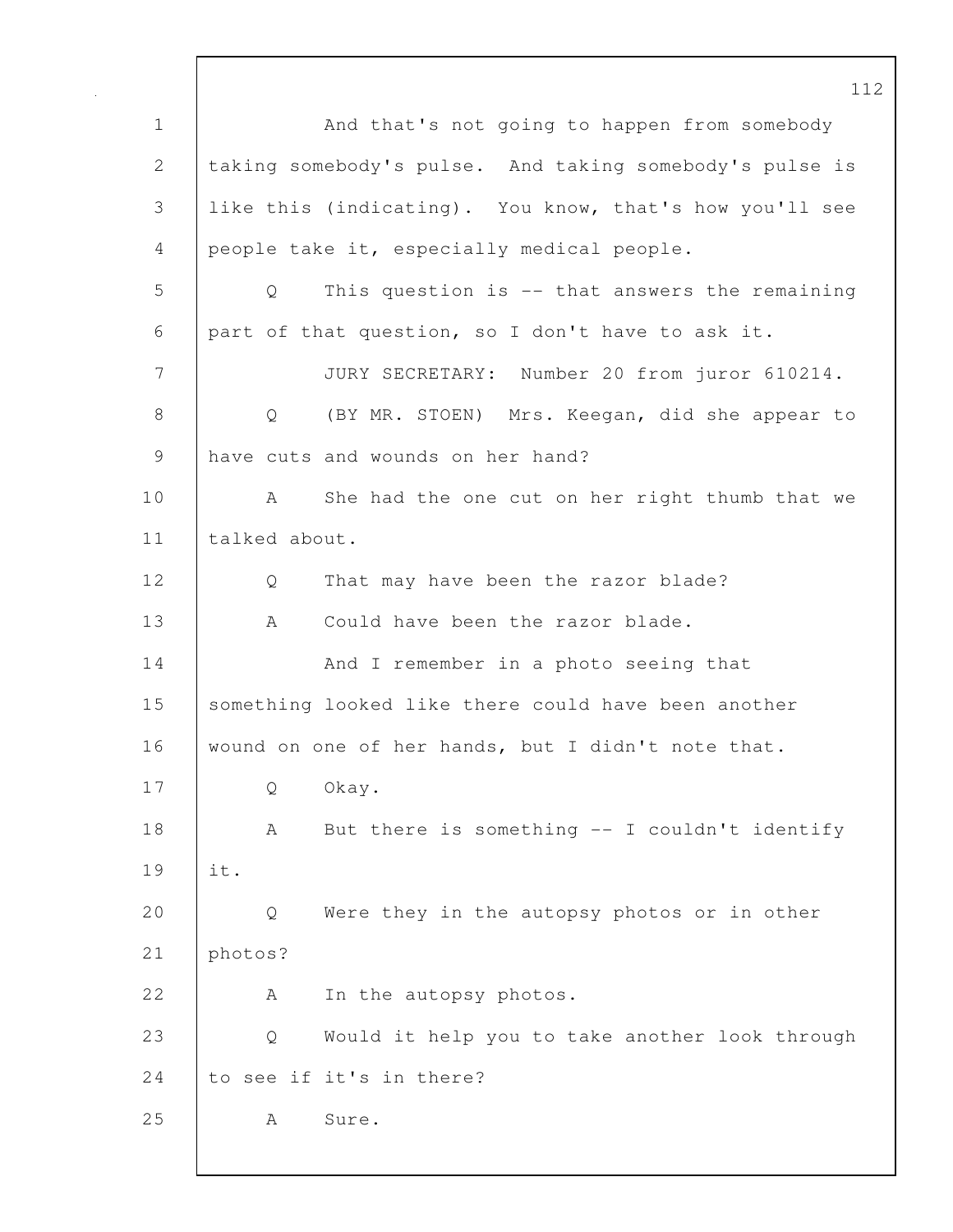|             |                  |                                                    | 113 |
|-------------|------------------|----------------------------------------------------|-----|
| $\mathbf 1$ | Q                | And you can see at the top there are some          |     |
| 2           |                  | numbers to help identify it.                       |     |
| 3           | А                | Okay.                                              |     |
| 4           | Q                | If you would be so kind.                           |     |
| 5           | Α                | There's a couple of them in here that show         |     |
| 6           | hands, actually. |                                                    |     |
| 7           | Q                | Okay.                                              |     |
| 8           | A                | Yeah. So you've got --                             |     |
| 9           | Q                | That's number 14?                                  |     |
| 10          | A                | Number 14.                                         |     |
| 11          | Q                | It's Exhibit 7, number 14 in Exhibit 7.            |     |
| 12          | Α                | You have a couple more in here.                    |     |
| 13          | Q                | I'll separate them.                                |     |
| 14          | Α                | Okay.                                              |     |
| 15          | Q                | Okay. Is this what you're talking about?           |     |
| 16          |                  | That's number 14 in Exhibit 7. Is that what you're |     |
| 17          | talking about?   |                                                    |     |
| 18          | А                | Yes.                                               |     |
| 19          | Q                | Okay. And you said there were some more.           |     |
| 20          | A                | There are a couple more in there.                  |     |
| 21          | Q                | Okay.                                              |     |
| 22          | А                | That's different from that one.                    |     |
| 23          | Q                | Just go through them and just give them to me      |     |
| 24          | if you see it.   |                                                    |     |
| 25          | A                | That's the thumb one, but we already know          |     |
|             |                  |                                                    |     |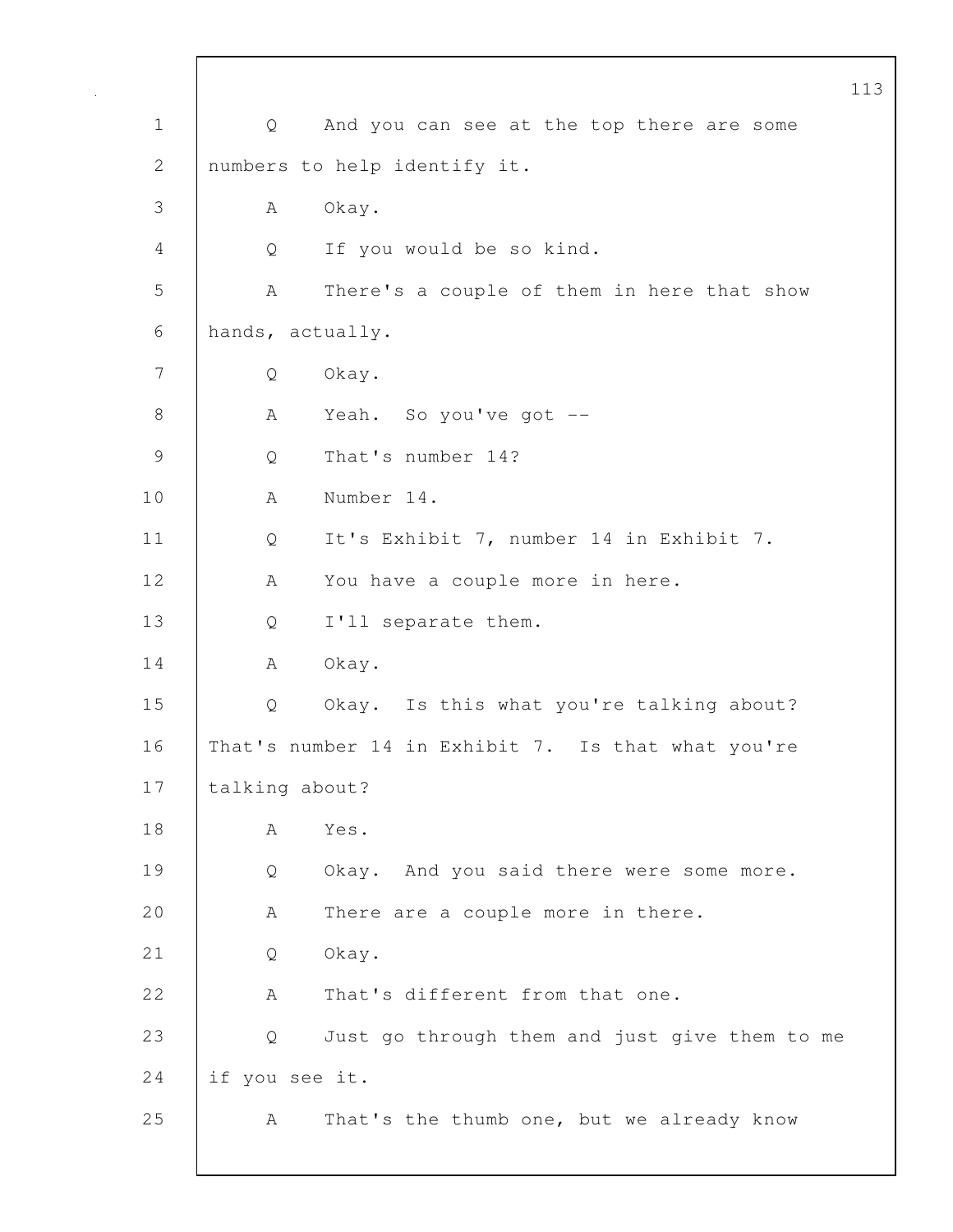114 1 about that one. 2 There's one. This may be the same. 3 Q This is number 29 within Exhibit 7, and what 4 do you see in that photo? 5 A It looks like there she could have something 6 there on the top of her hand. I want to say that's her 7 right -- right hand --8 Q Okay.  $9$   $A$   $-$  there. 10 | Q Is this another one? 11 | A I think that's the same one. 12 Q Same one? 13 | A I'm pretty sure. 14 Q This doesn't show up very well on the screen. 15 I'm going to pass these around if people want to take a 16 | look at them. 17 Anything else in that packet? 18 | A And we're just talking about her hand? 19 | O Yeah. 20 A That's it. 21 Q Okay. Thank you. 22 | I believe I've already received these in 23 evidence. If not, they are received, all of Exhibit 7. 24 MR. STOEN: I'll pass these around. 25 | Any other questions?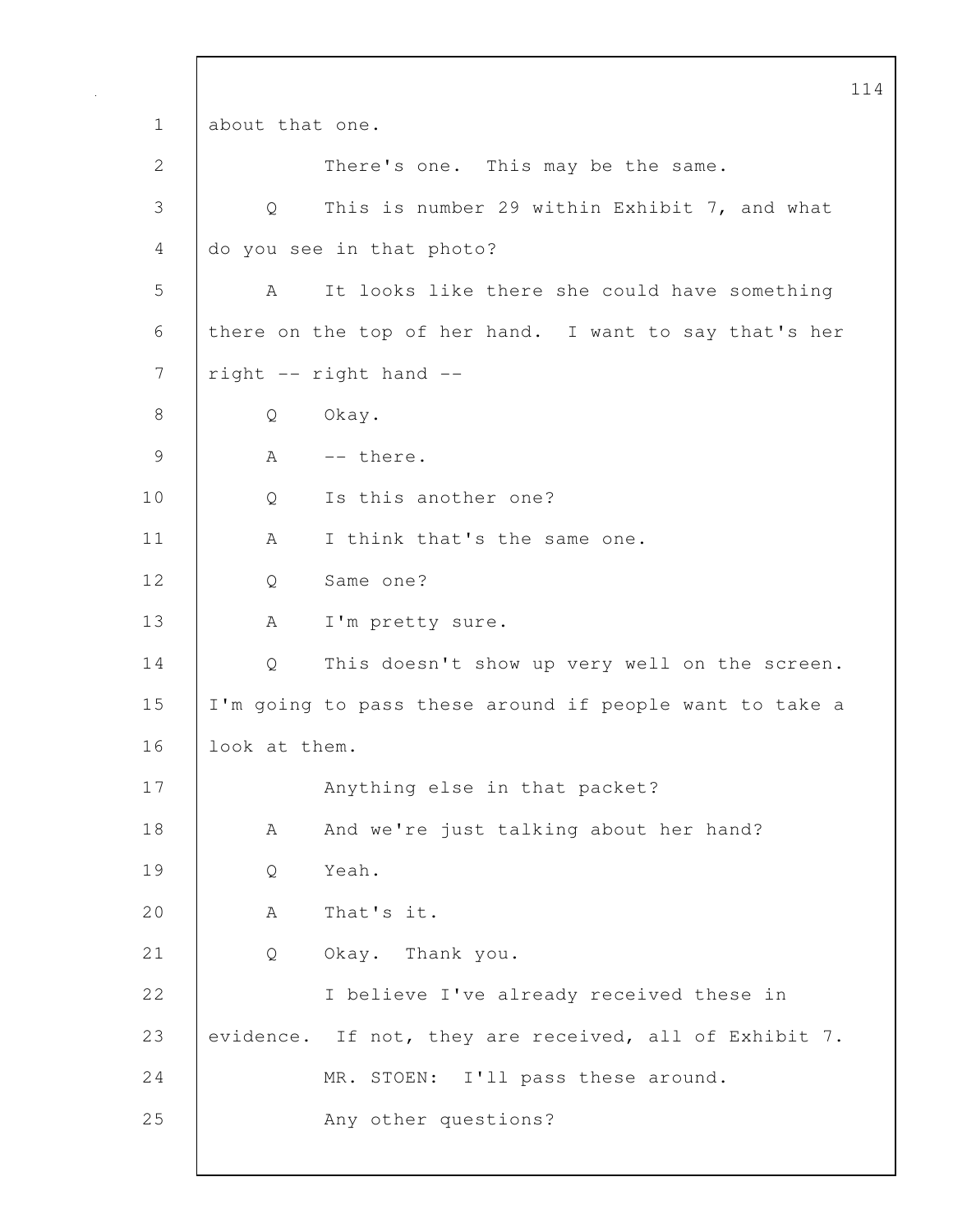115 1 JURY SECRETARY: Yes. Number 21 from juror 2 641677. 3 Q (BY MR. STOEN) What did the blood alcohol and 4 tox screen show, if you know? 5 A That she was under the influence -- I -- I 6 want to say .16 is what I recall from the report on 7 alcohol, and tox that she had -- she had, I think, you 8 know, different drugs in there, but I don't recall 9 | specifically. 10 Q Okay. 11 | A Marijuana may have been one of them. I don't 12 know. I don't want to miss -- 13 Q If you don't know, you don't know. 14 A Yeah. 15 | MR. STOEN: Okay. Next question. 16 JURY SECRETARY: Number 22 from juror 626897. 17 | Q (BY MR. STOEN) Does lividity occur only to 18 the extremities or throughout the entire body? 19 | A It goes to -- well, you'll see lividity 20 anywhere where you see the body out  $-$  I can't  $-$  I mean 21 I don't know if it happens to the scalp. I imagine 22 anywhere where you have blood is where you're going to 23 see lividity. 24 | MR. STOEN: Okay. Next question. 25 JURY SECRETARY: Number 23 from juror 616861.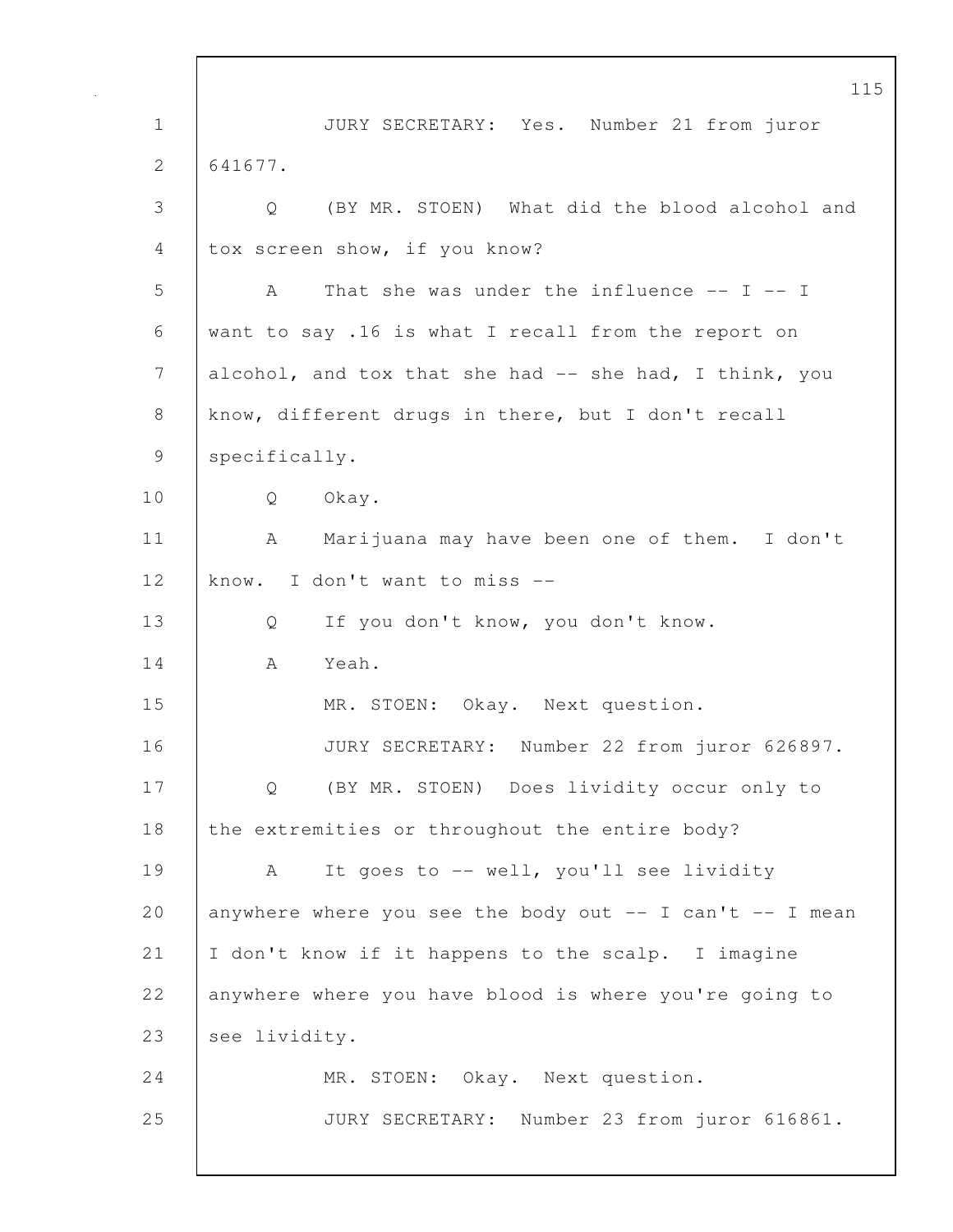116 1 | Q (BY MR. STOEN) Was there any sign of a 2 struggle in the house? 3 A No. 4 MR. STOEN: Next question. 5 JURY SECRETARY: That's all I have. 6 MR. STOEN: Okay. Well, I want to thank you 7 for coming today. And you're excused. 8 | THE WITNESS: All right. Thank you. 9 MR. STOEN: Do we have time to start another 10 witness or do you want to take a break? 11 JURY FOREPERSON: Maybe we'll go a little bit 12 longer. We're all good. 13 | MR. STOEN: Okay. I'll get the next witness. 14 (Brief pause.) 15 THE REPORTER: Will you raise your right hand, 16 please.  $17$  - - -18 LINDA PULS 19 Called as a witness, having been sworn, testified as 20 follows:  $21$  - - -22 THE REPORTER: Please state your name and 23  $|$  spell it. 24 THE WITNESS: Linda, L-i-n-d-a, last is Puls, 25  $\vert$  P-u-l-s.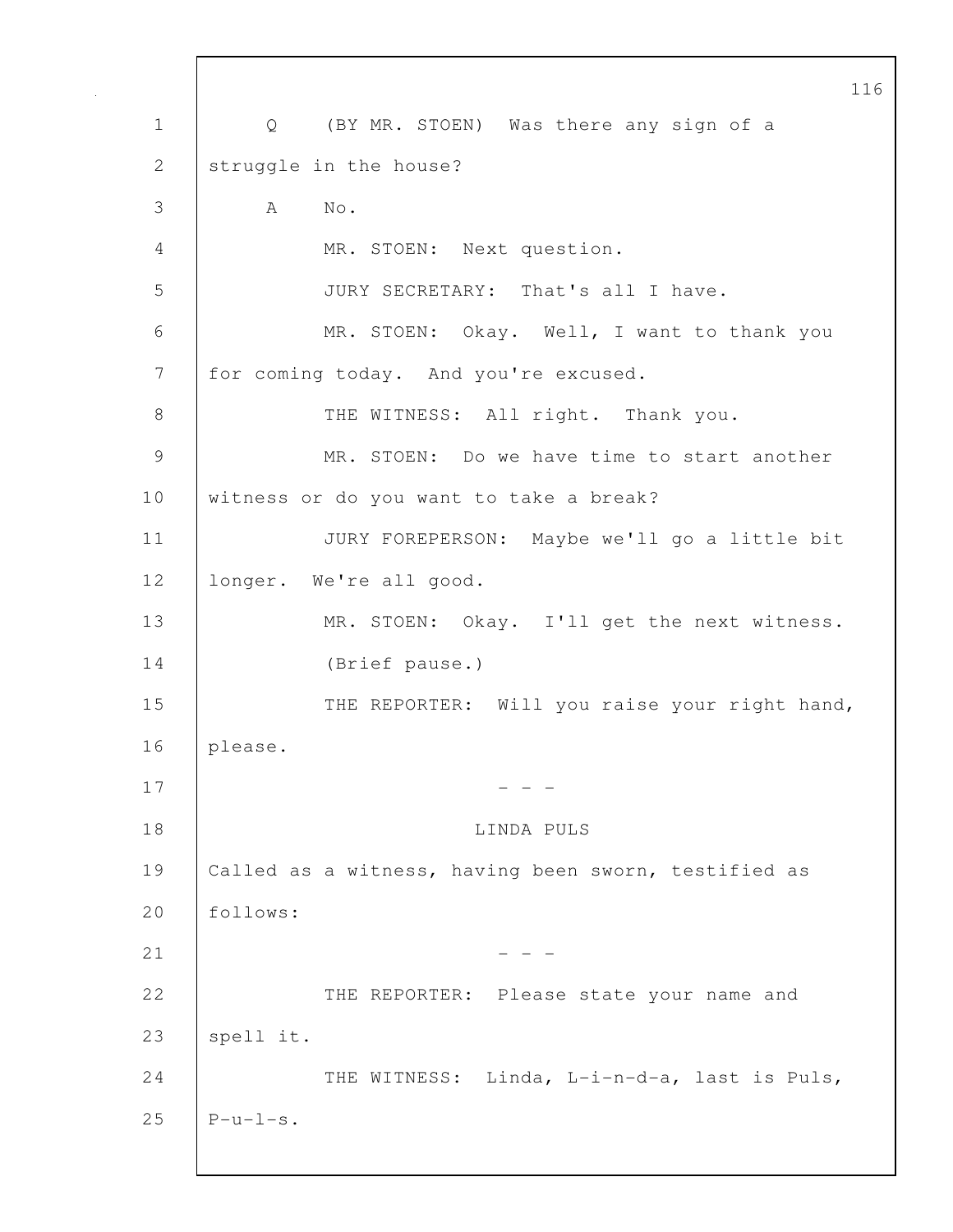|               |       |                                                          | 117 |
|---------------|-------|----------------------------------------------------------|-----|
| $\mathbf 1$   |       | Thank you.<br>THE REPORTER:                              |     |
| $\mathbf{2}$  |       |                                                          |     |
| 3             |       | EXAMINATION                                              |     |
| 4             | Q     | (BY MR. STOEN) Linda, if you would be kind               |     |
| 5             |       | enough to speak up because we don't have a microphone in |     |
| 6             | here. |                                                          |     |
| 7             | А     | Okay.                                                    |     |
| $8\,$         | Q     | Where do you live?                                       |     |
| $\mathcal{G}$ | А     | I live in Atlanta, Georgia.                              |     |
| 10            | Q     | And what is your occupation?                             |     |
| 11            | A     | I'm a registered nurse.                                  |     |
| 12            | Q     | And how long have you been a registered nurse?           |     |
| 13            | A     | Twelve years.                                            |     |
| 14            | Q     | And what relationship, if any, did you have              |     |
| 15            |       | with Susan Keegan?                                       |     |
| 16            | А     | Susan's my sister.                                       |     |
| 17            | Q     | And what kind of contacts did you have with              |     |
| 18            |       | Susan over the years?                                    |     |
| 19            | A     | We had very regular contact. I saw her very              |     |
| 20            |       | frequently, both here in Ukiah and in my town.           |     |
| 21            | Q     | And how would you describe your relationship?            |     |
| 22            | A     | Very close, extremely close.                             |     |
| 23            | Q     | Is there a particular reason why it was                  |     |
| 24            |       | particularly close?                                      |     |
| 25            | A     | Yeah, my relationship with my parents was                |     |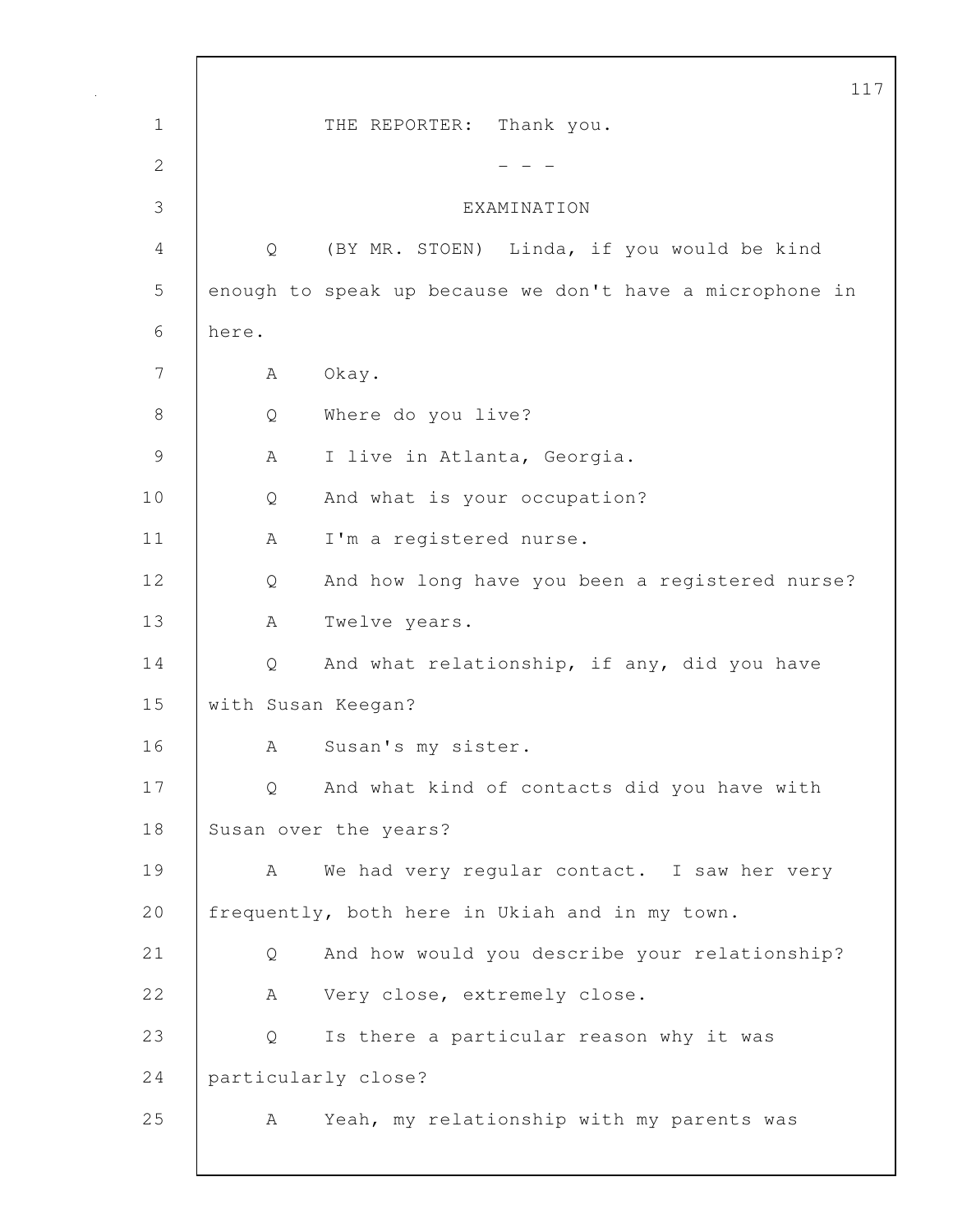|              | 118                                                     |
|--------------|---------------------------------------------------------|
| $\mathbf 1$  | estranged and Susan served as my -- my family. She was  |
| $\mathbf{2}$ | my mentor; she was my touchstone; she was my basis to   |
| 3            | all things reality.                                     |
| 4            | Okay.<br>Q                                              |
| 5            | So we were more than just sisters, she was --<br>A      |
| 6            | she was the most important person in my world.          |
| 7            | Did you know Susan's husband, Peter Keegan?<br>Q        |
| $\,8\,$      | Yes, I do.<br>A                                         |
| 9            | Q<br>And what was the nature of their relationship      |
| 10           | over the years as you observed them?                    |
| 11           | I met Peter when I was about 13 or 14 years<br>A        |
| 12           | old.                                                    |
| 13           | Speak up, please.<br>Q                                  |
| 14           | Sorry.<br>A                                             |
| 15           | I met Peter when I was about 13 or 14 years             |
| 16           | old. I knew his younger brother, Edward. My sister was  |
| 17           | on the debate team, it was a nationally ranked debate   |
| 18           | team, and she was debate partners with Edward, the      |
| 19           | younger brother. So I knew of him first. And then when  |
| 20           | Susan went off to Radcliffe, I knew that Peter was in   |
| 21           | Harvard.                                                |
| 22           | So I knew him since I was an adolescent.                |
| 23           | Okay. And was there a -- how would you<br>Q             |
| 24           | describe their personalities as compared to each other? |
| 25           | Polar opposites.<br>A                                   |
|              |                                                         |

 $\mathbf{I}$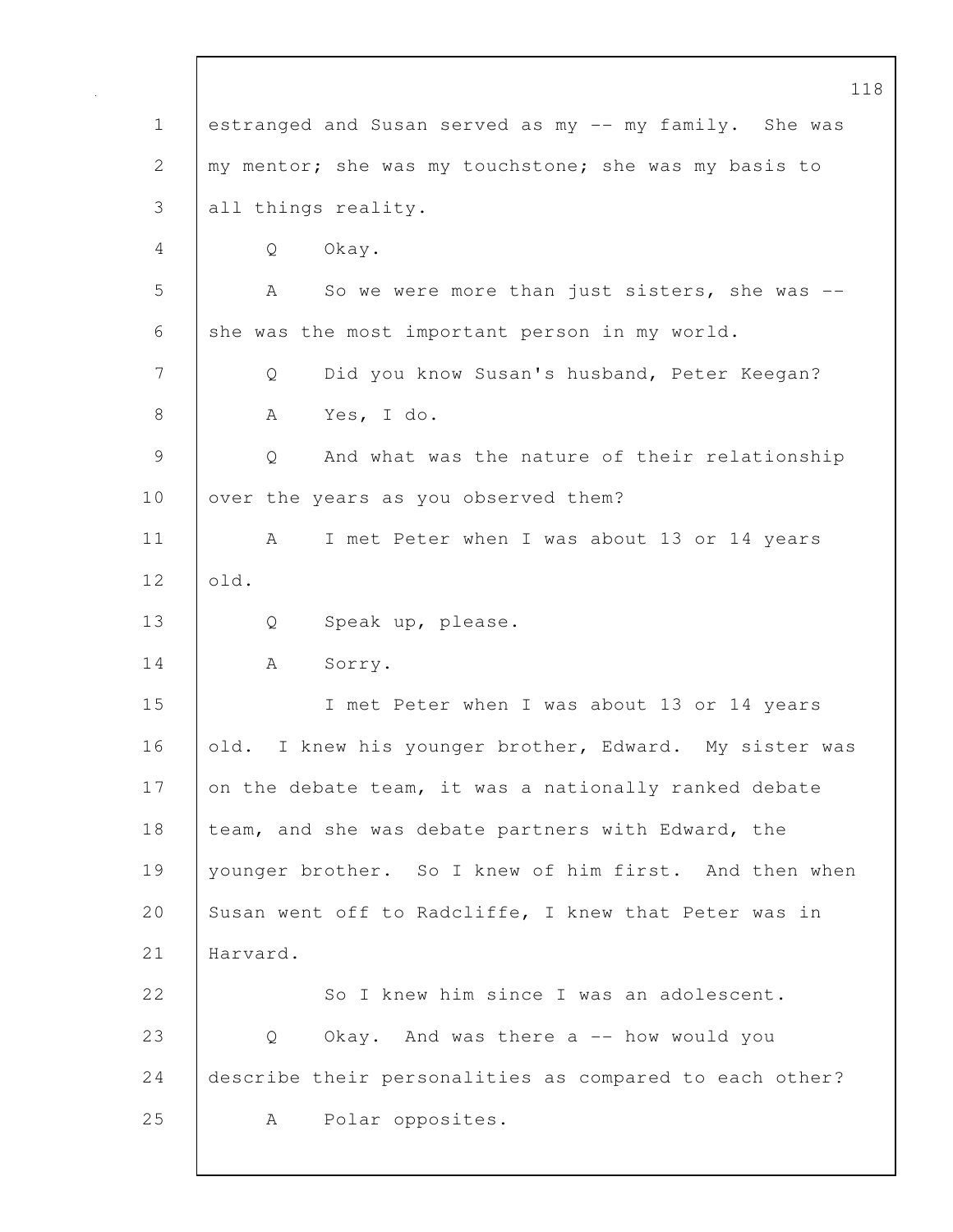1 Q In what way? 2 A Susan was very -- especially as she grew older 3 into adulthood, Susan was very outgoing. She was very 4 grounded. She was very comfortable in her skin. And I 5 wanted to be more like her. She was active in the 6 community and all of her interests. She traveled a lot. 7 She was in reading groups. She was in choir. So she 8 was very much an extrovert and very comfortable with 9 people. 10 | 0 And how about Peter? 11 | A Was more of a recluse. 12 Q Okay. 13 | A Peter was the kind -- is the kind of person 14 that you never really know. 15 Q Okay. 16 A You're convinced that he's letting you see 17 parts of him that he wants you to see and guards the 18 | rest. So as many years as I knew him, I never felt like 19 | I really knew him. 20 Q Okay. When were you informed of Susan 21 Keegan's death? 22 A On November 11th, 2010, the morning. 23 Q And how were you informed? 24 A My father called and told me. 25 Q What's your father's name?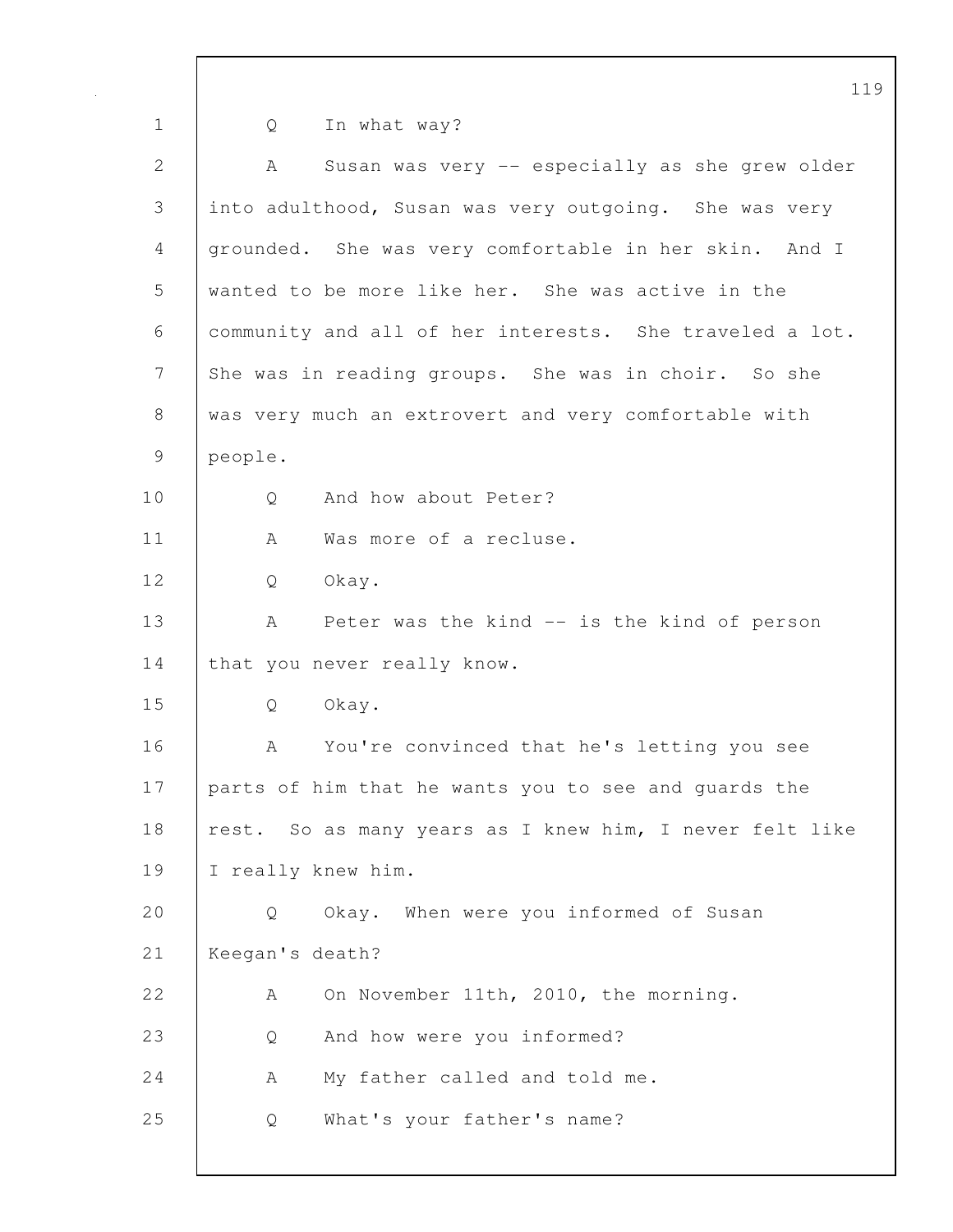120 1 | A Stan Ettinger. 2 Q Was that Susan's middle name, Ettinger? 3 A No. Um, she kept it. She would use -- her 4 actual name was Susan Carol Ettinger, and then she got 5 married and used Keegan. So, yes, I believe that she 6 did still use it legally as Ettinger-Keegan. 7 Q What did you do after you got the information 8 about Susan's death? 9 | A I went in shock immediately. This was 10 | impossible to process. My first thought was that the 11 | wrong sister had died, that this was supposed to be me. 12 It was -- I was unable to even comprehend what was being 13 told. 14 Q Did you take any actions even in that 15 emotional state? 16 A Yes. I found out around 8:30, and I waited 17 until it was about 9 o'clock here. Because I live on 18 the east coast, there's a three-hour time difference. 19 Q So it would be 12 o'clock your time? 20 A It would be about 12 o'clock my time, and I 21 | called Peter. 22 | Q Okay. And did you have a conversation with 23 Peter about Susan? 24 A Yes. 25 Q And what did he say in that conversation that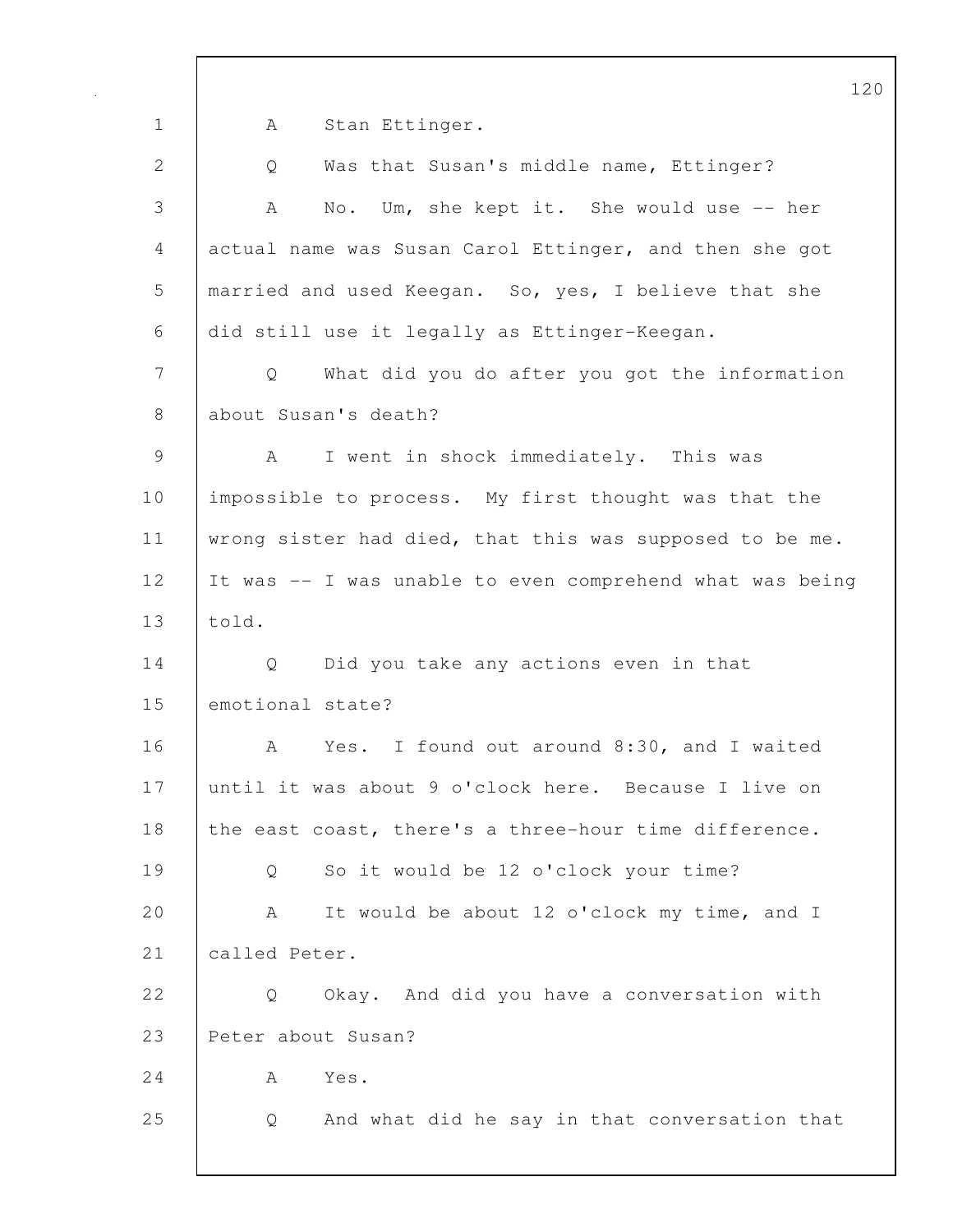1 you specifically recall?

| $\mathbf{2}$   | He started telling me that Susan had had<br>A            |
|----------------|----------------------------------------------------------|
| $\mathfrak{Z}$ | basically what amounted to a clandestine drug and        |
| $\overline{4}$ | alcohol problem, that she had been using and abusing,    |
| 5              | that she was extremely mean.                             |
| 6              | He tried to basically manipulate me -- or I              |
| $\overline{7}$ | felt like I was being manipulated because he brought up  |
| $8\,$          | my relationship with my father and the fact that we were |
| $\mathsf 9$    | estranged and volunteered the information that he had    |
| 10             | been talking to Susan all this time and telling Susan    |
| 11             | that she should have been more supportive and            |
| 12             | understanding.                                           |
| 13             | Q<br>Okay. Let me ask you this: Did he mention           |
| 14             | anything about his reaction to the death of Susan?       |
| 15             | Yeah, he did.<br>Α                                       |
| 16             | What exactly do you recall him saying?<br>Q              |
| 17             | He was saying that he was getting a divorce<br>Α         |
| 18             | and he had already done all his grieving.                |
| 19             | Did he say anything about his role, if any, in<br>Q      |
| 20             | that situation?                                          |
| 21             | The situation?<br>А                                      |
| 22             | Did he say anything about how things looked?<br>Q        |
| 23             | Oh. He said, "Things look really bad for me."<br>Α       |
| 24             | Those are his words?<br>Q                                |
| 25             | Those are his exact words, "I know things look<br>Α      |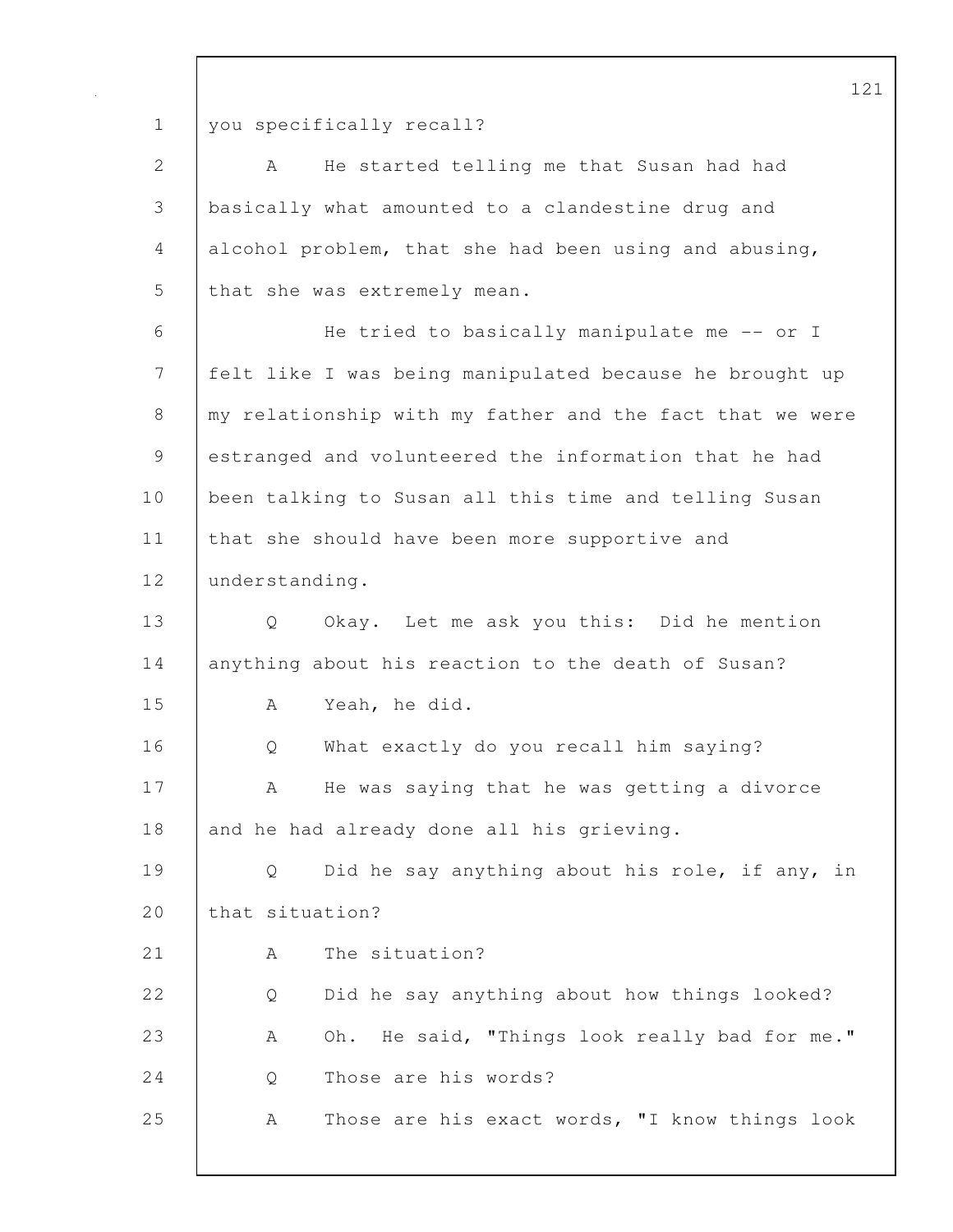|               | 122                                                      |
|---------------|----------------------------------------------------------|
| $\mathbf 1$   | bad for me."                                             |
| 2             | Did you attend Susan's memorial service?<br>Q            |
| 3             | I did attend it.<br>A                                    |
| 4             | What date was it held?<br>Q                              |
| 5             | I believe it was the 21st of November.<br>A              |
| 6             | Where was it held?<br>Q                                  |
| 7             | It was here in -- well, it was in Ukiah at the<br>A      |
| 8             | Methodist Church.                                        |
| $\mathcal{G}$ | Can you estimate, to your best understanding,<br>Q       |
| 10            | how many people attended?                                |
| 11            | Two hundred fifty, 300. There were a lot.<br>A           |
| 12            | There were a lot of people.                              |
| 13            | Did Peter Keegan say anything at the memorial<br>Q       |
| 14            | service about his wife?                                  |
| 15            | No, he did not speak.<br>A                               |
| 16            | Where was he sitting in the church?<br>Q                 |
| 17            | I have to say I have no idea. I know where he<br>A       |
| 18            | wasn't sitting. I was in the family section in the       |
| 19            | front row. My daughter was to the left of me. I was      |
| 20            | actually -- if you're in the congregation facing the --  |
| 21            | the pulpit, I'm all the way to the right on the side, my |
| 22            | daughter's to the left, I know my cousin is behind me, I |
| 23            | know that Susan's two boys are in the pew to my right,   |
| 24            | also in the family section, with their girlfriends.      |
| 25            | Did you see Peter in that section?<br>Q                  |
|               |                                                          |

 $\mathsf{l}$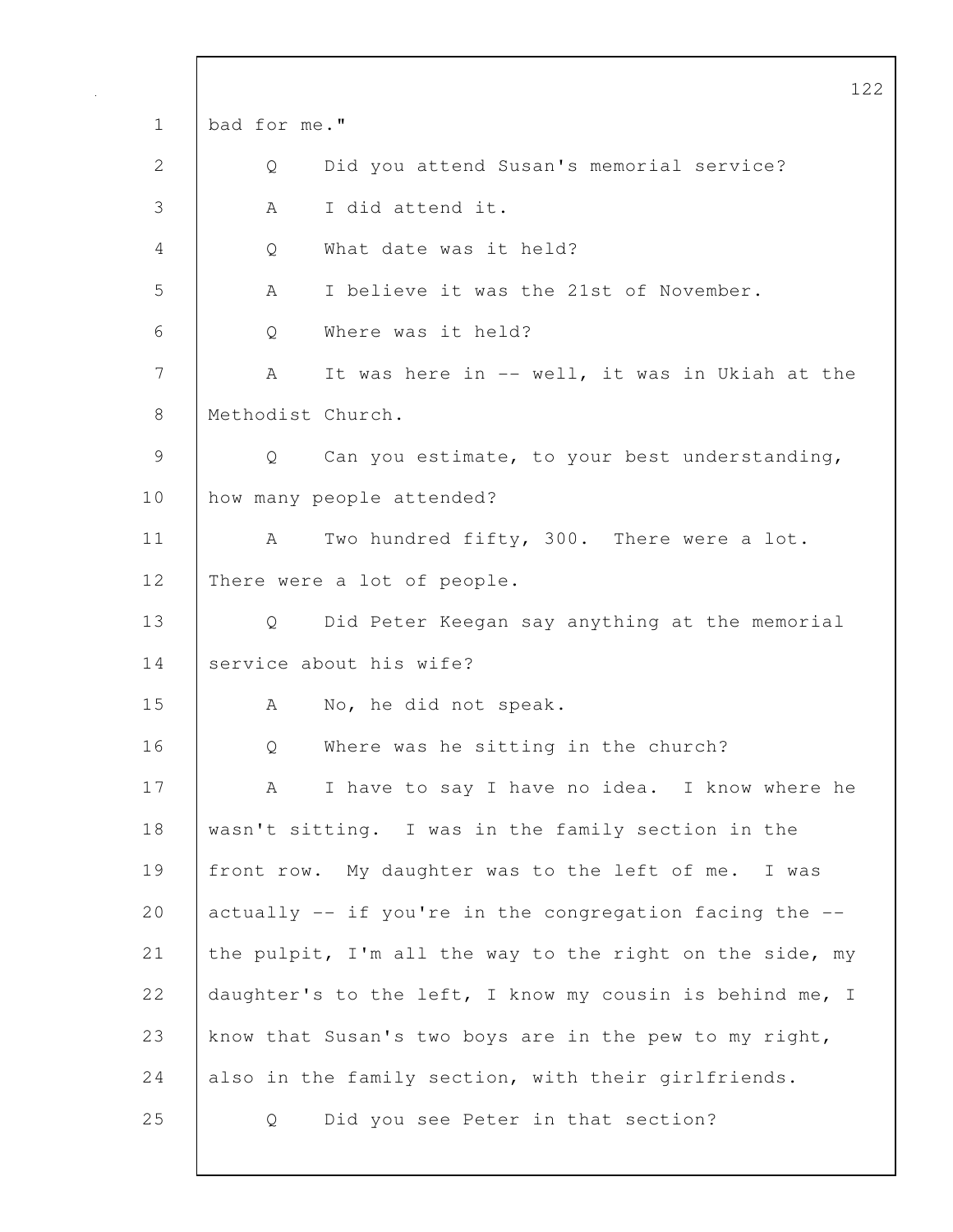123 1 | A No. And I thought that --2 | Q You don't have to speculate. 3 | A No, I did not see him there. 4 Q On the following day did you have a 5 | conversation with Peter Keegan? 6 A I did. 7 | O And where was that? 8 A That was in the screened-in porch at their 9 home in the morning, early in the morning. 10 Q And did he ask you anything? 11 | A Yes, he asked me if I wanted a portion of my 12 | sister's ashes. 13 Q What was your response? 14 | A I was shocked, but I said yes, that I did. 15 It's nothing that I had thought of. At that time I 16 didn't even know she had been cremated. 17 Q Okay. Did you observe Peter do anything about 18 | that subject? 19 | A When I walked into the screened-in porch, I 20 walked to the very end and sat down on a bench and I was 21 gazing out into the yard. And when he asked me that 22 | question, I looked up over to him. He was on the 23 opposite side of the porch sitting to my right and he 24 was seated at a very small table, and on that table were 25 spread-out newspapers and on the top of the newspapers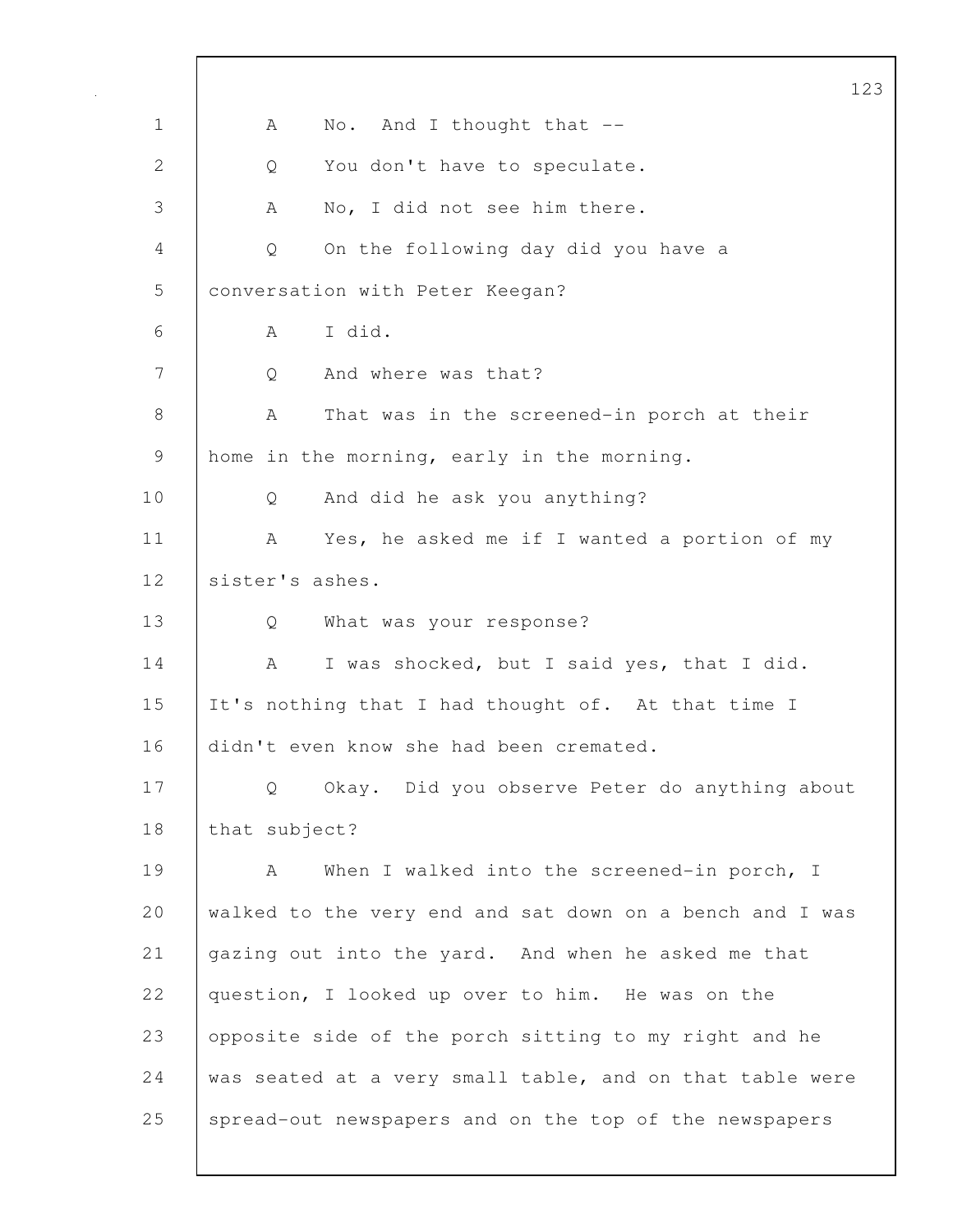124 1 was a small cardboard box. To the left of that box was 2 a small box of Glad baggies, Ziploc baggies. And as I 3 watched him for a second, I saw him pick up a measuring 4 cup, scoop out my sister's ashes and dump them into a 5 plastic bag, seal the top, set it down, and get ready to 6 do it again. 7 | Q And what -- did he -- how did these actions 8 strike you? 9 A I -- once again, I'm in shock and I can't 10 | believe what I'm seeing. This is a solemn occasion, 11 | this is the death of my sister, these are her earthly 12 | remains, and this is how she is being treated. 13 | Q Now, what was Peter's attitude toward you 14 | immediately after Susan's death? 15 A Right after Susan's death I noticed a total 16 change really in his personality. We had never had a 17 close relationship. He was always basically my sister's 18 husband. If I called to speak with my sister, which we 19 did -- which I did often, he would say, "Hey Linda, how 20 are you? How are your kids? Okay. Susan is in the 21 | other room. I'll go get her." 22 | O Okay. 23 A And my thought was always, "Okay, good to talk 24 to you, too." 25 So that was our relationship.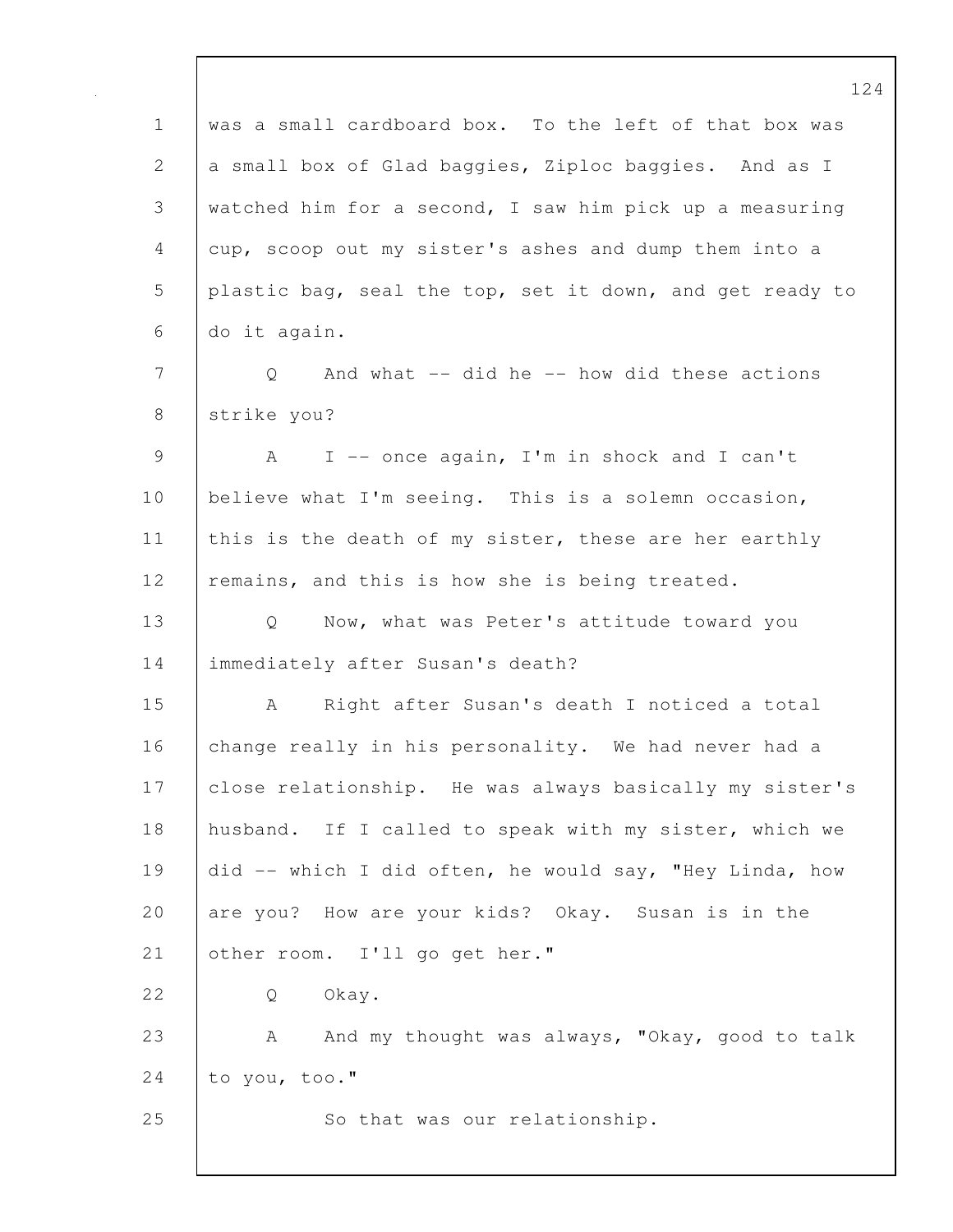125 1 Q How did his behavior towards you change after 2 her death? 3 A Suddenly he was sort of all-encompassing 4 brother type figure. He wanted to meet me at the 5 airport. First he told me -- I asked -- I was ready to 6 fly immediately to California that day and help in any 7 | way. I was assuming there would be visitation; I was 8 assuming there would be a funeral. 9 And he said no, that he was not comfortable 10 | having quests in his home and that I was not to come, 11 that he really at that point didn't give a damn if there 12 was a memorial service or not and it would be up to the 13 boys. 14 | O Okay. And what -- what else did he do that 15 struck you as different from his prior behavior towards 16 you? 17 | A He came down to the airport on the day that we 18 were allowed to come after the boys had arranged the 19 memorial service. He drove all the way down from Ukiah 20 and picked me up. He would alternate between being sort 21 of really chatty and then suddenly catch himself and 22 then just kind of be, "oh, supposed to be sad." 23 Q How did you interpret that? 24 A As very odd, very odd. 25 Again, I am -- my grief was stronger, I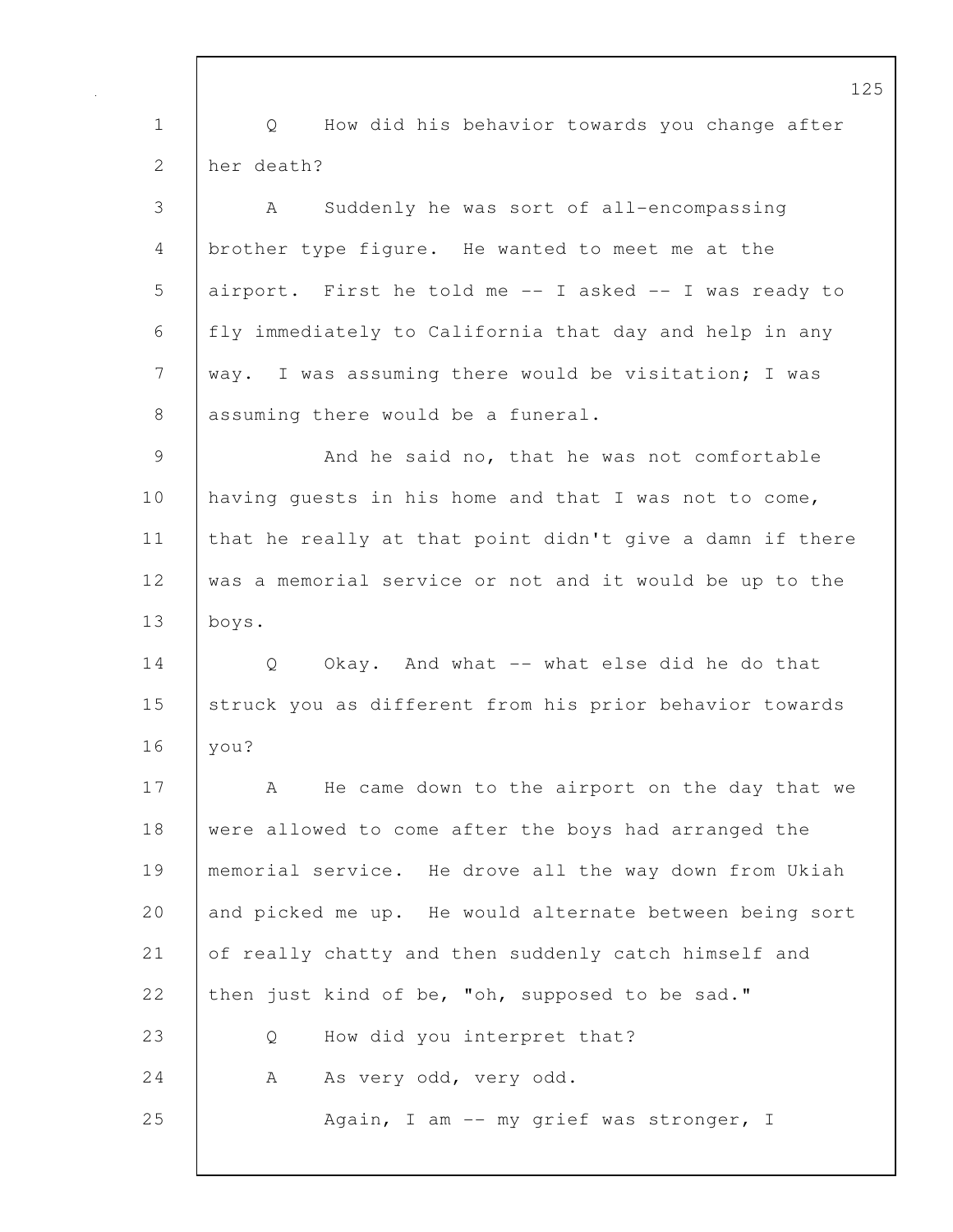|               | 12                                                                 |
|---------------|--------------------------------------------------------------------|
| $\mathbf 1$   | believe, at this point than anyone else's. I was in                |
| 2             | shock. I was still in shock.                                       |
| 3             | Okay. Now, did he also send you anything?<br>Q                     |
| 4             | He did. First he offered to reimburse me for<br>A                  |
| 5             | all the costs to fly out here for the funeral. My                  |
| 6             | daughter flew with me. He wanted to pay for airline                |
| 7             | tickets; I declined. I didn't understand that move at              |
| 8             | all.                                                               |
| $\mathcal{G}$ | Okay. Did he offer you anything else that you<br>$Q \qquad \qquad$ |
| 10            | did accept?                                                        |
| 11            | He gave me Susan's last paycheck. He called<br>A                   |
| 12            | $me$ $--$                                                          |
| 13            | How much was it?<br>Q                                              |
| 14            | It was approximately \$500.<br>A                                   |
| 15            | Who was the employer of Susan?<br>Q                                |
| 16            | It was American Cancer Society.<br>A                               |
| 17            | What he said was, "She wouldn't want me to                         |
| 18            | have it anyway."                                                   |
| 19            | Did he also offer anything else to you on your<br>Q                |
| 20            | visit here for the memorial service?                               |
| 21            | When we were here for the memorial service,<br>A                   |
| 22            | he -- the night before the funeral was to be held he               |
| 23            | took us all to an Italian restaurant. I was there, the             |
| 24            | boys were there and their girlfriends, my daughter, my             |
| 25            | cousin. I'm sure there were other people, but I can't              |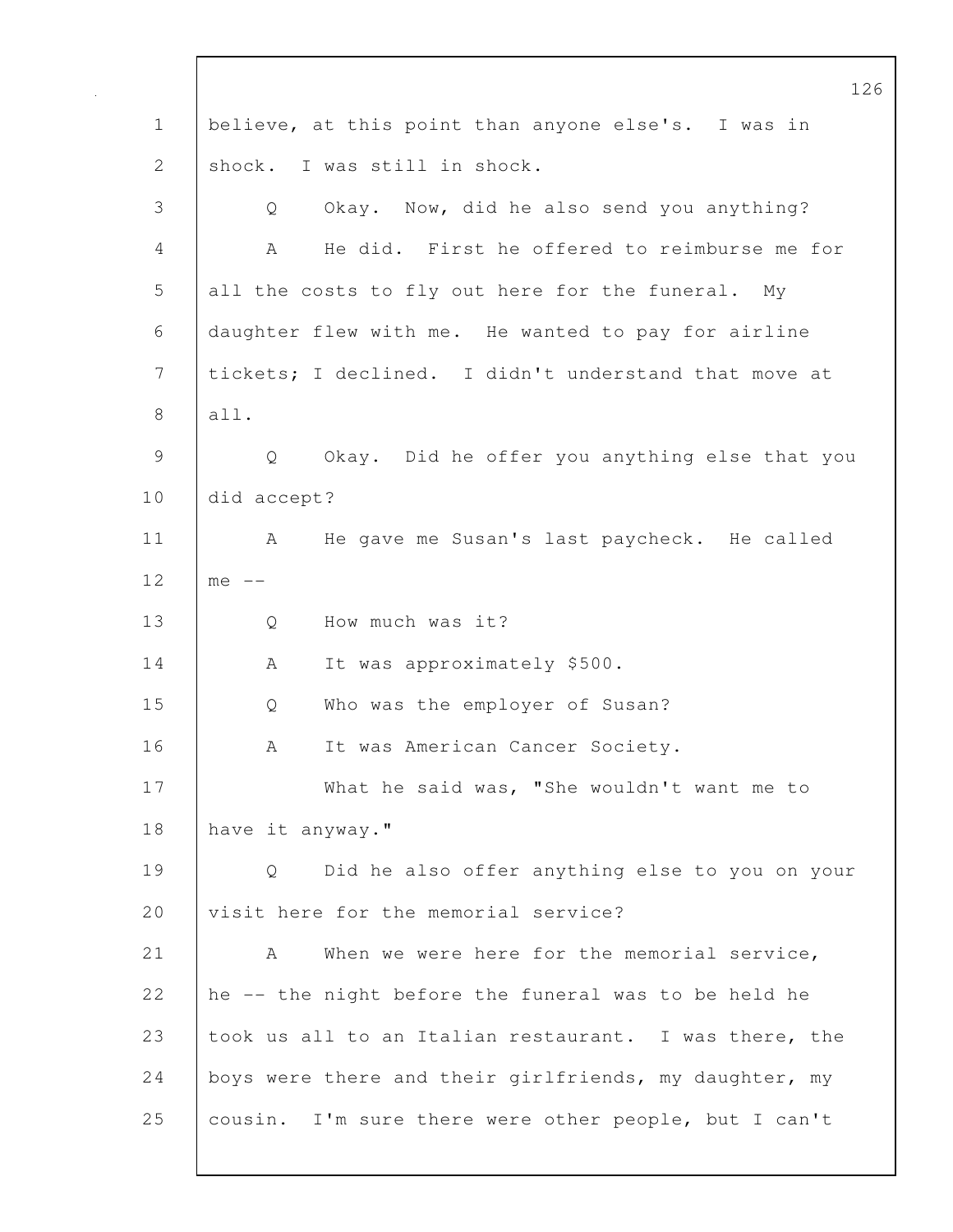|                | 12                                                       |
|----------------|----------------------------------------------------------|
| $\mathbf 1$    | recall who else was there. Anybody that basically was    |
| 2              | visiting from out of town. And it was a very nice        |
| $\mathfrak{Z}$ | Italian restaurant that we had never been to, and he     |
| 4              | played host in a way that I found most unusual.          |
| 5              | Why?<br>Q                                                |
| 6              | Oh, it was -- he was congenial and talkative<br>A        |
| 7              | and outgoing and laughing and smiling. It was almost as  |
| $\,8\,$        | if it was a wedding rehearsal dinner that he was hosting |
| $\mathsf 9$    | or a cocktail party. I would have been really happy      |
| 10             | with a bologna sandwich and a banana, staying at the     |
| 11             | house, but this is what he insisted on doing.            |
| 12             | Okay. Notwithstanding all this -- okay.<br>When<br>Q     |
| 13             | you went to the house did he offer you anything?         |
| 14             | Yes.<br>A                                                |
| 15             | What did he offer you?<br>Q                              |
| 16             | The day of the funeral, the memorial service,<br>A       |
| 17             | he insisted that I take any jewelry or clothing of       |
| 18             | Susan's that I wanted because, as he put it, he was      |
| 19             | going to get rid of it all immediately anyway.           |
| 20             | Okay. Now, notwithstanding all of this, what<br>Q        |
| 21             | was your opinion about Peter's relationship to Susan at  |
| 22             | Susan's death, were you supportive or nonsupportive of   |
| 23             | him?                                                     |
| 24             | Of Peter?<br>A                                           |
| 25             | Yes.<br>Q                                                |
|                |                                                          |

 $\mathbf I$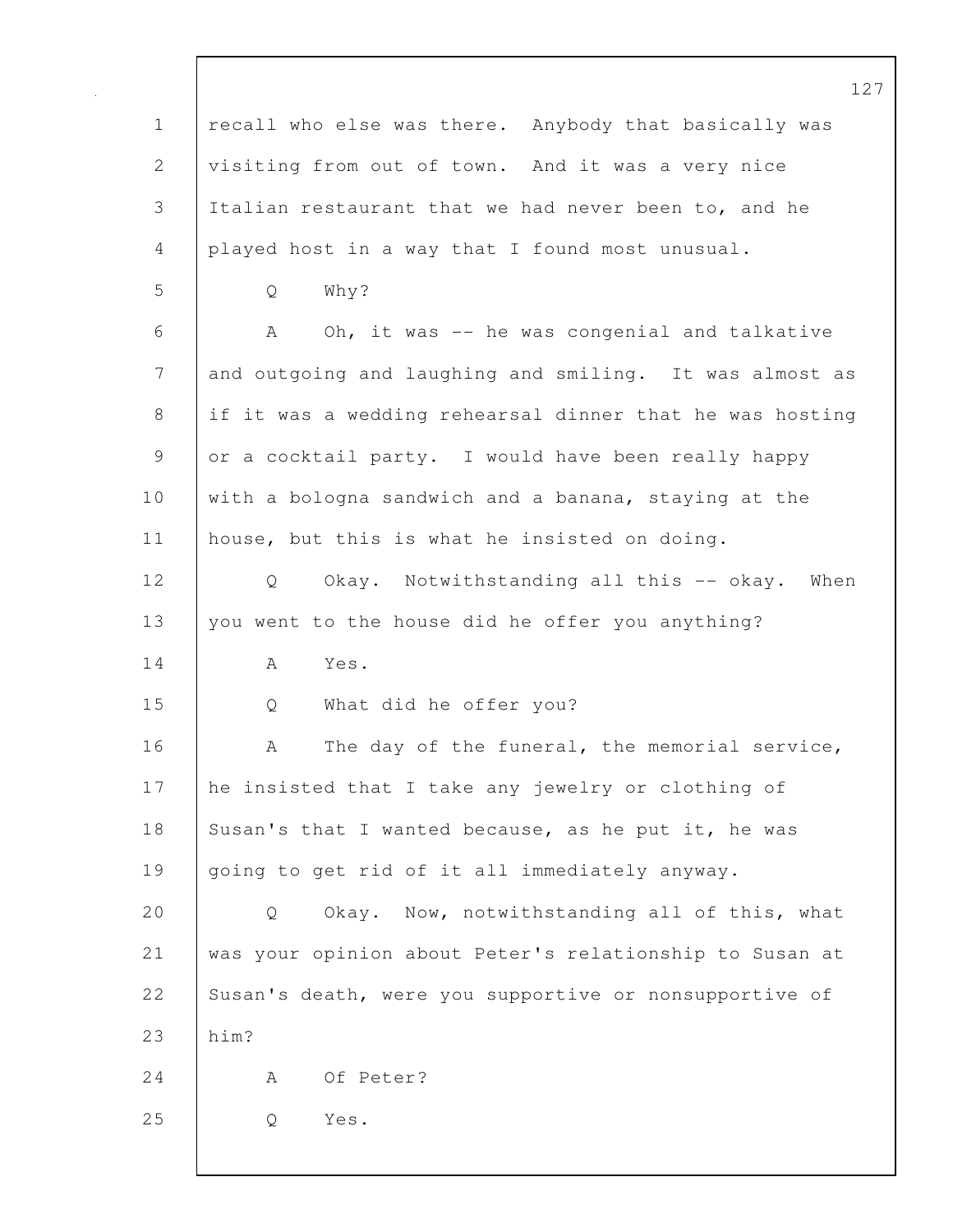128 1 | A I was supportive mainly from the fact that I 2 wanted to feel close to my sister and he was as close as 3 I could get. Neither scenario that was being explained 4 to me made any sense. It did not make any -- and at 5 this point in time we weren't -- nobody was discussing 6 with me the possibility that she could not have died by 7 accident. 8 Q Okay. 9 | A But she was not a drug or an alcohol user, let 10 | alone an abuser. So ... 11 Q Okay. That's based on your knowledge of her 12 behavior over time? 13 A We would call -- I would call her and she 14 | wouldn't know I was going to call her. 15 Q Okay. 16 | A And, yes, --17 Q We can't talk about what she said to you. 18 | A No, I'm not. 19 | Q I'm just looking at what her behavior -- her 20 behavior was in your eyes. 21 **Did she appear to be a drug user?** 22 A Absolutely not, never. 23 Q Had you ever seen her intoxicated? 24 A Never. 25 Q Now, were you supportive then of Peter at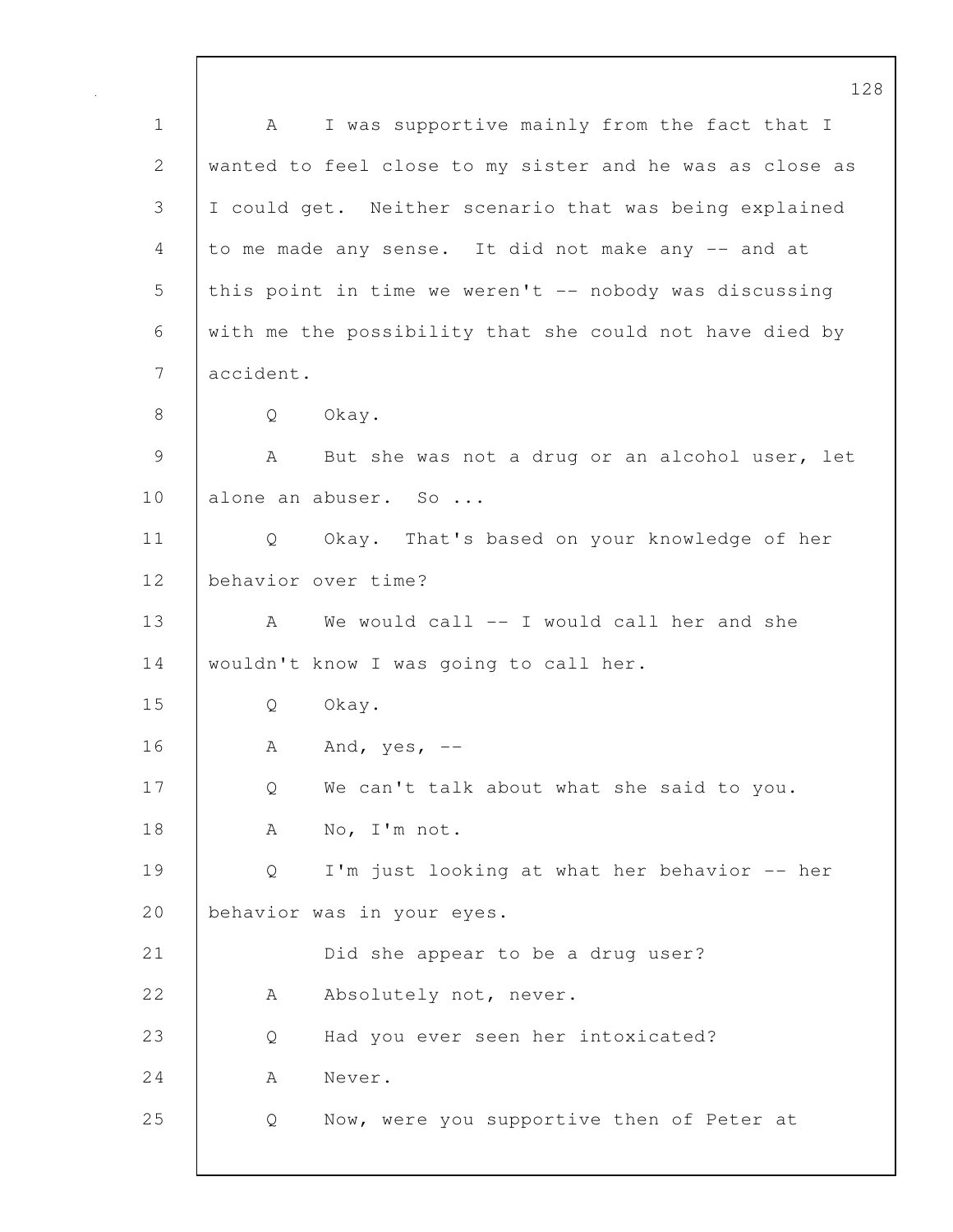|              |                 |                                                       | 12 |
|--------------|-----------------|-------------------------------------------------------|----|
| $\mathbf 1$  |                 | first after the death of Susan or not?                |    |
| $\mathbf{2}$ | A               | Yes.                                                  |    |
| 3            | Q               | Okay. And when you came out for the memorial          |    |
| 4            |                 | service where did you stay?                           |    |
| 5            | A               | I stayed at Susan and Peter's house.                  |    |
| 6            | $\mathsf{Q}$    | And did Peter mention anything about Susan's          |    |
| 7            |                 | use of -- Susan's behavior that was troubling to you? |    |
| $8\,$        | A               | Yes. He kept telling me that she was an               |    |
| $\mathsf 9$  |                 | addict and an alcoholic.                              |    |
| 10           | Q               | Did he mention any special drug?                      |    |
| 11           | A               | Opiates.                                              |    |
| 12           | Q               | Okay.                                                 |    |
| 13           | A               | Hydrocodone.                                          |    |
| 14           | Q               | What are opiates?                                     |    |
| 15           | А               | They are pain-relieving medications that are          |    |
| 16           | also sedatives. |                                                       |    |
| 17           | Q               | Are they narcotics?                                   |    |
| 18           | Α               | Yes, they are.                                        |    |
| 19           | Q               | What are they used for?                               |    |
| 20           | А               | Pain.                                                 |    |
| 21           | Q               | I want to go back to your nursing                     |    |
| 22           |                 | qualifications now.                                   |    |
| 23           | А               | Uh-huh.                                               |    |
| 24           | Q               | What special training have you had as a nurse?        |    |
| 25           | А               | My special training when I first came out of          |    |
|              |                 |                                                       |    |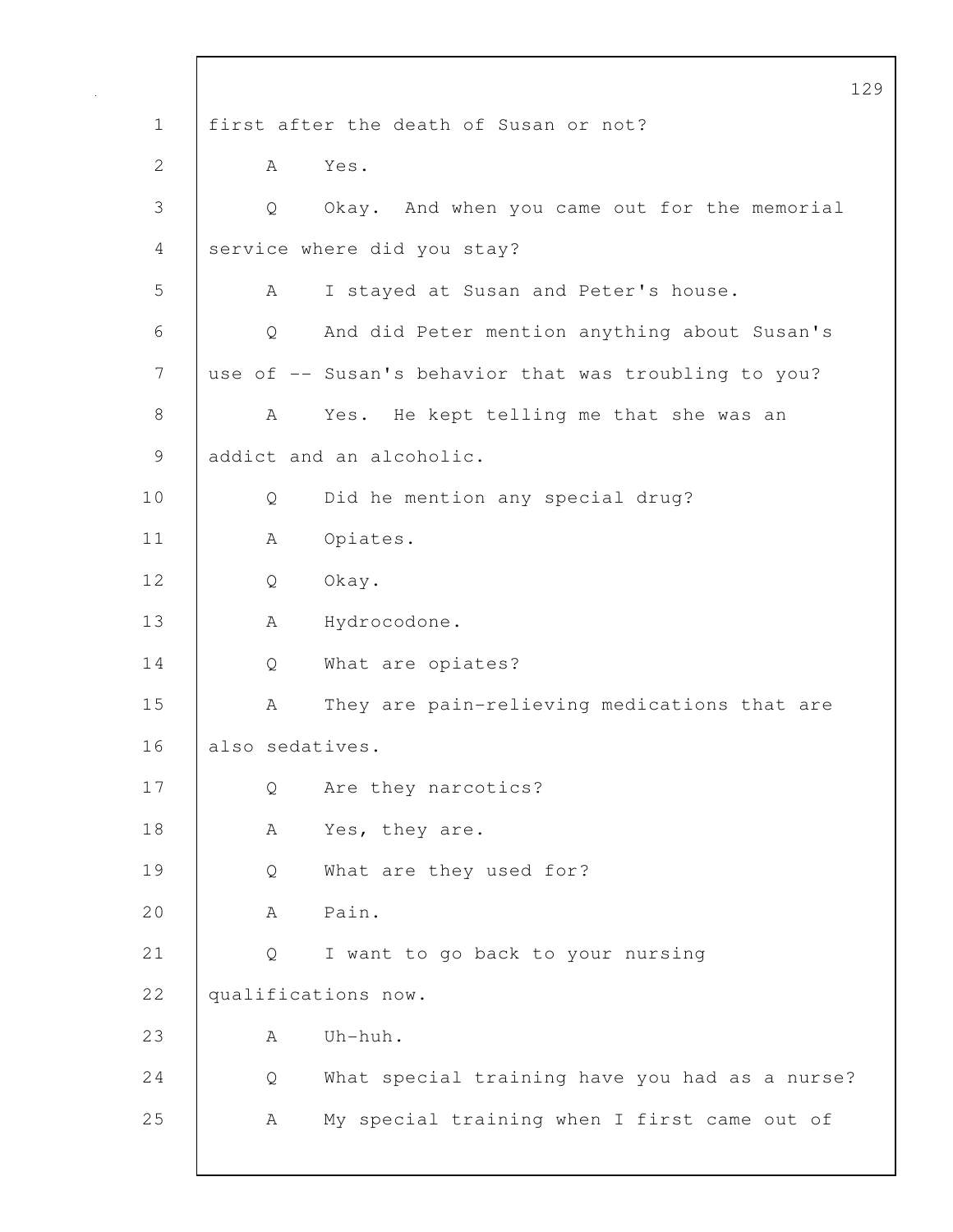130 1 nursing school was in the emergency room, and I spent 2 approximately six, seven years in emergency rooms, both 3 in Metro Atlanta and doing travel assignments. 4 Q What kind of patients did you have to deal 5 with in an emergency room? 6 A Ones that were anything from minor scrapes, 7 bumps, sutures, to dying to death-on-arrival patients. 8 It runs the gamut in the emergency room. 9 Q So after your emergency room sojourning, what 10 did you do as a nurse? 11 | A Currently I'm doing infusion nursing. 12 Q Is that like oncology for cancer patients or 13 what? 14 A Some of the medications that we infuse are 15 chemo. 16 | O Okay. Has your training and your nursing 17 experience given you an understanding of drugs and drug 18 abuse? 19 | A Yes, absolutely. 20 Q In addition to your training and nursing 21 experience as to drug abuse, have you had a personal 22 experience with drug abuse? 23 A I have. I've been in recovery since April of 24 2011. So I have six years. 25 Q For what?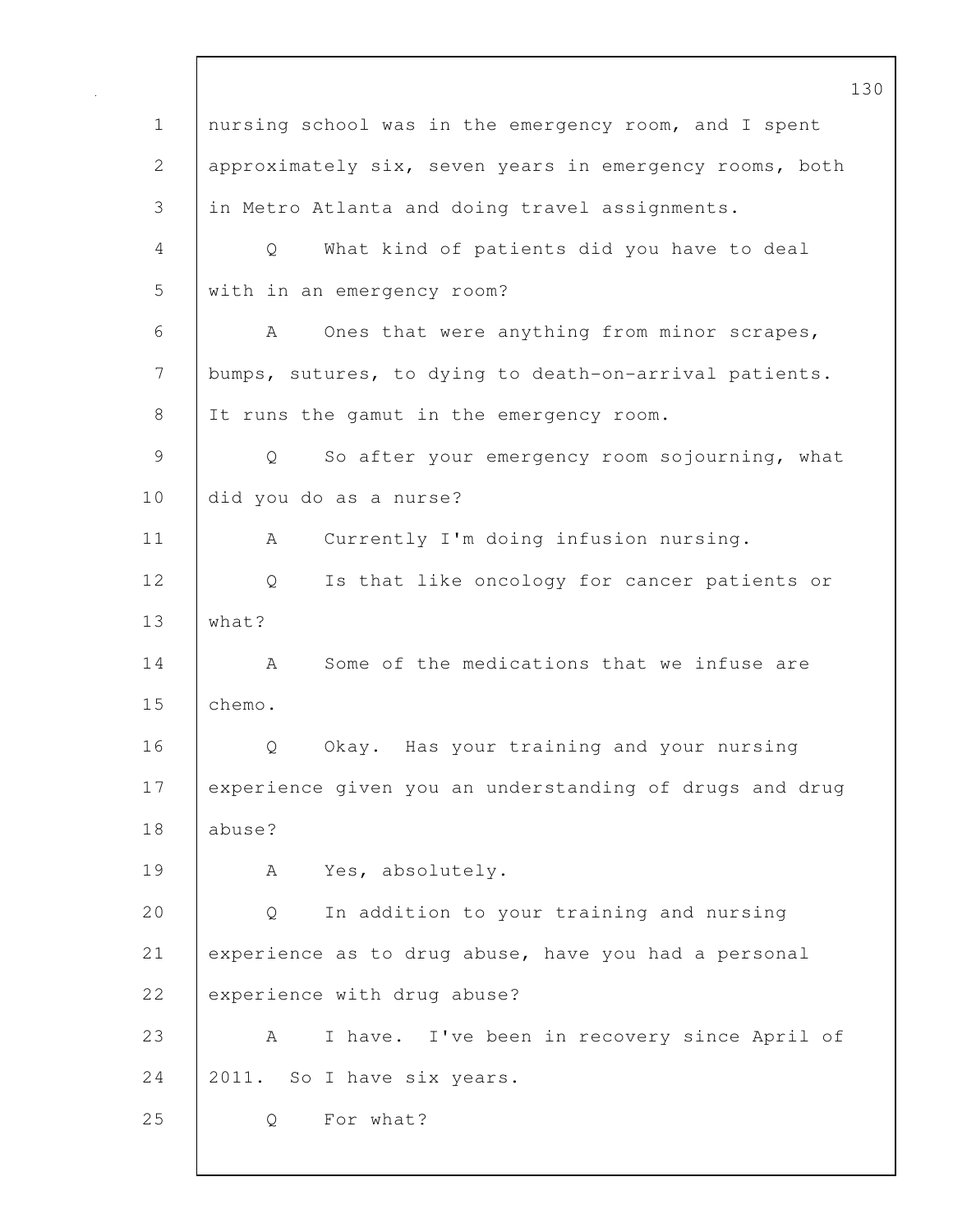|               | 13                                                                 |
|---------------|--------------------------------------------------------------------|
| $\mathbf 1$   | For opiate abuse.<br>A                                             |
| $\mathbf{2}$  | And is that common within the nursing<br>Q                         |
| 3             | profession?                                                        |
| 4             | Yes, and it's more common within ER nurses.<br>A                   |
| 5             | Okay. And how do opiates relate to Vicodin?<br>Q                   |
| 6             | Vicodin is an opiate. It's a narcotic.<br>A                        |
| 7             | Okay. Now, after you learned of Susan's<br>Q                       |
| $\,8\,$       | death, how did that affect your employment, if at all?             |
| $\mathcal{G}$ | I took a leave of absence because I was unable<br>A                |
| 10            | to work through and concentrate. I didn't feel like I              |
| 11            | was safe for my patients. My use of opiates spiraled up            |
| 12            | due to my grief, so I stepped out of work.                         |
| 13            | Okay. Did you have to go through a program of<br>$Q \qquad \qquad$ |
| 14            | recovery to be allowed back into the nursing                       |
| 15            | profession?                                                        |
| 16            | That I did.<br>А                                                   |
| 17            | What kind of a program was that?<br>Q                              |
| 18            | I went into rehabilitation at a place called<br>A                  |
| 19            | Ridgeview. It's a hospital. So I went through my                   |
| 20            | program and then I also worked in conjunction with the             |
| 21            | Georgia Board of Nursing and went under consent order,             |
| 22            | voluntary consent order, for four years, finished that             |
| 23            | program, and now I'm actually an advocate and a leader             |
| 24            | for nurses coming into recovery.                                   |
| 25            | Okay.<br>Q                                                         |
|               |                                                                    |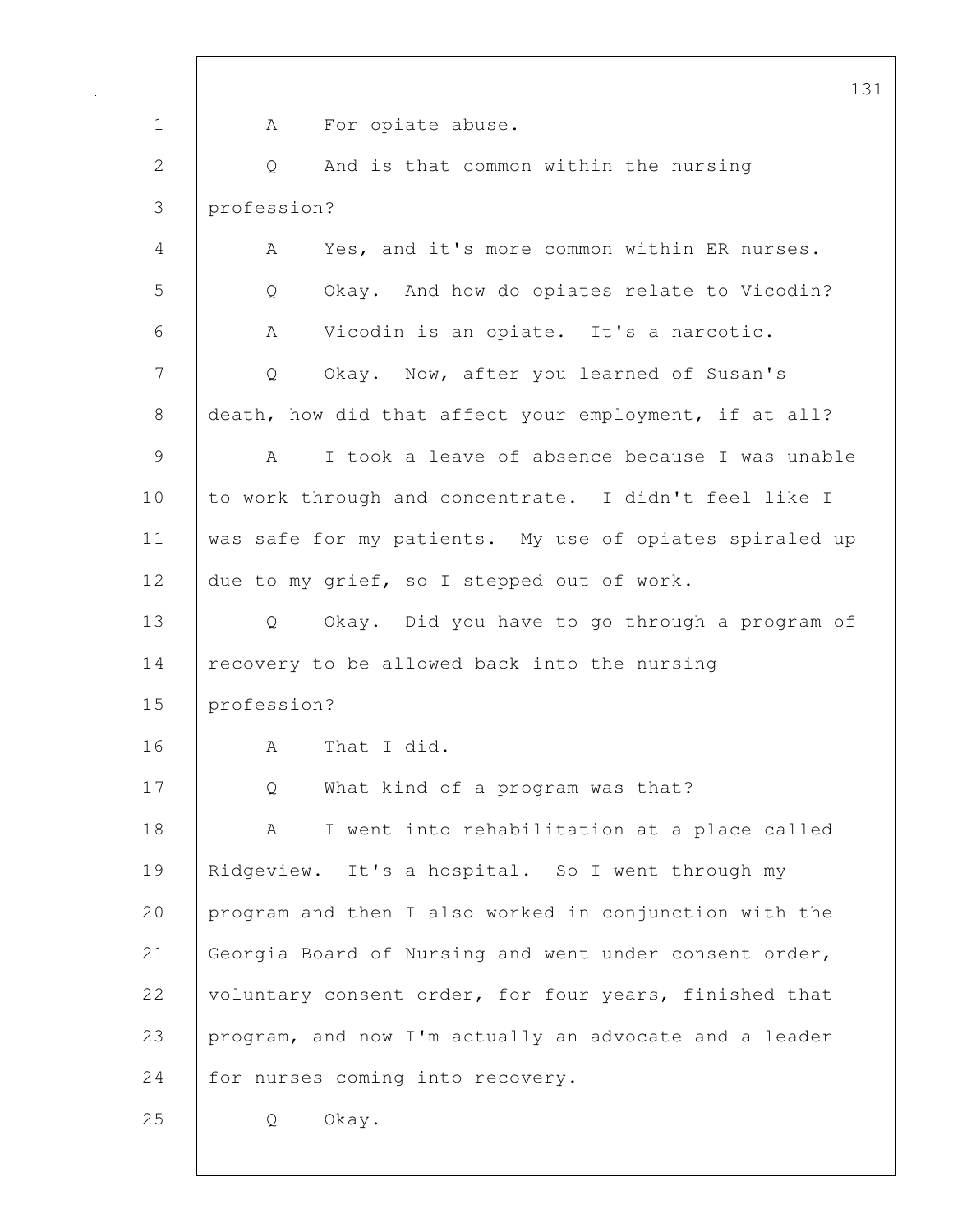132 1 | A So I've stayed clean and sober since April of  $2 \mid 2011$ . 3 Q Now, in addition to being offered, I believe 4 you said, jewelry by Peter, did he offer anything else 5 of Susan's? 6 A Jewelry, clothing, anything I wanted. I was 7 to go through it all. 8 Q And when he offered you clothing, what 9 | response did you take to that? 10 | A That was -- again, I'm not expecting this. My 11 thought train was, okay, I'm in Atlanta, I'm really not 12 going to get the opportunity to come back and -- at a 13 better time, when a time would be better for me, when I 14 had gotten used to the idea of Susan's death. So he led 15 me into the master bedroom and he gave me her jewelry 16 box. 17 Q Okay. 18 | A And what I did was look for family pieces. 19 Q And did he offer you anything else of Susan's? 20 | A Clothing. 21 | Q Okay. Now, what is the -- how does your 22 | height compared to Susan's height? 23 A Oh, I'm much shorter. I'm 5'2"; she was  $24$  5'10". 25 Q And, notwithstanding the difference, did you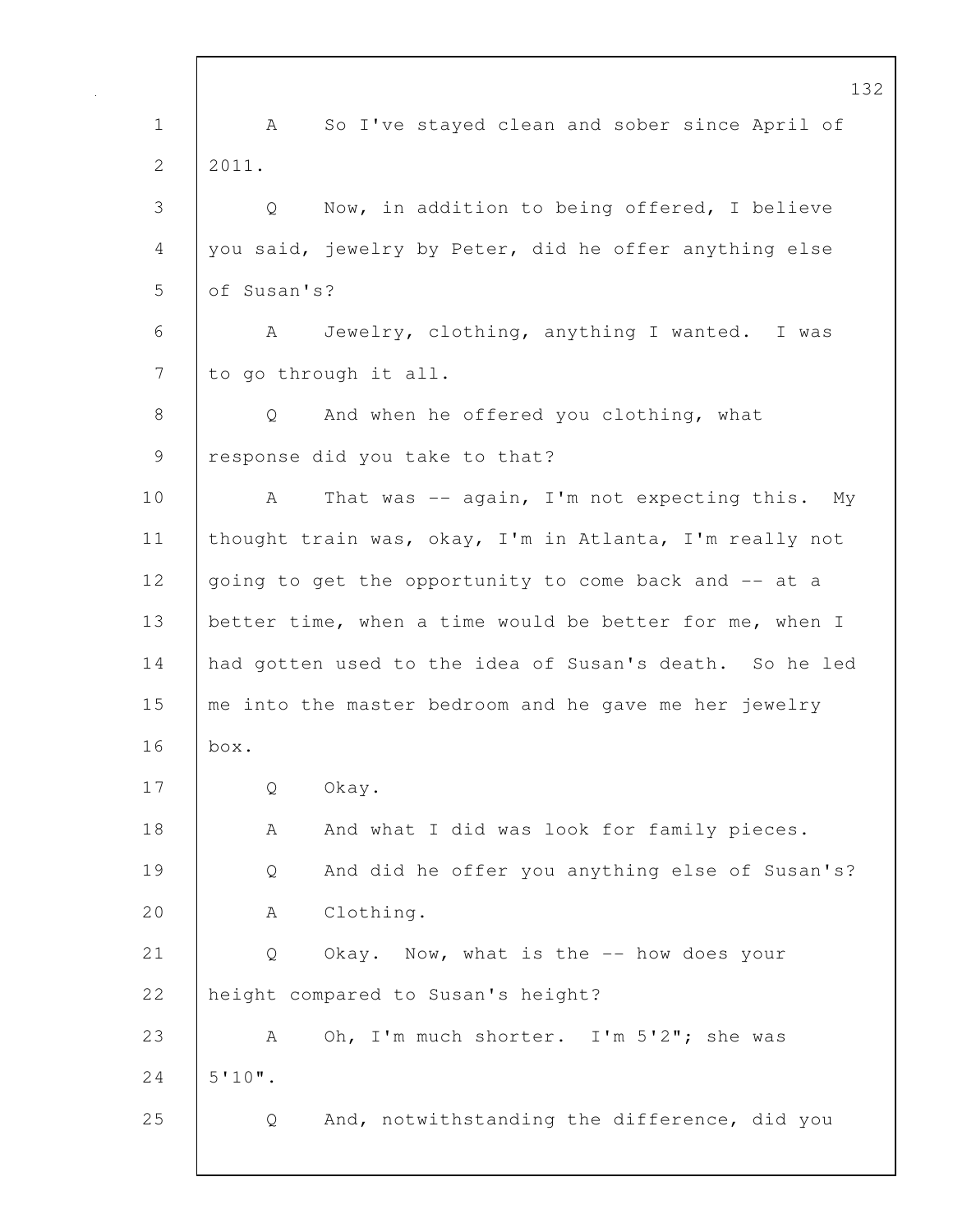1 | make any attempt to look -- what did you do in 2 response?

3 A What I did was I took that opportunity to go 4 through her things. My daughter and I went through -- 5 me primarily -- her entire closet. I went through every 6 pocket of every shirt, of every jacket, of every 7 sweater, of every dress, of every skirt, of every 8 shoebox, of every storage box, of every desk drawer, 9 file cabinet that was encased in the room she was 10 staying, the guess room. And what I was doing was for 11 my own benefit, I was looking for basically something 12 evidentiary; a missing pill bottle that she had stored, 13 an alcohol bottle, anything that would say yes, this was 14 true, she really had a problem. And I found absolutely 15 nothing. There was nothing. 16 Q Now, had you ever seen anything in Peter's 17 Facebook related to Susan's death? 18 A Yes. 19 Q And are you familiar with Peter's Facebook? 20 A Yes. 21 Q And what have you observed -- what have you 22 become aware of on Peter's Facebook related to Susan's 23 death? 24 | A He quickly changed his Facebook profile within 25 days to widowed and he posted pictures, serendipitously,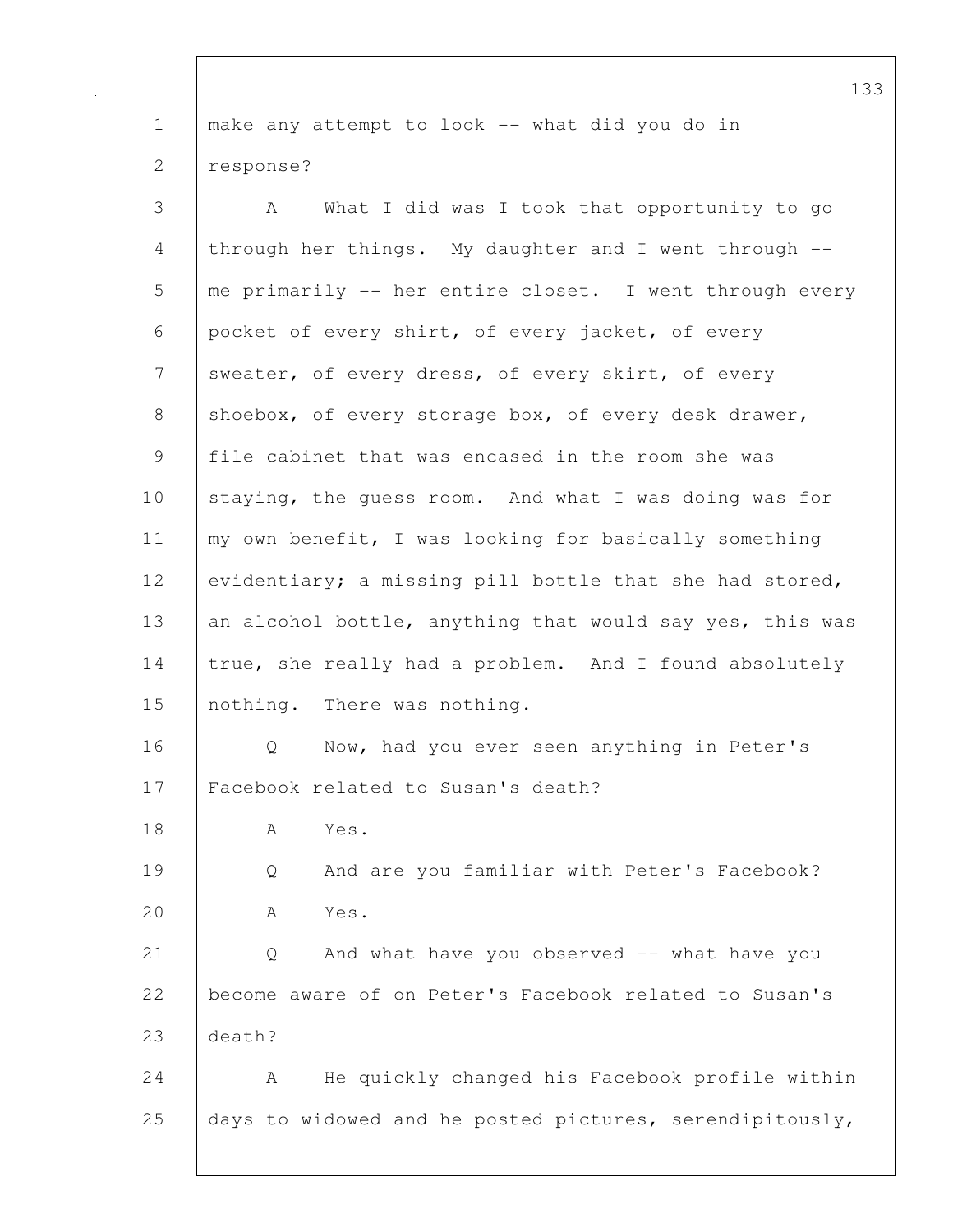|             | 134                                                     |
|-------------|---------------------------------------------------------|
| $\mathbf 1$ | of the bathroom where Susan died in the -- in the quest |
| 2           | bathroom.                                               |
| 3           | Okay.<br>Q                                              |
| 4           | They were up for approximately an hour. I<br>A          |
| 5           | screened -- I took screenshots of them because it was   |
| 6           | years later.                                            |
| 7           | I'm going to show you what's marked People's<br>Q       |
| 8           | Exhibit 35. It starts with page 2 of 9 and then it goes |
| 9           | through all the rest of nine. I want you to take a look |
| 10          | at Exhibit 35 and look at the photos there and tell me  |
| 11          | when you first observed those photos.                   |
| 12          | These are the pictures. They posted, I<br>A             |
| 13          | believe, in March or April of 2016.                     |
| 14          | In 2016 they were posted?<br>Q                          |
| 15          | Yes.<br>A                                               |
| 16          | Last year?<br>Q                                         |
| 17          | I believe so. I immediately screenshot them.<br>А       |
| 18          | Why did you screenshot them?<br>Q                       |
| 19          | Because they were so unusual. There was no<br>А         |
| 20          | caption except that these were directional photos.      |
| 21          | And what were they photos of?<br>Q                      |
| 22          | The bathroom where Susan had died in the guest<br>А     |
| 23          | room.                                                   |
| 24          | I'm going to put these on the screen.<br>Q              |
| 25          | Is this one of the photos? This is page 2 of            |
|             |                                                         |

 $\mathbf I$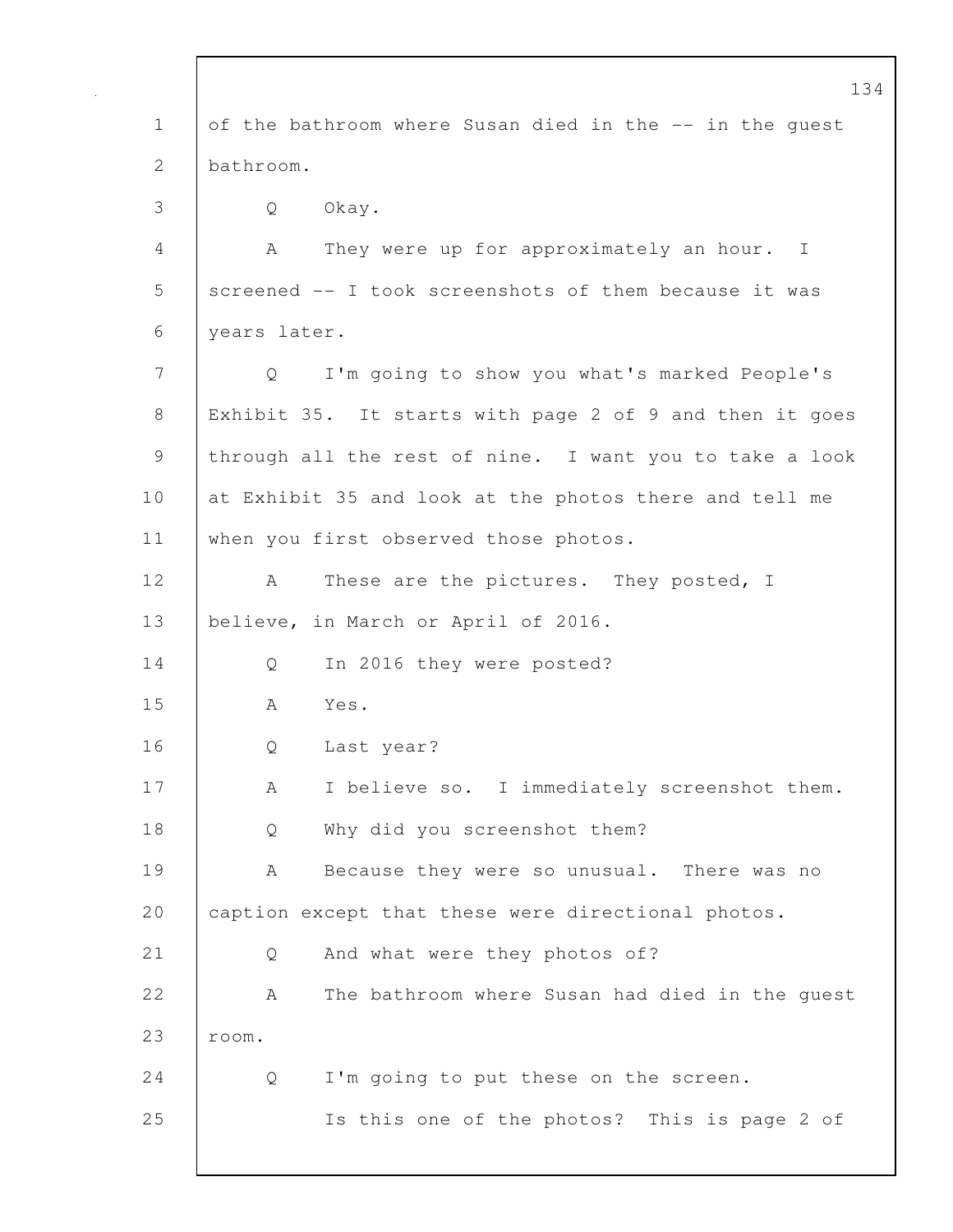135 1 9 of Exhibit 35. 2 A Yes. 3 Q I'll show you page 3 of 9 in that exhibit. Is 4 that one that you took a screenshot of? 5 A Yes. 6 Q How long did they last on your machine before 7 they went off? 8 A Approximately one hour. I signed onto 9 | Facebook, and since Peter and I were friends, it showed 10 up on my feed. 11 Q Okay. 12 | A And I was shocked. So the first thing I did 13 was just grab it, just grab pictures of it, because I 14 couldn't figure out why they would be there. 15 Q Okay. Have you ever had a discussion with 16 | Peter about why he sent these? 17 A No. 18 Q I show you now page 4 of 9. Is that one of 19 the photos that you took a shot of? 20 A Yes. 21 Q And page 5 of 9? 22 A Yes. 23 Q And page 6 of 9? 24 A Yes. 25 Q And page 7 of 9?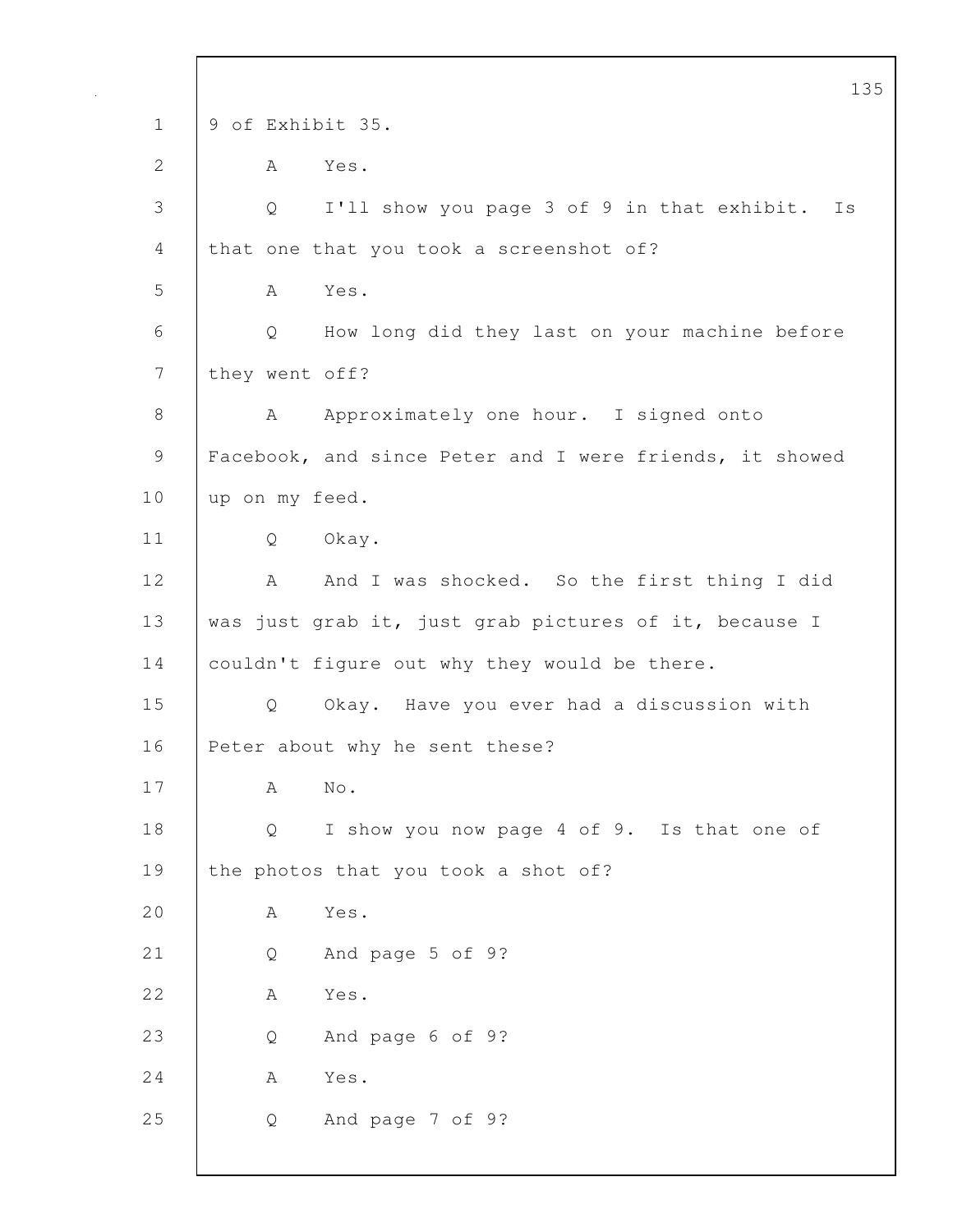|               |                                                     |                                                         | 136 |
|---------------|-----------------------------------------------------|---------------------------------------------------------|-----|
| $\mathbf 1$   | Α                                                   | Yes.                                                    |     |
| $\mathbf{2}$  | Q                                                   | And page 8 of 9?                                        |     |
| 3             | Α                                                   | Yes.                                                    |     |
| 4             | Q                                                   | And page 9 of 9?                                        |     |
| 5             | А                                                   | Yes, those are correct.                                 |     |
| 6             | Q                                                   | Now -- thank you.                                       |     |
| 7             |                                                     | (Exhibit 35 was identified.)                            |     |
| $8\,$         |                                                     | MR. STOEN: I move all those into evidence,              |     |
| $\mathcal{G}$ | please.                                             |                                                         |     |
| 10            |                                                     | (Exhibit 35 was received.)                              |     |
| 11            | Q                                                   | (BY MR. STOEN) Did you change your opinion              |     |
| 12            | about Peter and his involvement, if any, in Susan's |                                                         |     |
| 13            | death?                                              |                                                         |     |
| 14            | А                                                   | I did.                                                  |     |
| 15            | Q                                                   | And when did you change your opinion?                   |     |
| 16            | Α                                                   | I -- my father became ill. He had an injury.            |     |
| 17            | Q                                                   | Speak up, please.                                       |     |
| 18            | А                                                   | My father became ill, he'd had an injury, and           |     |
| 19            |                                                     | my cousin Karyn and I started e-mailing each other.     |     |
| 20            |                                                     | Those conversations about my father sort of led into my |     |
| 21            |                                                     | sister and her -- the circumstances surrounding her     |     |
| 22            | death.                                              |                                                         |     |
| 23            | Q                                                   | And you were aware that Karyn had a pretty              |     |
| 24            |                                                     | strong opinion about this; right?                       |     |
| 25            | A                                                   | Yes.                                                    |     |
|               |                                                     |                                                         |     |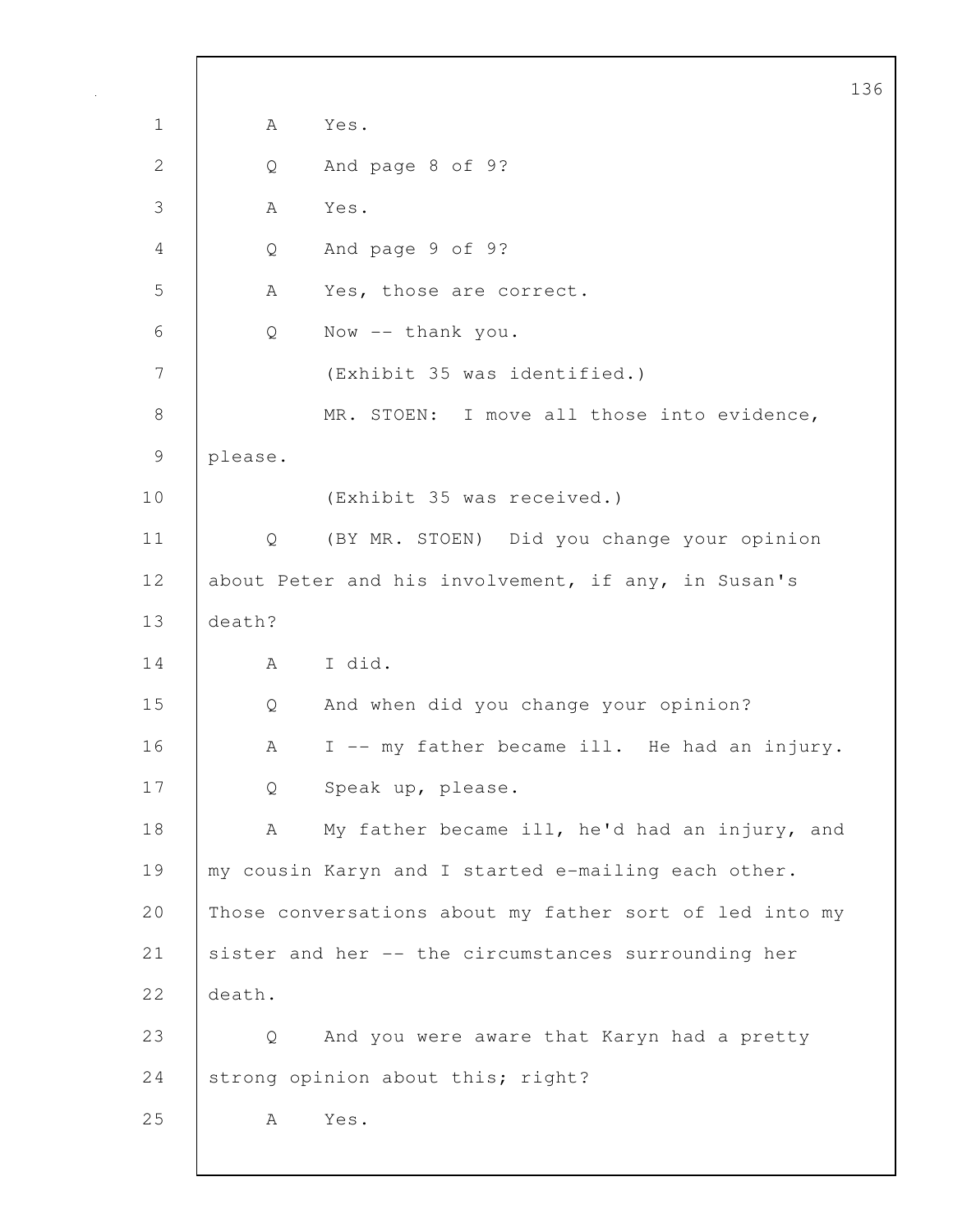|             |                 | 13                                                    |
|-------------|-----------------|-------------------------------------------------------|
| $\mathbf 1$ | Q               | And so when was it that you started changing          |
| 2           |                 | your opinion about Peter?                             |
| 3           | A               | Karyn -- almost immediately I had my                  |
| 4           | suspicions.     |                                                       |
| 5           | Q               | Was this in 2012 or what year would that have         |
| 6           | been?           |                                                       |
| 7           | A               | No, this would have been in two thousand              |
| 8           |                 | and -- I'm bad at dates. Hold on. Yeah, it would have |
| $\mathsf 9$ | been 2012. Yes. |                                                       |
| 10          | Q               | Okay. What part of the year would it have             |
| 11          | been?           |                                                       |
| 12          | A               | It would have been in the spring.                     |
| 13          | Q               | In the spring?                                        |
| 14          | A               | Uh-huh.                                               |
| 15          | Q               | Now, did you ever contact any newspapers about        |
| 16          |                 | your revised opinion?                                 |
| 17          | Α               | They contacted me.                                    |
| 18          | Q               | Who contacted you?                                    |
| 19          | А               | Glenda Anderson.                                      |
| 20          | Q               | From the Santa Rosa Press Democrat?                   |
| 21          | А               | Correct.                                              |
| 22          | Q               | Have you ever contributed anything to any             |
| 23          |                 | website about your revised opinion?                   |
| 24          | A               | Yes, through -- through Glenda. She asked me          |
| 25          | for statements. |                                                       |
|             |                 |                                                       |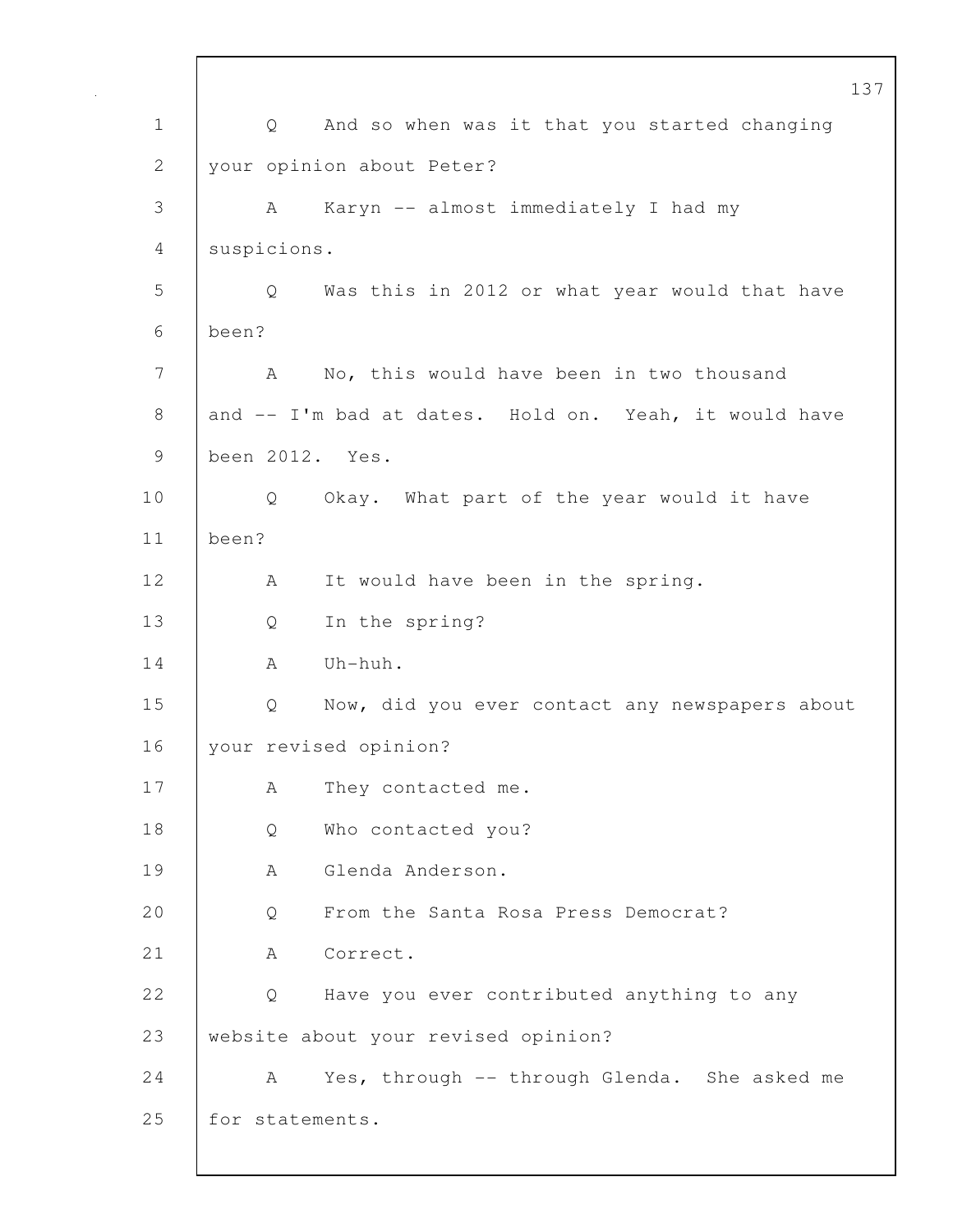138 1 Q Okay. Have you made public statements about 2 your revised opinion? 3 A To friends and family, folks that are in my 4 social circle. 5 Q Now, after you started revising your opinion, 6 did you have any contact with any law enforcement people 7 or the DA's office? 8 A Yes. Because of the letters and the e-mail 9 exchanges that Karyn and I were having, she made the 10 suggestion that I contact the DA's office, which I did. 11 | I contacted Kevin Bailey, who was the investigator on 12 Susan's case.  $13 \quad$  O And what  $-$ 14 | A We spoke for about 45 minutes or an hour on 15 | our initial conversation. 16 | O Did you have continuing discussions with him? 17 A Yes. 18 | Q And, as a result, did that -- did that 19 undermine or did that strengthen your revised opinion 20 about Peter? 21 | A Strengthened. 22 | Q Now, did anything happen around August 27, 23 2012, between you and Peter Keegan? 24 A He called me, I hadn't spoken to him in maybe 25 three or four months, and he left a message on my voice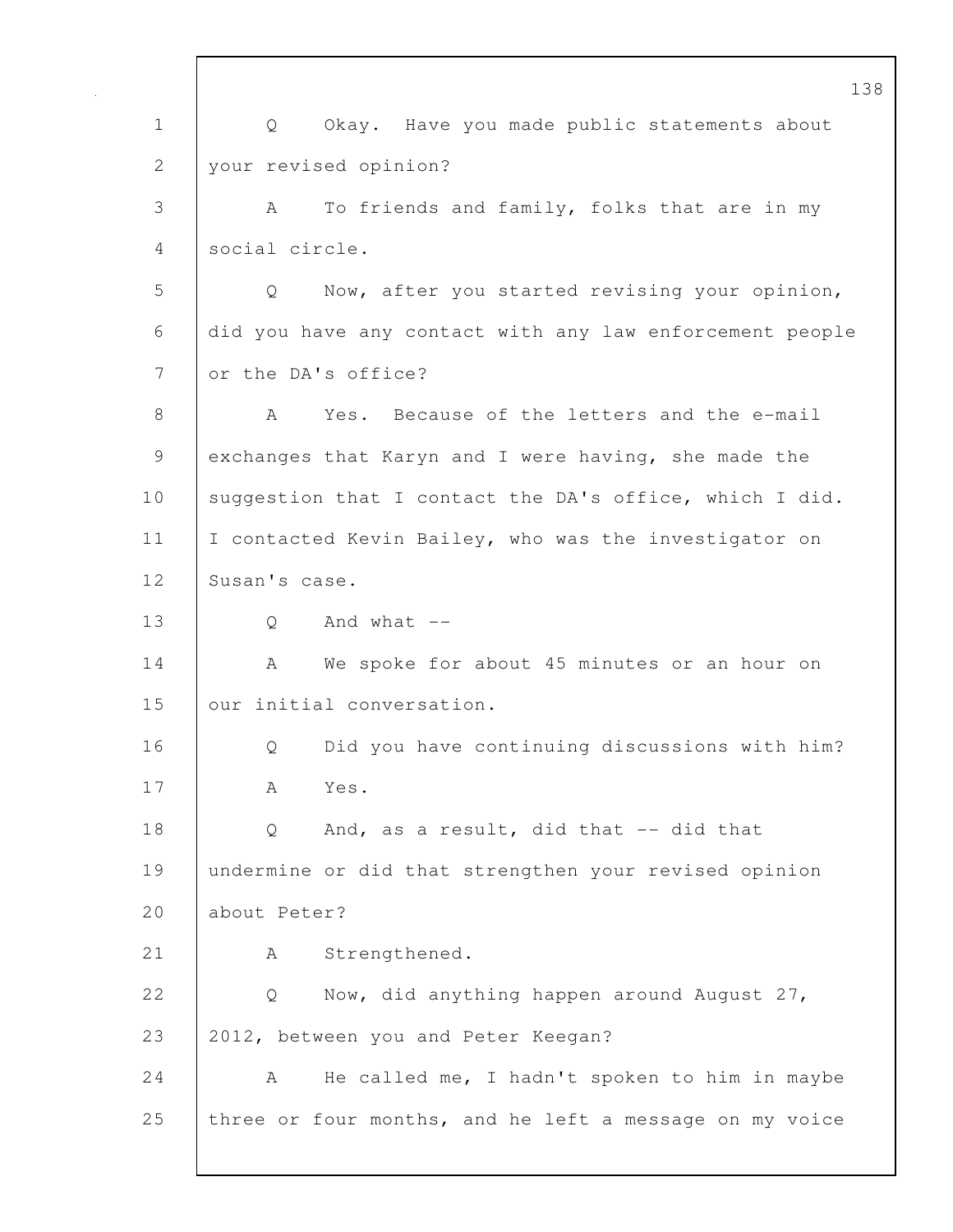|               |                  |                                                          | 13 |
|---------------|------------------|----------------------------------------------------------|----|
| $\mathbf 1$   | mail.            |                                                          |    |
| 2             | Q                | Okay. And before this had Peter discussed                |    |
| 3             |                  | Susan's behavior before her death --                     |    |
| 4             | Α                | Never.                                                   |    |
| 5             | Q                | -- with you?                                             |    |
| 6             | A                | $\mathrm{No}$ .                                          |    |
| 7             | Q                | Huh?                                                     |    |
| $8\,$         | Α                | $\mathrm{No}$ .                                          |    |
| $\mathcal{G}$ | Q                | Had he told you anything about -- did he                 |    |
| 10            |                  | mention -- did he mention his opinion about her having a |    |
| 11            | drug addiction?  |                                                          |    |
| 12            | A                | No. But it was well known that I had a                   |    |
| 13            |                  | substance abuse problem and I would be a good resource.  |    |
| 14            | Q                | Okay. I'd like to turn to this August 27,                |    |
| 15            |                  | 2012 event. He called you?                               |    |
| 16            | А                | He did.                                                  |    |
| 17            | Q                | And did you answer the call or was it a voice            |    |
| 18            | main?            |                                                          |    |
| 19            | А                | It was voice mail.                                       |    |
| 20            | Q                | What did the voice mail say?                             |    |
| 21            | Α                | That he wanted to talk to me and asked me to             |    |
| 22            | return his call. |                                                          |    |
| 23            | Q                | Now, were you aware at that time as to whether           |    |
| 24            |                  | there had been any change in the Mendocino County        |    |
| 25            |                  | Sheriff's opinion about Susan Keegan's death?            |    |
|               |                  |                                                          |    |

 $\mathsf{l}$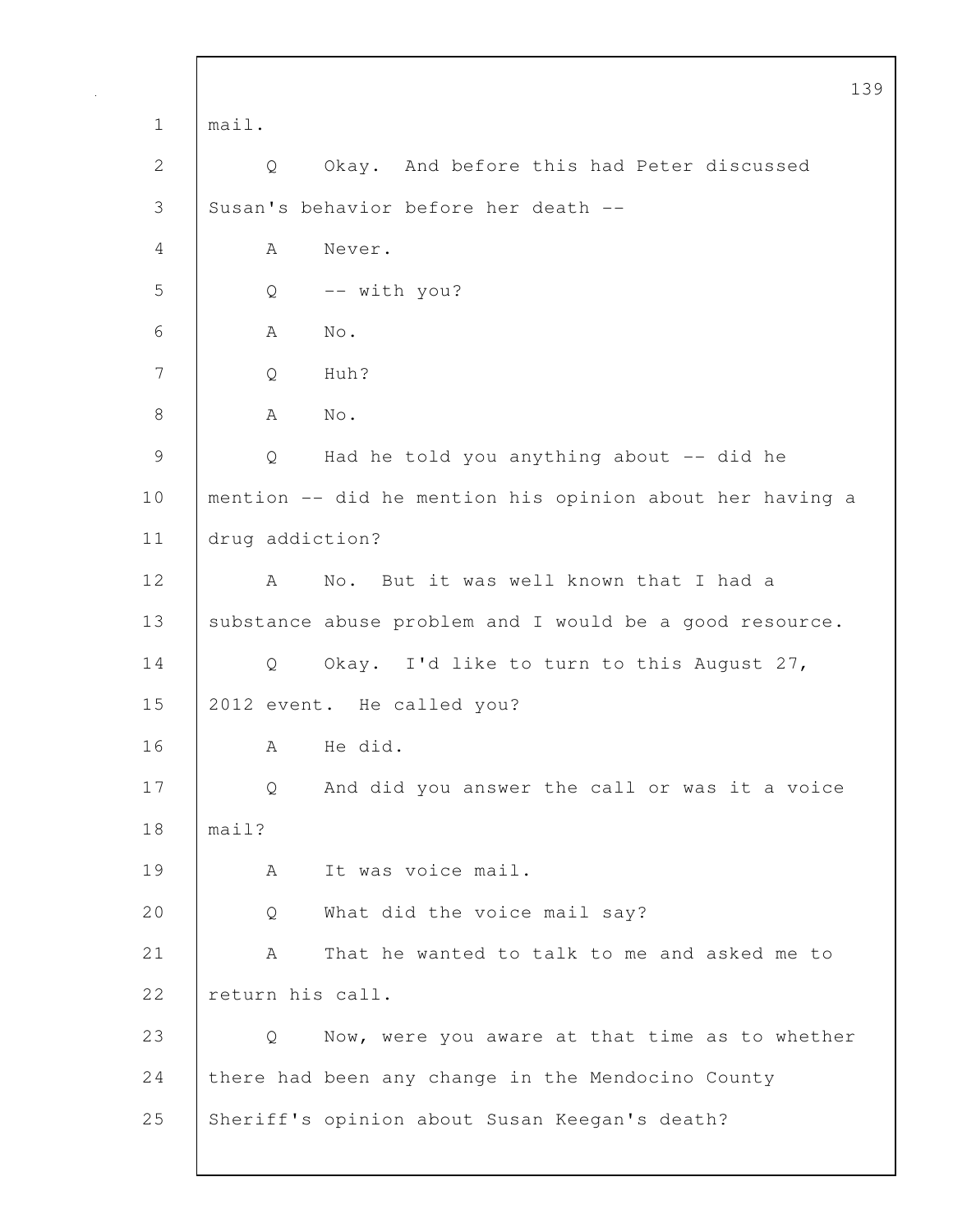140 1 | A Yes, the death certificate had been changed 2 and finalized. 3 Q To what? 4 A And it was finalized. 5 Q To what was it changed to? 6 A The determination of death was now homicide. 7 | Q And was -- so what effect did that voice mail 8 have on you? 9 | A I did not want to call him back, and I did not 10 call him back. 11 Q Okay. Now, did you eventually call Peter 12 Keegan back? 13 | A I did, but not before calling Kevin Bailey. 14 Q And did he suggest that you call him back? 15 A Yes, he did. 16 Q And did he tell you -- what did he tell you he 17 wanted you to do in the call back? 18 | A He asked me if I would be willing to get Peter 19 on tape, that Peter had not as of yet spoken to anybody 20  $\vert$  in his office, he couldn't --21 | Q Okay. You don't have to go there. 22 Did he suggest you do anything? 23 A Tape the conversation. 24 Q Okay. Do you know what kind of a call that 25 is, that's called?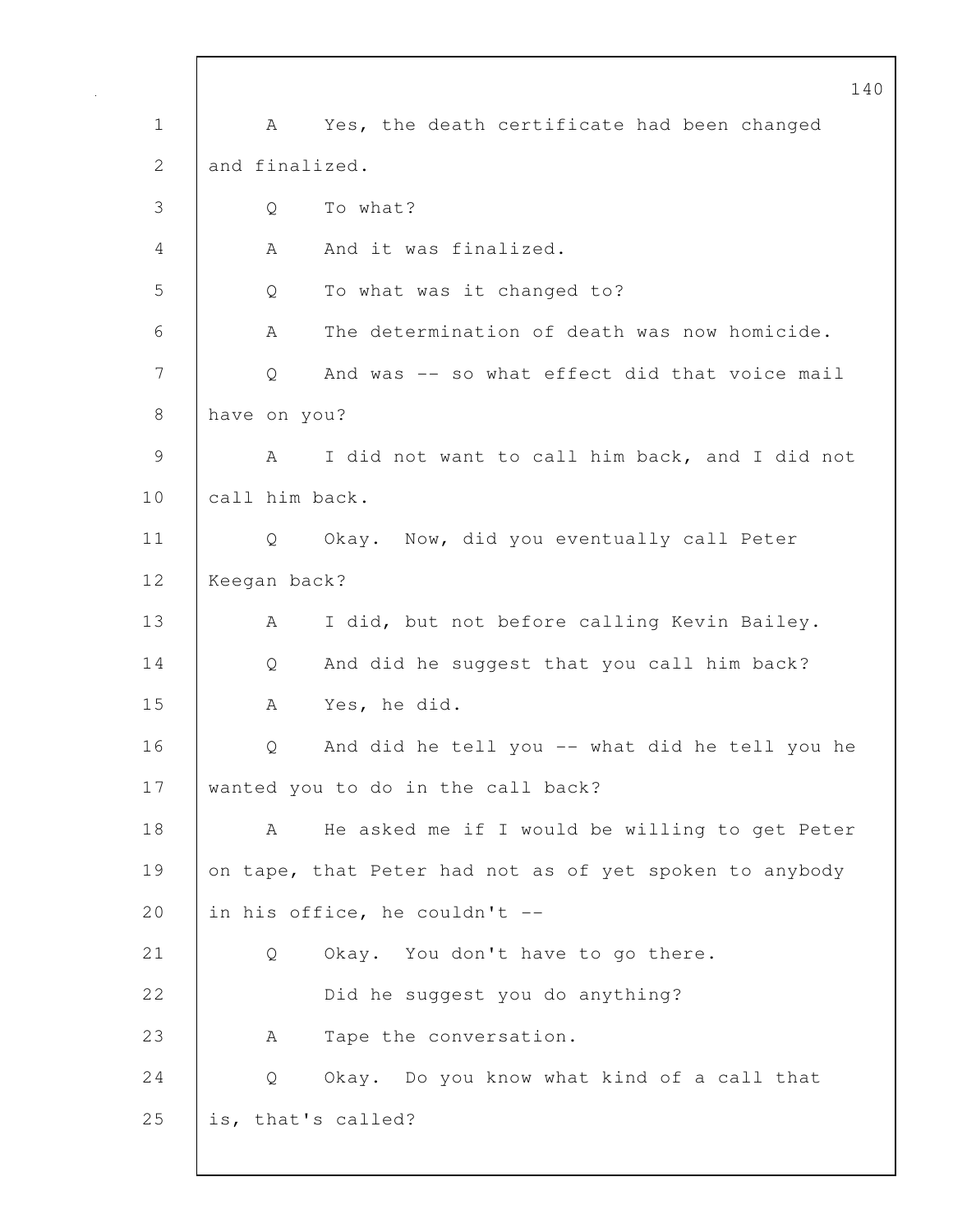141 1 A A pretext conversation. 2 Q Okay. Did you eventually -- did he give you 3 some topics to discuss with Peter in this call? 4 A He did, and I wrote them down and had them 5 with me. 6 Q Okay. And did you record that phone call? 7 A I did. 8 Q How did you record it? 9 | A I used a digital recorder. 10 | Q And what did you do with the recorder after 11 you made this phone call? 12 | A As soon as the conversation was done, packed 13 it up and overnighted it to Kevin here in Ukiah. 14 Q And what was the date of the phone call? 15 A It should have been September 17th. 16 | 0 2012? 17 | A 2012. 18 | Q Have you seen a transcript made by the 19 district attorney's office of that phone call? 20 A I have. 21 Q And have portions of that transcript been 22 taken out? 23 A Yes. 24 Q And does that remaining transcript accurately 25 show what was said in that phone call?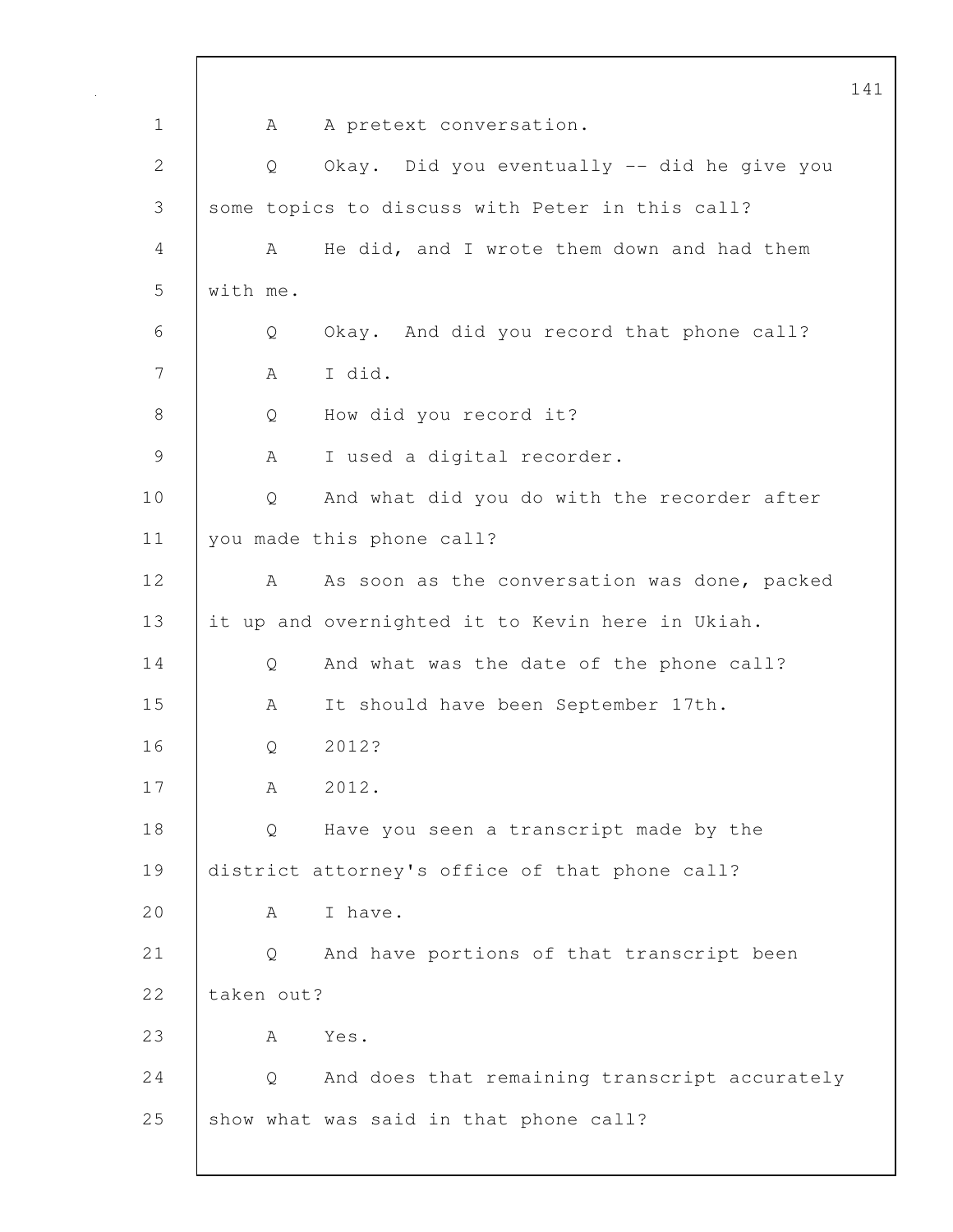1 A Yes. 2 MR. STOEN: Madam Foreperson, it might be good 3 to take a break now because we're going to listen to a 4 phone call. And we have a transcript. 5 You might give the admonition, please. 6 JURY FOREPERSON: Before we leave, you are 7 advised under the Fifth Amendment to -- the Constitution 8 of the United States and also under Article I of the 9 California Constitution that you have a privilege 10 | against self-incrimination, that is to say you do not 11 have to answer -- oh, am I reading the right thing? 12 MR. STOEN: Pardon me? 13 JURY SECRETARY: I don't think so. 14 JURY FOREPERSON: Sorry. Back up. Scratch 15 that. Let me go further back. 16 MR. STOEN: The admonition could be simple, 17 that you're not to discuss this or form any opinions 18 until this case is submitted to you for deliberation and 19 | not discuss this with anybody else. 20 A JUROR: What he said. 21 JURY FOREPERSON: Yes. Please don't discuss 22 the case and keep all of our opinions to ourselves and 23 enjoy your break. 24 | A JUROR: What time? 25 JURY FOREPERSON: So it's 2:35. How about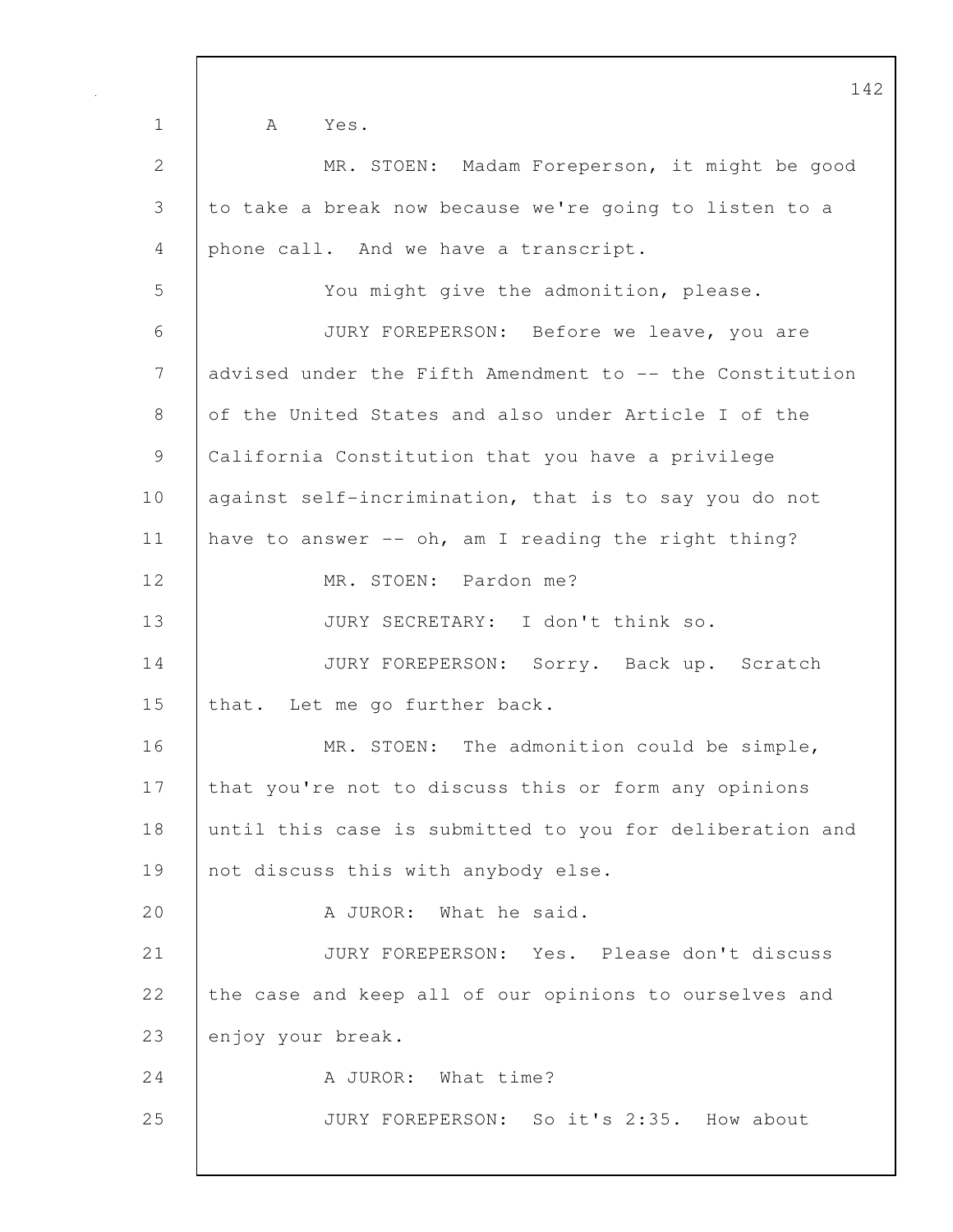143  $1 \mid 2:50.$ 2 | A JUROR: Ten minutes. 3 MR. STOEN: Madam Foreperson, do you have a 4 time that you wanted to -- 5 JURY FOREPERSON: 2:45 let's return, ten 6 minutes. 7 | MR. STOEN: What time did you want to recess 8 for the day? 9 JURY FOREPERSON: We talked about 4:30 10 recessing. 11 | MR. STOEN: That's fine. 12 **JURY FOREPERSON:** So 2:45 we'll be back. 13 (Recess taken.) 14 (Roll call taken; all jurors present.) 15 JURY FOREPERSON: I would like to remind you 16 all that you are still under oath in this matter. 17 MR. STOEN: Thank you.  $18$  - - -19 EXAMINATION (Cont'd) 20 Q (BY MR. STOEN) Before we do the tape, Linda, 21 I'm going to show you People's Exhibit Number 19 or, 22 excuse me, People's Exhibit Number 34, and ask you to 23 take a look at this, it's four pages long, and tell me 24 if you recognize it and, if so, please identify it. 25 A I do.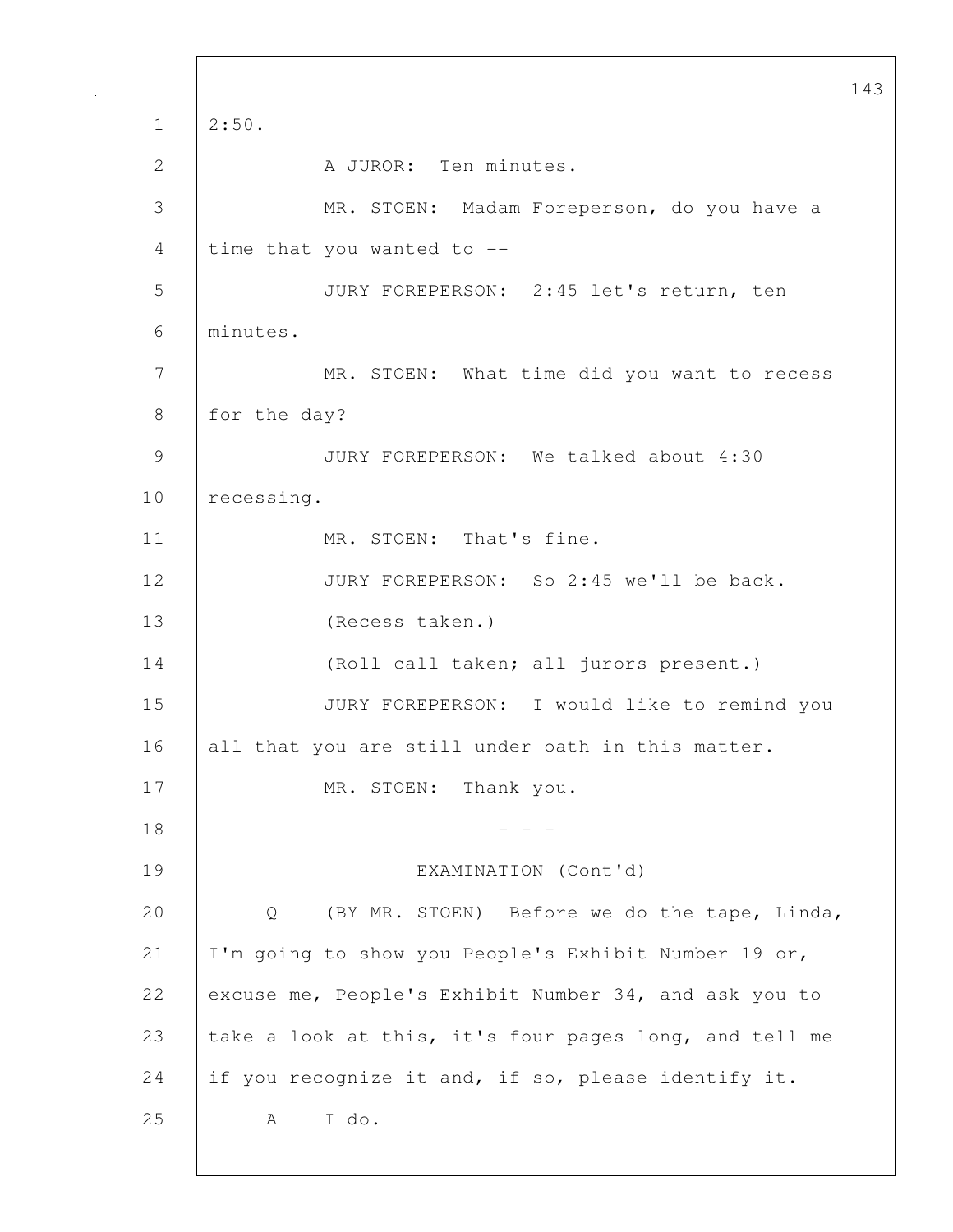|                 |                                                        | 144 |  |  |
|-----------------|--------------------------------------------------------|-----|--|--|
| $\mathbf 1$     | What is it?<br>Q                                       |     |  |  |
| $\mathbf{2}$    | This is a copy of an envelope, a handwritten<br>A      |     |  |  |
| 3               | note from Peter to me, and a copy of certificate of    |     |  |  |
| 4               | death -- I'm looking for the date on this one -- dated |     |  |  |
| 5               | $11/15/2010$ .                                         |     |  |  |
| 6               | Read that aloud, please, again.<br>Q                   |     |  |  |
| $7\phantom{.0}$ | I'm sorry?<br>А                                        |     |  |  |
| 8               | Loud.<br>Q                                             |     |  |  |
| $\mathcal{G}$   | Sorry. This is a copy of an envelope, --<br>A          |     |  |  |
| 10              | Uh-huh.<br>Q                                           |     |  |  |
| 11              | -- a handwritten note, and a copy of a death<br>A      |     |  |  |
| 12              | certificate. It looks like March 29th, 2011, is        |     |  |  |
| 13              | actually the date. Sorry.                              |     |  |  |
| 14              | Are there two death certificates there?<br>Q           |     |  |  |
| 15              | This is an amended. So the amended copy is<br>A        |     |  |  |
| 16              | here, yes.                                             |     |  |  |
| 17              | Okay.<br>Q                                             |     |  |  |
| 18              | (Exhibit 34 was identified.)                           |     |  |  |
| 19              | (BY MR. STOEN) Now, can you see on the<br>Q            |     |  |  |
| 20              | envelope what the postmark date is?                    |     |  |  |
| 21              | The 1st of June, 2011.<br>A                            |     |  |  |
| 22              | And is that the approximate date that you,<br>Q        |     |  |  |
| 23              | shortly after that, received it?                       |     |  |  |
| 24              | Yes.<br>A                                              |     |  |  |
| 25              | So were you still -- you had not revised your<br>Q     |     |  |  |
|                 |                                                        |     |  |  |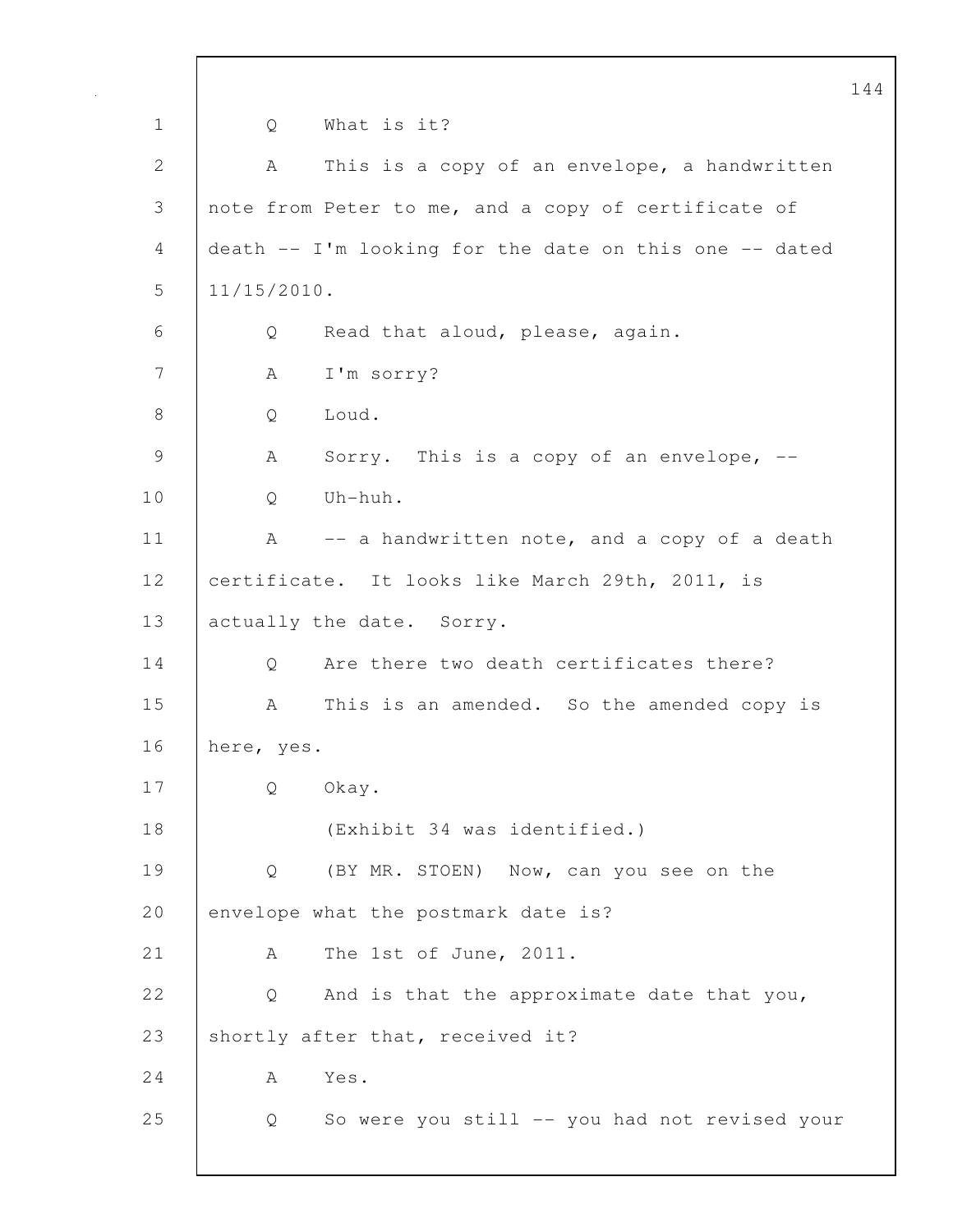145 1 opinion as of that date, is that correct, about Peter? 2 A Correct. 3 Q Okay. So was this -- how did you react when 4 you got this from Peter? 5 A We had a phone call either just before or 6 shortly after where he explained the death certificate 7 | now contained multiple substances, and he was giddy 8 about it. 9 Q Was that your understanding as to the 10 relationship of that letter, because of that phone call? 11 | A Yes. It was supposed to be private. It was 12 for my eyes only, as he wrote. 13 Q We'll put it on the screen. 14 This is the cover of People's Exhibit 34. Is 15 | that what you were identifying? 16 A Yes, that's a copy of the letter. 17 | Q And that's written to you at your Woodstock, 18 Georgia, address? 19 | A It's Metro Atlanta, yes. 20 Q Could you read that into the record. 21 | If you can see it okay. That's the letter. 22 That's the second page on that exhibit. 23 A So it is just after. It says: 24 | "Linda, thanks for calling. I'm really 25 glad you're doing well. Keep this private.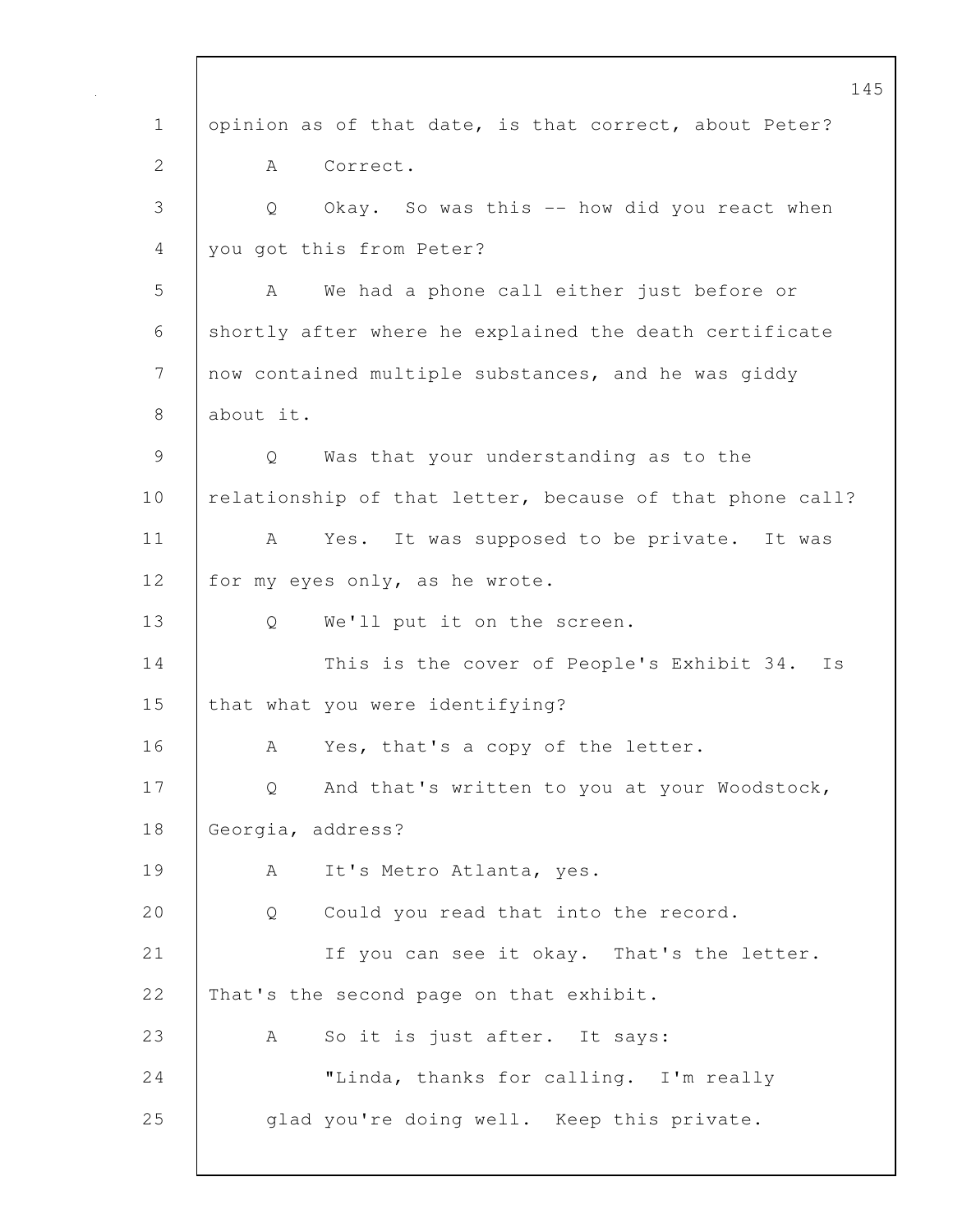146 1 Your eyes only. Love Peter." 2 | Q Okay. And then the next two pages are the --3 A The death certificate, yes. 4 Q -- Certification of Vital Record, which is the 5 death certificate; is that correct? 6 A Correct. 7 Q How did you interpret him sending this to you? 8 A To him he was -- he was excited because it 9 showed substance -- substances on the toxicology report 10 which had been returned. We were -- the first doesn't 11 | have anything, the second one has substances on it, and 12 he basically felt like the whole thing exonerated him, 13 that now everybody would know the truth. 14 | Q Now, when you say that -- I instruct the jury 15 to disregard that if it's speculation. 16 **Did he say specifically that?** 17 | A No, not that word. 18 Q Okay. 19 | A Not that word. 20 MR. STOEN: I'll ask the jury to disregard  $21$  that. 22 |  $\circ$  (BY MR. STOEN) Now, you had this phone call. 23 We're going to play it. This is Exhibit Number 19. 24 This is a tape recording, Exhibit 19. It's on a CD 25 | that's in this tape recorder. And I'm going to have the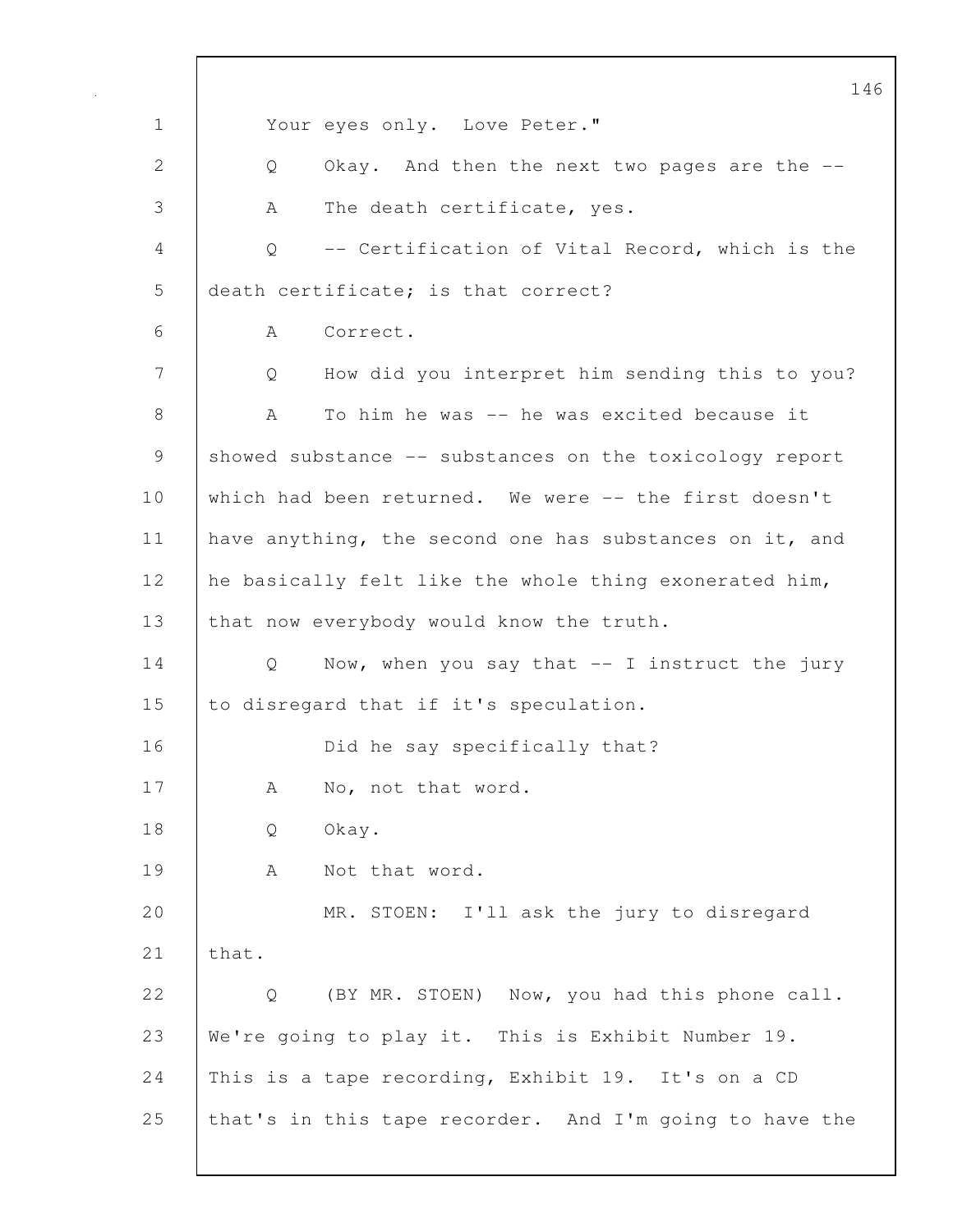147 1 foreperson and others pass out the transcript to each of 2  $|$  you. 3 I've asked the stenographic reporter not to 4 record this. It's off the record. We're not going to 5 be recording the phone call because we have a 6 transcript. So she doesn't have to rewrite it. 7 JURY FOREPERSON: Excuse me, does one need to 8 | go into evidence? 9 | MR. STOEN: Yeah, there will be one going into 10 evidence that I will have an original sticker on. I'll 11 | make sure that you get it. 12 Does anybody have an original sticker on 13 theirs? 14 The transcript is Exhibit 19-A. I want it 15 received. 16 (Exhibits 19 & 19-A identified & received.) 17 | Q (BY MR. STOEN) So the way we're going to 18 handle this is: I'm going to ask you some questions 19 about certain portions, and you can use this to refresh 20 your recollection as to exact wording on the areas that 21 I point you to. 22 A Okay. 23 Q And then after that, we'll play the whole tape 24  $\parallel$  and the jury can follow it with the transcript that's 25 been distributed.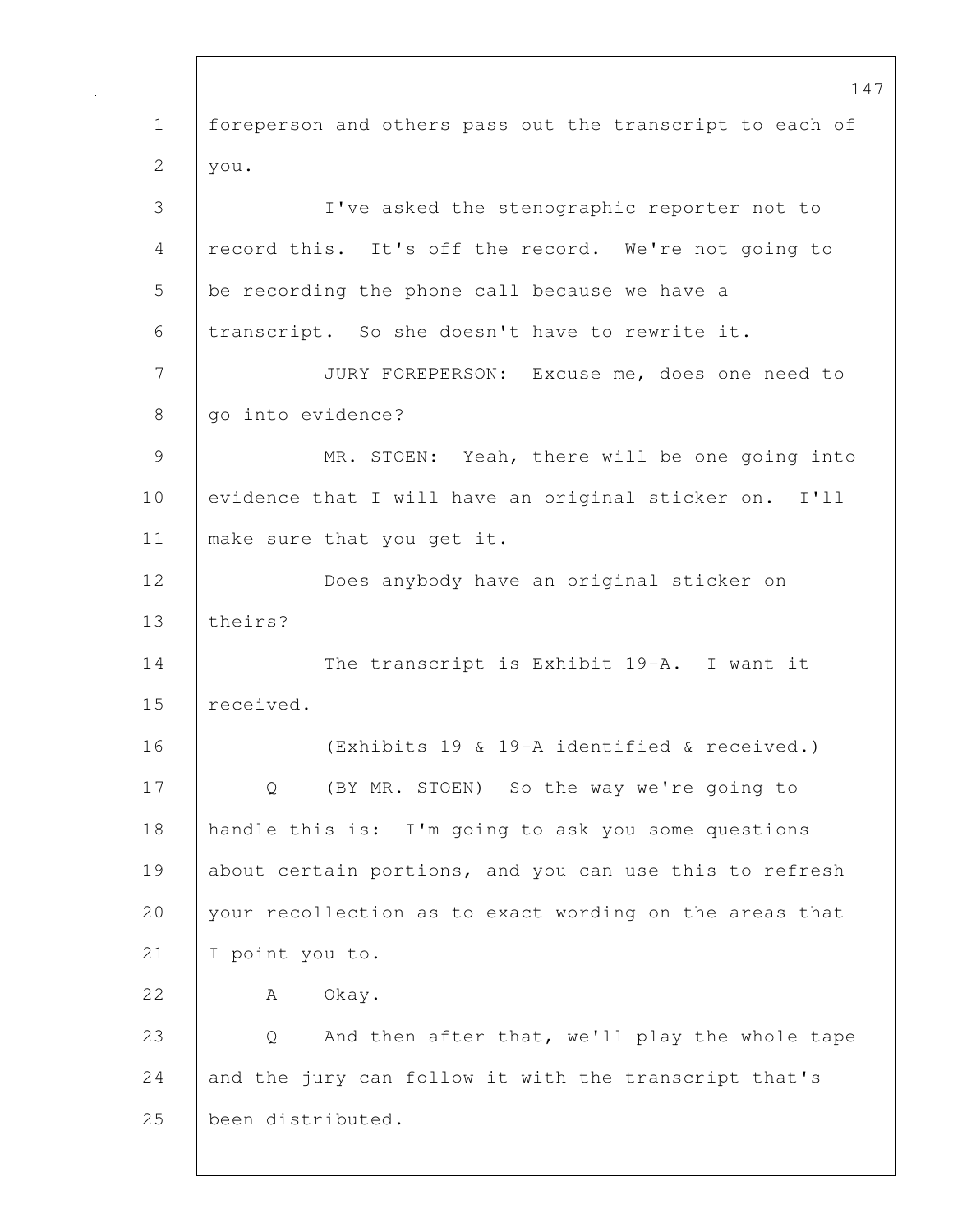148 1 Okay. Did -- turning to around page 10, did 2 Peter say anything about how he was doing -- it may be a 3 little bit different because of a redaction, so it may 4 be a little earlier than that -- when he called? 5 A Yes, he said he's kind of hanging in there. 6 You know, the police are trying to -- every three or 7 | four months that goes by --8 | Q Okay. Just read -- say it as loud as you can. 9 What else did he say about any -- any other 10 kinds of influences on his life? 11 | A That the newspaper had ran a new story. It 12 says: 13 **They sent out a press release because** 14 three different newspapers ran, you know, 15 Susan's death as a homicide on the front page 16 above the fold." 17 | Q And did you ask him why it was reclassified? 18 A I did. I did ask him that. 19 Q And what was his response? 20 The original was page 11. 21 | A It's on page 11. 22 On line 9 I ask him: "Why do you think they 23 reclassified it? I mean, I don't understand." 24 And Peter says: "I have, I have no idea." 25 Q Did he give an explanation why he thought the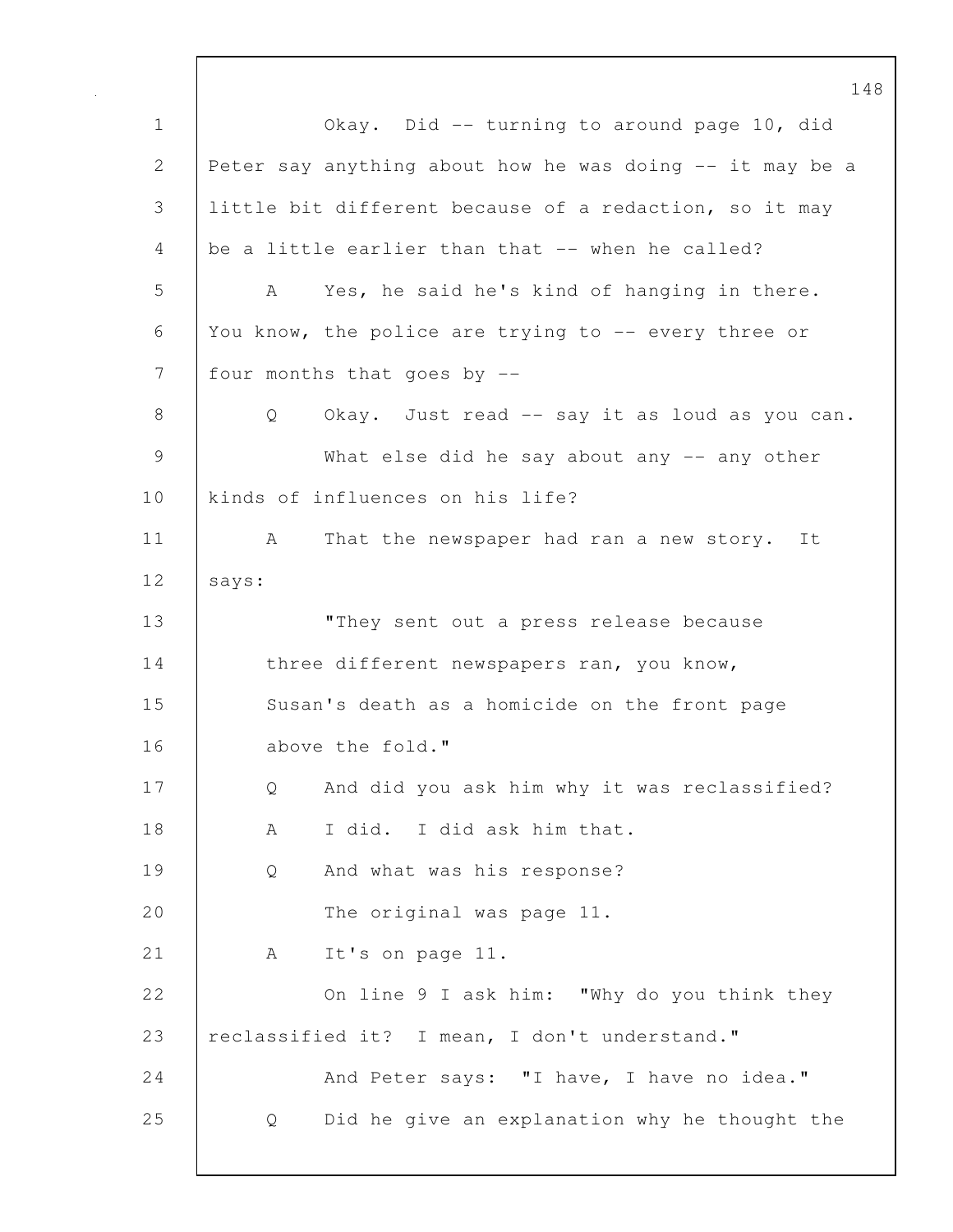149 1 police were interested? 2 A On line 17 he said: 3 "The police have always had, had a high 4 level of hostility to me and I know it's, you 5 know, in February more than a year ago that 6 they, you know, uh, they figured it a homicide 7 and shouldn't he be a suspect. And they told 8 me that in February of 2011." 9 Q Okay. Before you go on, did he say why he 10 | thought the police had animosity towards him? 11 | A Yes. Now I need to find it. 12 | O Pardon me? 13 A Yes, and I need to find it. 14 Q The original pages were pages 11 and 12. 15 | A Beginning on 11, line 26, Peter says: 16 **Wand then uh, so, I think there's just a** 17 | high level of animosity, you know, that, you 18 know, I deserve by me being antagonistic to 19 **them over the years around cannabis issues** 20 and, and corruption issues." 21 MR. STOEN: The grand jury is instructed that 22 this evidence regarding the police is being admitted 23 solely for the purpose of aiding in a determination of 24 | Mr. Keegan's state of mind and may not be considered for 25 any other purpose.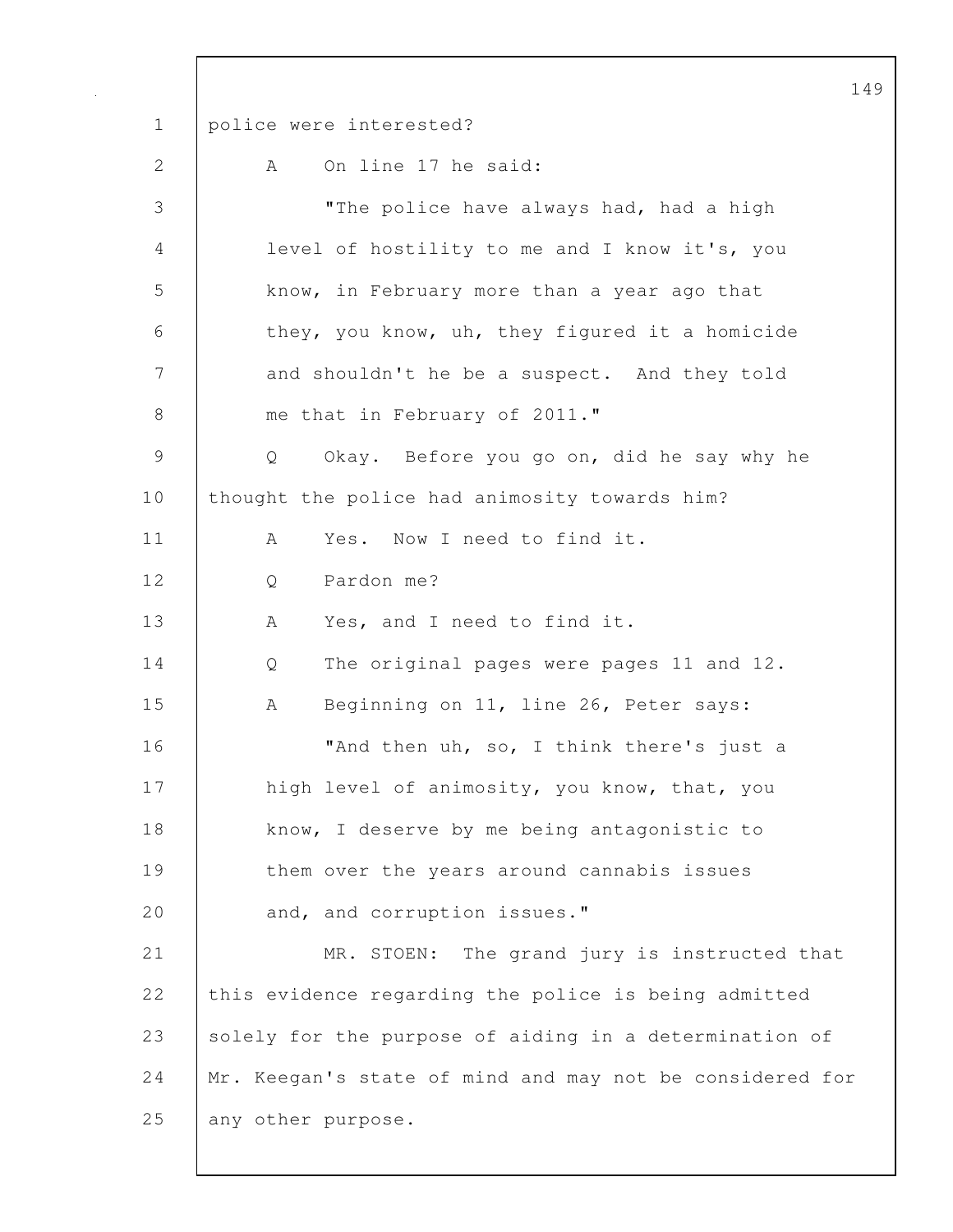|              | 150                                                     |
|--------------|---------------------------------------------------------|
| $\mathbf 1$  | (BY MR. STOEN) Did he make any reference<br>Q           |
| $\mathbf{2}$ | about anybody calling him or did you make any reference |
| 3            | about anybody calling him?                              |
| 4            | Yes.<br>A                                               |
| 5            | What was that?<br>Q                                     |
| 6            | I said that I had been in contact with my<br>A          |
| 7            | cousin.                                                 |
| $8\,$        | I'm looking for this.                                   |
| 9            | Turn to page 14 on line 18. Do you see that?<br>Q       |
| 10           | Uh-huh, yes. Line 18.<br>A                              |
| 11           | And what does it say in the first two lines?<br>Q       |
| 12           | "Karyn has been just absolutely burning my<br>А         |
| 13           | phones up."                                             |
| 14           | Now, who is Karyn?<br>Q                                 |
| 15           | That's my cousin.<br>А                                  |
| 16           | And you're the one that's talking; right?<br>Q          |
| 17           | Yes, correct.<br>А                                      |
| 18           | And did Mr. Keegan ask you anything about your<br>Q     |
| 19           | contacts with law enforcement?                          |
| 20           | He did.<br>A                                            |
| 21           | And so did he -- what did he ask you?<br>Q              |
| 22           | He asked me on line 12 of page number 15:<br>А          |
| 23           | "So, so the police did not actually reach out to you?"  |
| 24           | And your answer was?<br>Q                               |
| 25           | $"$ No."<br>Α                                           |
|              |                                                         |

 $\mathsf{I}$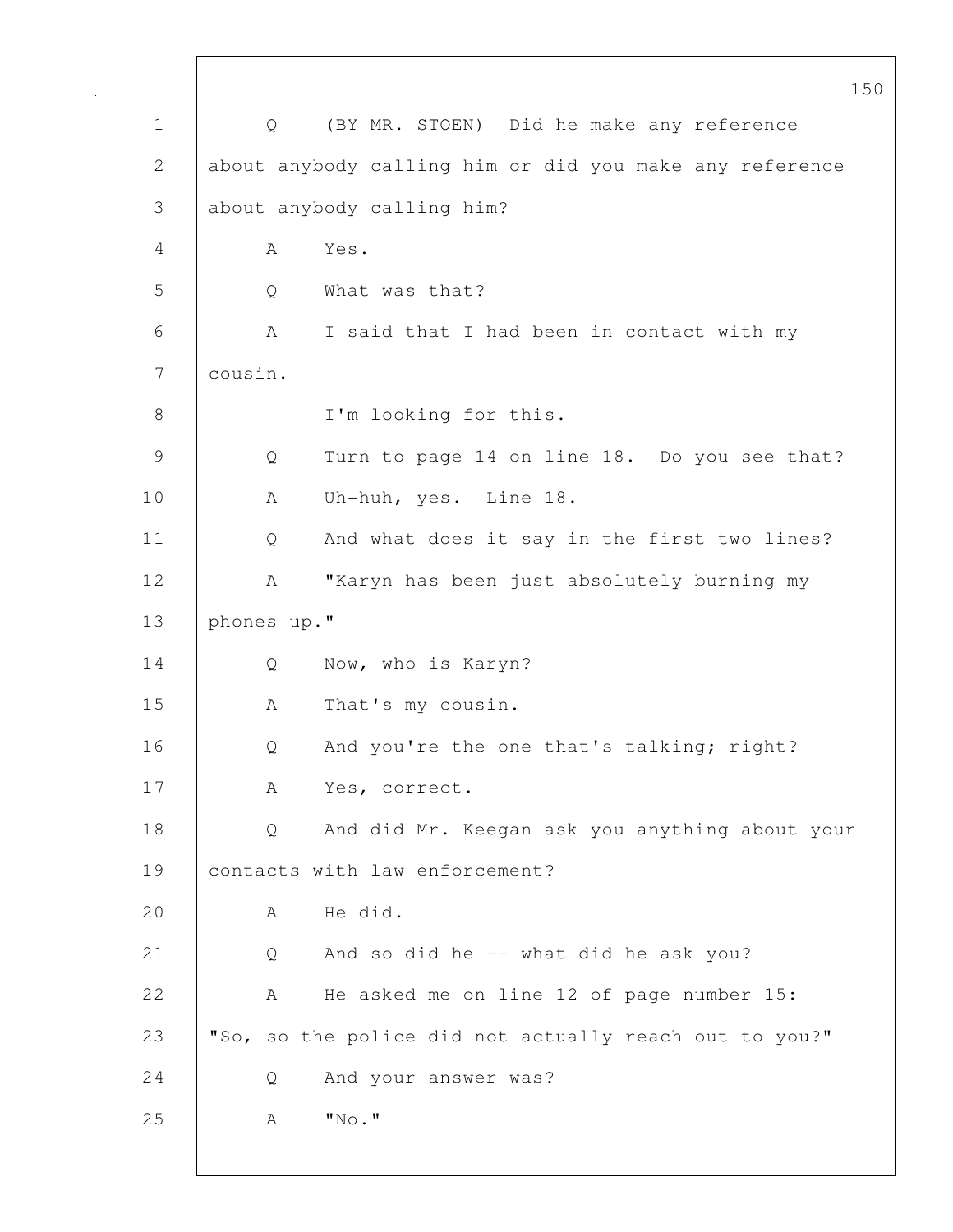|                | 151                                                     |
|----------------|---------------------------------------------------------|
| $\mathbf 1$    | And was your answer truthful?<br>Q                      |
| $\overline{2}$ | It was. I had spoken -- the police -- the<br>А          |
| 3              | sheriff's office never contacted me. I had spoken and I |
| 4              | had initiated a call to the DA's office and spoken with |
| 5              | Kevin.                                                  |
| 6              | So you didn't interpret that as police?<br>Q            |
| 7              | Α<br>No.                                                |
| 8              | But it was law enforcement?<br>Q                        |
| 9              | Yes.<br>A                                               |
| 10             | So it was a pretext phone call you were<br>Q            |
| 11             | making; is that correct?                                |
| 12             | Yes, it was.<br>A                                       |
| 13             | What did he say about what the district<br>Q            |
| 14             | attorney's office had done?                             |
| 15             | Do you have a page number, please?<br>A                 |
| 16             | Did he make any comment about the DA's office<br>Q      |
| 17             | having done anything to his house?                      |
| 18             | Yes, that they had searched it.<br>A                    |
| 19             | And did you bring up anything about -- that<br>Q        |
| 20             | you -- from Karyn about the bathroom? What did you      |
| 21             | bring up?                                               |
| 22             | The $--$ the way that I introduced the<br>A             |
| 23             | conversation to Peter was I started out with just       |
| 24             | general chitchat. I had a list of topics that I had     |
| 25             | been asked to discuss, and so I had to lead into them.  |
|                |                                                         |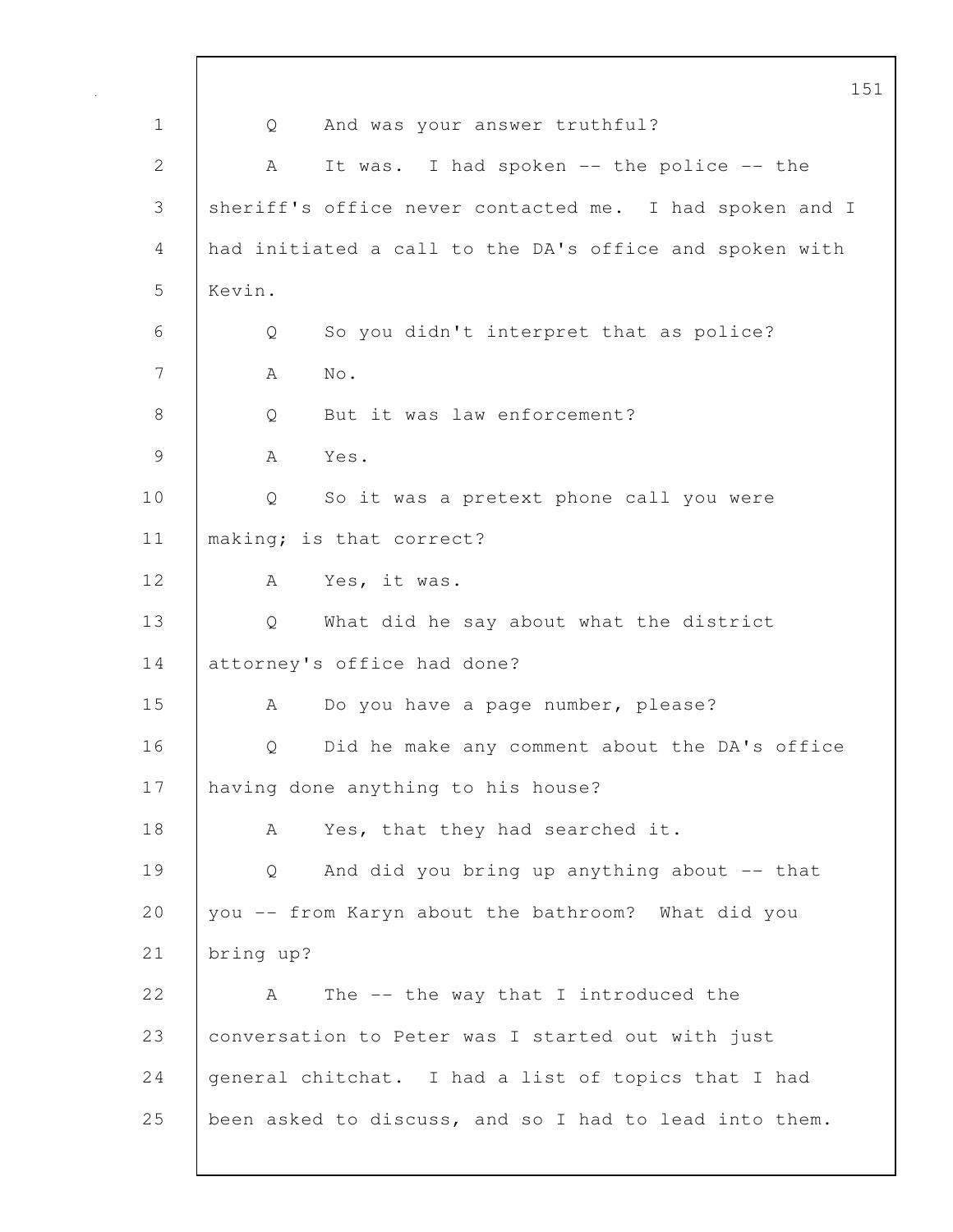|               | 152                                                      |
|---------------|----------------------------------------------------------|
| $\mathbf 1$   | I needed a reason for asking those questions that        |
| $\mathbf{2}$  | wouldn't arise his suspicion.                            |
| 3             | Okay.<br>Q                                               |
| 4             | So the person that I used sort of as the bad<br>А        |
| 5             | guy or the fall guy was my cousin Karyn because Karyn    |
| 6             | had been very outspoken in terms of her position.<br>SO  |
| 7             | that would, I had hoped, open him up to offer my answers |
| 8             | to the questions that I was asking.                      |
| $\mathcal{G}$ | So what I said was that Karyn had been burning           |
| 10            | up my phones asking for information and answers and      |
| 11            | these -- and I'm left questioning, so can you answer     |
| 12            | questions that she has brought up.                       |
| 13            | Okay. And what did you bring up about what<br>Q          |
| 14            | Karyn had said about the bathroom?                       |
| 15            | Do you have a page reference?<br>А                       |
| 16            | Around page 10 or so -- or page 17 or so.<br>Q           |
| 17            | On page 16 and line 19 I say:<br>A                       |
| 18            | "Well, let me tell you what Karyn's been                 |
| 19            | saying and then you can, I guess, answer her             |
| 20            | accusations maybe. I don't know."                        |
| 21            | So that's what you did say on that phone call?<br>Q      |
| 22            | That's how I opened up to him.<br>A                      |
| 23            | Okay.<br>Q                                               |
| 24            | And I said:<br>A                                         |
| 25            | "This is what I've understood um, and                    |
|               |                                                          |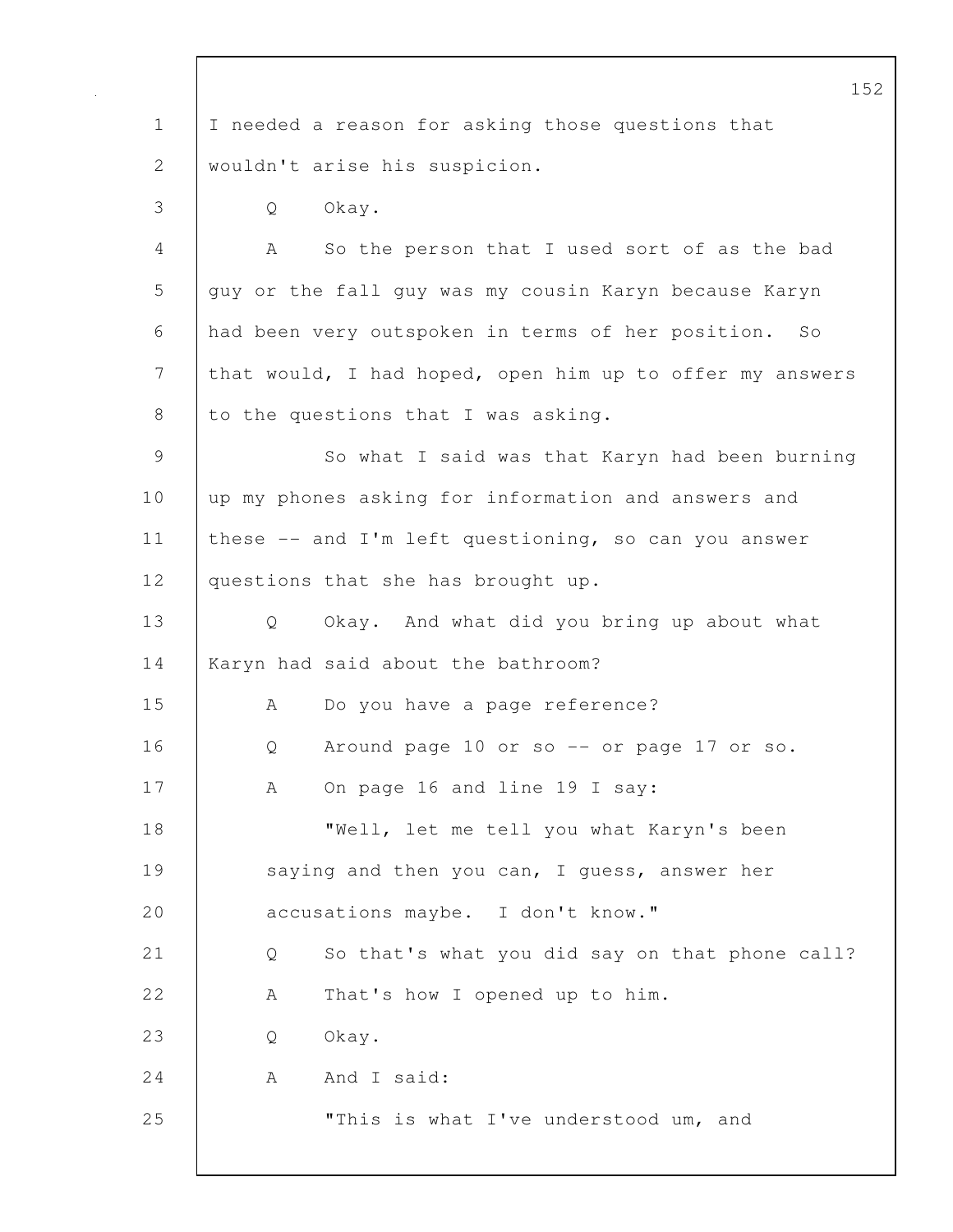1 this is of course coming from her side. Um, 2 when did they go through the house in June I 3 guess it was, um, and did their, their studies 4 or whatever they did while they were in, in 5 there. Um, apparently they use luminol in the 6 bathroom, which is that substance that makes 7 um, non-visual blood appear and they found 8 blood on the walls and from Karyn anyway, 9 apparently I don't know who her source or 10 where she's getting the information from, but 11 | it looks like it had been cleaned up before 12 the police even arrived. So did you clean up 13 Something that, that the police are now 14 misunderstanding? I mean, if you, if you did, 15 I'd kind of understand that Susan would, I 16 mean that it would be kind of gross to have to 17 look at." 18 | Q And so going back down to the line 15, what 19 was Peter's response? 20 A Peter said: 21 "No, I didn't clean up anything. When I, 22 when I found Susan in the bathroom, I uh, I 23 uh, just could see that she was dead. So 24 anyway, I touched her foot to ascertain that 25 she was cool. I definitely did not go into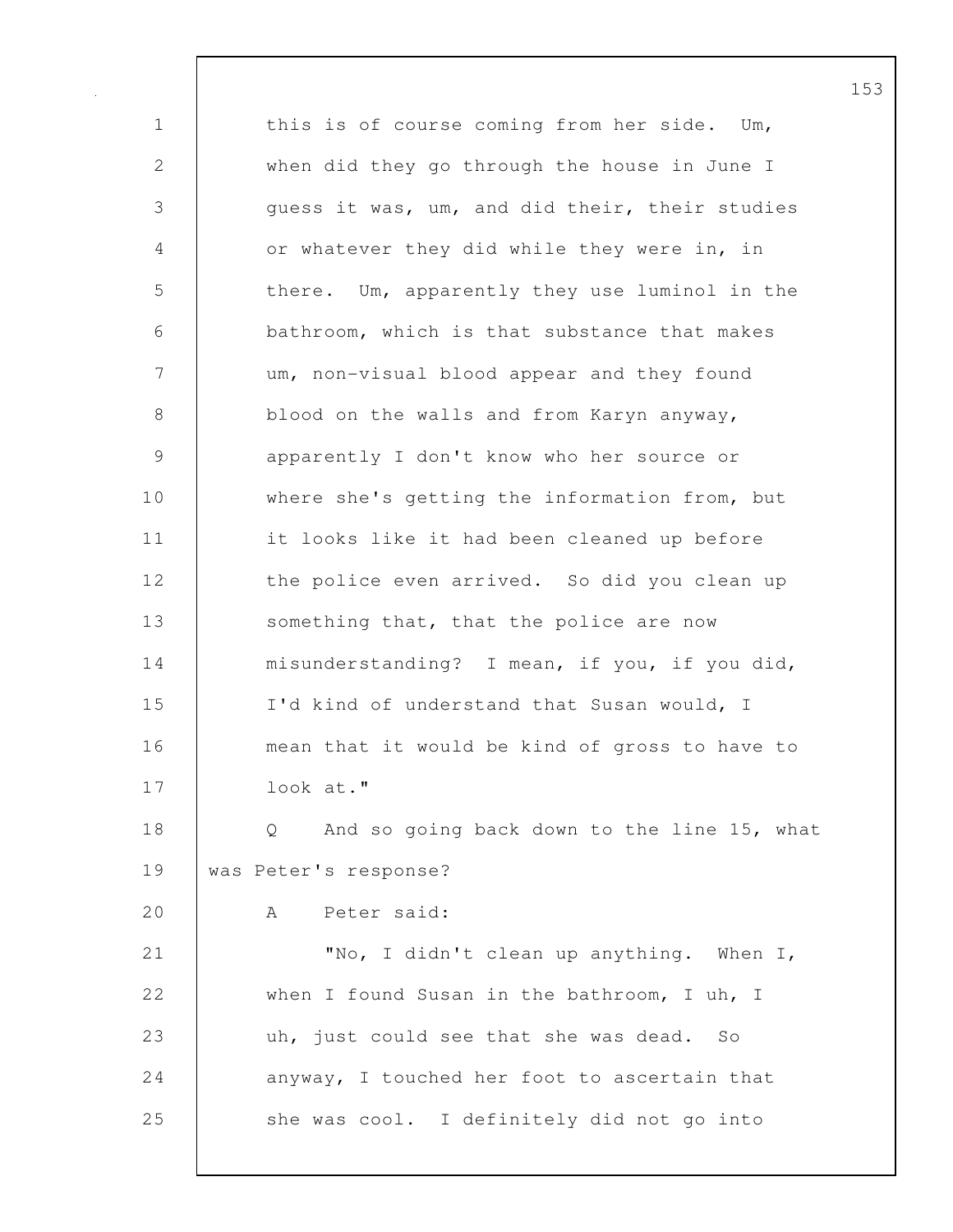154 1 the, the bathroom. I thought about things for 2 a moment or two and realized, you know, 3 there's nothing for me to do except call, you 4 know, call the police. You know, I'm in 5 trouble here so don't do anything except 6 notify authorities." 7 Q Okay. Now, based on your medical training and 8 your medical experience, is there a protocol that people 9 in the medical profession should follow when they come 10 across a body that has apparent signs of no life? 11 | A Absolutely. 12 Q What is that protocol? 13 | A Registered nurses and physicians are all 14 taught ABCs; that's airway, breathing, circulation. We 15 are not taught to touch for temperature, we are not 16 taught to look for color because some people can stop 17 | breathing, their body temperatures can cool, such as 18 somebody that's in the water or somebody that's on a 19 cold floor, and that does not mean that they're not 20 revivable. We are taught to look for pulses and to 21 check for breathing, make sure the airway is open so 22 that they can breathe on their own, start CPR, if not. 23 Q So based on your medical training, how did it 24 Strike you when he said, "I touched her foot to 25 ascertain that she was cool"?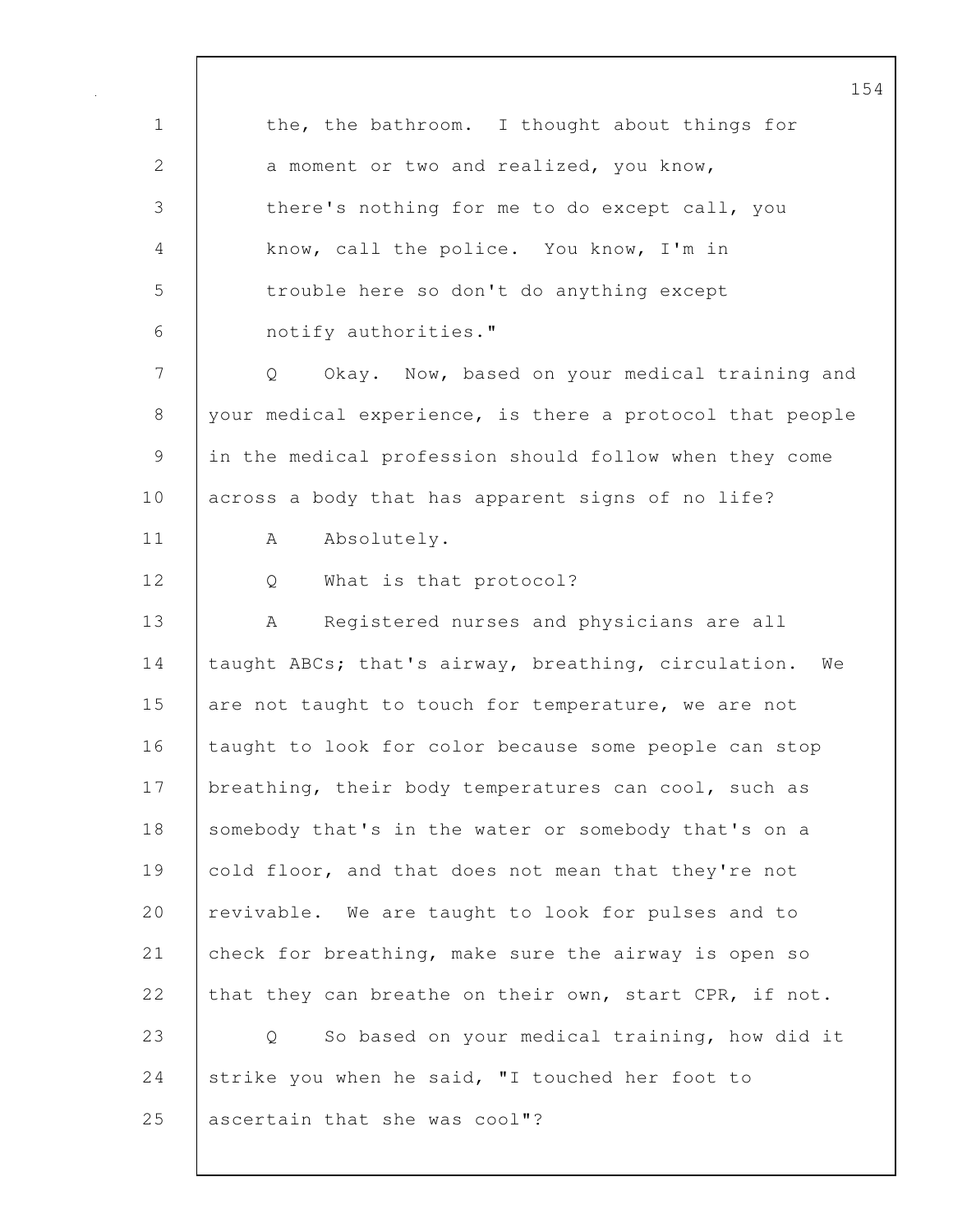155 1 | A That he had not rendered any aid and that, as 2 a nurse and he's a physician, we're held to a much 3 higher level of accountability because of our knowledge 4 and that that was inappropriate. 5 Q Okay. And was there any discussion about 6 blood on the counter? 7 A Yes. 8 Q And what did -- how did that discussion come 9 about? What -- did he give an opinion about what caused 10 blood on the counter? 11 | A He did. Can you give me a page, please? 12 Q Must be around 18 or 19. 13 A We talk about blood both on the wall and on 14 the counter. He says on line --15 Q That's on page 18, line 21 or so. 16 | A Line 21, okay. 17 | "So that, so that's your information. So 18 they, they said that there's splattered blood 19 on the wall that was what? You know, that 20 was, that was wiped up. And that could, that 21 could be the case because I did go in there 22 and clean, clean, clean up." 23 Q Okay. Did he tell you when he did it? 24 | A No. He had denied cleaning up before. 25 Q Okay. Did he indicate that maybe somebody had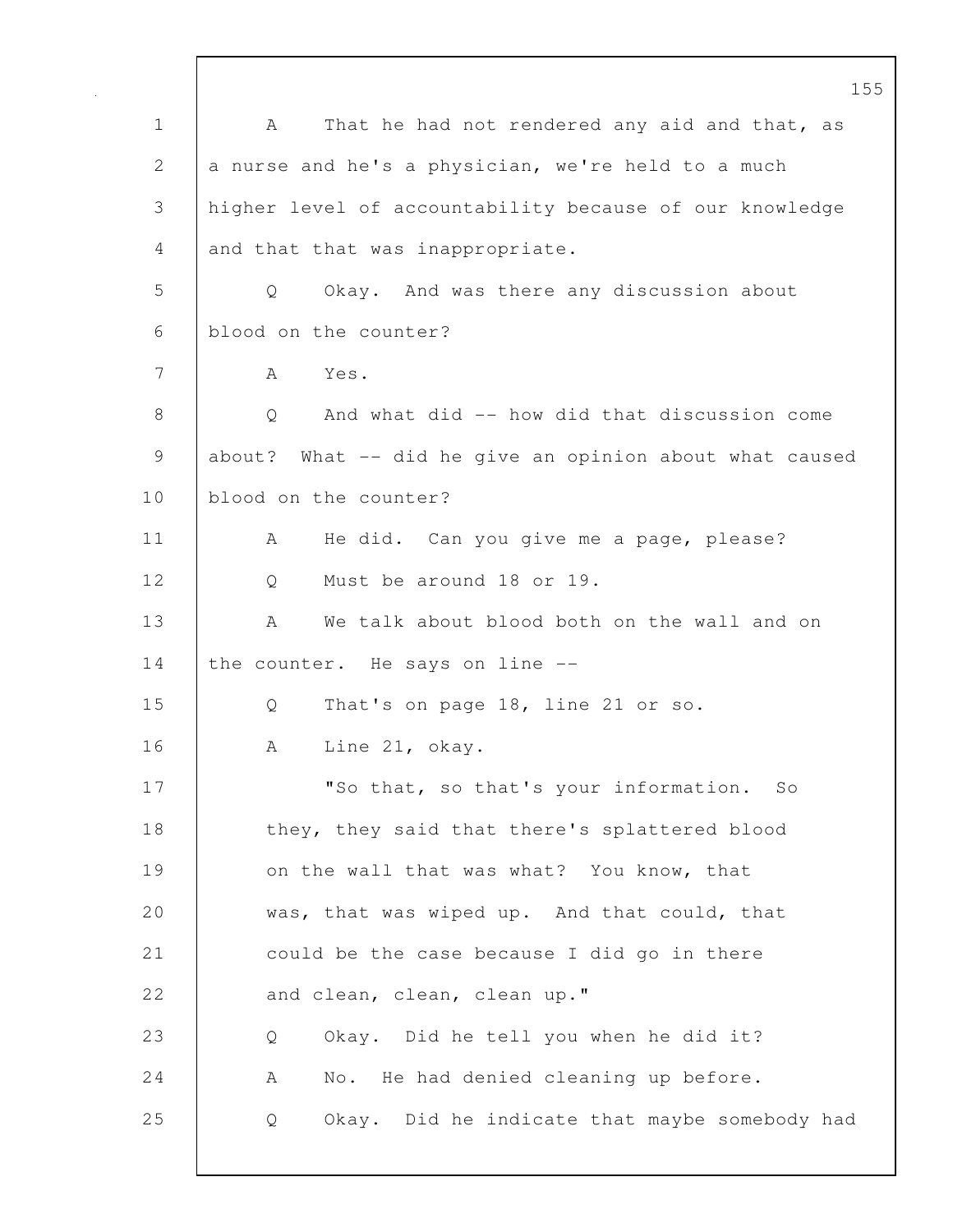156 1 | advised him in authority that he could clean it up? 2 A Yes. Several days later he expected -- I'm 3 looking for the page -- he expected another visit 4 possibly and they said no, you have the go-ahead to 5 clean, but it was days later. 6 Q And what did he say was his opinion as to what 7 caused the blood on the counter? And this is around --8 okay, probably page -- the end of page 20, beginning of 9 the next page. 10 | Did he explain what his speculation was as to 11 how Susan died? 12 A Yes. On line 27 he says: 13 | "So, so, and you will, you will step from 14 the bedroom into the bathroom if you turn 15 Tight they're going to see that there's a 16 counter area over there and a, a mirror and 17 she was propped kind of in the corner where 18 the counter joins the wall. And on the 19 counter there was, was blood as, as, as if she 20 had fallen. And this is my, total speculation 21 on my part." 22 | O Okay. 23 A And then next he continues on line 6 and he 24 says: 25 **No. 1.** The if she had fallen, hit, hit the edge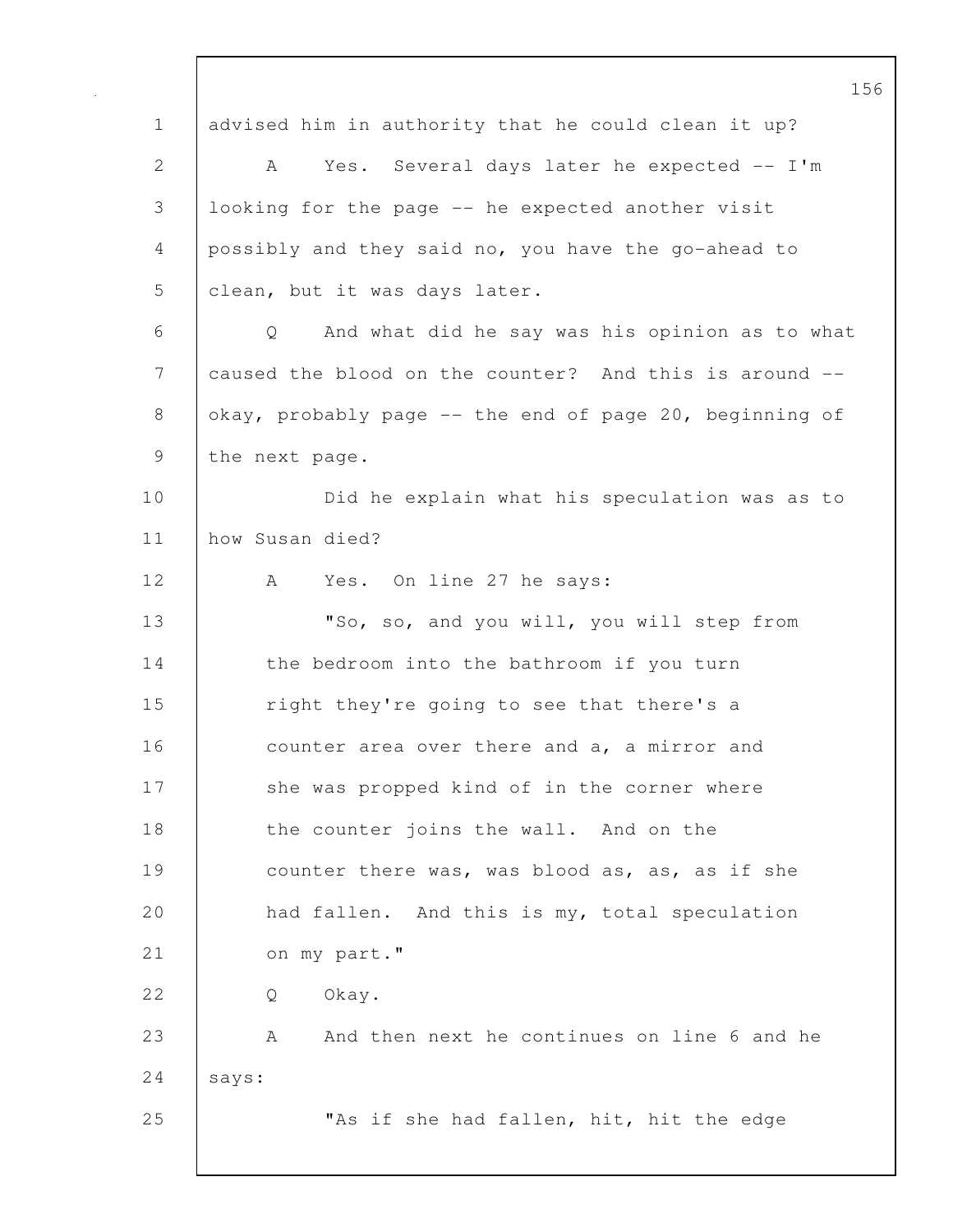1 of the counter and, and then, you know, you 2 know, fallen down and perhaps, you know, was 3 not unconscious and had propped herself, prop, 4 propped herself kind of up in the corner. So 5 she was kind of half-sitting, half-slouching, 6 leaning against the counter and, and, the 7 corner of the counter and, and, and the wall." 8 | Q Okay. Did he also talk about how -- how he 9 was able to discover her body, what steps he had taken 10 to discover her body? 11 | A Yes. On the same page, line 23, he says: 12 | TSo in the morning time, when I got up, 13 normally the house would be dark and the doors 14 would be closed. All the lights were on, the 15 doors were open. I thought, oh, Susan just 16 **fell asleep before she turned things off.** But 17 | I was going to be in the kitchen, so I went 18 ver to close the door. And when I closed the 19 door, I could see that her foot was on the 20 | floor of, of the, through the bathroom door, 21 that, that, that was open." 22 And I said: 23 **WALK** 23 **WALK** 23 **WALK** 23 **WALK** 23 **WALK** 23 24 kitchen?" 25 | And he says: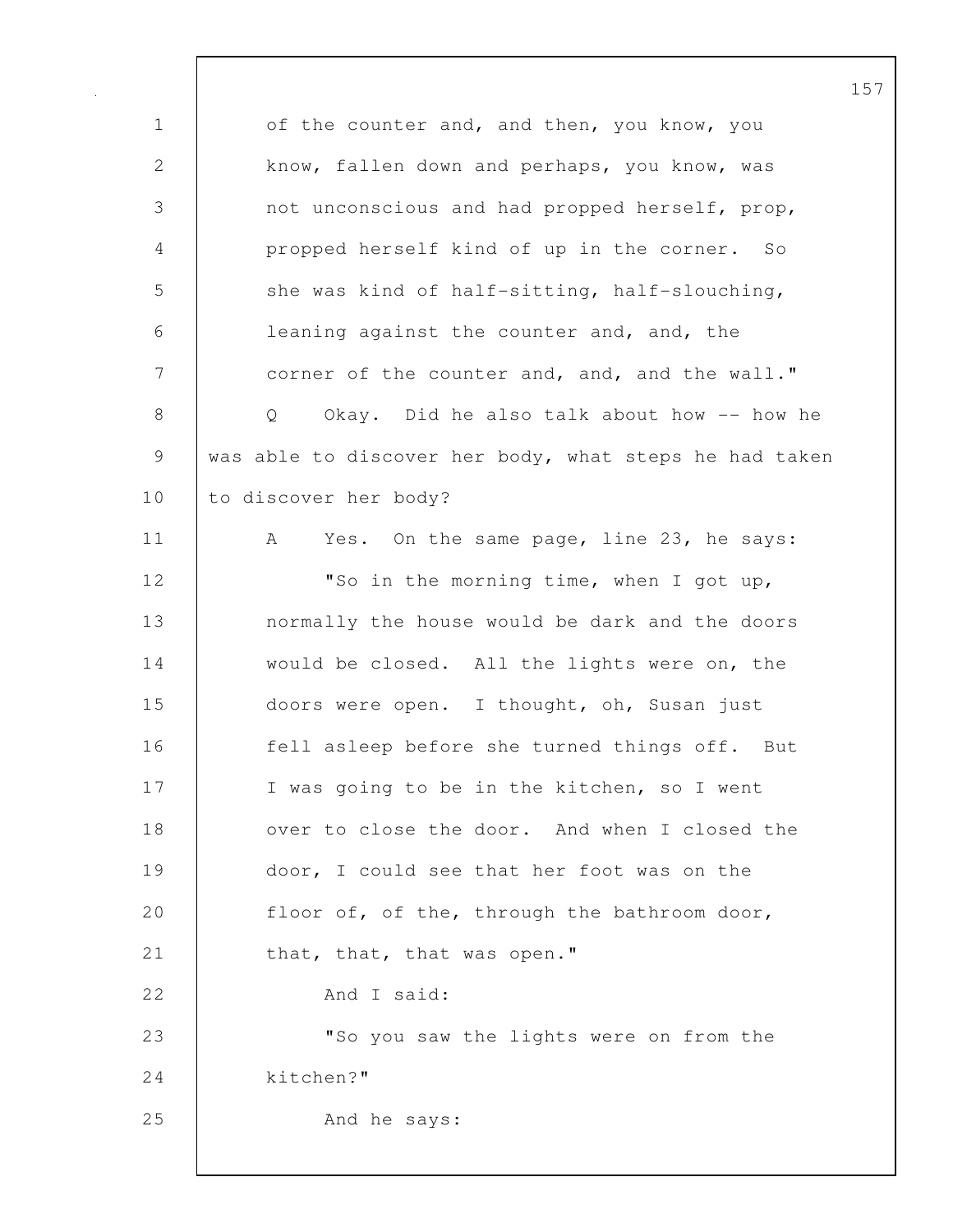1 | The lights were on in the, in the family 2 room, in the bedroom, and the doors were open. 3 There's two doors. You have to go through one 4 door from the kitchen into the kind of family 5 com and then there's another door immediately 6 around it that, that goes into the quest 7 | bedroom where Susan was staying." 8 | He continues on line 10 and says: 9 **WALLER II** Thand uh, and the doors were open and the 10 | lights were on. So my thought was, I'm just 11 | going to close the doors so Susan doesn't get 12 | pissed at me if I'm making noise. I'm in the 13 kitchen. And uh, um, I could hear." 14 Q Now, were you familiar with the configuration 15 of the house? 16 | A Extremely. 17 | Q On what basis? 18 A I had visited there upwards of 15, 20 times 19 over the years. 20 Q Okay. Was there anything in what Peter said 21 about the way he discovered the body that was consistent 22 or inconsistent with your understanding of the 23 | configuration of the house? 24 A Yes. 25 Q What was that?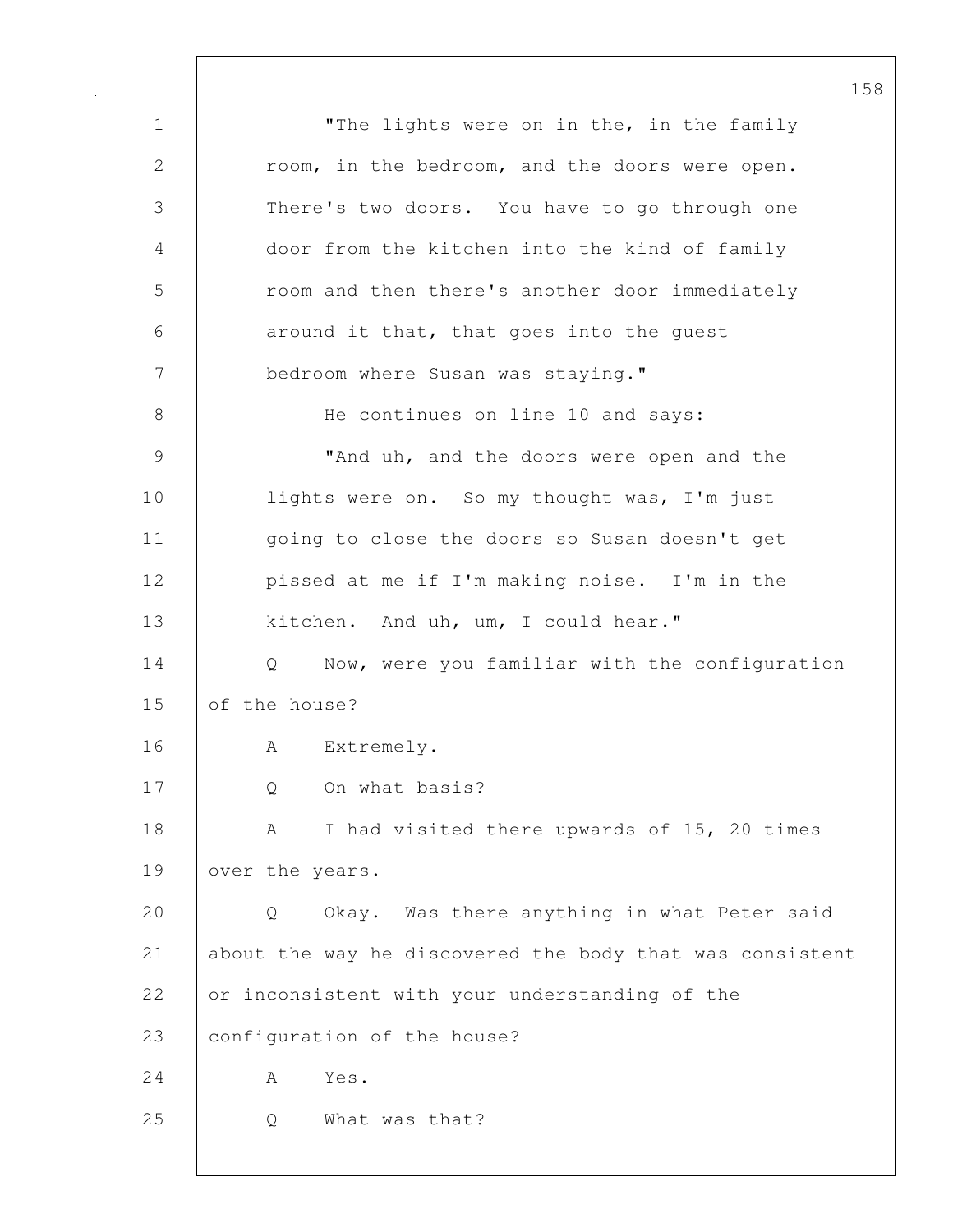159 1 | A He should have -- the lights that are on would 2 have been visible from his bedroom. And when standing 3 at the doorway to the quest room, the line of sight 4 doesn't go into the bathroom, it goes up against -- and 5 I can -- I have that picture for you -- but it goes up 6 against a doorway, but not into the bathroom. 7 Q Okay. 8 | A So it would have been very difficult for 9 things to have happened the way he's explaining them. 10 | Q Did you, at my request yesterday, prepare a 11 | map as to your understanding of the configuration --12 A I did. 13 Q -- of the inside of the Keegan residence? 14 A Yes. 15 Q And you made two pages. I'm going to ask you 16 iust to look at these two pages, which are Exhibit 17 Number 33. 18 First I'll give you page 1 of that, and I'd 19 ask you to tell me if you recognize this and what it is. 20 A Yes, this is the drawing that I made of their 21 home. 22 | O Okay. I'm going to put it on the screen and 23 I'm going to ask you to move up to the screen and just 24 point out, maybe with this laser, as to  $-$  just press 25 | this little button here and point out what it is that's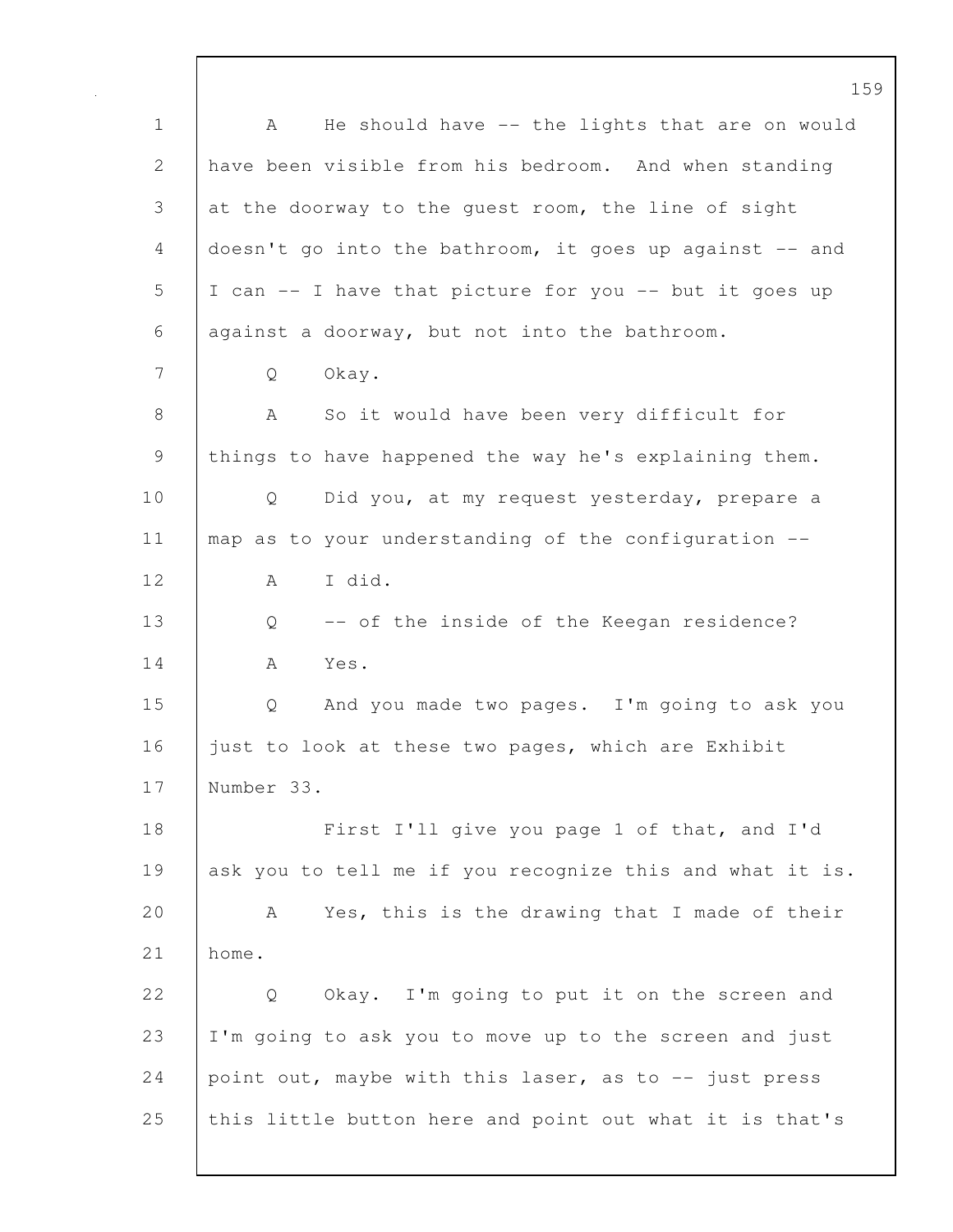160 1 inconsistent with Peter's statement to you. 2 A Can you make this out okay? 3 Q Speak up for the reporter. 4 A This is the front entry to the home. This is 5 the master bedroom over here. To get to the master 6 bedroom -- 7 Q You know what you can do, you have to kind of 8 describe "I'm describing like the lower left corner" so 9 when it's in the record, people can follow it. 10 A Okay. If you go through the front door and 11 turn to the left, you are going to be in the kitchen. 12 To the right would be the dining area. Ahead is a small 13 hallway. This master bedroom was basically made from an 14 old garage. They converted it. So that's why it's sort 15 of off by itself. This is a screened-in porch right 16 here and this is a window. This window overlooks this 17 guest room, which I'll take you to in -- in just a 18 second. It is visible from the master and through the 19 hallway. So if this is where -- 20 Q Now, just tell us what you're pointing at --21 | A Okay, master bedroom. 22  $\vert$  0 -- and then follow the directions verbally. 23 A Hallway, dining area, the hallway makes a 24 sharp turn to the left, this is the doorway that would 25 | go into the quest room.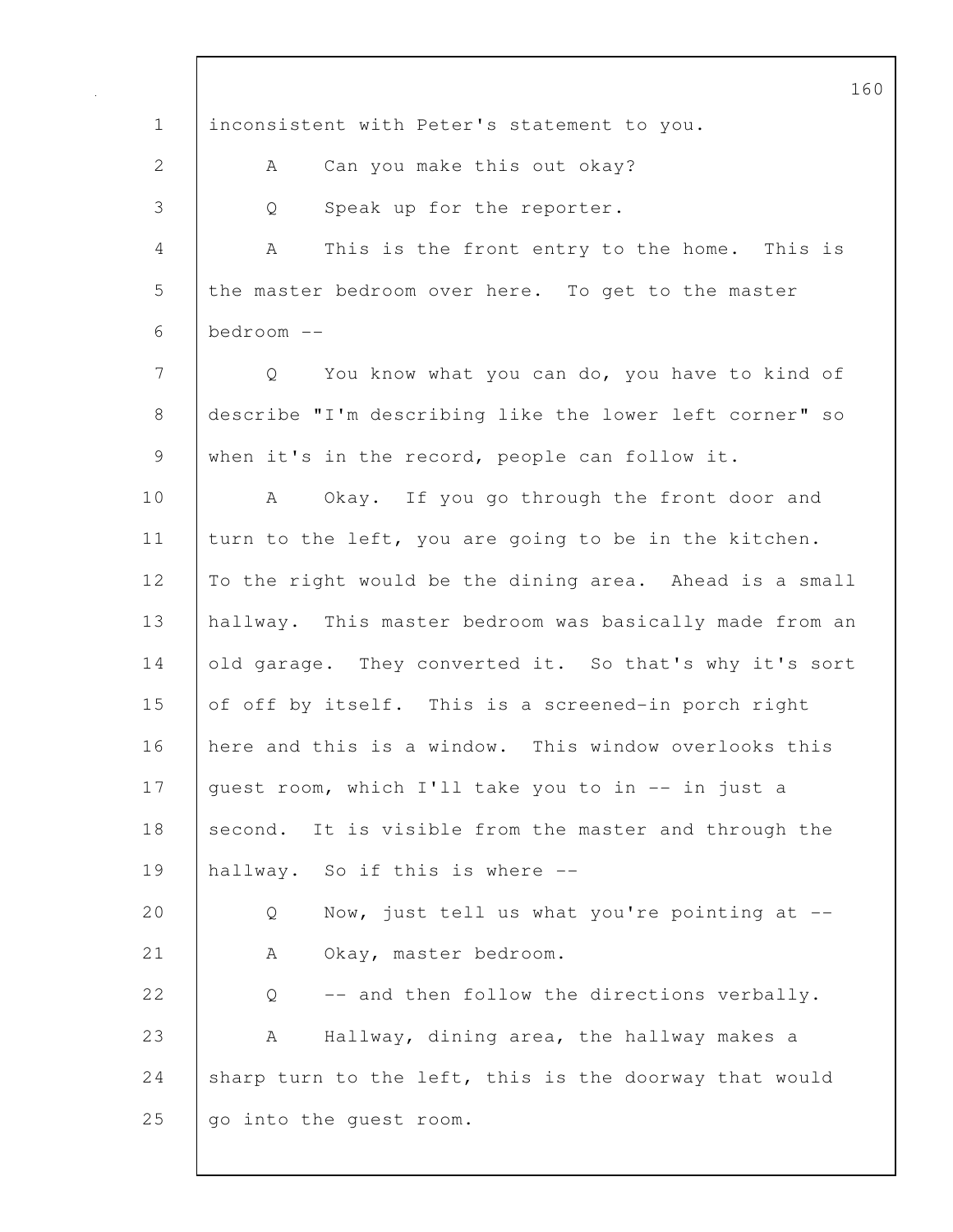161 1 Q Now, what you're doing is you're moving the 2 laser pointer to the left. 3 A Correct. 4 And then this would be the bathroom. 5 Q And just describe where you have the laser. 6 A It's off center to the left-hand side. 7 | There's not a direct sight line. It's actually to the 8 left. So if you look in, it's not a straightforward, 9 it's off to your left, and there's a closet further to 10 the left. 11 | Q Now, did you also make another drawing? 12 A I did. 13 Q And I'm going to put that on the screen, if I 14 can get ahold of it. 15 And what is this -- tell us what this is and 16 why you did it. 17 | A This is the quest bedroom to further clarify 18 what I was trying to explain. Sort of a blowup of the 19 quest bedroom. 20 So this is the doorway. The door opens in to 21 the left. This is a queen-size bed. This is the window 22 that I say light should have been shining out of and had 23 been visible over here in the master through the 24 screened-in porch. 25 | This is the bathroom. And, again, if you are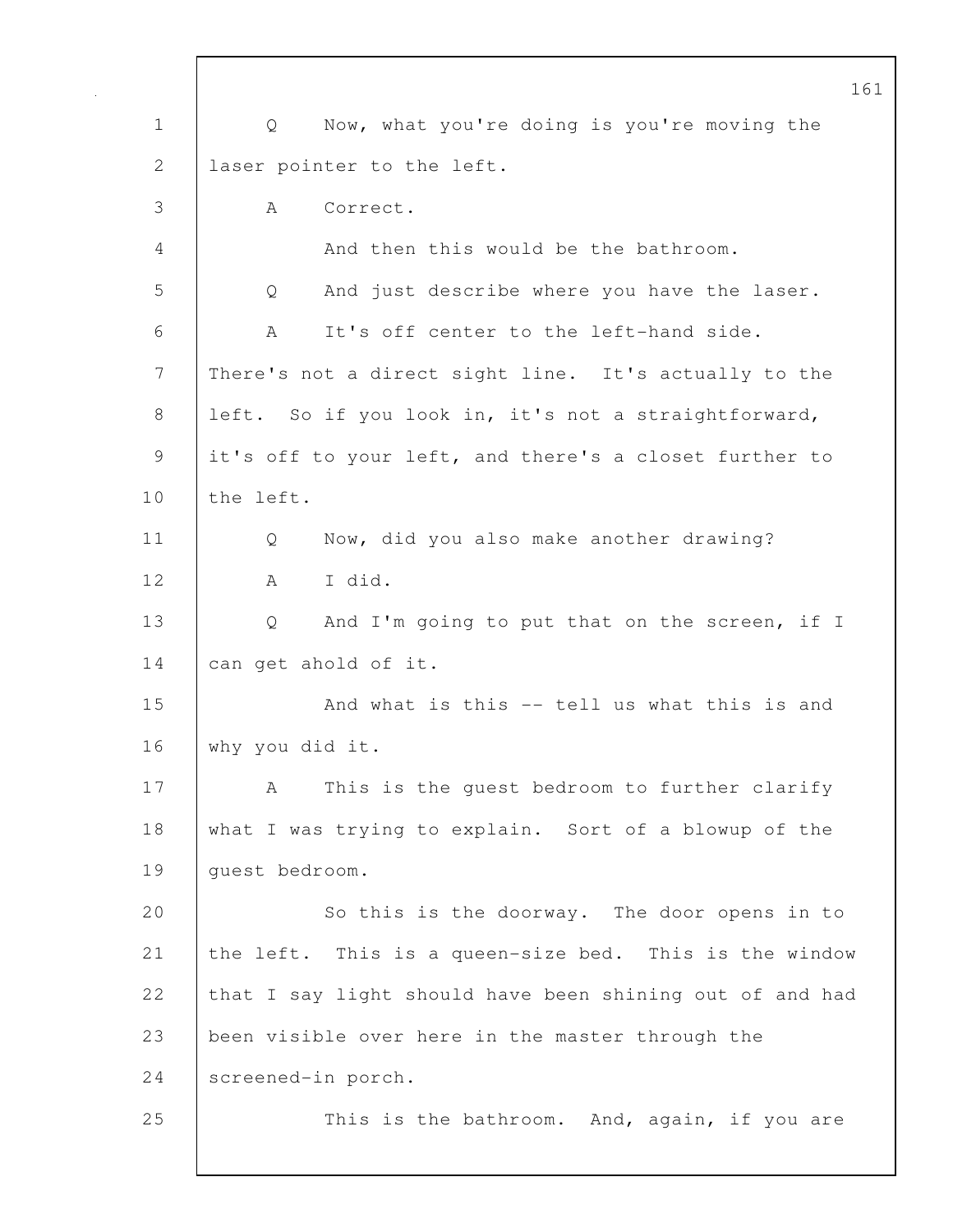162 1 standing in the doorway and even if you look towards the 2 bathroom, to the right you're going to be hard pressed 3 to look in. You're going to see right there. You're 4 not going to be looking into the bathroom area. You're 5 going to be seeing the door that's open. 6 There's a linen closet here, and these doors, 7 bad design, they hit up against each other. So usually 8 that door is closed. This is the sink. This is the 9 toilet. This is a shower stall. This is a walk-in 10 closet. 11 | Q As they've been labeled on there; is that 12 correct? 13 A As I labeled them, yes. 14 Q Okay. Thank you. 15 (Exhibit 33 was identified.) 16 Q (BY MR. STOEN) Okay. I think we're ready to 17 | go ahead -- well, let me ask you some follow-up 18 questions. 19 Did he mention anything about a computer or 20 did you bring up anything that he responded to regarding 21 a computer? 22 A Yes. 23 Q Where is that? 24 A On page 23. 25 Q Okay.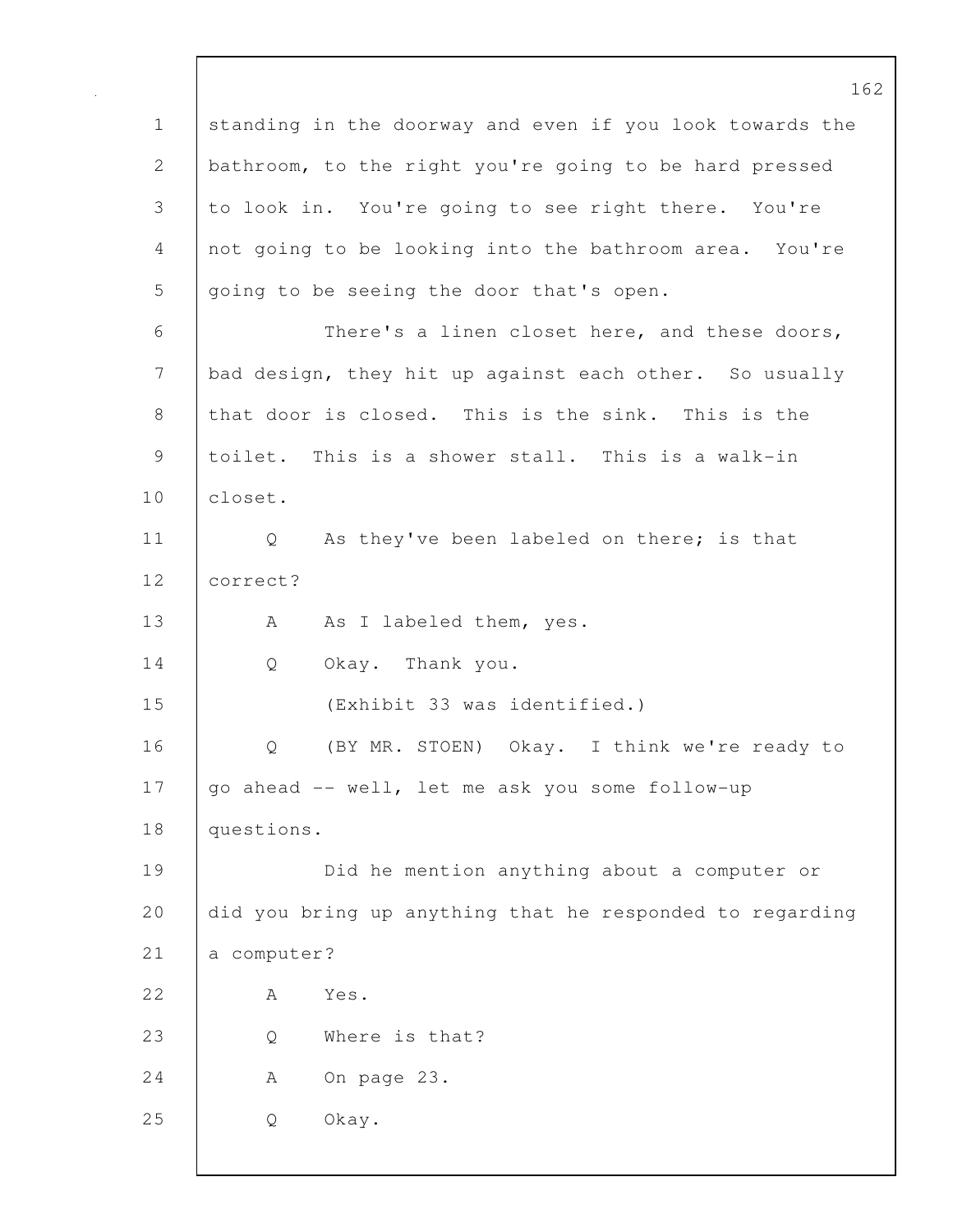1 | A He's describing the computers that they have 2 on line 3. He says: "Yeah. So I don't know what that 3 would be" -- hold on a second. Let me back up. 4 Page 22, let's start there. It makes more 5 sense. We're still talking. And I said: 6 "Um" -- like I was trying to sort of 7 | recall my memory -- "What else did Karyn say? 8 Something about the, the uh, I quess it was, I 9 guess they use the word forensic when they 10 start messing with this stuff, but when they 11 | took Susan's computer in June, apparently they 12 did a forensic computer exam and Karyn really 13 wasn't specific and didn't have any details 14 that she was willing to share, uh, but 15 **apparently they found information in the** 16 computer system. I, I can't tell you any more 17 | than that, just that it revealed something 18 that, that the police were, were questioning. 19 Anyway, so I don't know." 20 Peter answers: 21 **WALLER I** Treah. So I don't know what that could 22 be. We both used, well, the three, three 23 computers. Uh, um, there's kind of a portable 24 **computer.** There was a PC computer and there 25 was a Macintosh computer and we both kind of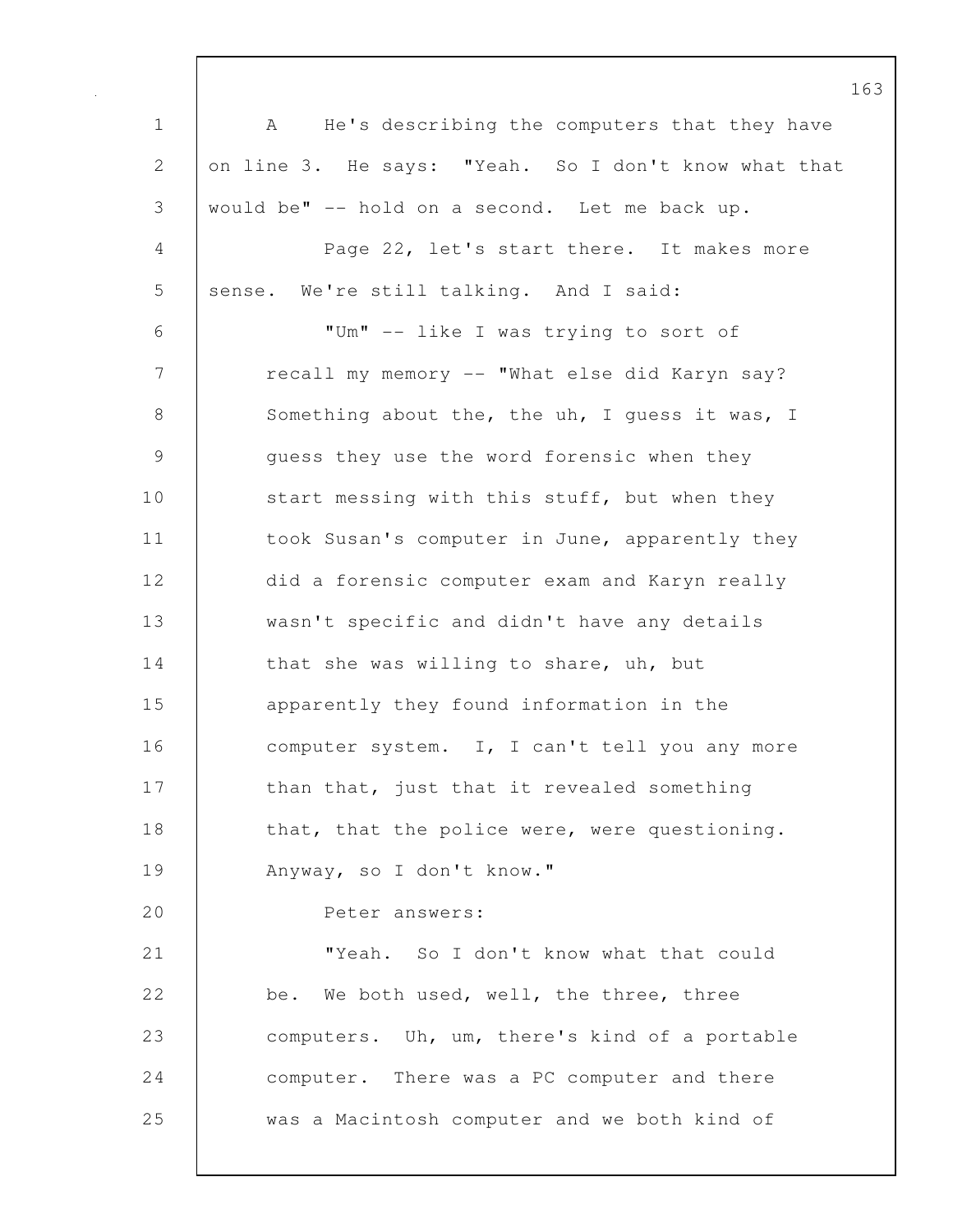164 1 used them all, so." 2 Peter answers again: 3 "Um, I have no idea what, what, you know 4 what they're, what they're referring to, so." 5 We kind of keep going. 6 Peter says: 7 | T mean, it could be anything, you know. 8 It could be, uh, I mean, I can't even begin to 9 speculate what." 10 Q Okay. Did he mention anything about anybody 11 manipulating any data on the computer? 12 A On page 24 -- I remember him telling me this, 13 so I questioned him separately. I said: 14 | "Didn't you take like, it was shortly 15 **decive** after Susan died, didn't you take the computer 16 **in and try to get them to, or try to get,** 17 | they're all computer geeks, whoever they are, 18 to, to be able to get through the password 19 **protection and they couldn't?"** 20 | And Peter answers: 21 **Wand uh, and, and the -- said it looked** 22 **like all the stuff on the computer had been** 23 erased like uh, on, on a certain day in early 24 November. So a week before Susan died that 25 her stuff had all been erased. A lot of stuff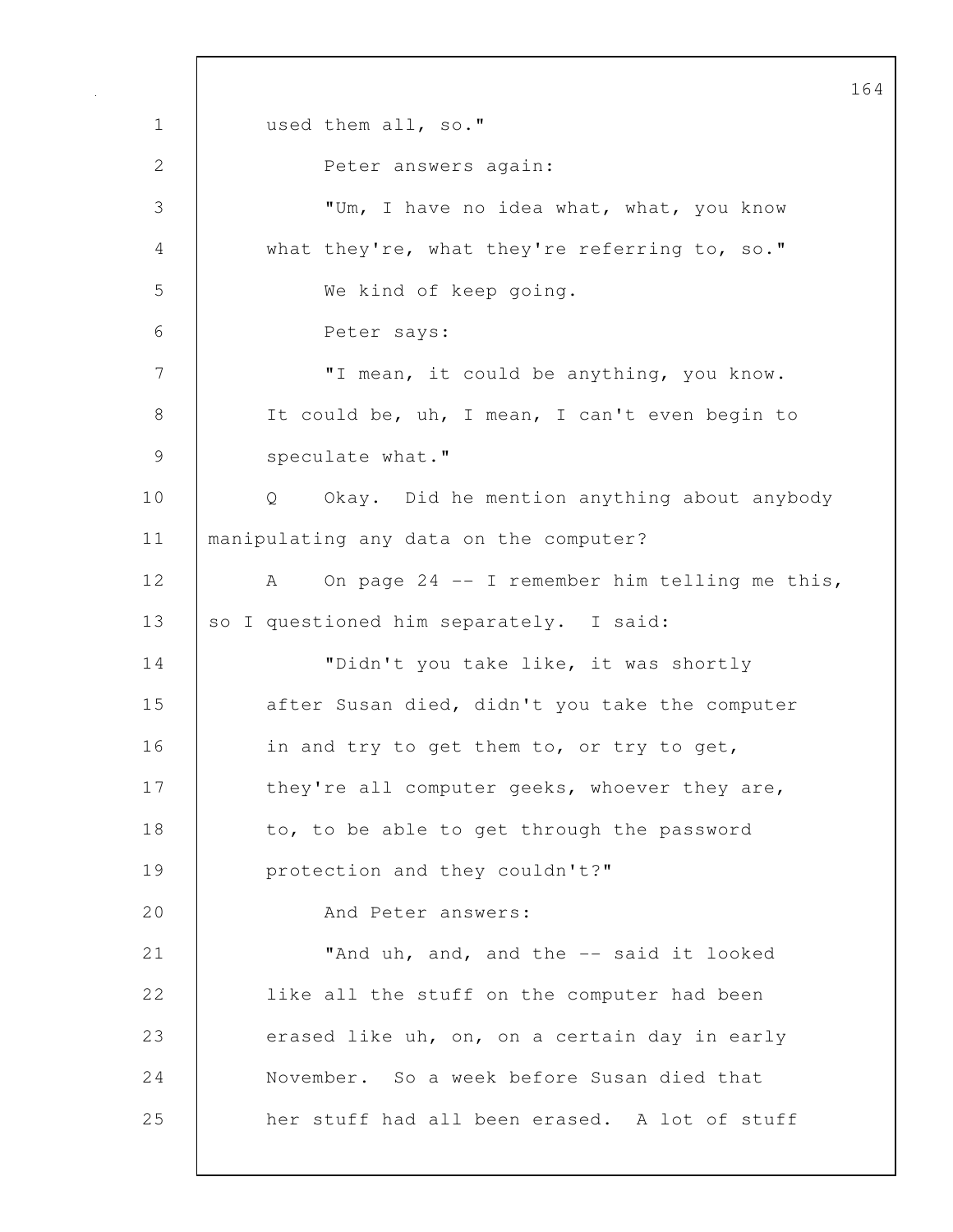165 1 had been erased off, off the computer." 2 Q And then did he answer -- did he say who was 3 responsible in his mind? 4 A No. It was just that's -- that's just -- 5 Q Who did he say made that conclusion, that 6 somebody had erased it in November? 7 | A The computer specialist that he took the 8 | computer to. 9 Q Okay. 10 | A He wanted to get through the password 11 | protection, so he told me. 12 Q So did he mention anything about being in fear 13 of anything?  $14$   $A$   $Page$   $-$ 15 Q Anything was about to happen to him? 16 | A Yes, he lived in fear of being arrested. 17 | Q Okay. Now, did you make a response to that by 18 saying anything on page 25, line 6? 19 A Yeah. I said: 20 Whakes it kind of hard to sleep at night, 21 doesn't it? All that shit rolling around." 22 | O Okay. Now, read what his response was. 23 A This word is wrong, I believe, in the 24 transcript. It says on line 8: "Linda, I think it's 25 | really good."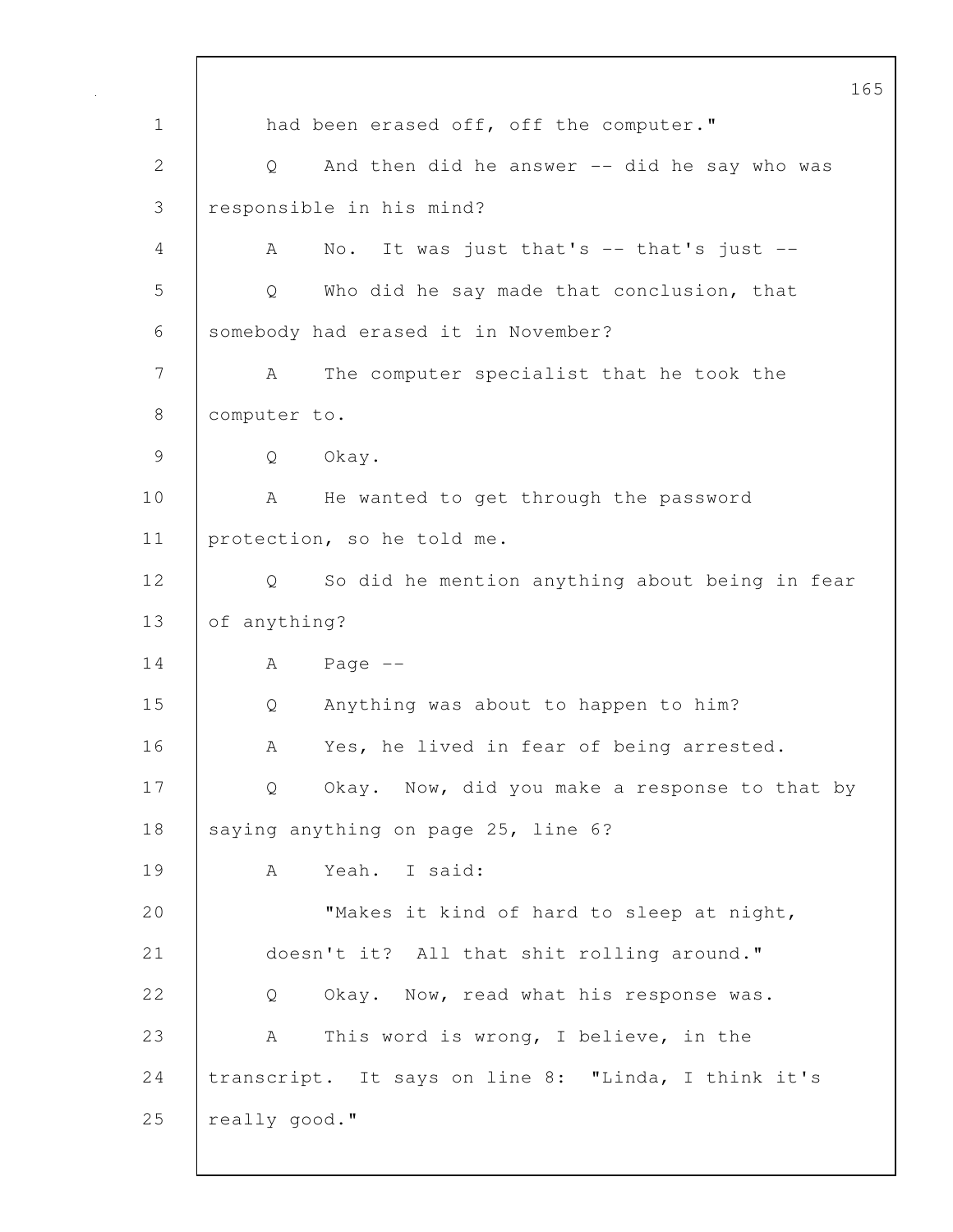166 1 | I think what he says is, "I think" -- or "I 2 sleep really good" is actually what I believe he 3 actually said. 4 Q Okay. Thank you for correcting that. 5 A And I said: "Do you?" 6 And he said: 7 | The Titake 30 milligrams of Temazepam, 10 8 milligrams of Zolpidem, and 100 milligrams of 9 Trazodone when I go to bed. And, and you know 10 what? I, I praise God, magic of his medicine, 11 | because I fall asleep quickly. I wake up 12 seven or eight hours later, I'm not sedated, 13 I'm wide awake and I'm literally just, you 14 know, feeling, oh, thank you for letting me 15 | sleep. Because I did that sleep disturbance 16 stuff but, you know, I'm on uh, you know, I 17 have to, I have, and it works just fine. I 18 don't know where I'd be if I wasn't taking 19 medicine." 20 Q Okay. Now, as a nurse, do you have an opinion 21 as to the effect of those three drugs and the amount of 22 dosage that he's saying that he's taking? 23 | A Yes. 24 Q What is your opinion? 25 A That is a tremendous amount of medication.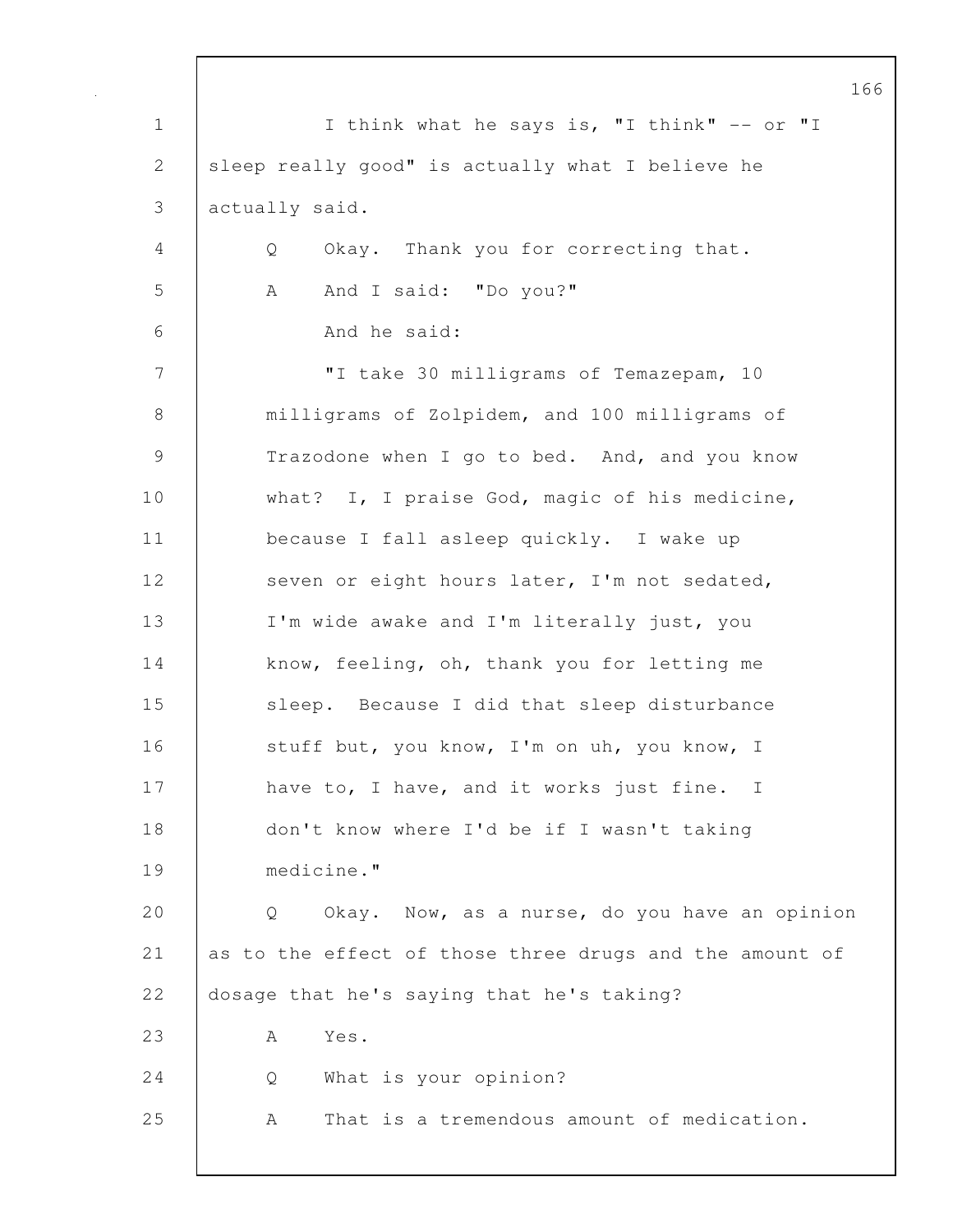|               | 16                                                                 |
|---------------|--------------------------------------------------------------------|
| $\mathbf 1$   | The Restoril or Temazepam is -- at 30 milligrams, the              |
| $\mathbf{2}$  | dose is correct. It's a tranquilizer. It's used for                |
| 3             | anxiety. It's in the Diazepam family, so it's a Valium,            |
| 4             | a Xanax, and Ativan relative. It's highly addictive.               |
| 5             | On the Trazodone, Trazodone, again, the 100                        |
| 6             | milligrams is a usual dose. It's high, but it's usual.             |
| 7             | And that's used primarily for anti-anxiety,                        |
| 8             | anti-depression, and sleep induction, to fall asleep.              |
| $\mathcal{G}$ | The third one, he calls it Zolpidem, which is                      |
| 10            | fine, that's the generic word for Ambien. Ambien is a              |
| 11            | sleep medication, also used to induce sleep. One of its            |
| 12            | primary side effects is amnesia.                                   |
| 13            | Okay. Now, when you -- when you heard him say<br>$Q \qquad \qquad$ |
| 14            | this, did you have a reaction --                                   |
| 15            | Yes.<br>A                                                          |
| 16            | $--$ to the amount $--$<br>Q                                       |
| 17            | А<br>Yes.                                                          |
| 18            | -- I mean the type of drug and the amount of<br>Q                  |
| 19            | drug?                                                              |
| 20            | My first thought literally was that's enough<br>A                  |
| 21            | to put a horse out and you would have to have one heck             |
| 22            | of a high level tolerance to drugs to be able to get up            |
| 23            | the next morning, let alone breathe through the night.             |
| 24            | That is a tremendous amount of medication.                         |
| 25            | Okay. Thank you.<br>Q                                              |
|               |                                                                    |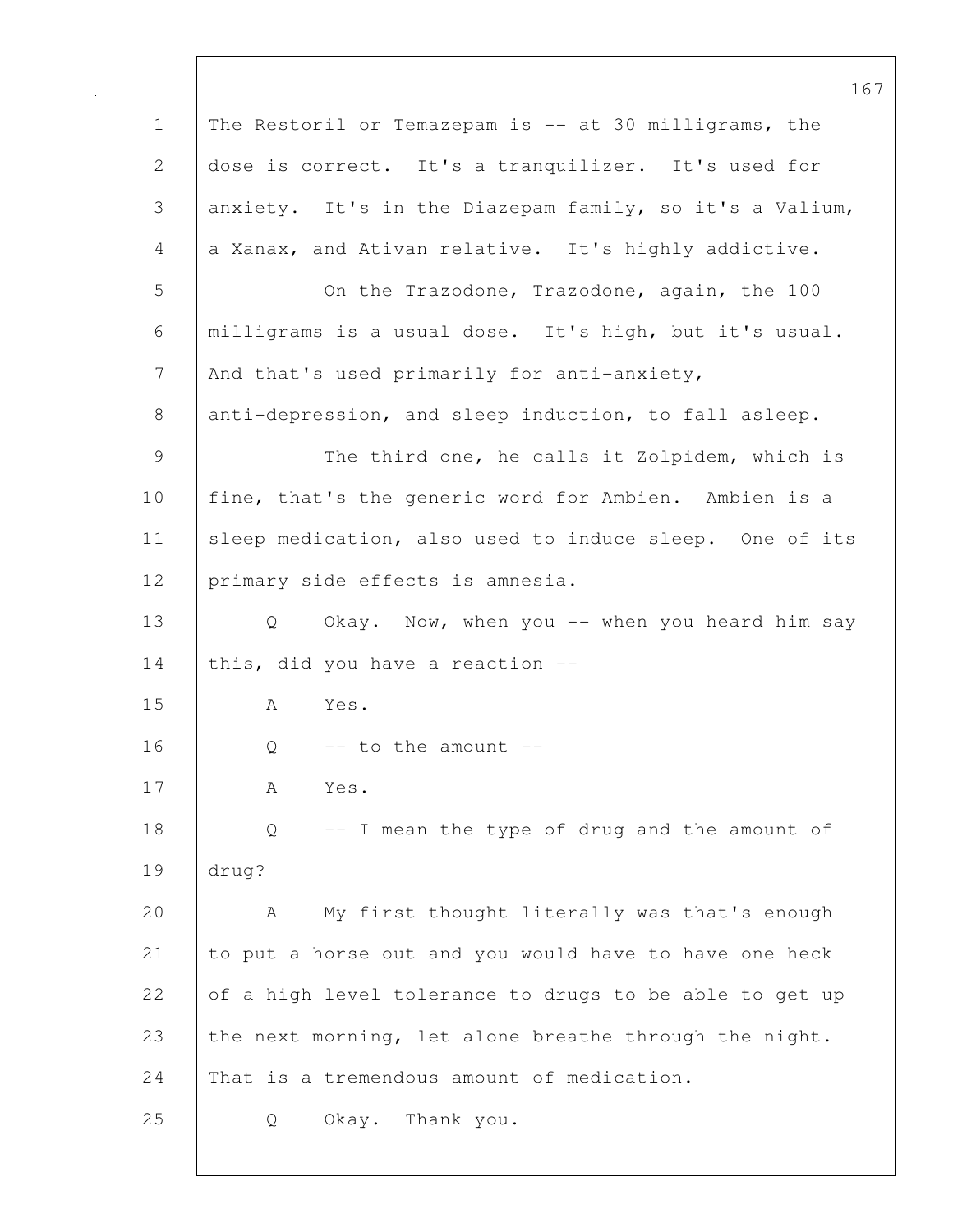168 1 MR. STOEN: Now, later he talks about his life 2 afterwards and he -- and I'm going to instruct the grand 3 jury that on this tape that you're going to hear, and 4 also in this transcript you're going to see a reference 5 to a girlfriend, and I am instructing the grand jury 6 that all references to a girlfriend are to be considered 7 only for the purpose of aiding in determination of 8 Mr. Keegan's state of mind and may not be considered for 9 any other purpose. 10 And, with that, I'm going to play the tape, 11 and I'll try to adjust the volume so everybody can hear. 12 | And I'm asking the stenographic reporter not 13 to have to record it. 14 (Recording played.) 15 MR. STOEN: Back on the record. 16 The jury is instructed to totally disregard 17 the reference to, quote, "my attorney," close quote, and 18 not to consider it for any purpose whatsoever. 19 Now, are there any questions for this witness? 20 JURY SECRETARY: Yes. Question number 24 from 21 juror 609424. 22 |  $O$  (BY MR. STOEN) You said that your sister 23 didn't do drugs and wasn't an alcoholic. How do you 24 explain the multiple drugs and alcohol in her system at 25 the time of her death?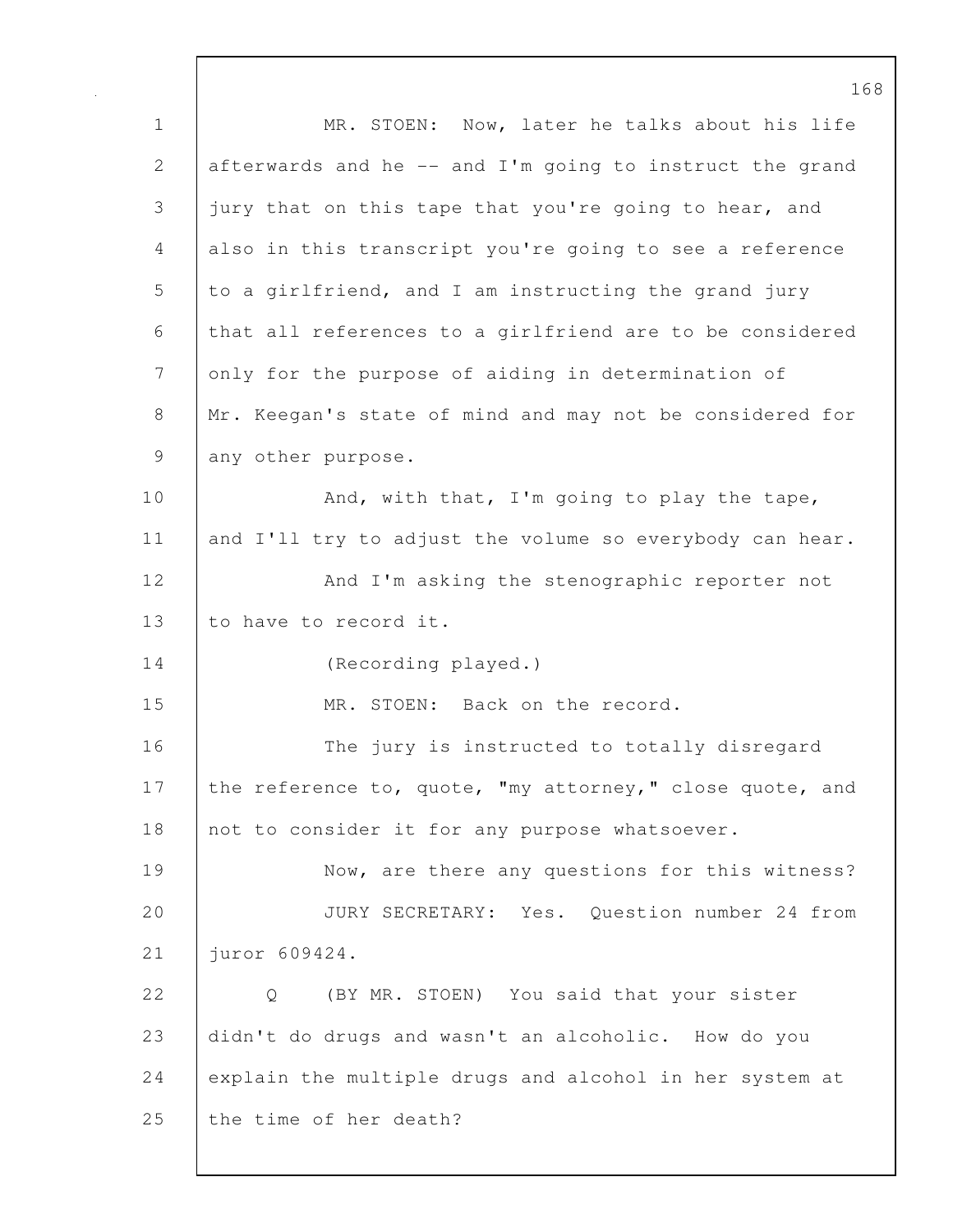169 1 | A I have my theory. Do you want my theory? Is 2 | that a way I can answer this? 3 Q Well, do you have an explanation, based on 4 your knowledge of your sister, how she would have a .16 5 blood alcohol and multiple drugs? 6 A I do. 7 Q Okay. What's that? 8 A I have a theory. My theory is that, given 9 Peter's medical knowledge and his access to medical 10 | supplies, that he injected it into her system and that's 11 how it got there. 12 | MR. STOEN: Okay. Next question. 13 JURY SECRETARY: Number 25 from juror 616861. 14 Q (BY MR. STOEN) Answer this only if you feel 15 you -- let me ask you this before I preface this 16 question. 17 | You have -- have you had any training in 18 psychological disorders? 19 A No. 20 | Q Okay. The first part of that question cannot 21 be answered. 22 To your knowledge, amongst his peers -- no, 23 that's an inadmissible question, too, under the law. 24 A Let me qualify that first question on 25 psychological training.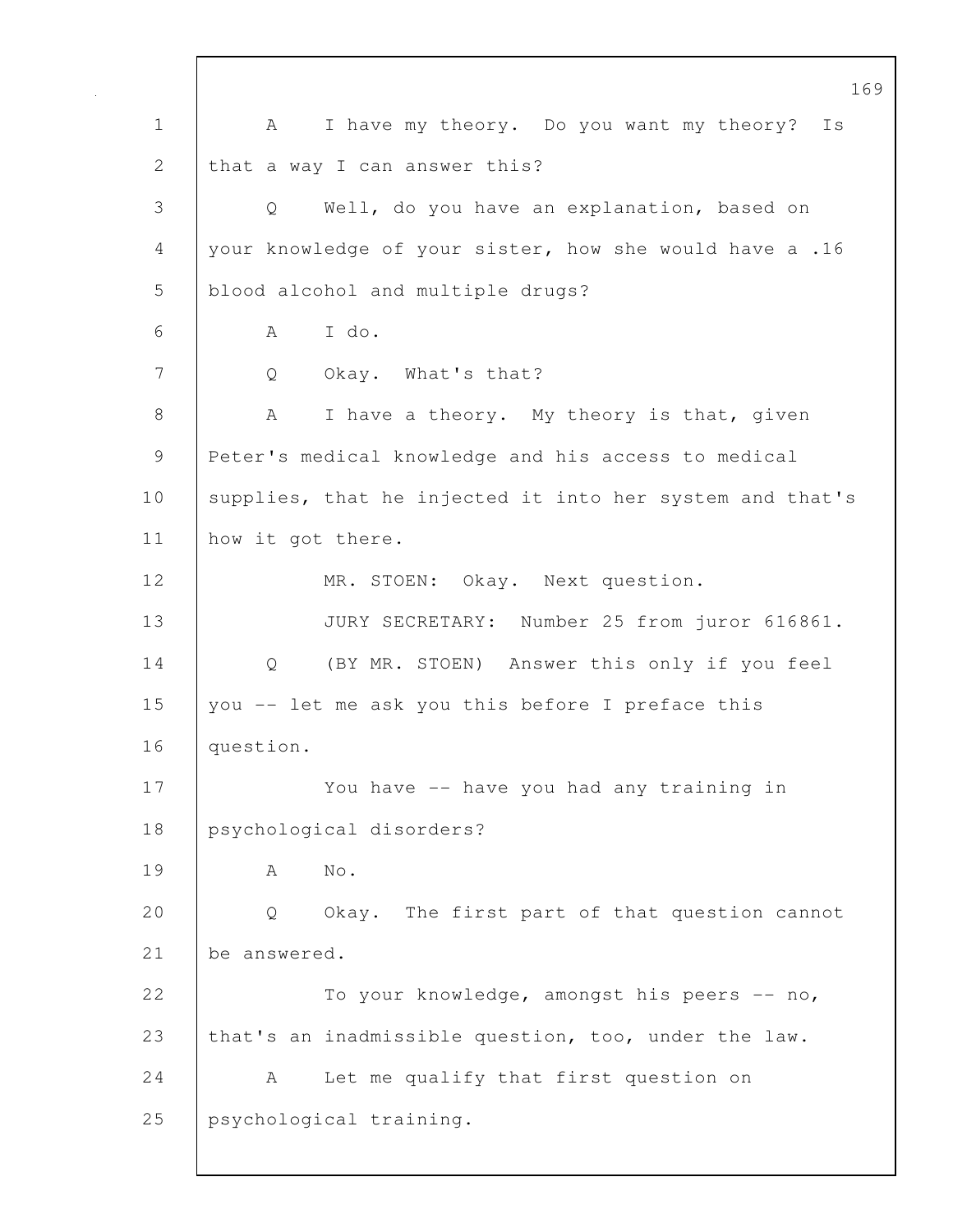170 1 Q Yes, you may. 2 A We do take courses in nursing school and we do 3 take psychology courses; but in terms of being a 4 specialized mental health practitioner, I am not. 5 Q I can't allow you to answer the question then. 6 To your knowledge, did Peter Keegan ever 7 grieve about his wife's death? 8 | A To my knowledge, no. 9 Q In your opinion, did he use his intellect to 10 keep Mrs. Keegan suppressed? 11 | A No. Susan was smarter than he was. 12 Q Okay. 13 A She was independent; he was dependent. 14 Q Okay. The next question involves hearsay. 15 It's inadmissible. 16 Next question: Did he, meaning Peter Keegan, 17 ever come in to you -- come on to you while staying at 18 their house? 19 A No. 20 Q To your knowledge, did Dr. Keegan use 21 marijuana? 22 A Yes. 23 Q On what basis do you know that? 24 A He grew it and I saw him smoke it. 25 Q Next question: Did the windows have curtains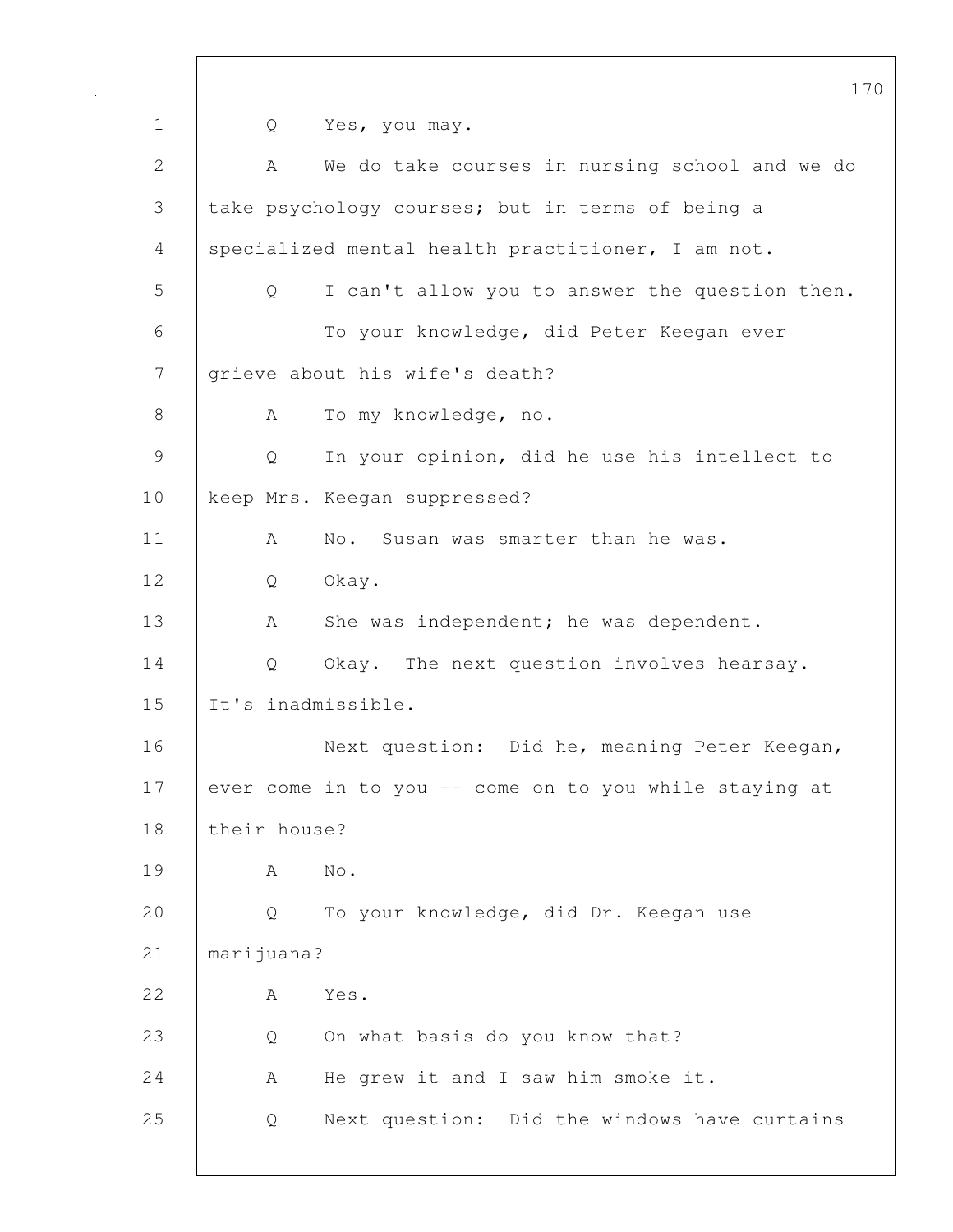171 1 or blinds on them? 2 A Most of them did not, no. 3 Q Okay. 4 A The ones I referred to when I talked about -- 5 they did not, no. 6 MR. STOEN: Okay. Any other questions? 7 JURY SECRETARY: Yes. Number 26, juror 8 number 624323. 9 Q (BY MR. STOEN) Did you play any part or have 10 any prior knowledge of the newspaper articles that came 11 out? 12 I believe you testified you did; right? 13 | A The only thing I did was answer questions for 14 Glenda Anderson, but that was -- she called me. 15 | Q So you were part of whatever they did print, 16 through her anyway? 17 | A Yes, yes. In that aspect, yes. 18 | Q Did you initiate that call? 19 | A No, she called me. 20 JURY SECRETARY: Question number 27, juror 21 636055. 22 | O (BY MR. STOEN) This juror has asked to see 23 the dark picture of the bathroom and saying it does 24 appear you can see her legs in the doorway and you said 25 you couldn't see her from the doorway.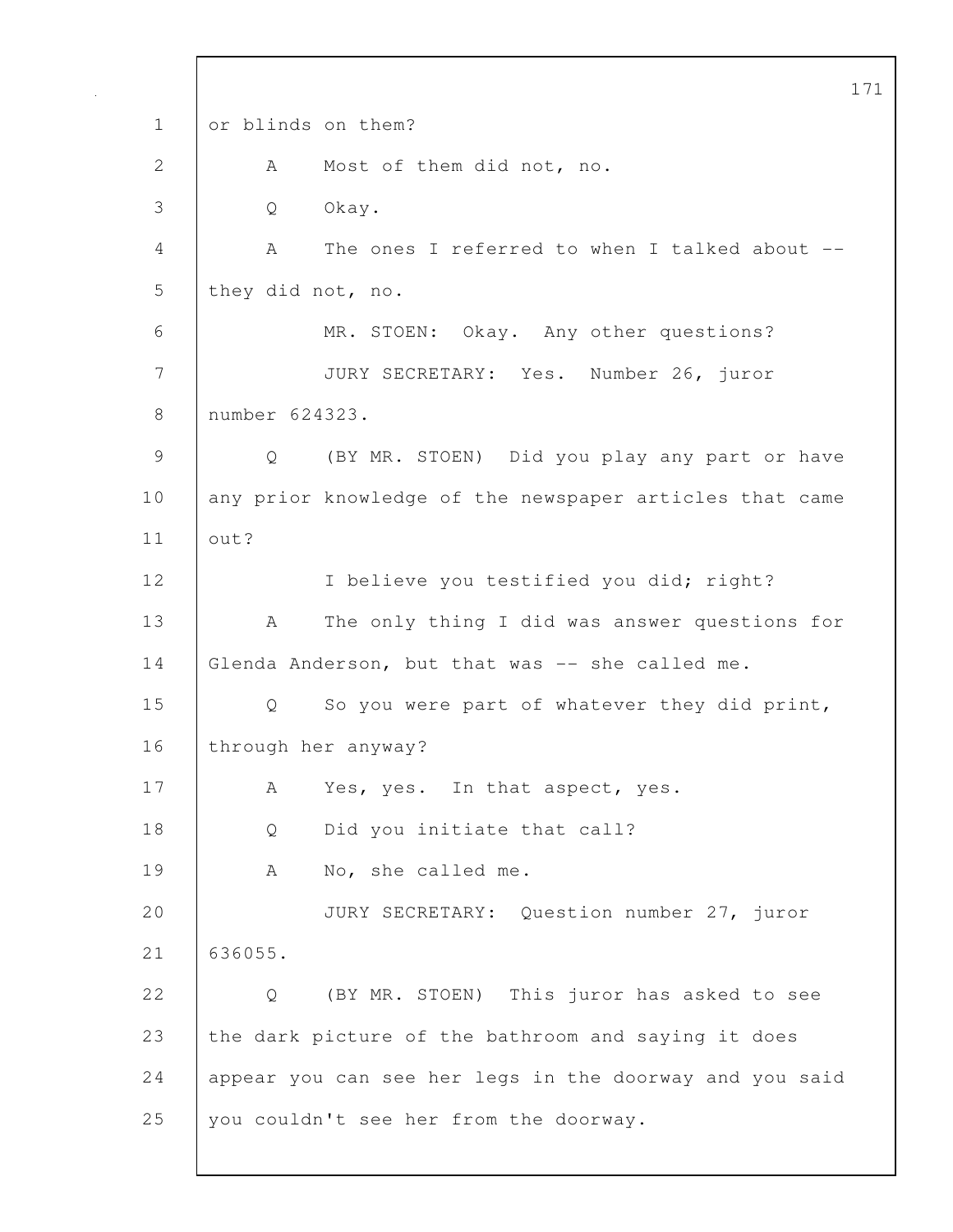172 1 What is your response to that? 2 | A What I say is it's not a straight line of 3 vision. I have not seen the picture with my sister in 4 it. I know when you're standing in the doorway into the 5 guest room, it's not a straight-on view. Like looking 6 right down this hallway right here I can see those two 7 chairs straight on. It's not like that. It's angled 8 off to the left. So your view is occluded or blocked 9 somewhat. 10 Q Okay. 11 | A And what you're going to look at is the door, 12 | basically, if it's open or the door if it's closed. But 13 | that's where you're going to see. It's not a straight 14 view. 15 MR. STOEN: Next question. 16 JURY SECRETARY: Number 28 from juror 610214. 17 | MR. STOEN: I don't understand this. 18 Oh, I do. 19 Q (BY MR. STOEN) Did you save the original 20 | voice mail from Mr. Keegan?  $21$   $A$   $T$  did. 22 | O You did? 23 A The original -- oh, voice mail? 24 | O Yeah. 25 A I thought we meant the recording.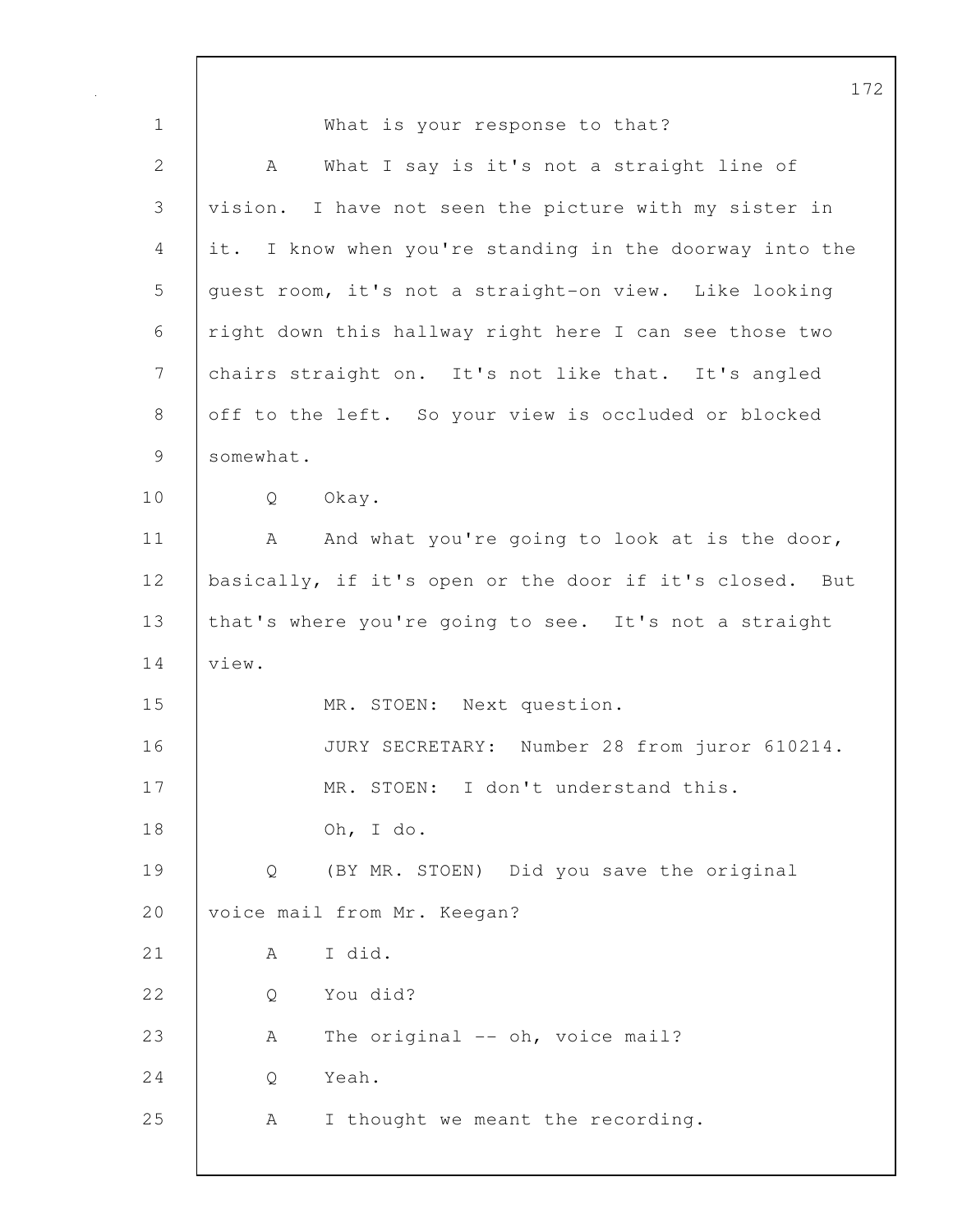173 1 Q Okay. 2 A No, no. It was just very casual, "Hey, Linda, 3 haven't talked to you in awhile. Give me a call when 4 you can." 5 Q Next question is inadmissible. 6 The third question: Who is Karyn? 7 A Karyn Feiden is my cousin, was also Susan's 8 cousin. 9 MR. STOEN: Next question. 10 JURY SECRETARY: Question 29 from juror 11 641677. 12 Q (BY MR. STOEN) Answer this only if you know 13 the answer: Is it your impression that Peter gave 14 Susan's diaries to the police or that he burned them? 15 | A He told me he burned them, that he destroyed 16 them. It wasn't until that phone call that you all just 17 heard that I found out that they were even still in 18 existence. 19 Q Okay. Thank you. 20 MR. STOEN: Next question. 21 JURY SECRETARY: Question 30 from juror 22 624323. 23 Q (BY MR. STOEN) What is the time frame between 24 you going through your sister's belongings and the 25 recorded phone call that we just heard?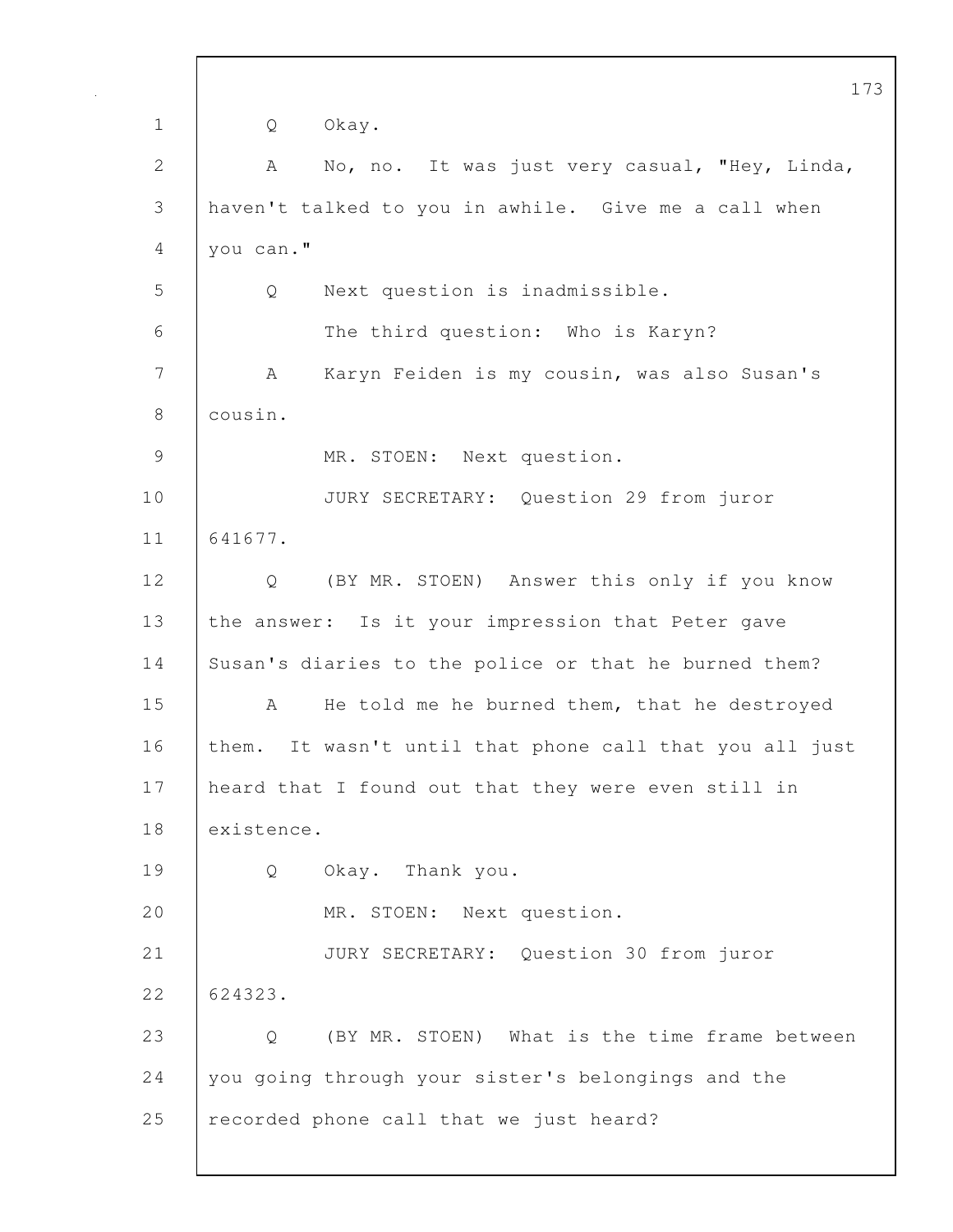174 1 | A When I went through Susan's belongings, it was 2 when I was there for her memorial service. So that 3 would have been in November of 2010. 4 Q Okay. 5 A And then the recording here is September 17th, 6 2012. So approximately two years, just a little under. 7 MR. STOEN: Thank you. 8 JURY SECRETARY: Question 31 from juror 9 626897. 10 Q (BY MR. STOEN) Did the toxicology report 11 identify -- did you read the toxicology report? 12 | A No, I was not given a copy. 13 | Q It's an inadmissible question. 14 A Can I -- how I even commented on it is that 15 it's on the death certificate. That's how I knew what 16 | substances were listed. 17 Q Let me look at the question again. 18 **Did the toxicology report you saw identify** 19 lethal doses of drugs? 20 A No, it's just that they were in her system. 21 It doesn't give doses or strengths or amounts, just that 22 they are present. 23 Q A follow-up question: How could he inject 24 marijuana? Wasn't that in her system? 25 | A She did occasionally smoke herself.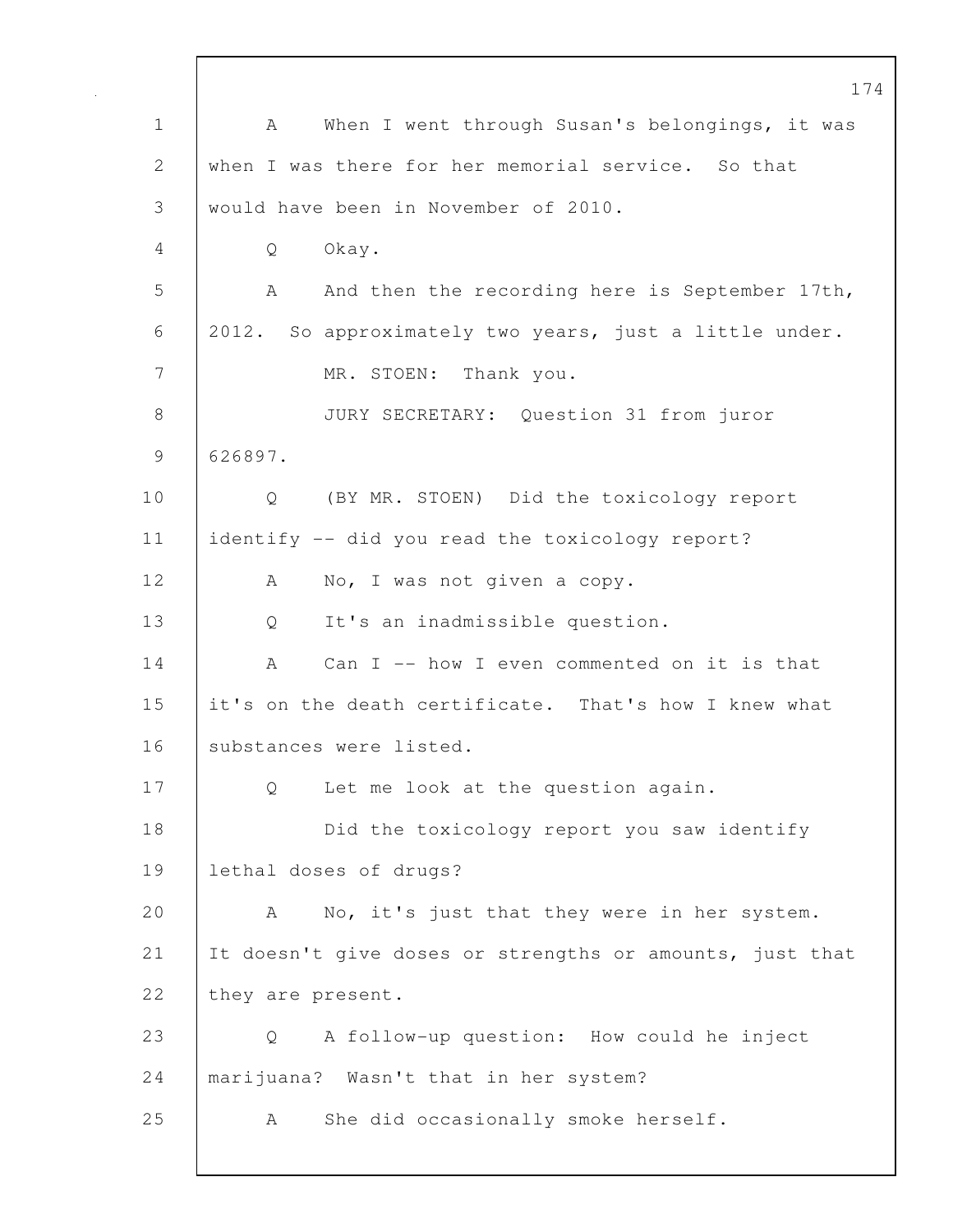|                | 175                                                      |
|----------------|----------------------------------------------------------|
| $\mathbf 1$    | Yeah.<br>Q                                               |
| $\overline{2}$ | What about brownies in Susan's car, did she              |
| 3              | use brownies?                                            |
| 4              | Yes.<br>A                                                |
| 5              | Or eat brownies?<br>Q                                    |
| 6              | Eat brownies, yes. Yes, but never to the<br>A            |
| 7              | point of being obtunded or, you know, unable to perform. |
| 8              | You know, it was a recreational thing.                   |
| 9              | MR. STOEN: Next question.                                |
| 10             | JURY SECRETARY: Number 32 from juror 616861.             |
| 11             | (BY MR. STOEN) Do you have knowledge as to<br>Q          |
| 12             | whether Dr. Keegan has copies or was able to see the     |
| 13             | police photos? Do you have such knowledge?               |
| 14             | No. He never mentioned it to me --<br>A                  |
| 15             | Okay.<br>Q                                               |
| 16             | -- either way, no. I do not believe he's seen<br>A       |
| 17             | It would have been something he would have told<br>them. |
| 18             | me in that conversation.                                 |
| 19             | MR. STOEN: Anything else?                                |
| 20             | JURY SECRETARY: Question number 33 from juror            |
| 21             | 610214.                                                  |
| 22             | (BY MR. STOEN) Would you be willing to show<br>Q         |
| 23             | where your sister's body was on the floor plan that you  |
| 24             | did? Are you in a position to answer that question?      |
| 25             | Only by Peter's description do I have any<br>A           |
|                |                                                          |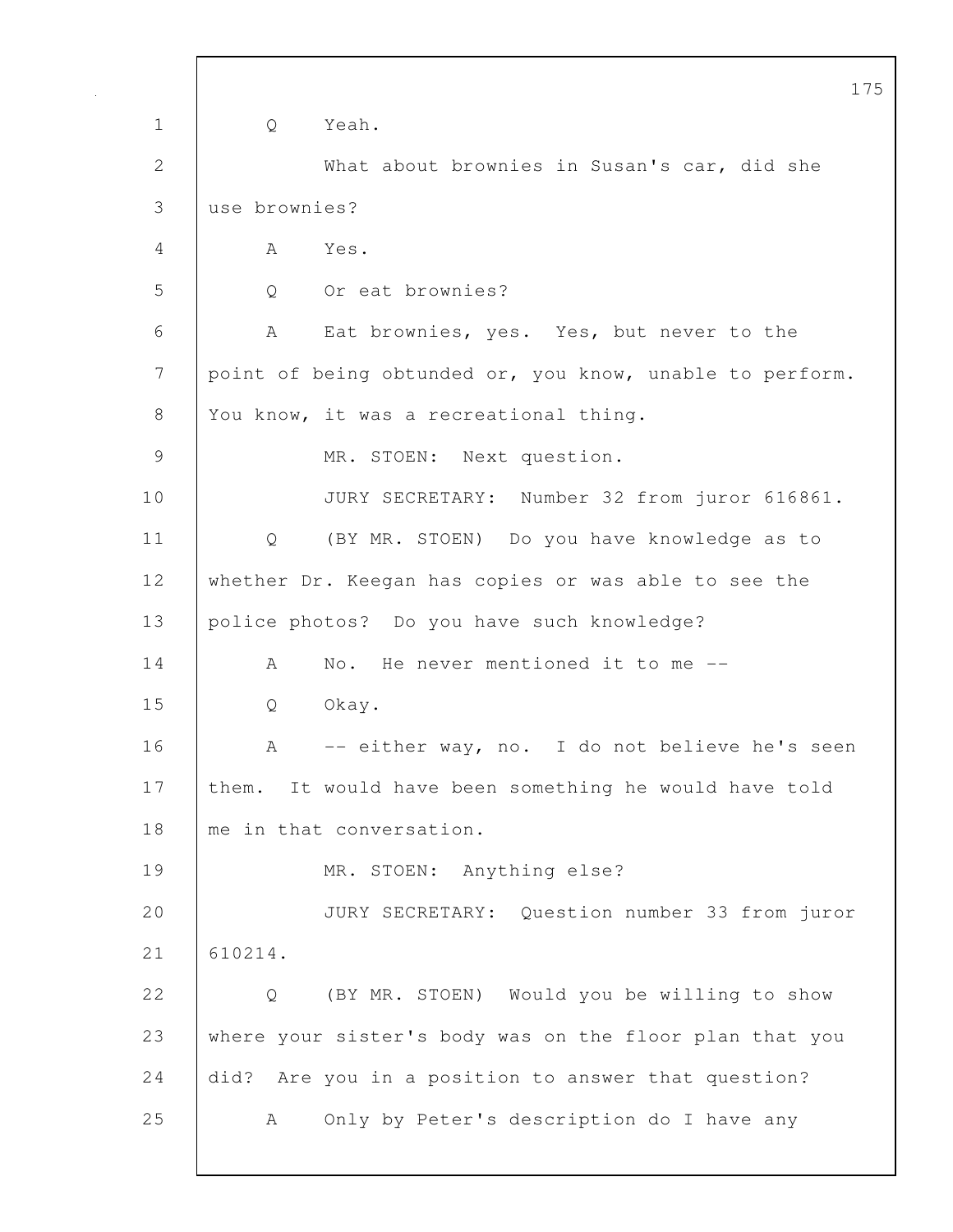176 1 knowledge of it. 2 Q Okay. That's the answer to the question. 3 A I have not seen any pictures. I only have his 4 description. 5 MR. STOEN: Next question. 6 JURY SECRETARY: That's it. 7 MR. STOEN: Well, we've reached our 4:30 8 limit. You are really an interactive group of people, 9 and I'm sorry that you had to go in all this heat. But 10 | I think, Madam Foreperson, if you would like to excuse 11 everybody with the admonition, we can then resume 12 | tomorrow at whatever time you deem appropriate. 13 A JUROR: What do we do with our stuff, leave 14 it here in the seats? 15 MR. STOEN: We'll have to have it taken into 16 somebody's custody. I don't know if we have a place. 17 JURY FOREPERSON: I was told that the evidence 18 would go into a locked cabinet, and I'll have to turn my 19 phone on to see if Julie got an answer, and that our 20 Stuff would be locked in and we could keep it under our 21 | seats. 22 MR. STOEN: I'm going to give you the final 23 admonishment when you leave in the evening. 24 JURY SECRETARY: We can write on any of this 25 stuff that we have; correct?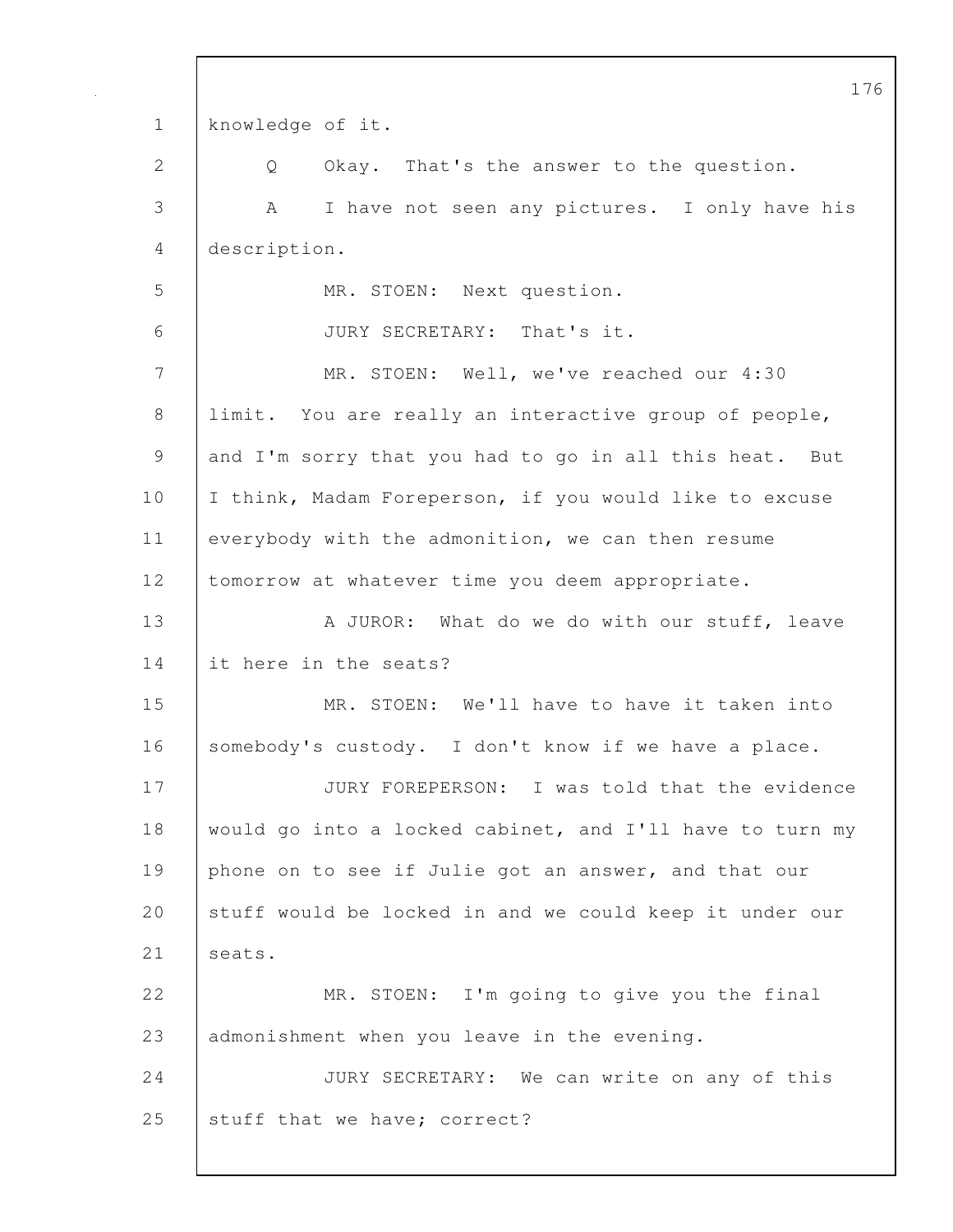1 MR. STOEN: You can. It belongs to you, but 2 you can't ever take it out of the courtroom. 3 The grand jurors are admonished that they are 4 not to form or express any opinion about this case or 5 discuss it among themselves until the grand jury 6 receives the case for deliberation. 7 In addition, no investigation or inspection of 8 any evidence should be conducted without the permission 9 of the foreperson and on advice of the deputy district 10 attorney. A violation of this could result in a charge 11 of contempt against a grand juror who investigates or 12 | reviews any matter with regard to this case without the 13 entire body of the grand jury and in violation of this 14 admonition. 15 We are in recess until what time, Madam 16 Foreperson? 17 JURY FOREPERSON: Until 8:30 or 9:30 in the 18 morning? 19 JURY SECRETARY: 9:30. I have to work for an 20 hour. 21 | JURY FOREPERSON: 9:30. Please try to be here 22 by 9:20, like the Judge requested us to do, so we can 23 start on time. 24 (Proceedings adjourned.)  $25$  - - -